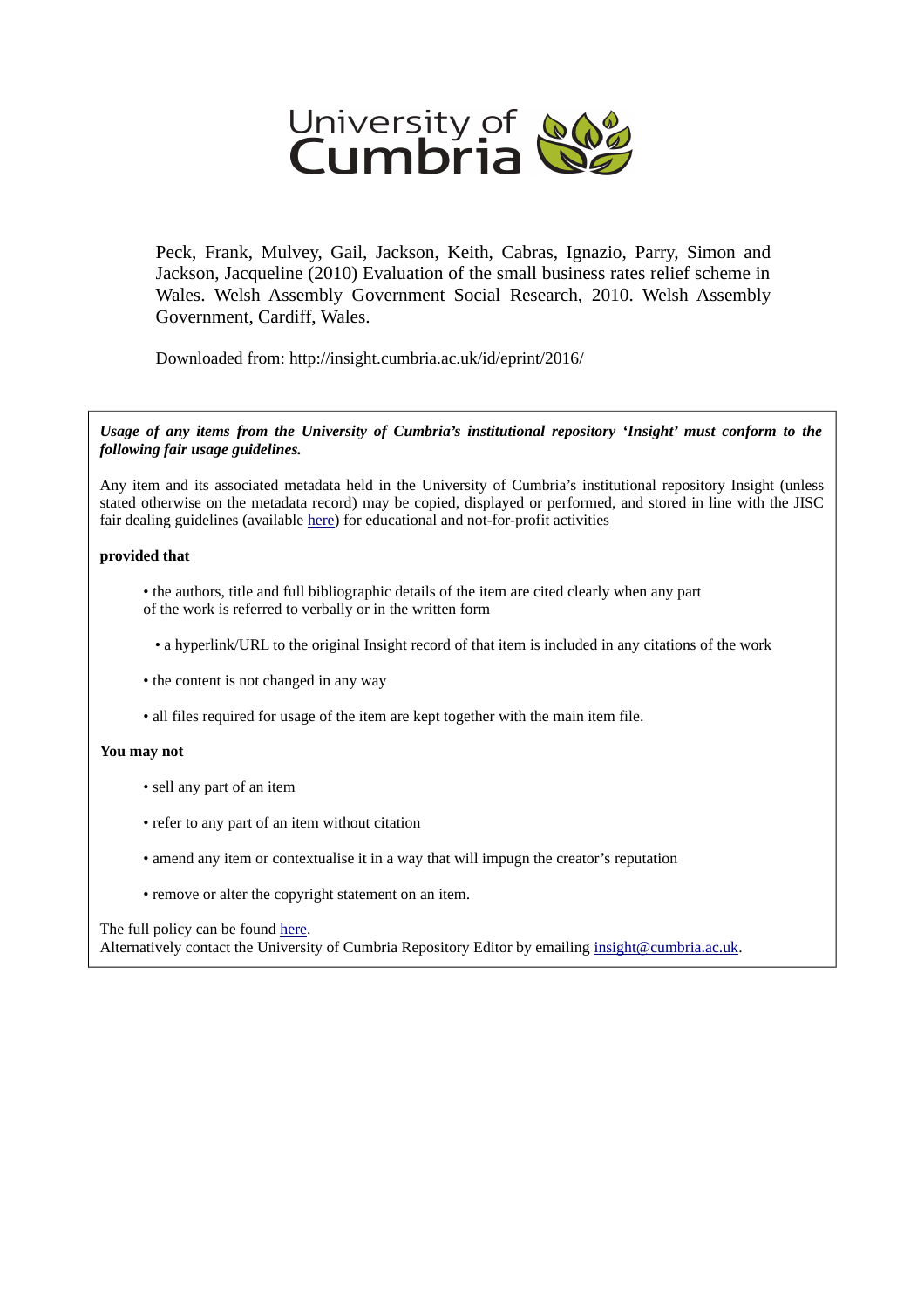

Ymchwil gymdeithasol Social research

Number: 07/2010



Llywodraeth Cynulliad Cymru **Welsh Assembly Government** 

www.cymru.gov.uk

# An evaluation of the Small Business Rates Relief Scheme in **Wales**

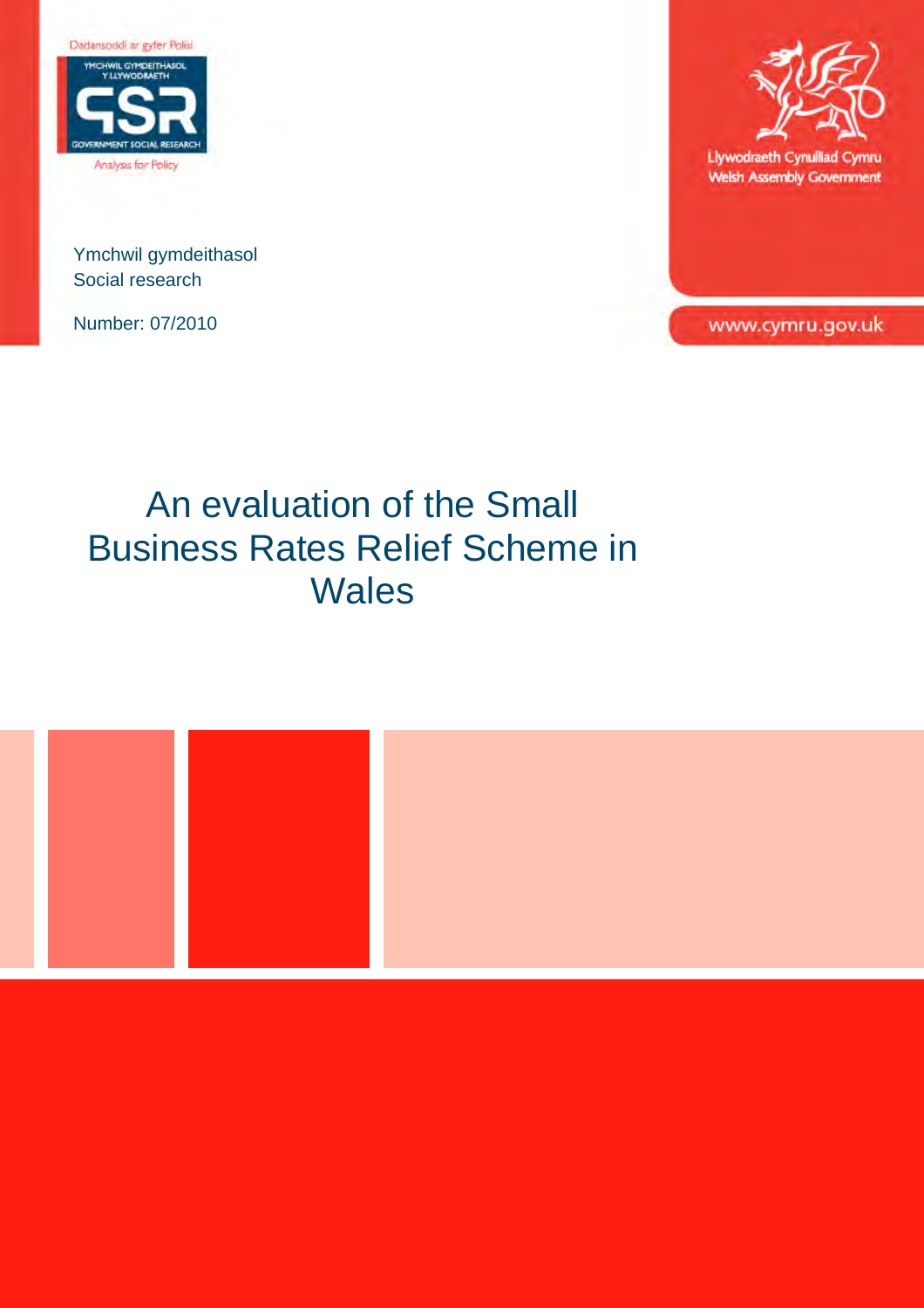**Evaluation of the Small Business Rates Relief Scheme in Wales** 

**Report for the Welsh Assembly Government** 

# **2010**

**By the Centre for Regional Economic Development, University of Cumbria** 

**Prof Frank Peck Dr Gail Mulvey Keith Jackson Dr Ignazio Cabras Dr Simon Parry Jacqui Jackson** 

Views expressed in this report are those of the researcher and not necessarily those of the Welsh Assembly Government

For further information please contact: Name: Jamie Smith Department: [Strategic](http://businessdir/bdweb/main.aspx?t=o&m=v&id=5) Planning, Finance and Performance Welsh Assembly Government Cathays Park **Cardiff** CF10 3NQ Tel: 02920 82 6850 Email: Jamie.smith@wales.gsi.gov.uk

Welsh Assembly Government Social Research, 2010

© Crown Copyright 2010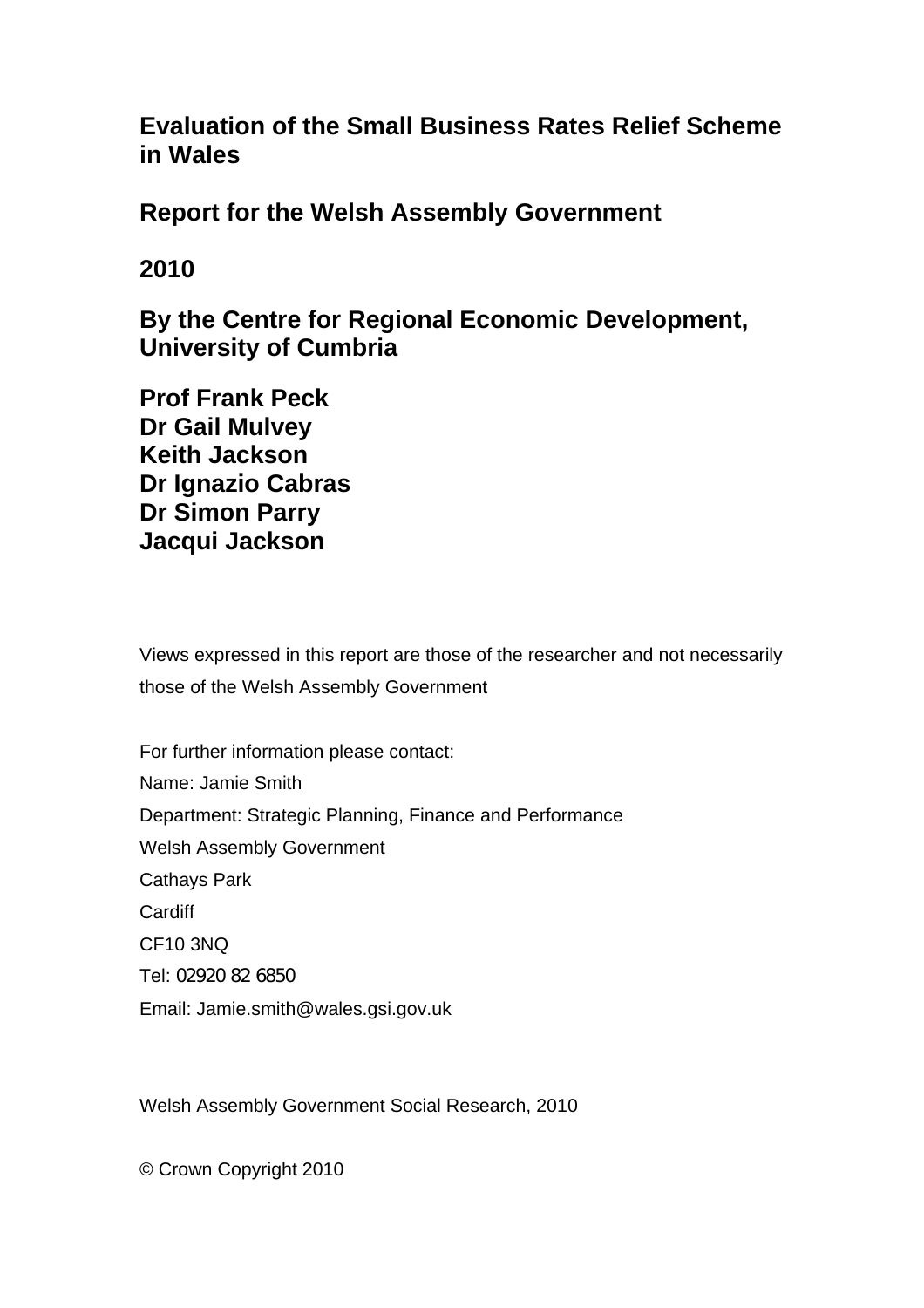# **Table of Contents**

| 2.1 Stage 1 Review of Literature and National Comparators 13               |  |
|----------------------------------------------------------------------------|--|
|                                                                            |  |
|                                                                            |  |
| 2.2 Stage 2-Assessing the impact of the scheme-the primary research 14     |  |
| 2.2.1. The target population of businesses - quota sample14                |  |
|                                                                            |  |
|                                                                            |  |
|                                                                            |  |
| 2.3 Stage 3 - Follow-up telephone survey of business owners 16             |  |
| 2.4 Stage 4 - Evaluating the Scheme's implementation 16                    |  |
|                                                                            |  |
|                                                                            |  |
| 3.1.1 The Need for Public Sector Support for the SME sector 18             |  |
|                                                                            |  |
|                                                                            |  |
| 3.2.1 The application of non domestic rates relief schemes across the UK22 |  |
|                                                                            |  |
|                                                                            |  |
|                                                                            |  |
| 3.5 Barriers to access and hidden cost of rates relief schemes30           |  |
|                                                                            |  |
|                                                                            |  |
| 4.1 General awareness of the different schemes across the UK 37            |  |
|                                                                            |  |
|                                                                            |  |
| 4.2.1 The effect of businesses having to apply for rates relief 38         |  |
| 4.3 The perceived benefit to business of Rates Relief Schemes41            |  |
|                                                                            |  |
|                                                                            |  |
|                                                                            |  |
| 4.7 Comparison of the Welsh scheme to other schemes in the UK44            |  |
|                                                                            |  |
|                                                                            |  |
|                                                                            |  |
|                                                                            |  |
| 5.3 Significance of rates in relation to turnover and business costs59     |  |
| 5.4 Impacts of Rates Relief on Businesses in the past 12 months 63         |  |
|                                                                            |  |
| 5.6 Amount of rates relief absorbed by increased rental charges 71         |  |
|                                                                            |  |
|                                                                            |  |
|                                                                            |  |
|                                                                            |  |
|                                                                            |  |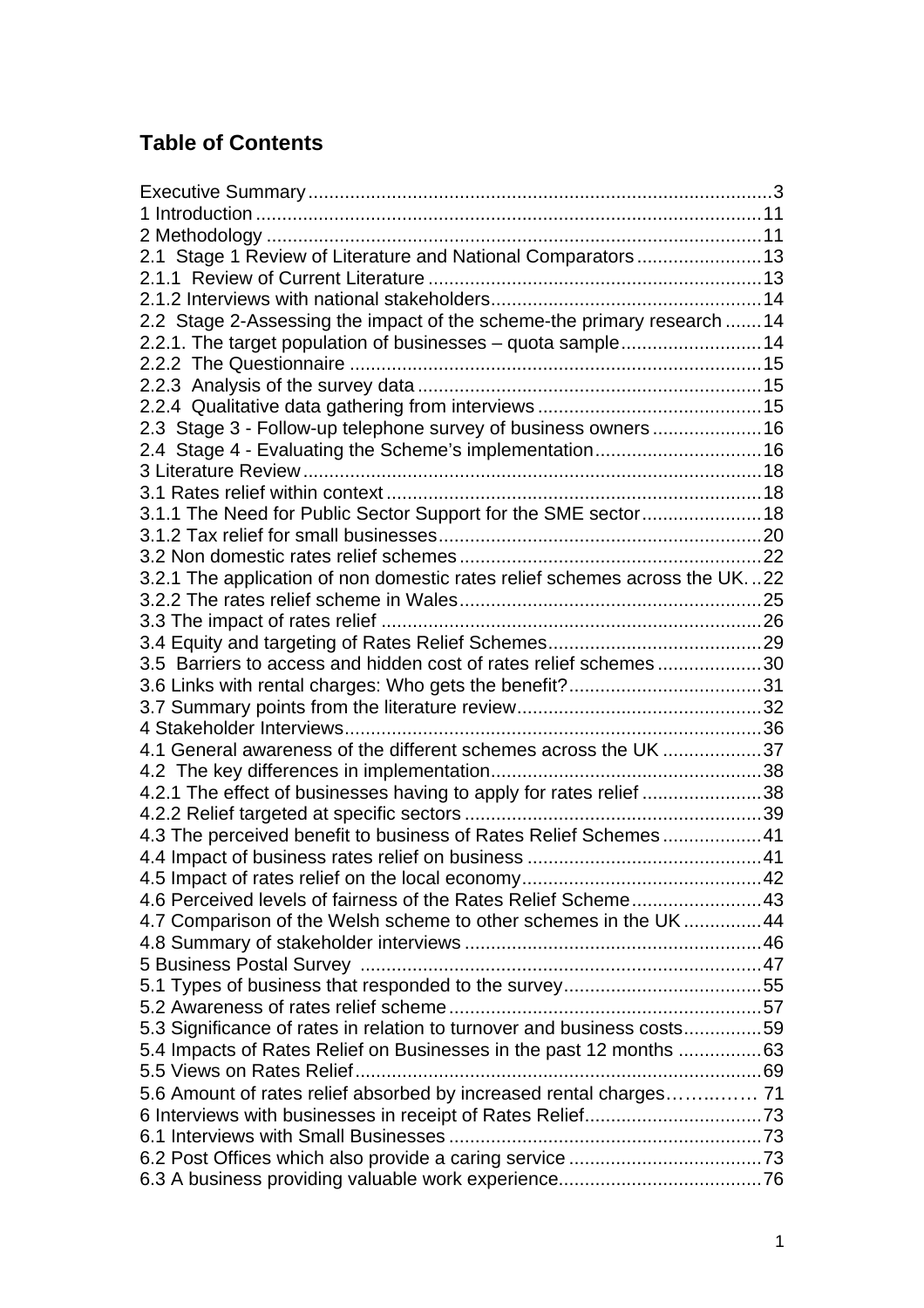| 6.5 High business costs make it hard for small businesses to expand 82     |  |
|----------------------------------------------------------------------------|--|
| 6.7 If rate relief were to be reduced, voluntary work would not suffer but |  |
|                                                                            |  |
| 6.8 If the business closed, there would be loss of trade for other local   |  |
|                                                                            |  |
|                                                                            |  |
| 6.10 Rates relief is ring-fenced for repairs, maintenance and improvements |  |
|                                                                            |  |
| 7 Focus group with stakeholders involved with Business Rates Relief95      |  |
|                                                                            |  |
|                                                                            |  |
|                                                                            |  |
|                                                                            |  |
|                                                                            |  |
|                                                                            |  |
|                                                                            |  |
|                                                                            |  |
| 7.7.2 The economy and the encroachment of multiples into the Welsh         |  |
|                                                                            |  |
|                                                                            |  |
|                                                                            |  |
|                                                                            |  |
|                                                                            |  |
|                                                                            |  |
|                                                                            |  |
| Appendix 2: Postal Questionnaire (English version) 119                     |  |
|                                                                            |  |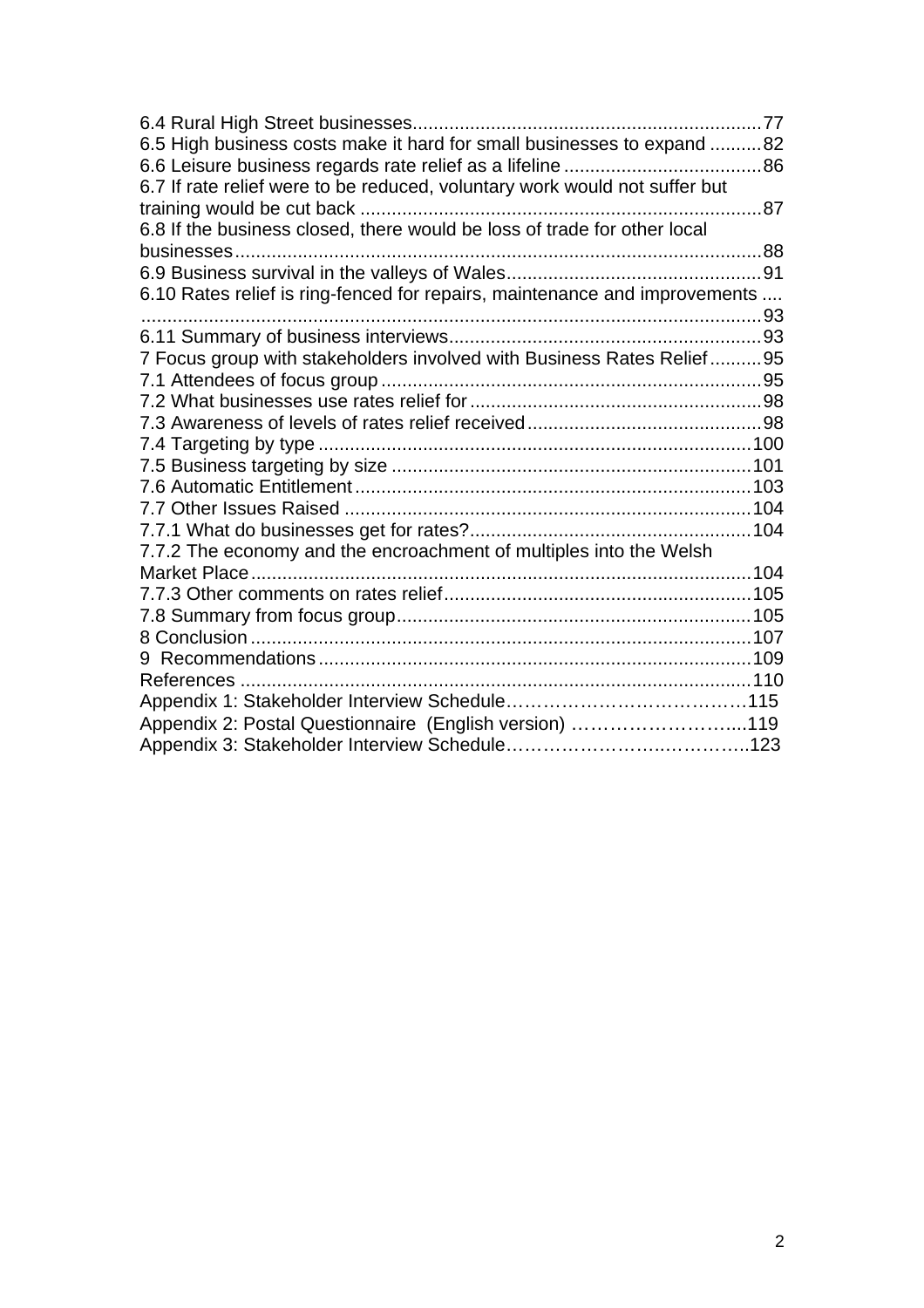## <span id="page-5-0"></span>**Executive Summary**

1. This document reports on the primary research undertaken by the Centre for Regional Economic Development (CRED) to evaluate the Small Business Rates Relief Scheme (SBRRS) in Wales.

2. Specifically it will document the views of SME businesses supported by the SBRRS on the impact of the scheme on their business and on the business sector in general.

3. The report draws final conclusions and recommendations for the consideration of the Welsh Assembly Government.

## **Small Business Rates Relief Scheme**

4. The SBRRS was applied by the twenty two local authorities across Wales and is aimed at reducing the financial pressure on Welsh SMEs.

#### **Data sources and methods**

5. The research commenced with a literature review on the impact and effect of tax relief on small businesses. This was supported by telephone interviews with national public and private sector stakeholders involved with the various UK Non-Domestic Rates Relief (NDRR) schemes across the UK. The initial interviews were supplemented by telephone interviews with private sector stakeholders supporting SMEs in Wales. In cooperation with WAG and the Welsh LAs a postal survey for Welsh SMEs was designed and delivered to over 3,000 businesses; the responses from 403 were then analyzed. To get a deeper picture of the impact of SBRRS, 15 of the respondents to the postal survey were interviewed by telephone. To confirm that the research was a true reflection of current business perspectives the results of the research were then presented to a focus group drawn from the private sector stakeholders initially interviewed.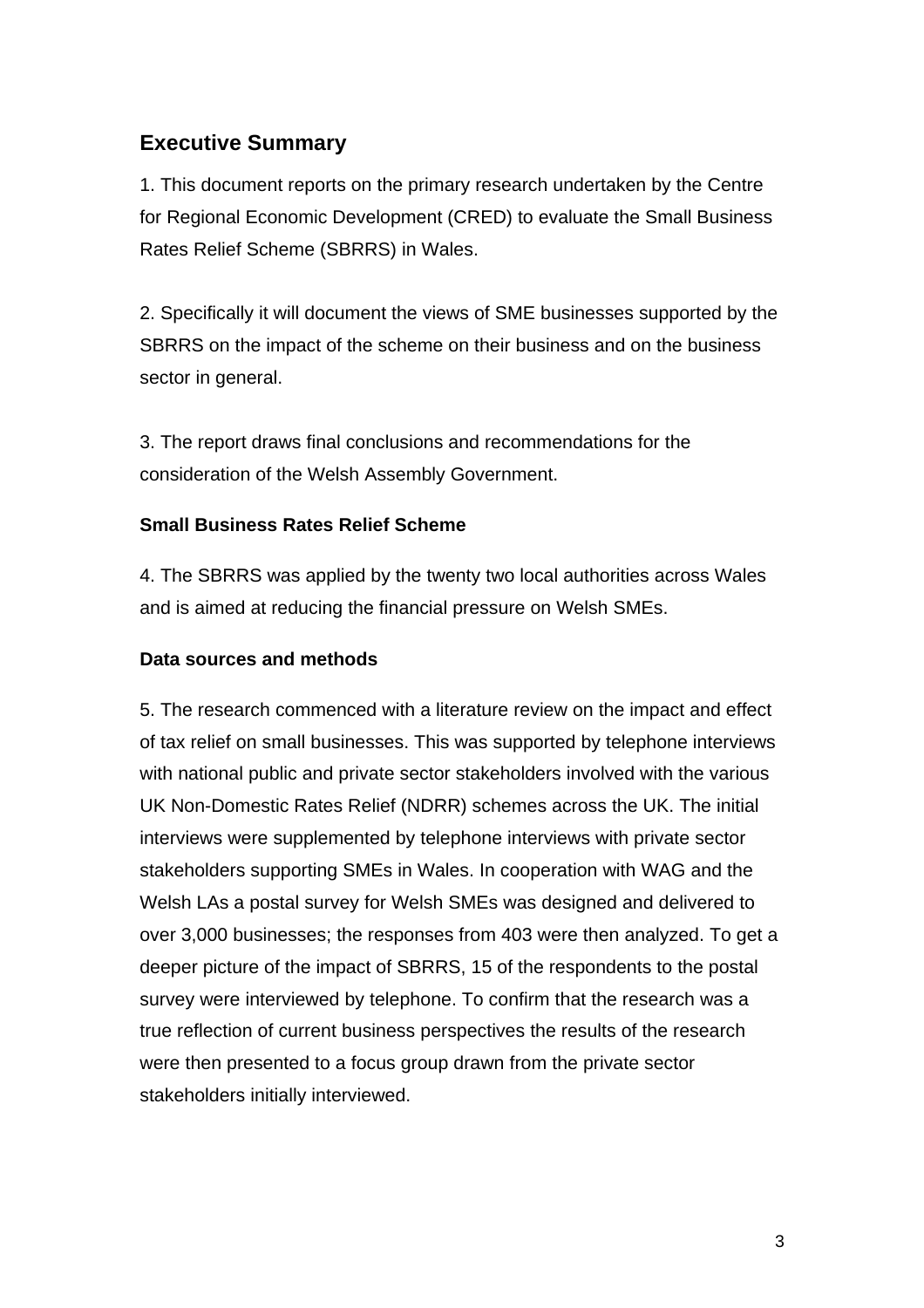### **Analysis of the background documents and reports**

6. The review of documents and reports indicated that relatively little research has been undertaken into the impact of Rates Relief Schemes. Most studies suggest that all tax-based interventions must be considered within the broader context of business support. The key points are:

7. Tax interventions are more permissive rather than directive in terms of policy outcomes.

8. The introduction of thresholds can have unintended consequences.

9. The current economic downturn may increase the significance of rates relief for the survivability of a large number of businesses.

10. For the rates relief scheme to work there are hidden costs to the authorities in terms of data collection and maintenance.

11. The literature would suggest that all business support schemes, including rates relief have to be equitable, practical and accessible. Accurate data collection and targeting of relief are therefore important aspects to consider.

12. Previous research conducted in London would suggest that the relatively small financial amounts involved in the NDRR schemes would have little effect on the behaviour of SMEs; this is contradicted by research conducted on a small sample of Scottish SMEs that suggests the support offered has benefits that are not proportional to the level of financial aid offered.

13. The parallel SBRR Schemes operating in the UK vary in their characteristics in terms of a) the rateable value band widths at which the various reliefs apply; b) the need for businesses to 'register' for rates relief; and c) whether rate relief is available for multiple properties within one business.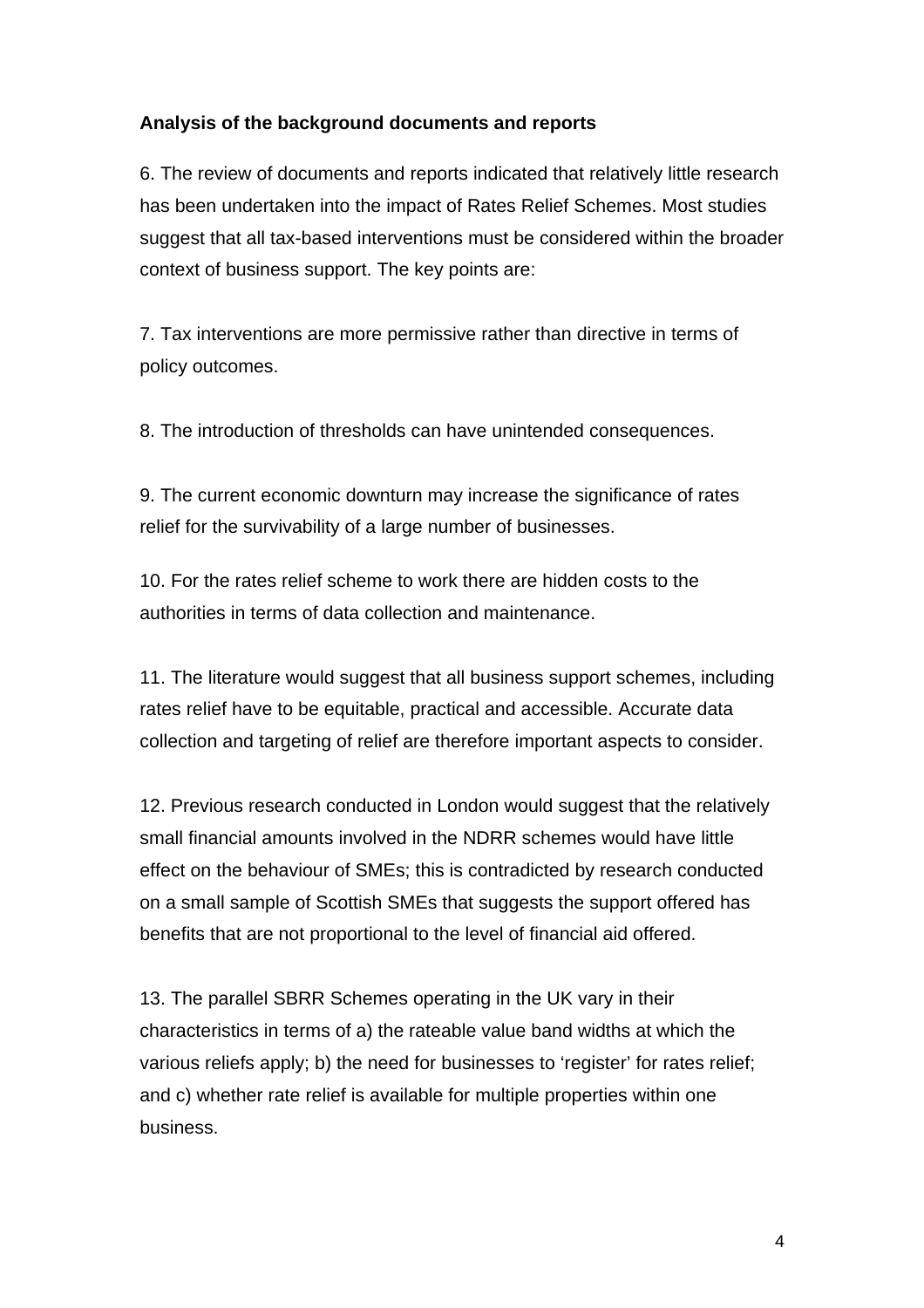### **Analysis of the national public/private sector stakeholders interviews**

14. The various national rates relief schemes have all been designed to offer the maximum benefit possible to the SME community at large but they all have slightly different mechanisms because they were set up at different times to meet different business conditions.

#### **Analysis of Welsh private sector stakeholders interviews**

15. There is general support for the current Welsh scheme. The current economic down turn is making rates relief more significant to business.

16. Rates relief can be interpreted as a mechanism of support for marginal business or for business in marginal areas.

17. The delivery of rates relief can generate unintended consequences as it is based primarily on property type rather than business characteristics.

18. More needs to be done to make recipients aware of the benefits they are receiving through rates relief.

## **Analysis of postal survey**

19. Thirty per cent of the respondents are unsure of the mechanism and amount of their rates relief. The level of awareness is higher for the smallest categories of businesses (employing five or less people). The level of awareness also varies across sectors with post offices, retail and accommodation being most aware.

20. Business rates have the largest financial effect on the smallest businesses and so rates relief is most appreciated by the smallest businesses.

21. Over half the businesses felt that rates relief had some effect on their business decisions, with over one fifth of the respondents stating that rates relief was a significant factor in them staying in business.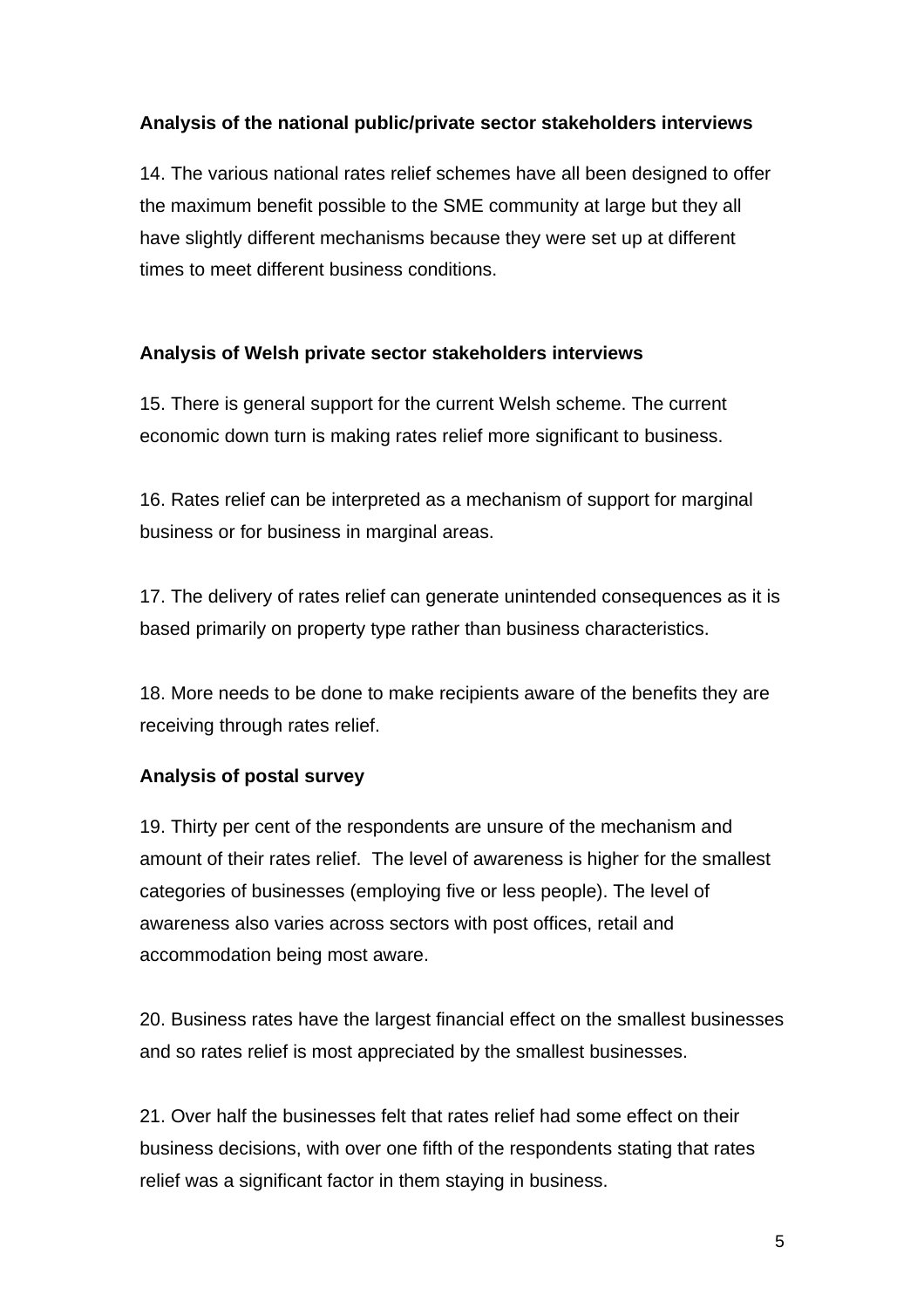22. The types of business activities financed by rates relief include staffing costs; building and equipment maintenance; investment in IT and marketing and supporting new business.

23. The respondents agreed that the SBRRS had supported their sector but there were differences of opinion whether the amount of money received was significant for the financial sustainability of SMEs. This suggests that for some small businesses in the present circumstances, rates relief is making a vital difference financially. For others, rates relief may be a welcome financial contribution but it is also regarded as an indicator of the level of commitment from the Welsh Assembly Government to support the SME sector.

24. Only a very small proportion (8 per cent) of the respondents felt that the SBRRS was a waste of public money.

25. The majority of SMEs (66 per cent) with rented property do not believe that their landlords charge extra rent because of the SBRRS; however 12 per cent believed that landlords took most or all of the SBRR in extra rental charges.

#### **Analysis of business interviews**

26. The interviews confirmed that current trading is difficult with most businesses either making no profit or currently operating at a loss in the short term. Some have considered closing at the end of the year.

27. The interviewees continue to employ staff where they can and argue that staying open is their biggest contribution to the community (some are now working 70-90 hours per week). Responses indicate that many businessowners regard the needs of the community as integral to their own business objectives.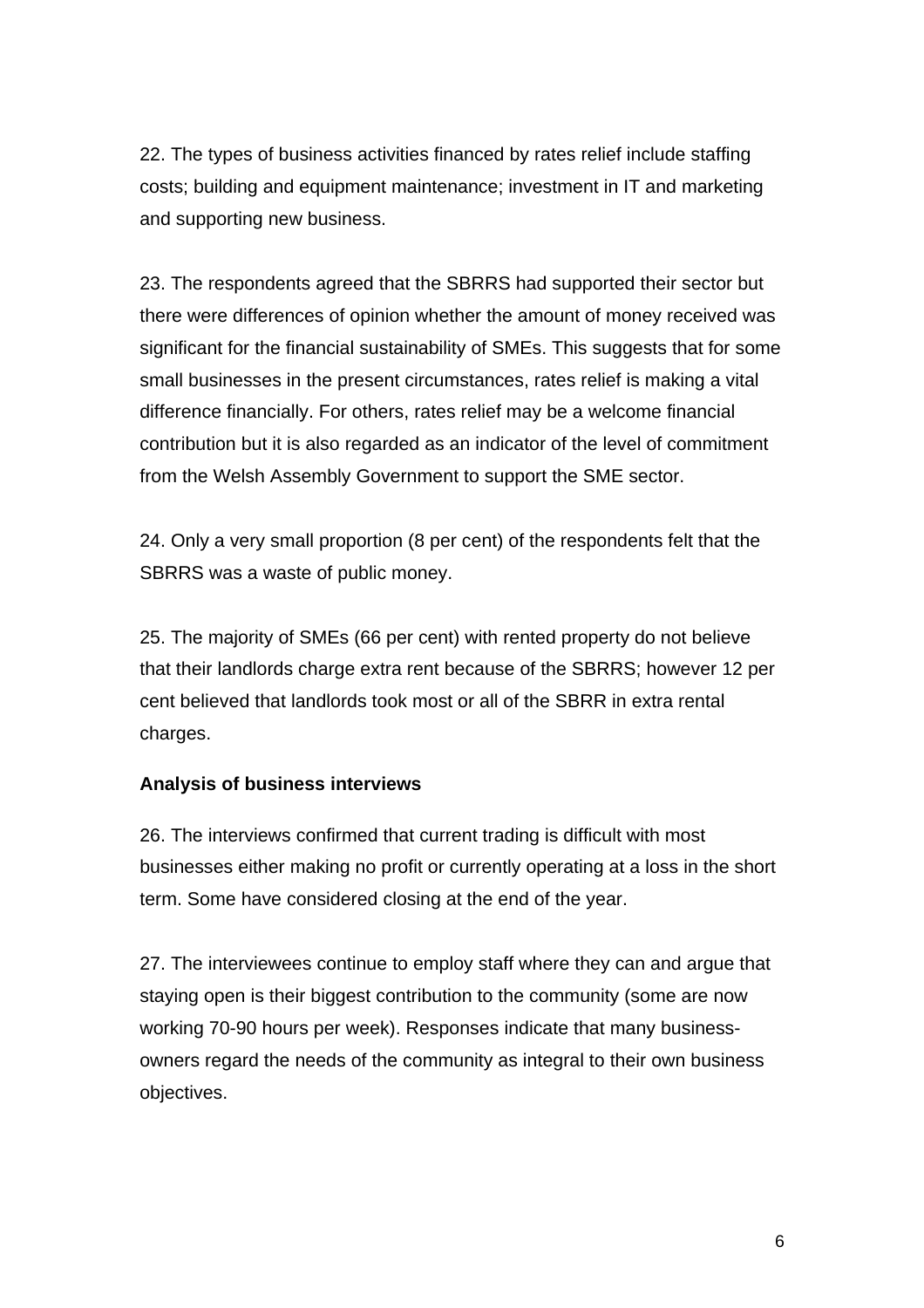28. It was their view that the Welsh Assembly Government does and should support SMEs and a cut in relief would not be seen as fair.

#### **Results of focus group**

29. The group accepted that rates relief is seen by SMEs as a valuable part of the Welsh Assembly Government's commitment to this sector.

30. This commitment was important as the attendees felt that the effect of the economic recession has added to existing commercial pressures generated by the encroachment of various multiples into Wales across many sectors (retailing, tourist accommodation). Rates relief is seen therefore as a mechanism for defending locally-owned businesses.

31. The difficulty for individual SMEs identifying the benefits of SBRRS was attributed to the way in which business owners regard receipt of relief (either as a monthly reduction in costs or an annual grant to increase investment for the following year).

32. The low awareness of the amount received as SBRRS and the mechanism driving it were issues that need to be corrected. Trade and professional bodies appear to be keen to work with the WAG to get this message across to the SME sector; this would be beneficial to the image of these bodies and may help WAG explain how and why the SBRRS system might change in the future.

33. The group acknowledge that post offices are probably a special case and that the current Welsh SBRRS scheme also supports other SME sectors in most need.

34. The group also acknowledged that the current system equitably supports Welsh SMEs of various sizes using the most practical and accessible method currently available. The current bands for rates relief were probably about right pre revaluation.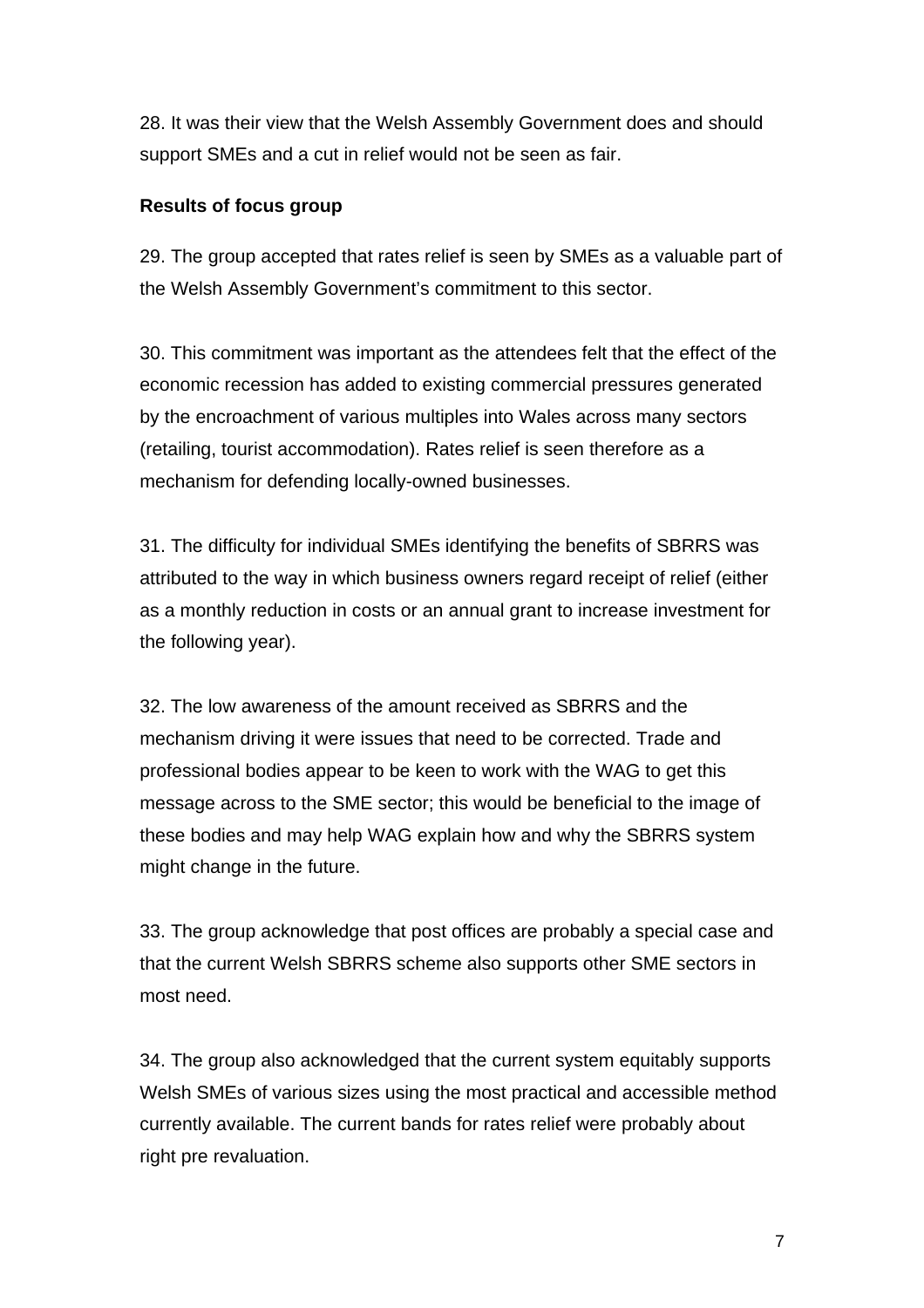35. Overall the group voiced gratitude from the SME business community for the continued support from the Welsh Assembly Government and a desire from the business support groups to work alongside WAG in the future delivery and communication of this support.

#### **Conclusions**

36. There is overall consensus that the present Welsh scheme is appropriate in terms of the balance between complexity, fairness and practicality.

37. Various parts of the Welsh SBRRS are being mimicked by other nations within the UK and this would indicate that at the present time the Welsh system has found the most acceptable balance between equity, practicality and accessibility. Evidence suggests that there is no major pressure for radical change to the mechanisms of the Welsh SBRRS at present. However, this should not rule out changes in the medium term should there be a change in the Welsh Economy.

38. As recipients of benefits, SMEs are obviously supportive of the SBRRS but they also see it as part of the Welsh Assembly Government's commitment to the SME sector in general which is considered vital to the indigenouslyowned Welsh Economy.

39. Many SMEs appear to be unaware of the precise mechanism of SBRRS and some seemed uninformed of the exact benefits they are receiving. However, the recent revaluation has heightened awareness of rates issues in general.

40. It is difficult for SMEs to identify exactly how the financial benefit of SBRRS is used to support their business. This in part is because some SMEs see it as a small monthly reduction of costs whilst others see it as a larger annual grant to be invested in the business.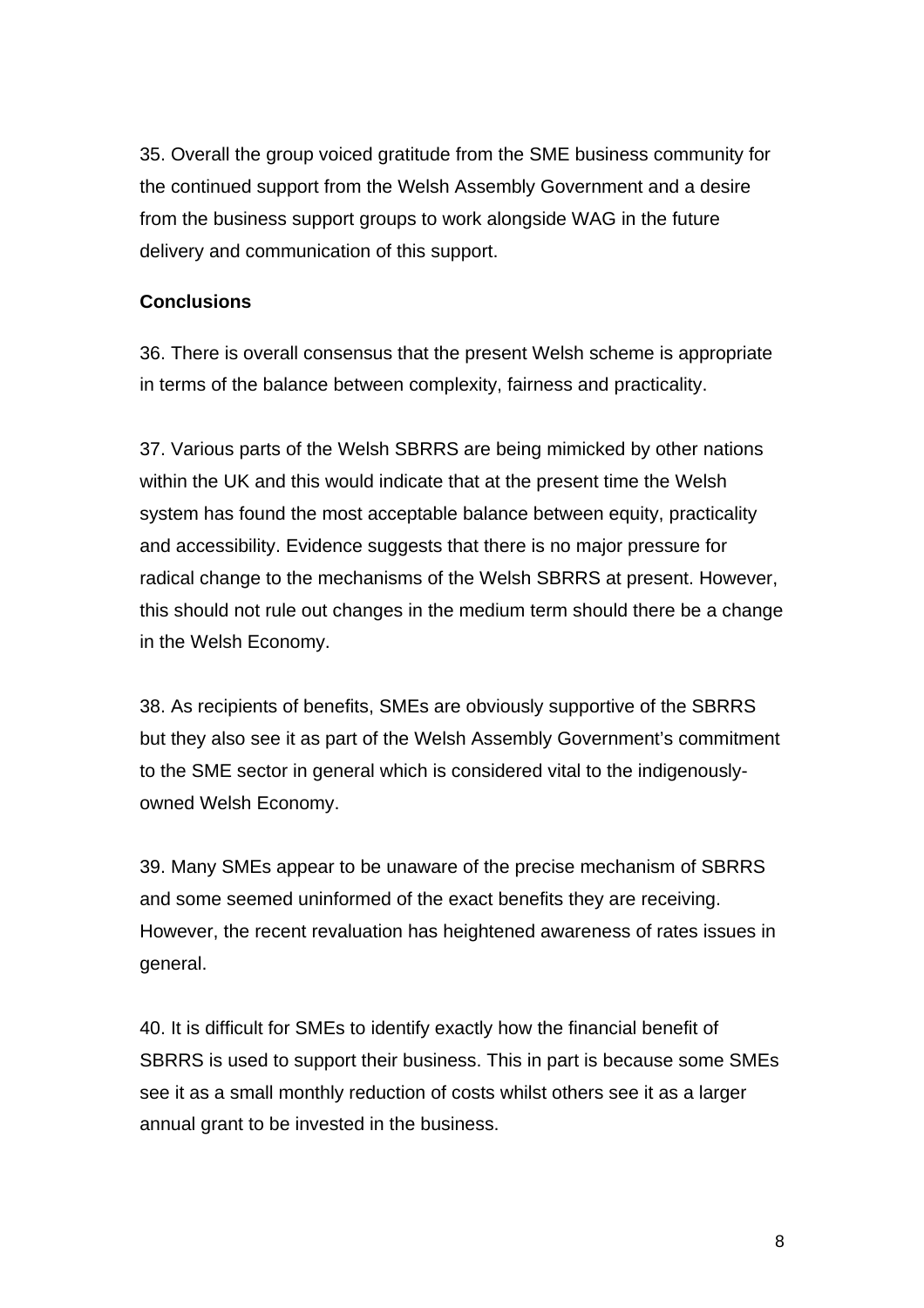41 The current economic downturn and the encroachment of multiples into Wales has made trade for Welsh SMEs difficult over the last year and the effect of any reduction in support via rates relief would be significantly magnified compared to previous years.

42. The 'automatic' solution for SBRRS used by the WAG appears to be acceptable to the SME community.

43. It was felt that an increase in the equity of the scheme through introducing a tiered threshold would add to the complexity and cost of administration. This could reduce the overall benefit to the SME community and thus possibly lose majority support of this sector.

44. All business sectors want less tax and more support and their trade bodies will inevitably argue for their individual cases. However, there appears to be a general consensus (but not a 100 per cent agreement) that post offices are, at the moment, an identifiable special case.

#### **Recommendations**

45. Accept that the financial assistance gained by the SMEs from SBRRS is supporting their economic sustainability in the current Welsh economic environment. This justifies the continued support of SMEs through the SBRRS.

46. Increase the awareness of the mechanisms and benefits of SBRRS possibly through collaboration with the relevant trade bodies /associations.

47. Maintain the 'automatic' mechanism of the current Welsh SBRRS scheme.

48. The Welsh Assembly Government keeps the sector informed and involved in the decision process of any new SBRRS.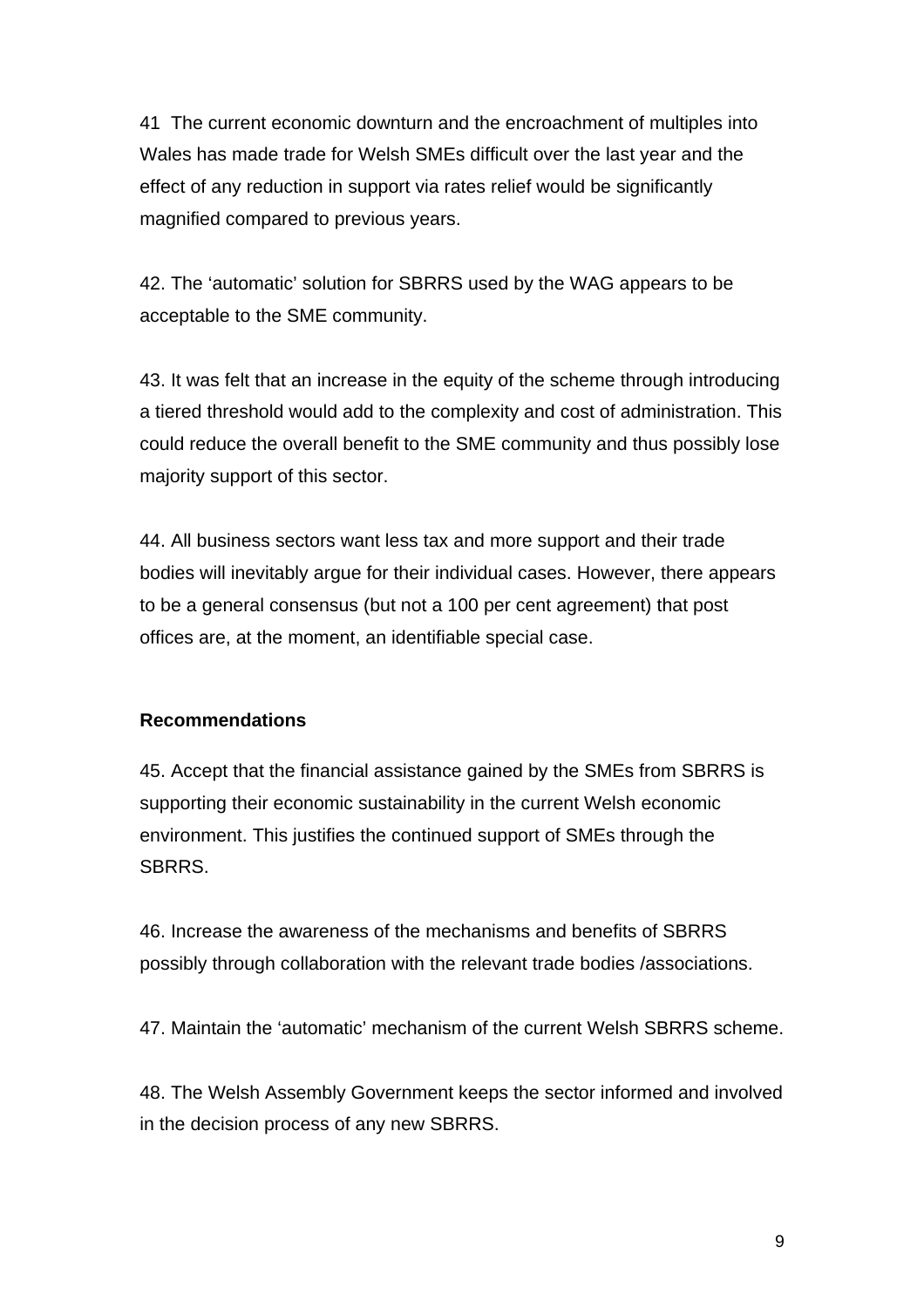49. Any alterations to the current scheme should be carefully checked by the Assembly to ensure that they do not create unforeseen circumstances or unintended consequences that are detrimental to third party businesses.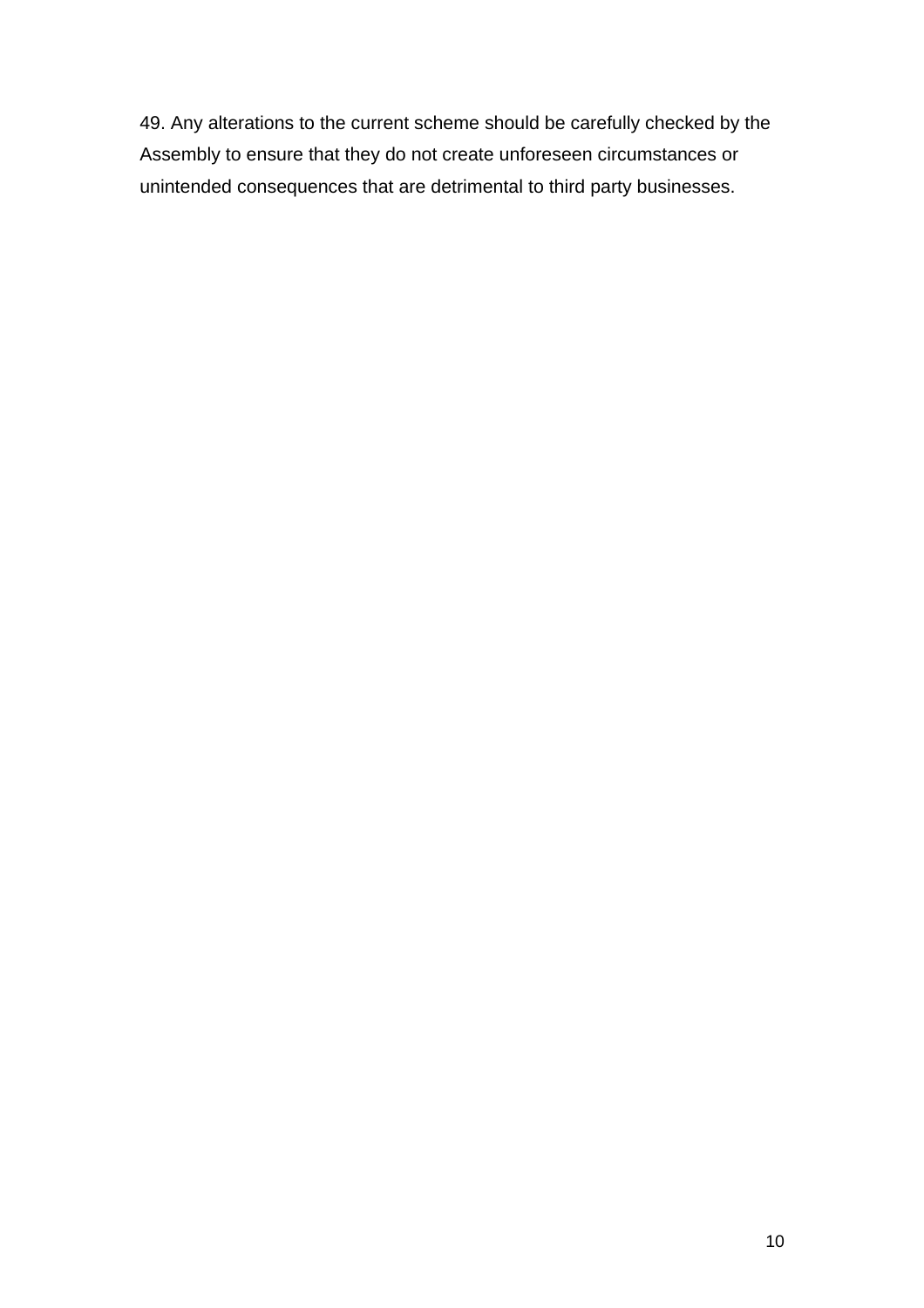## <span id="page-13-0"></span>**1 Introduction**

1.1 This document is the Final Report relating to the research study "An Evaluation of the Small Business Rates Relief Scheme in Wales" which the Centre for Regional Economic Development at the University of Cumbria has been commissioned to conduct on behalf of the Welsh Assembly Government (WAG).

1.2 The principal objectives of this research are to:

- Assess what impact the relief has had on small businesses, in terms of their ability to survive, and encouraging new businesses to start up.
- Make recommendations on the future delivery of the scheme.

1.3 The four areas on which the WAG wants evidence are:

- The impact of business rates relief on business.
- The wider impact of this relief on the local economy.
- Literature on similar relief schemes around the UK.
- The behaviour of small businesses in relation to business decisions and the composition of costs.

## **2 Methodology**

2.1 Following discussions with WAG social researchers and policy leads, the methodology is based on evidence gathered from multiple sources, including surveys, interviews, consultations and a focus group with relevant policymakers and small business support organisations. These have generated both qualitative and quantitative data (see Figure 1) and will give WAG a clear picture of the impact of the rates relief scheme on businesses.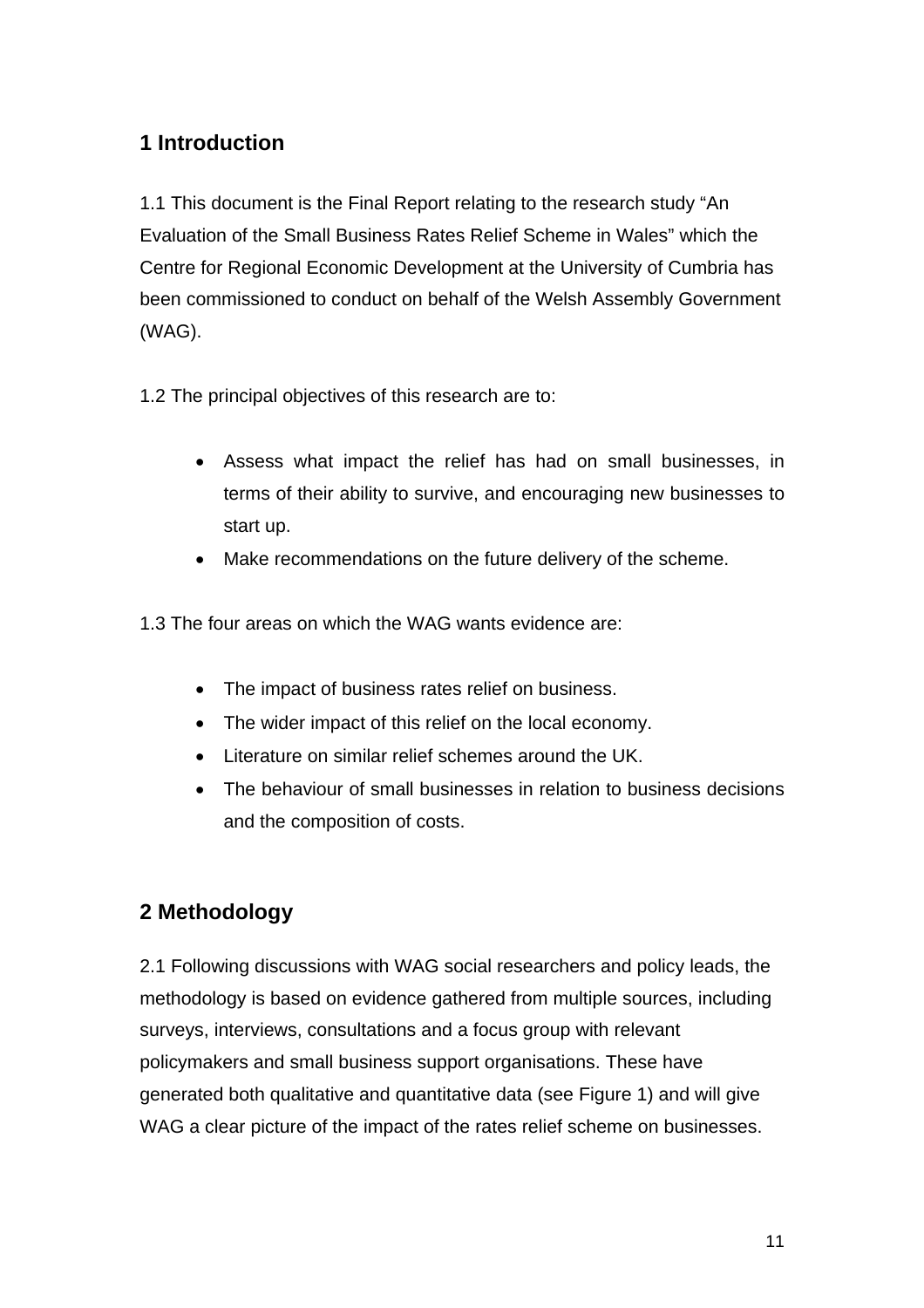2.2 These data-gathering mechanisms, questionnaire design in particular, seek to address aspects of *additionality* in the current scheme and the *counterfactual* situations that might exist under other policy *scenarios*  (LGFDR,2005). We have targeted a selection of businesses from lists provided by the 22 Local Authorities in Wales. This has been done in close collaboration with the Local Authorities following an initial meeting of the Local Taxation Working Group on 16<sup>th</sup> April 2010 in Newtown. The approach also included interviews with various stakeholders and business representatives.



Final Report

#### **Figure 1: Analysis Framework**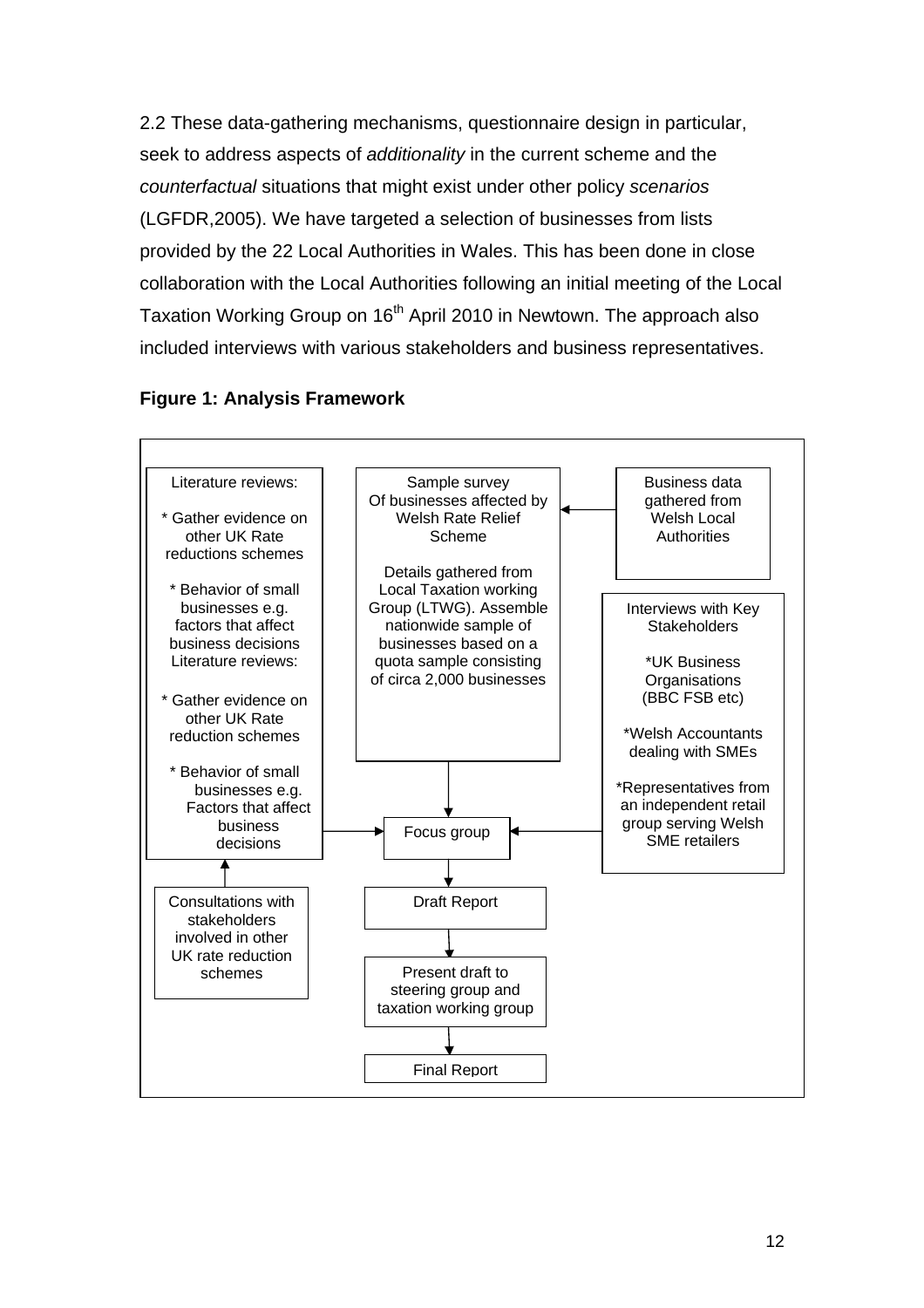#### <span id="page-15-0"></span>**2.1 Stage 1 Review of Literature and National Comparators**

#### **2.1.1 Review of Current Literature**

2.1.1.2 We have reviewed current literature on the impact and effect of tax relief on small businesses. From an initial literature search of various databases of academic journals around 25 key articles were identified covering a range of relevant themes including small business and tax issues, growth and profitability and property-related issues for small businesses in Wales. Available literature also included comment from the trade press, business publications and popular press.

2.1.1.3 The literature review demonstrates some of the complexities in the system of rates relief and various uncertainties regarding the impact of different scenarios on survival rates for small businesses and business startup levels in Wales. On the one hand, the current economic climate highlights the importance of minimizing business costs wherever possible. However, the implication of a general business rates rise being used to subsidize rates reduction for smaller businesses is now becoming a topic for public debate (Walesonline, 2009a). Anecdotal sources also imply that the current economic climate is encouraging the proposed reduction in the multiplier used to calculate rateable value in Wales later this year (Walesonline, 2009 b).

2.1.1.4 The points raised above concern "value for money" and the "effectiveness" and efficacy of the rates relief scheme as a whole and its impact on private businesses in general. At another level, however, the specific project objectives as stated in the brief, focus on the impacts of the current rates relief scheme on *individual small businesses* and their ability to survive. The project methodology takes into account the relationship between the effectiveness of the scheme as a whole and its benefits for individual small businesses in particular. In these terms, evidence and arguments need to be harnessed to justify any rates relief scheme as *"delivering a better, stronger economy and a better quality of life."* (LGFDR, 2005b)

13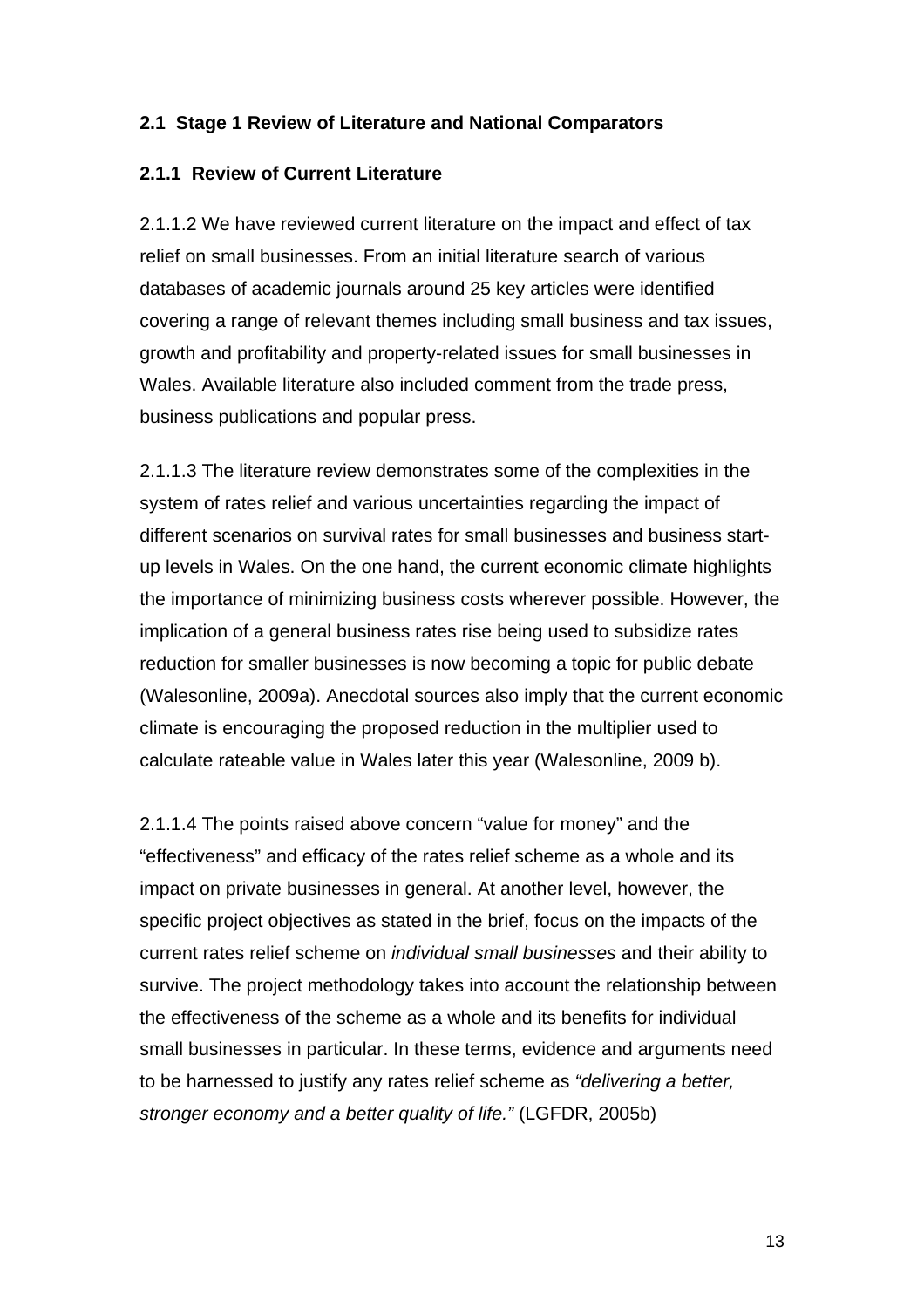### <span id="page-16-0"></span>**2.1.2 Interviews with national stakeholders**

2.1.2.1 The literature review is supported by **interviews with national stakeholders** from the public and private sectors. The contact details for stakeholders from the public sector were provided by the WAG and are with key personnel responsible for the delivery of the rates relief scheme in Scotland, Northern Ireland and England. We also approached stakeholders from the private sector including various trade bodies whose members have received rates relief in Scotland, Northern Ireland and England (the Scottish Grocers Federation (SGF), the Northern Ireland Retail Trade Association (NIRTA) and the Association of Convenience Stores (ACS). These interviews were used to gather opinion on the principle of rates relief for small businesses and the operation of schemes in the different national contexts (see Appendix 1 for schedule). To gain some perspective from those responsible for the rating system an interview was also conducted with a representative from the Institute of Revenues Rating and Valuation (IRRV).

#### **2.2 Stage 2-Assessing the impact of the scheme-the primary research**

#### **2.2.1. The target population of businesses – quota sample**

2.2.1.2 The approach to selecting businesses for the survey was based on a quota sample - a random sample was selected to ensure that the characteristics generally mirrored the population of small businesses in Wales in receipt of rates relief as a whole in terms of sector, size and geographical distribution. It was determined that a sample return of around 400 questionnaires would generate sufficient accuracy for the purpose of the evaluation (see paragraphs 5.9 and 5.10).

2.2.1.3 To construct an appropriate sample of business addresses, we gained the support of the Local Authority representatives at the Local Taxation Working Group on 16<sup>th</sup> April 2010. Each Local Authority agreed to supply a list of all business names and addresses in receipt of rates relief in their own local authority area. We conducted an initial mail out of 2,400 questionnaires week commencing  $17<sup>th</sup>$  May followed by a mail out of 770 week commencing  $24<sup>th</sup>$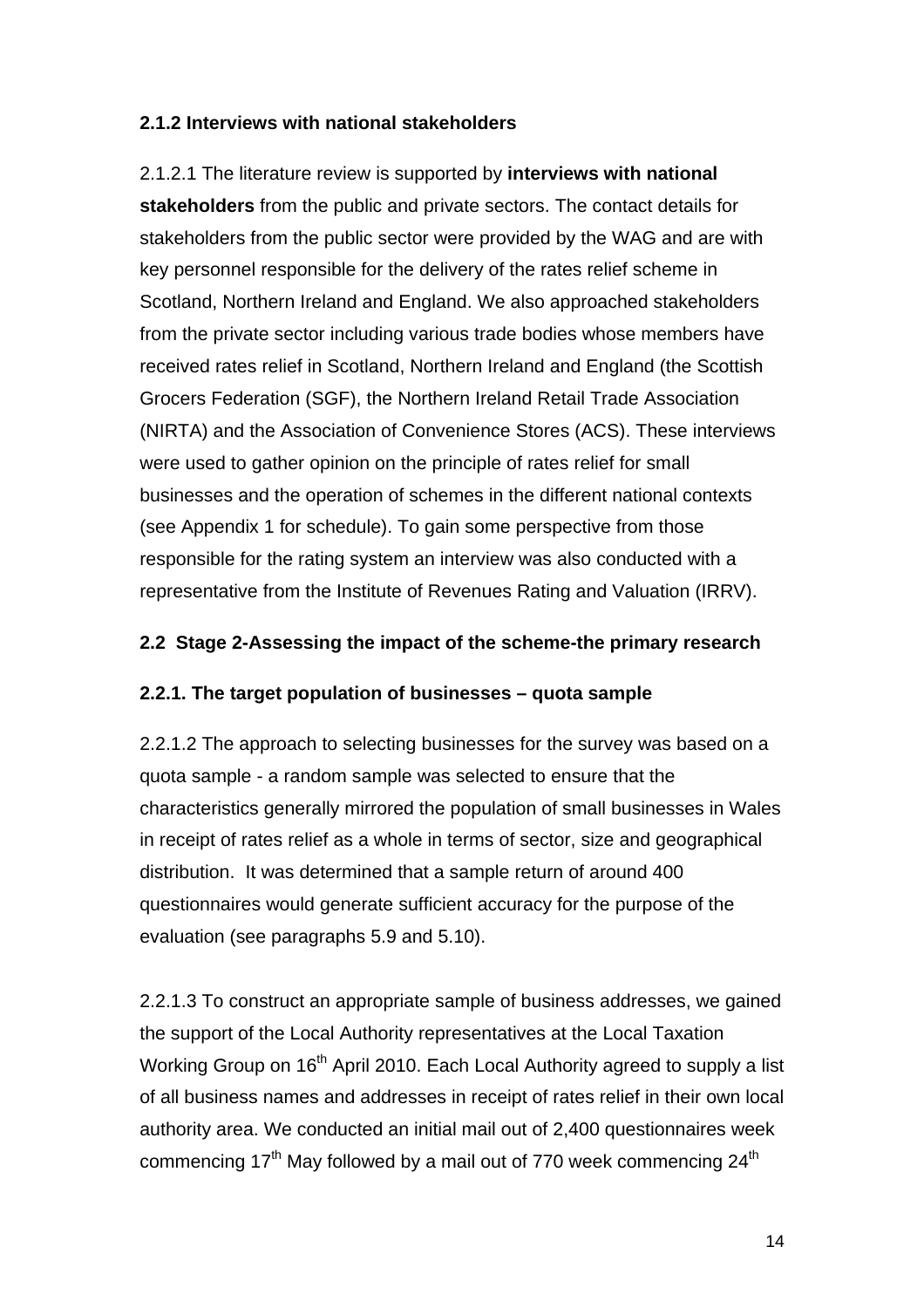<span id="page-17-0"></span>May 2010. A third mail out to a selected sample of 398 businesses that did not respond to the first two questionnaires was conducted week commencing the  $1<sup>st</sup>$  June 2010.

#### **2.2.2 The Questionnaire**

2.2.2.1 Working closely with personnel from the Welsh Assembly Government, the CRED research team produced a questionnaire designed to gather evidence on the impact of rates relief on various aspects of business and the attitudes of business owners towards receipt of such relief (for English version see Appendix 2).

2.2.2.2 In addition, the questionnaire asked if businesses would be prepared to take part in a follow-up telephone survey and a significant percentage of the respondents agreed to this.

#### **2.2.3 Analysis of the survey data**

2.2.3.1 Subject to the constraints of the questionnaire survey, we anticipated that it would be possible to make comparisons between small businesses in different sectors, those in different locations and those of different size by employee number. Responses of 400 businesses should be sufficient to make such comparisons statistically viable. (see paragraphs 5.9 and 5.10).

#### **2.2.4 Qualitative data gathering from interviews**

2.2.4.1 To explore the benefits and costs of the Welsh and similar rates relief schemes, the research team also conducted semi-structured telephone interviews with key stakeholders (see Appendix 3 for interview schedule). Individuals that agreed to be interviewed included representatives from:

- a) Association of British Credit Unions Ltd (ABCU)
- b) Association of Chartered Certified Accountants (ACCA)
- c) Association of Convenience Stores (ACS)
- d) British Beer and Pub Association (BBPA)
- e) British Chamber of Commerce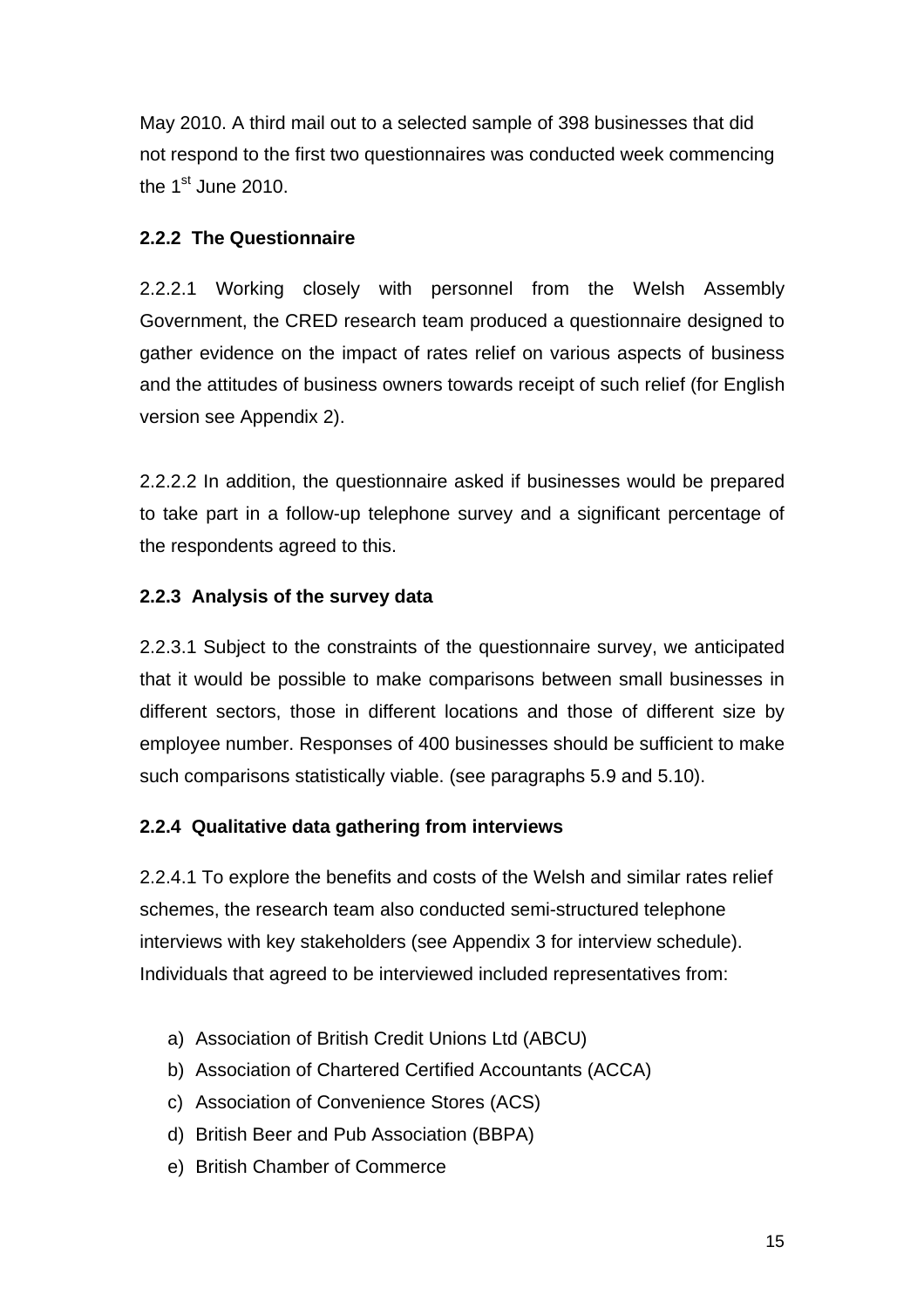- <span id="page-18-0"></span>f) British Hospitality Association (BHA)
- g) British Institute of Innkeeping (BII)
- h) CBI
- i) Forum of Private Business (FPB)
- j) Federation of Small Businesses (FSB)
- k) Institute of Directors (IOD)
- l) National Association of Master Bakers (NAMB)
- m) National Federation of Fish Friers (NFFF)
- n) National Federation of Retail News (NFRN)
- o) National Federation of Sub Postmasters (NFSP)
- p) Rural Shop Alliance (RSA)
- q) Welsh Tourism Alliance (WTA).

2.2.4.2 To gain an initial insight on the impact of SBRRS in Wales we have also conducted a series of interviews with three local Welsh accountants and had conversations with representatives from a selection of small Welsh retail groups.

#### **2.3 Stage 3 - Follow-up telephone survey of business owners**

2.3.1 To gain a deeper understanding of the impact of SBRRS on individual businesses we have also conducted a series of 15 follow up telephone interviews with SME owners who responded to the postal questionnaire.

#### **2.4 Stage 4 - Evaluating the Scheme's implementation**

2.4.1 The interim findings formed the basis of a presentation to the focus group held in the Welsh Assembly Government buildings in Cardiff on the 21<sup>st</sup> July. The group comprised of representatives from key national stakeholders identified in Stage 2. Here, we presented the preliminary findings of our research and used this material to invite responses from informed participants. The event was used to confirm and adjust our interpretation of the evidence and also generated further questions and ideas that needed to be considered in the final report. The focus group was also used to test out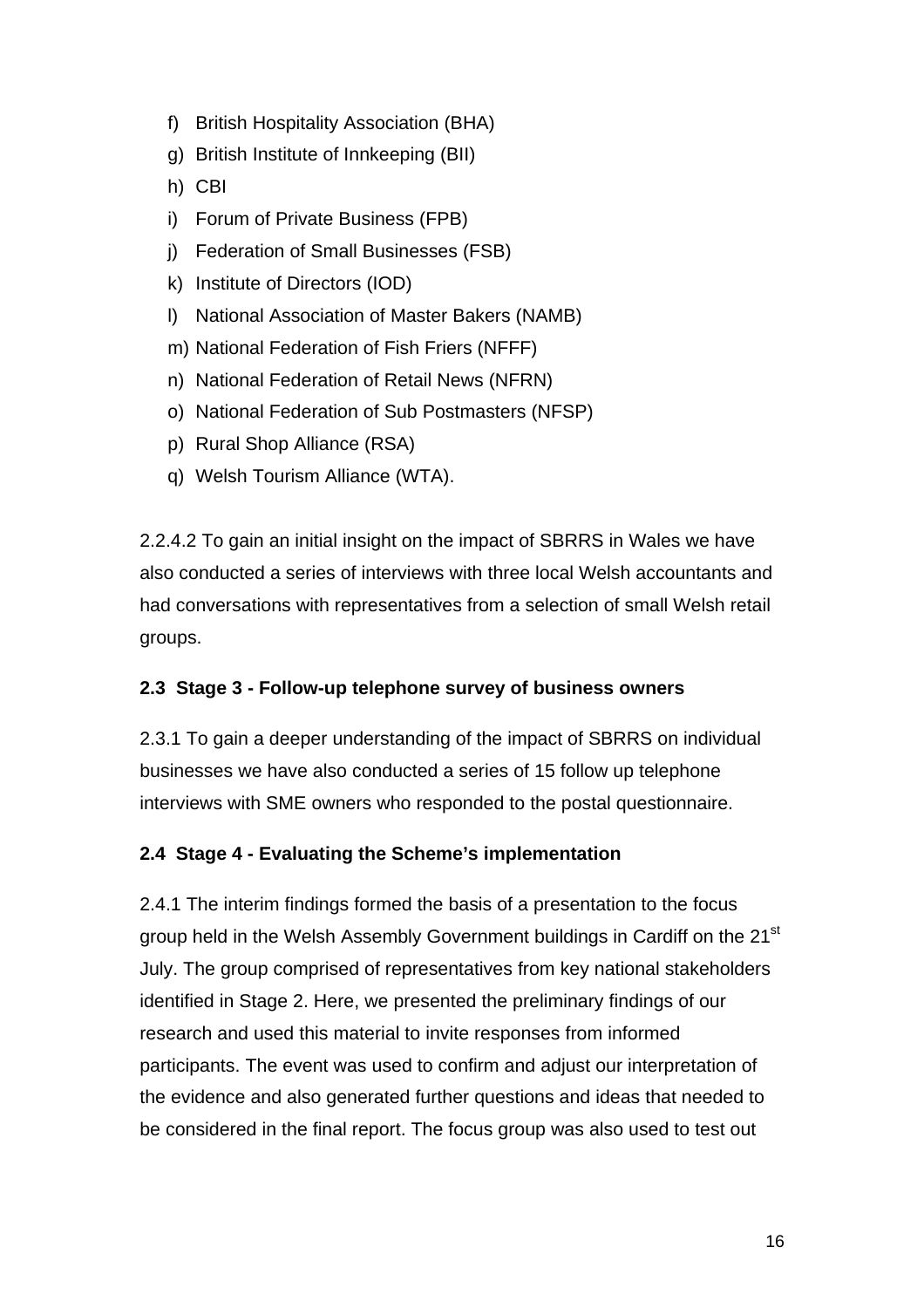stakeholder reactions to possible changes to or improvements in the existing rates relief scheme.

2.4.2 Based on the feedback to the progress report by the Welsh Assembly Government and the discussions at the focus group, we revisited the primary and secondary data collected and prepared the final report that assesses what impact the relief has had on small businesses and have made recommendations on the future delivery of the scheme.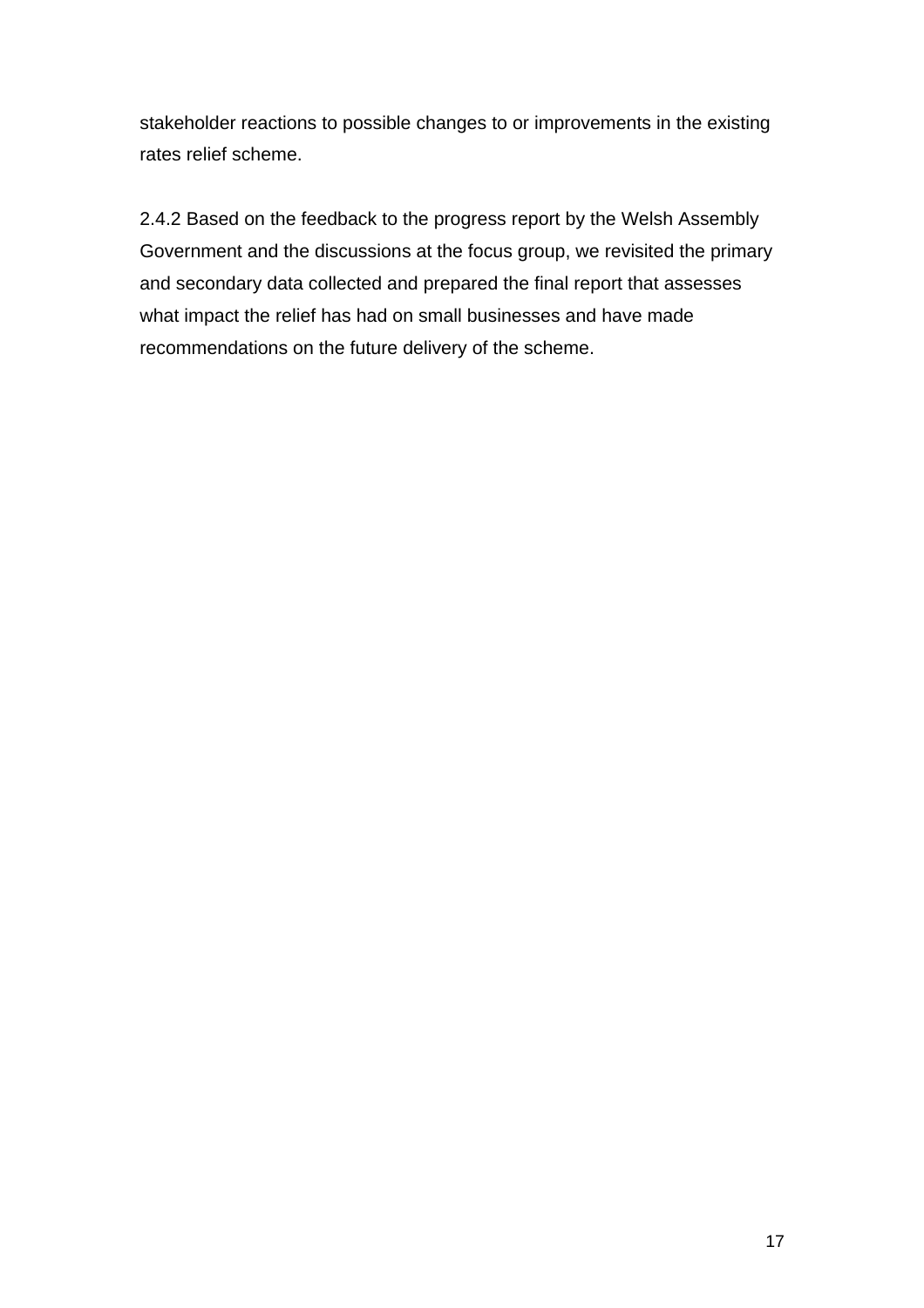## <span id="page-20-0"></span>**3 Literature Review**

3.1 This literature review seeks to put small business rates relief within the broader context of financial support for small businesses. The review identifies the key issues and themes that are important in an evaluation of tax relief on small businesses. It examines the available evidence on the complexities in the system and the various uncertainties regarding the impact of different forms of support upon small businesses and the broader business community.

3.2 The review is divided into two main sections. The first section looks at rates relief schemes within the broader context of public sector support for Small to Medium Enterprises (SMEs); it asks what lessons can be learned from other forms of financial support. Section 2 looks specifically at the non domestic rates relief scheme in more detail. The Welsh scheme is compared with other schemes across the UK and previous research on the extent and areas of impact that the scheme is having on businesses are examined.

#### **3.1 Rates relief within context**

#### **3.1.1 The Need for Public Sector Support for the SME sector**

3.1.1.1 Few would question that engagement with the business sector is an important part of government policy (HM Government, 2010). This engagement takes the form of active support through policy development and intervention, and through consultation and involvement of businesses and business organisations in the policy setting agenda. This review and evaluation of the small business rates relief scheme in Wales illustrates this process as the Welsh Assembly Government seeks the views of businesses on one particular form of intervention.

3.1.1.2 Support specifically for the SME sector derives from the widely recognised numerical significance of small businesses in the economy across the whole of the UK. Latest figures suggest, for instance, that 99.9 per cent of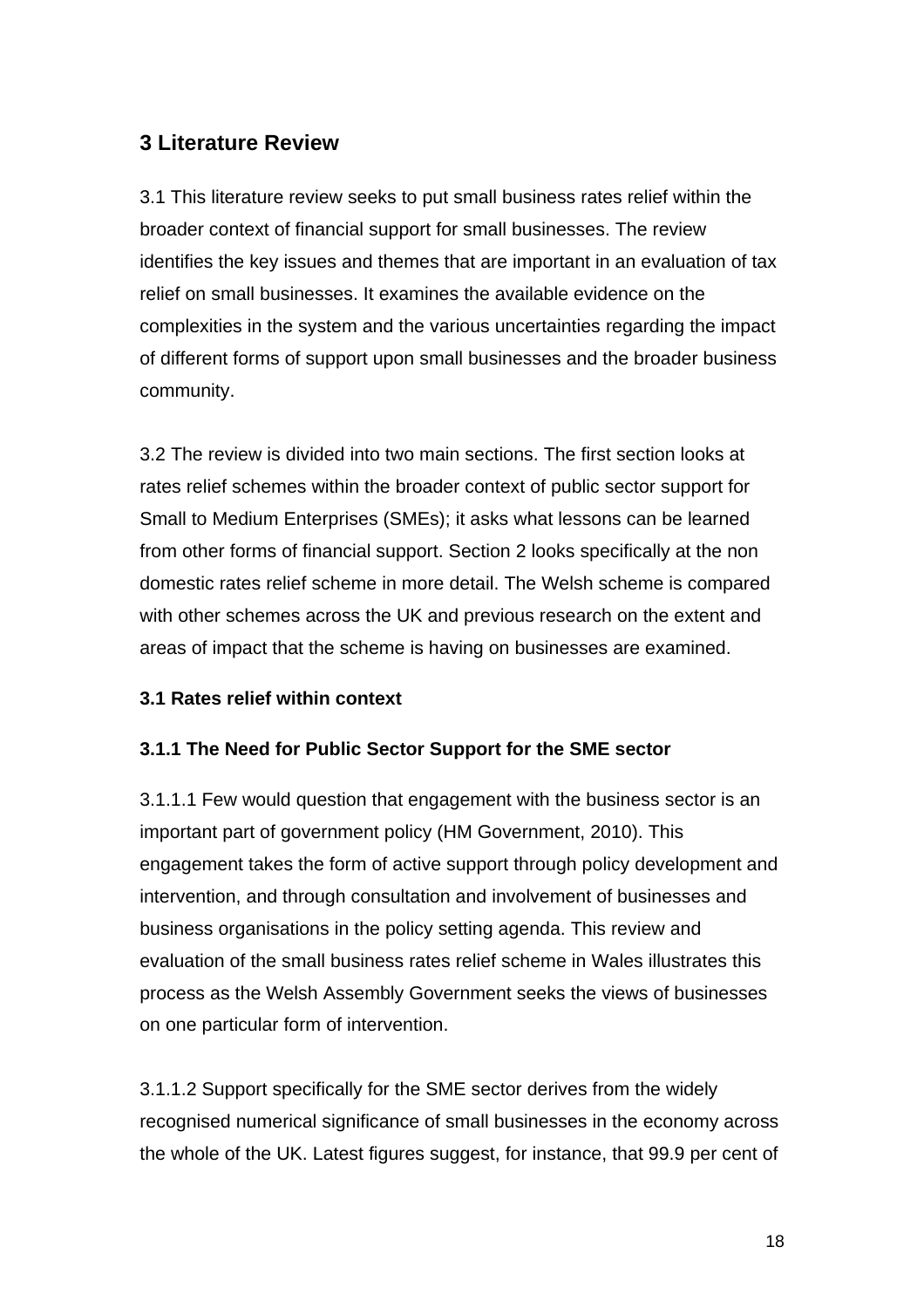all UK enterprises are classified as SMEs (BERR, 2008). Several sources of economic statistics were examined during the course of this study and although there are some minor variations due to differences in timing or focus of study there is general agreement that SMEs provide around two thirds of national employment, that the UK has around 3.7 million SMEs that collectively account for approximately 40 per cent of UK GDP and have an annual turnover of £1 trillion. (c.f. SBS 2001). Not only are SMEs of economic importance in terms of employment and contribution to GDP, they also play a vital role in the economy in terms of providing new ideas, products and services (Parry, 2006).

3.1.1.3 It is this economic and social significance of small businesses that creates an imperative for public sector support. Historically this has involved a number of intervention measures ranging from alleviation of financial reporting requirements (for example the FRSSE), VAT thresholds and audit requirements, and fiscal measures such as RandD tax credits, through to financial and technical support. All such intervention can be understood in terms of a desire to achieve some sort of change in the small business, usually one of increased investment, development and increased employment (Parry, 2007). In times of economic difficulty such intervention can also be a matter of survival for the small business.

3.1.1.4 Although the need to support the SME sector is widely recognised, there is still a great deal of uncertainty as to how this is best achieved. Unfortunately it is an area of policy making that is still under researched. The dilemma for the public sector is in ensuring that any support it makes is equitable, practical and accessible. The challenge for policymakers is to design interventions that have the desired effects in supporting target businesses while avoiding unintended negative consequences. Understanding the ways in which schemes have impacts upon different types of businesses and localities therefore becomes important. For example, a recent evaluation of the Small Firms Loan Guarantee scheme conducted by BIS (2010) suggested that the impact of this scheme differed according to the age and location of the client businesses. There is likely to be similar

19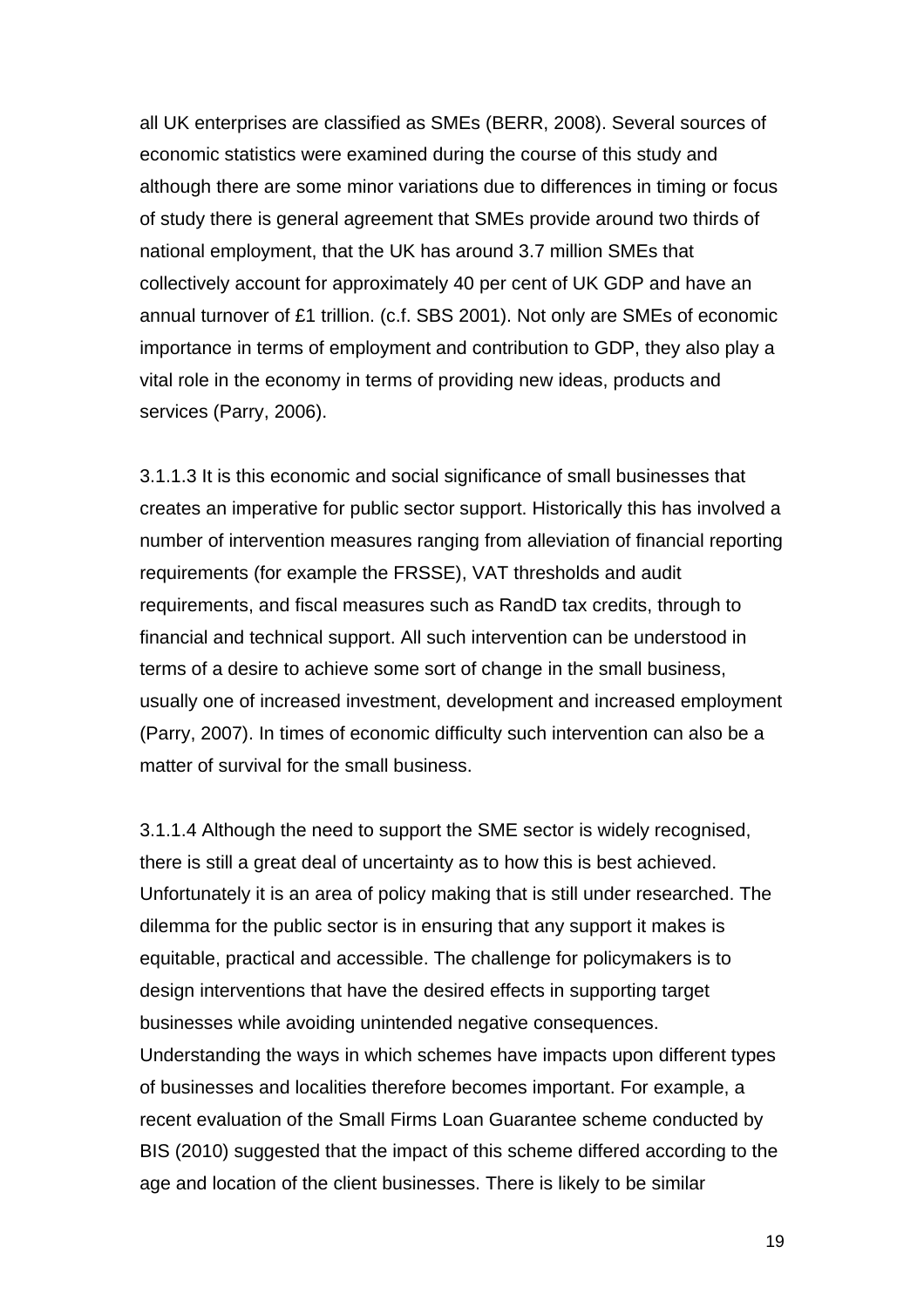<span id="page-22-0"></span>variability in the impact of small business rates relief schemes which is discussed in more detail below.

#### **3.1.2 Tax relief for small businesses**

3.1.2.1 Tax-based mechanisms are widely seen by governments as an effective means of supporting businesses. Research conducted at an international level appears to show that, other things being equal; those countries that keep rules and regulations to a minimum and offer tax and other financial incentives tend to have better performance in terms of new business development. These studies also show that excessive taxation can be an obstacle to entrepreneurship (Fogel, 2001).

3.1.2.2 The literature tends to support the view that financial support mechanisms of various kinds are perhaps necessary but not sufficient for effective business support. Financial intervention, particularly tax-based mechanisms, must be viewed within the broader context of business support. Small business survival and growth is not just a matter of financial success. There is a need for complementary structures of support if such fiscal incentives are to be exploited to the full (McGreal, Berry, Lloyd and McCarthy, 2002). Issues such as managerial problems and skills deficits also need to be addressed through effective policies and support (Doern, 2009).

3.1.2.3 However, from the point of view of small business owners, tax is clearly a priority and an emotive issue. For instance, a survey of 3,530 small business owners conducted in the USA in 2008 found that tax issues including property tax were among the most commonly reported problems worrying small business owners (National Federation of Independent Businesses, 2008)*.*

3.1.2.4 The business literature also draws attention to the fact that different types of financial support can produce different effects on businesses. So, while reducing the tax burden might be viewed as desirable in itself, opportunities to exercise beneficial influences on the ways businesses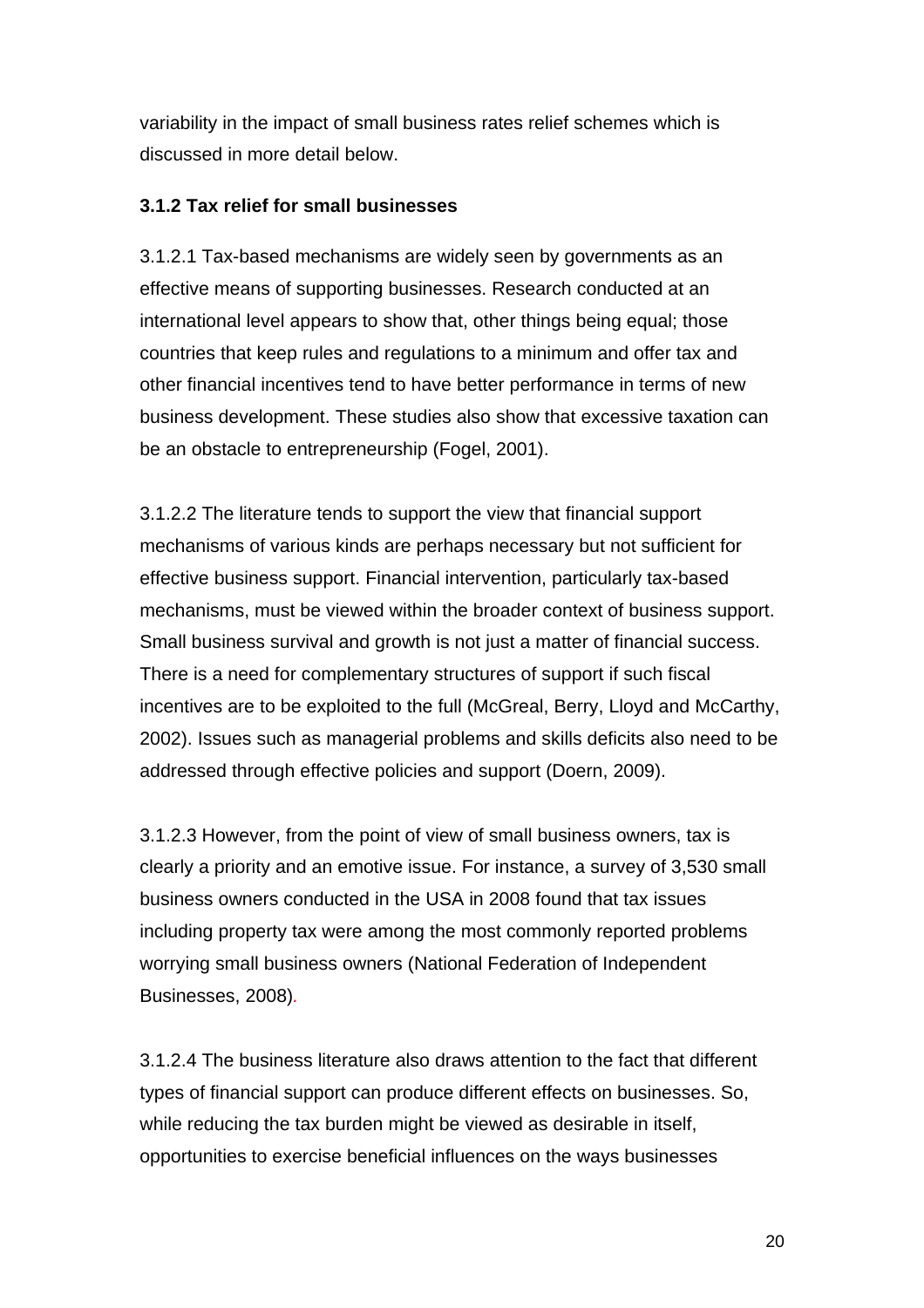operate can be missed if there is lack of clarity as to what the intervention is aiming to achieve. This might include, for instance, stimulating investment, increasing employment, increasing the level of entrepreneurial activity or simply improving survival rates. Research suggests that different approaches to reducing the tax burden can have different impacts (c.f. Laramie and Mair, 1993; Potter and Moore, 2000; Rodrigo and Felipe, 2010).

3.1.2.5 The ways in which different forms of financial intervention can affect outcomes can be illustrated with reference to recent research on financial incentives designed to stimulate research and development and levels of new firm formation. A recent study based on businesses in Quebec found that tax credits are preferable to a level based tax incentive in stimulating business expenditure on research and development (Baghana and Mohnen, 2009). The impact of tax incentives on levels of entrepreneurial activity has also been examined. In a study conducted in the US in 2006, it was shown that various tax incentives (the study covered income tax, capital gains tax, corporate tax and state taxes) appeared to have a significant effect on self employment but were ineffective in generating meaningful changes in levels of entrepreneurial activity (Donald and Mohsin, 2006).

3.1.2.6 Applying this logic to rates relief, the rationale for such schemes is arguably to benefit small businesses by easing cash flow. If we accept this as the intended purpose, then a simple rate reduction that cannot vary through time may not be the most effective mechanism. Governments have also attempted to relieve the cash flow burden of small businesses by extending the period over which they are allowed to pay business rates. In 2009 for instance, the UK government introduced legislation to allow companies to pay their business rates over three years; the Chancellor of the Exchequer commented that "the government recognises that businesses need now to ease their cash flow at a time when money is very tight. This measure will help businesses to smooth their rates payments over the next three years" (Cunningham, 2009).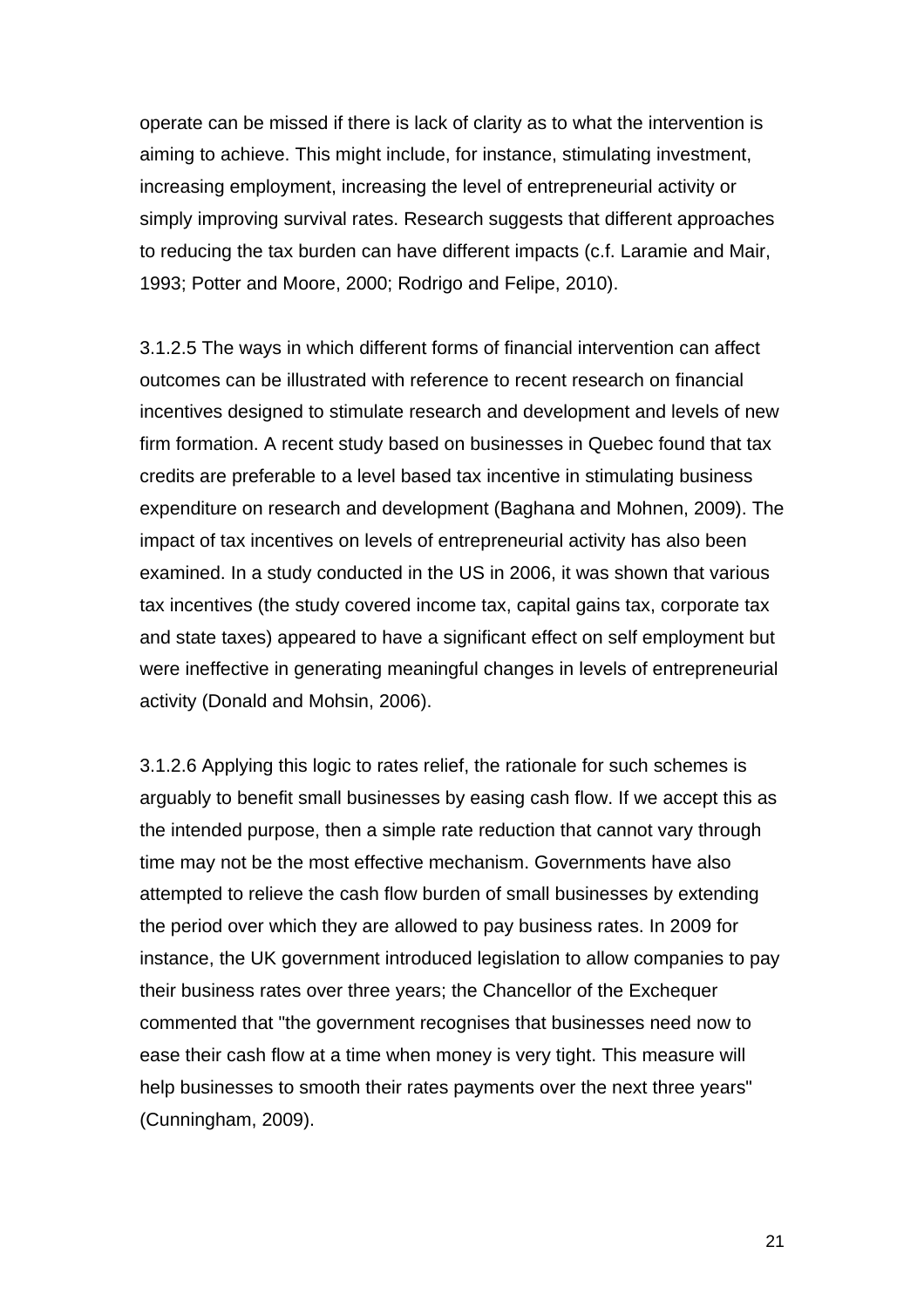<span id="page-24-0"></span>3.1.2.7 The literature also provides evidence that threshold levels in financial interventions can often create unintended negative consequences. This is likely to be an issue for small business rates relief schemes which are threshold based. This can be seen in recent studies of the effects of VAT thresholds which suggest that firms are proactive in managing their activities to stay below threshold levels. Strategies identified to achieve this include the practice of separately incorporating business segments (where larger firms arguably masquerade as a number of small firms (Onji, 2009). There is also a case identified where business owners purposefully restrict the growth of the business in order to remain below threshold levels (Parry, 2010). It might be expected that similar behaviour would be found in relation to threshold based rates relief schemes. Understanding such manipulation strategies is important to further policy development.

#### **3.2 Non domestic rates relief schemes**

## **3.2.1 The application of non domestic rates relief schemes across the UK**

3.2.1.1 Small business rates relief schemes are currently in place across all four countries of the UK. These schemes are generally justified in terms of providing some financial support for small businesses, particularly in the recent period of economic hardship. The focus of these schemes has also varied over time and attempts have been made in different periods to target the highest relief on particular types of business (e.g. post offices) and specific localities (such as rural areas, deprived communities). The onset of economic hardship in the recent recession however, has led to the extension of schemes to cover a wide range of small businesses regardless of location. This has culminated in an announcement by the former Labour Chancellor in his last budget statement in March 2010 that businesses with a RV of less than £6,000 would pay no rates in England (HM Treasury, 2010) and this relief will be adopted in Wales by the Welsh Assembly Government for one year.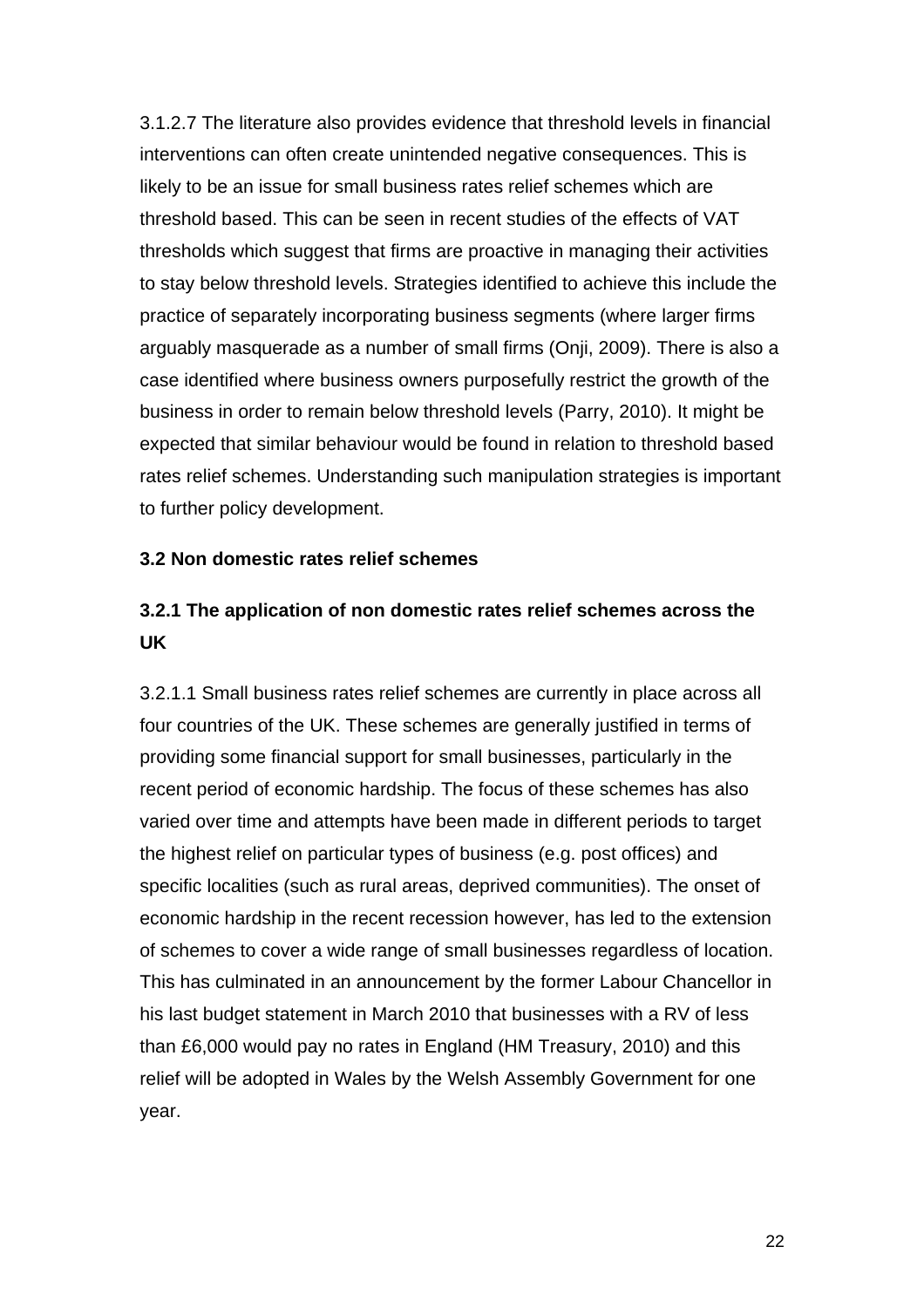3.2.1.2 While there are broad similarities between the Rates Relief Schemes in the four countries, there are some significant variations also that reflect the different ways in which these policies have evolved, variations in policy priorities and differences between countries in relation to business types and commercial property markets.

3.2.1.3 As shown in Table 1, there are significant differences in a number of characteristics of these Schemes:

- there are differences in the definitions of Rateable Value thresholds, RV bands, levels of reductions and the use of sliding scales
- the NI and Wales schemes are applied automatically while businesses in England and Scotland are required to register in order to receive relief
- there are differences in the way relief is applied to businesses that operate from more than one property
- the Welsh Scheme also differs from others in seeking to target particular types of business for social reasons (Credit Unions, Childcare).

3.2.1.4 The Scottish Government from April 1<sup>st</sup> 2009 introduced a 100 per cent rates relief scheme for all businesses with a Rateable Value (RV) of less than £8,000. This move was celebrated by the Federation of Small Businesses (Federation of Small Businesses, 2009). In Scotland, businesses have to apply for the relief, which can be 10 percent or more of rates cost. Relief is available for a cumulative total of all business properties up to a rateable value of £25,000. In England, businesses must also apply for the relief. To qualify, businesses are usually only allowed one property with a rateable value up to £11,999. However, they are allowed one additional property with a rateable value up to £2,600.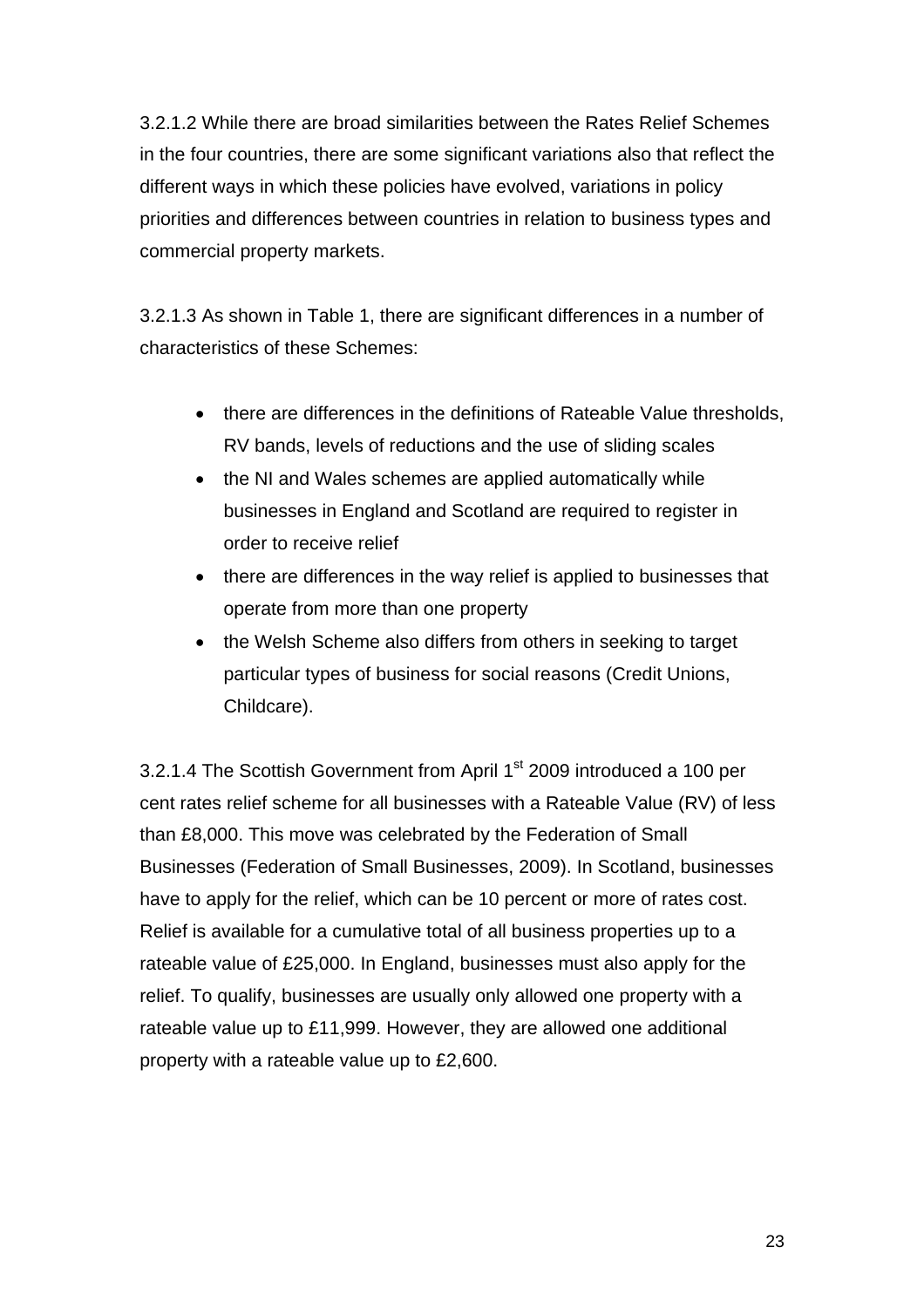|                                                                | <b>Scotland</b><br>2009-10                                                                                                                                                                     | <b>England (pre</b><br>budget 2010)                                                                                                                           | N. Ireland (2010)                                                                              | <b>Wales (pre</b><br><b>budget 2010)</b>                                                                                                                                                                                                                                                        |
|----------------------------------------------------------------|------------------------------------------------------------------------------------------------------------------------------------------------------------------------------------------------|---------------------------------------------------------------------------------------------------------------------------------------------------------------|------------------------------------------------------------------------------------------------|-------------------------------------------------------------------------------------------------------------------------------------------------------------------------------------------------------------------------------------------------------------------------------------------------|
| Lowest<br><b>RV</b> band<br>and<br>reduction                   | £8,000<br>100%<br>reduction<br>$(2010 - 11)$<br>£10,000)                                                                                                                                       | <b>Below £6,000</b><br>50% reduction                                                                                                                          | NAV *of £2,000 or<br>less<br>50% reduction                                                     | <b>Below £2,400</b><br>50% reduction                                                                                                                                                                                                                                                            |
| <b>Middle</b><br><b>RV Band</b><br>and<br>reduction            | £8,000-10,000<br>50% reduction<br>$(2010 - 11)$<br>£10,000-<br>£12,000)                                                                                                                        | £6,000-£11,999<br>Sliding scale                                                                                                                               | NAV £2,000-<br>£5,000<br>25% reduction                                                         | £2,401-£7,800<br>25% reduction                                                                                                                                                                                                                                                                  |
| <b>Top RV</b><br><b>Band</b><br>and<br>reduction               | £10,000-<br>£15,000<br>25% reduction<br>$(2010-11)$<br>£12,000-<br>£18,000)                                                                                                                    | £12,000-£17,999<br>(£12,000-£25,499 in<br>London)<br>Use small business<br>multiplier                                                                         | P.O.** NAV £9,000<br>or less<br>100% reduction<br>P.O. NAV £9,000-<br>£12,000<br>50% reduction | P.O. RV £9,000<br>or less 100%<br>reduction<br>P.O. RV £9,001-<br>£12,000 50%<br>reduction<br>And until March<br>2012:<br>£7,801-£11,000<br><b>Retail Premises</b><br>25% reduction.<br><b>Credit Unions up</b><br>to £9,000<br>50% reduction.<br>Child Care up to<br>£12,000<br>50% reduction. |
| <b>Business</b><br>need to<br>register<br>for rates<br>relief? | <b>Yes</b>                                                                                                                                                                                     | Yes with local<br>council                                                                                                                                     | No 'applied<br>automatically'                                                                  | No applied<br>automatically<br>(once initial<br>statement is<br>signed by the<br>business)                                                                                                                                                                                                      |
| Apply to<br>more<br>than one<br>business<br>property?          | <b>YES</b> from<br>1.04.10<br>properties in<br>small chains<br>whose<br>cumulative<br>value is<br>£25,000 or<br>less eligible for<br>25% for each<br>property with<br>RV less than<br>£18,000. | To qualify<br>businesses usually<br>only allowed one<br>property with RV up<br>to $£11,999$ , they are<br>allowed another<br>property with RV up<br>to £2,600 | <b>YES</b>                                                                                     | YES Relief is for<br>property not the<br>business.<br><b>BUT NOT for</b><br>retail premises<br>where the 25%<br>reduction only<br>applies to one<br>premise.                                                                                                                                    |

**Table 1: Comparison of the four Small Business Rates Relief Schemes** 

\*NAV-Net Annual Value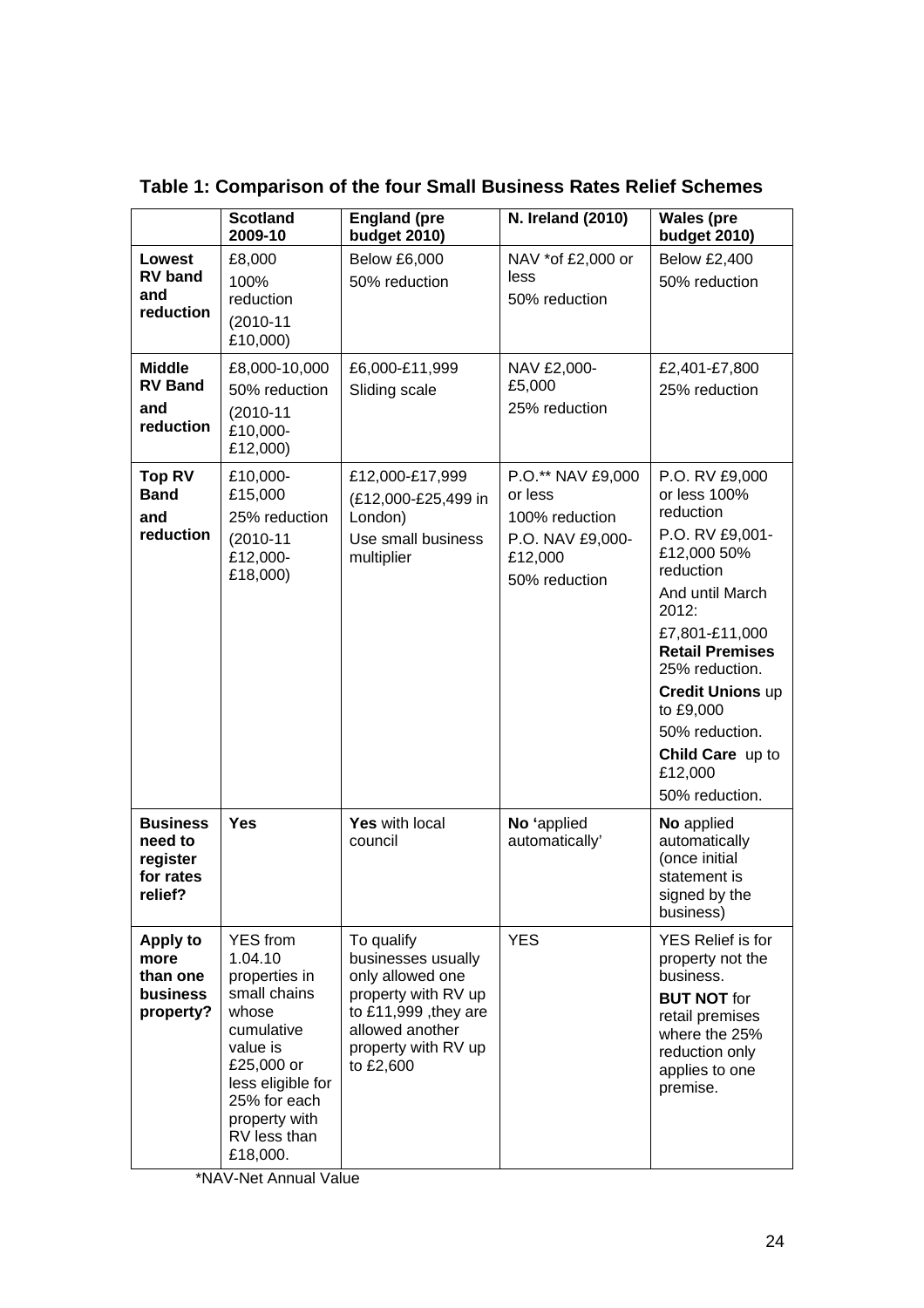#### \*\*- P.O –Post Office

3.2.1.5 Northern Ireland has just introduced a scheme in 2010. This scheme is based upon that in Wales but in a simplified form where the sector specific rates relief is mainly targeted at Post Offices. Relief is available up to a net annual value of £5,000 for most businesses, but up to £12,000 for post offices. The relief is applied automatically. The scheme in Wales, which is the main focus of this study, is based upon rateable value and property type. The relief is applied automatically. The scheme is examined in more detail in the next section.

#### **3.2.2 The rates relief scheme in Wales**

3.2.2.1 The Welsh Assembly Government introduced the Small Business Rates Relief Scheme as a result of its commitment in the One Wales agreement to 'enhance the business rates relief scheme, within the context of more effective support for businesses.'

3.2.2.2 Initially the scheme funded 37,000 businesses with the Rates Relief Scheme and reports would suggest that it has expanded to cover over 45,000 businesses (Labour Matters, 2009). A further expansion of this scheme is recognized by the Local Government Minister Carl Sargeant (Morning Advertiser, 2009) as important to the Welsh SME sector.

'I have listened to the concerns of the Federation of Small Businesses (FSB) and the Wales Tourism Alliance. They have told me that they would welcome an increase in the upper thresholds for small business rates relief*.*'

3.2.2.3 The current scheme covers all types of small business, but makes specific reference to particular types of activity that have an important role in supporting local communities including post offices, child care, credit unions, small retail outlets, petrol stations and public houses.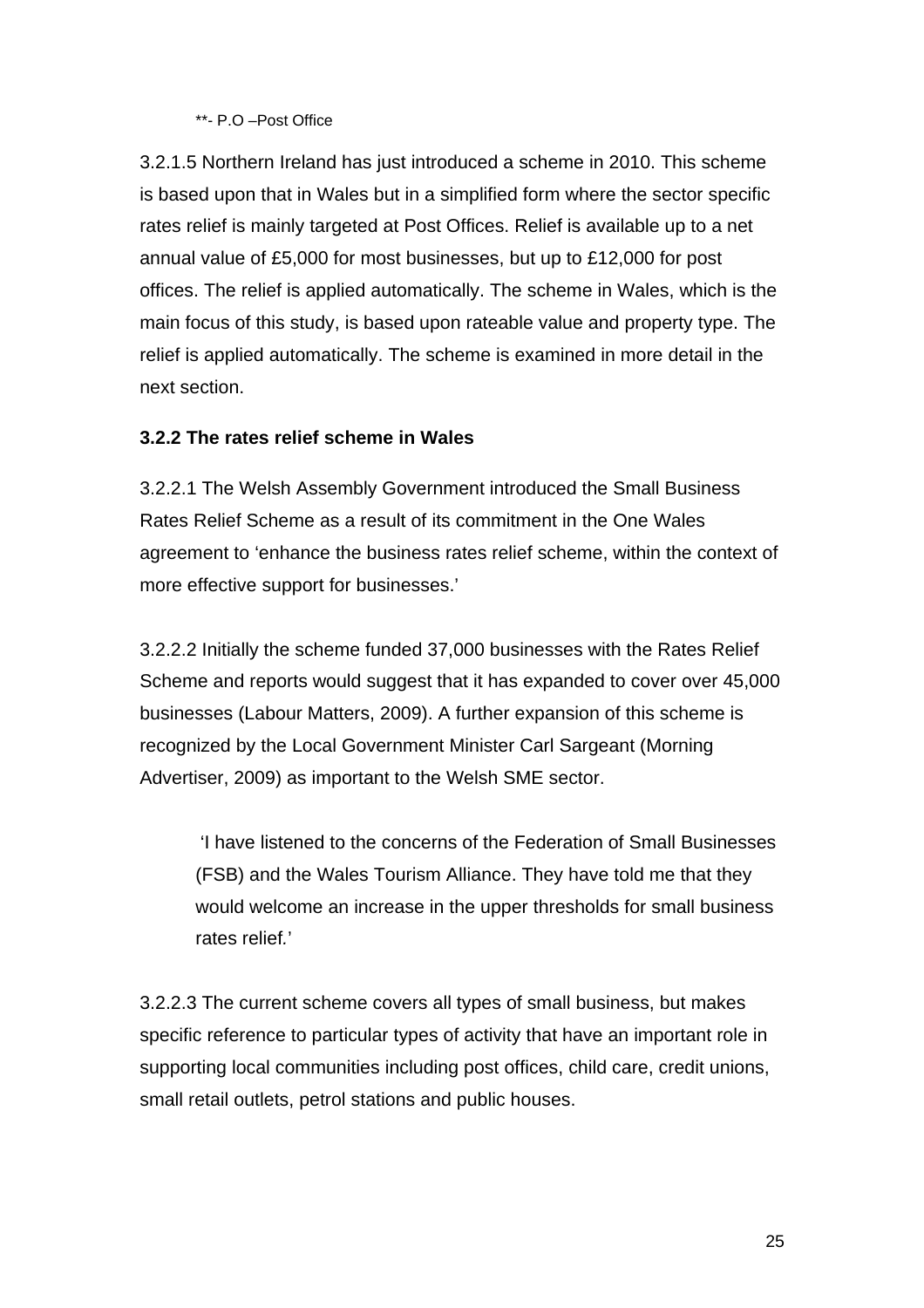3.2.2.4 Matching England's move, the Local Government Minister Carl Sargeant stated that the new Welsh NDRR scheme would mean that 'Around half of small businesses in Wales will pay no business rates for the year from 1 October 2010 and roughly 20% more will see their business rates significantly reduced.' (BBC, 2010)

3.2.2.5 The Welsh Assembly Government has also moved to help owners of empty business property

'In response to the current economic difficulties the Minister for Social Justice and Local Government announced that from 1 April 2010, for one year, the threshold at which empty properties would become liable to pay business rates would be increased from £2,200 to £18,000.' (Wales Gov, 2010)

#### **3.3 The impact of rates relief**

3.3.1 We now turn attention to the main purpose of this study which seeks to assess the impact of rates relief on businesses. While there are many recent studies in the academic literature on taxation issues for small businesses, there is much less research on the impacts of non-domestic property tax. There are summaries and updates on property valuation (Hudson, 2005) and articles that refer to the role of rates relief as part of a mix of measures to support businesses within UK Enterprise Zones (Potter and Moore, 2000) and more recently in Business Improvement Districts (Cook, 2008).

3.3.2 There is also general comment on the significance of business rates as a fixed cost over which small businesses have no control (Laramie and Mair, 1993). This has significant implications for the impact that rates relief may have on small businesses. As a fixed cost, rates can be a particular burden in economically difficult times when shrinking revenues can squeeze profitability. Rates relief can therefore be viewed as an intervention that is particularly relevant in situations where businesses experience very tight profit margins.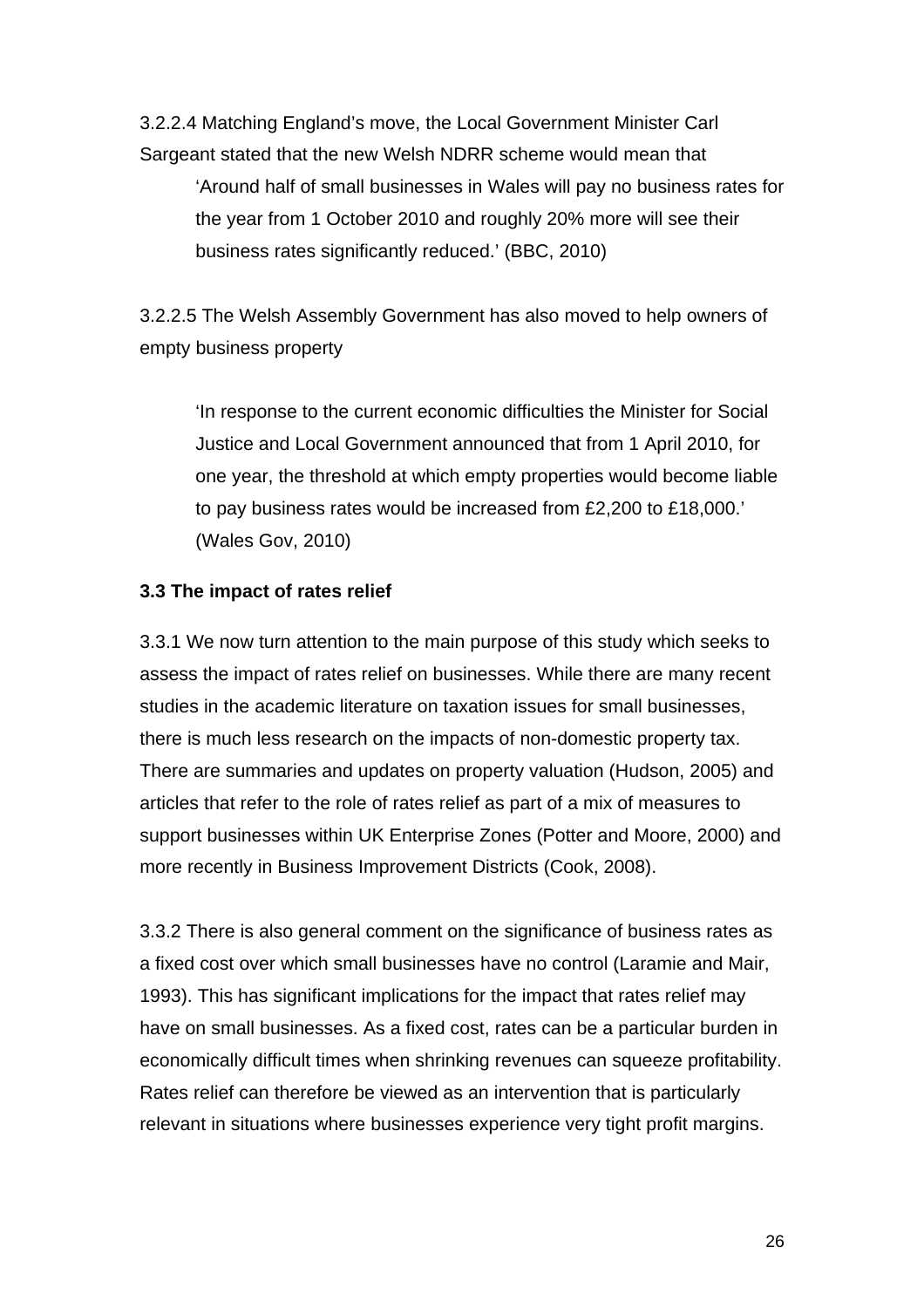3.3.3 However, very little research has been undertaken to evaluate the impact of rates relief schemes, and that which is available predates the existing schemes under examination. The findings from these studies may perhaps hold useful lessons. Damania (1986) noted that the impact of nondomestic property taxes upon geographical variations in business activities is fairly unclear and evidence is contradictory. Various statistical analyses of the relationship between business rates and regional employment performance, for instance, produce conflicting results which have generated a debate as to how these impacts can best be measured and assessed.

3.3.4 While less satisfactory as an approach, it is possible to infer the potential impacts of rates relief by examining studies of other specific tax interventions. As an example, a recent study based in Chile attempted to assess the impact of corporate tax rates (a direct cost) upon the demand for capital and labour. The study found that cutting tax rates had little impact on labour demand in small businesses. Rather, it tended simply to reduce the demand for capital (Rodrigo and Felipe, 2010). The British Chambers of Commerce (2009) recognises this impact on capital but argues that SBRRS should be used as part of a system that actually encourages enterprise by assisting with businesses' cash flow.

3.3.5 Logically, we can also argue that if firms treat business rates as an overhead cost, reductions in business rates are unlikely to translate, for example, into increased employment (i.e. increases in wage costs). The ODPM (1995) suggested that rates represented no more than 2 per cent of turnover and were not a significant overhead cost. Even if rates were seen as a direct cost on turnover there is still no guarantee that a cut would stimulate employment. On the other hand, there is evidence from UK enterprise zones that tax incentives, alongside other measures, can contribute towards the attraction of inward investors and increases in employment with a high proportion of new local jobs (Potter and Moore, 2000).

3.3.6 As regards the likely variation in the impacts of rates relief on different types of business, there is little hard evidence available to support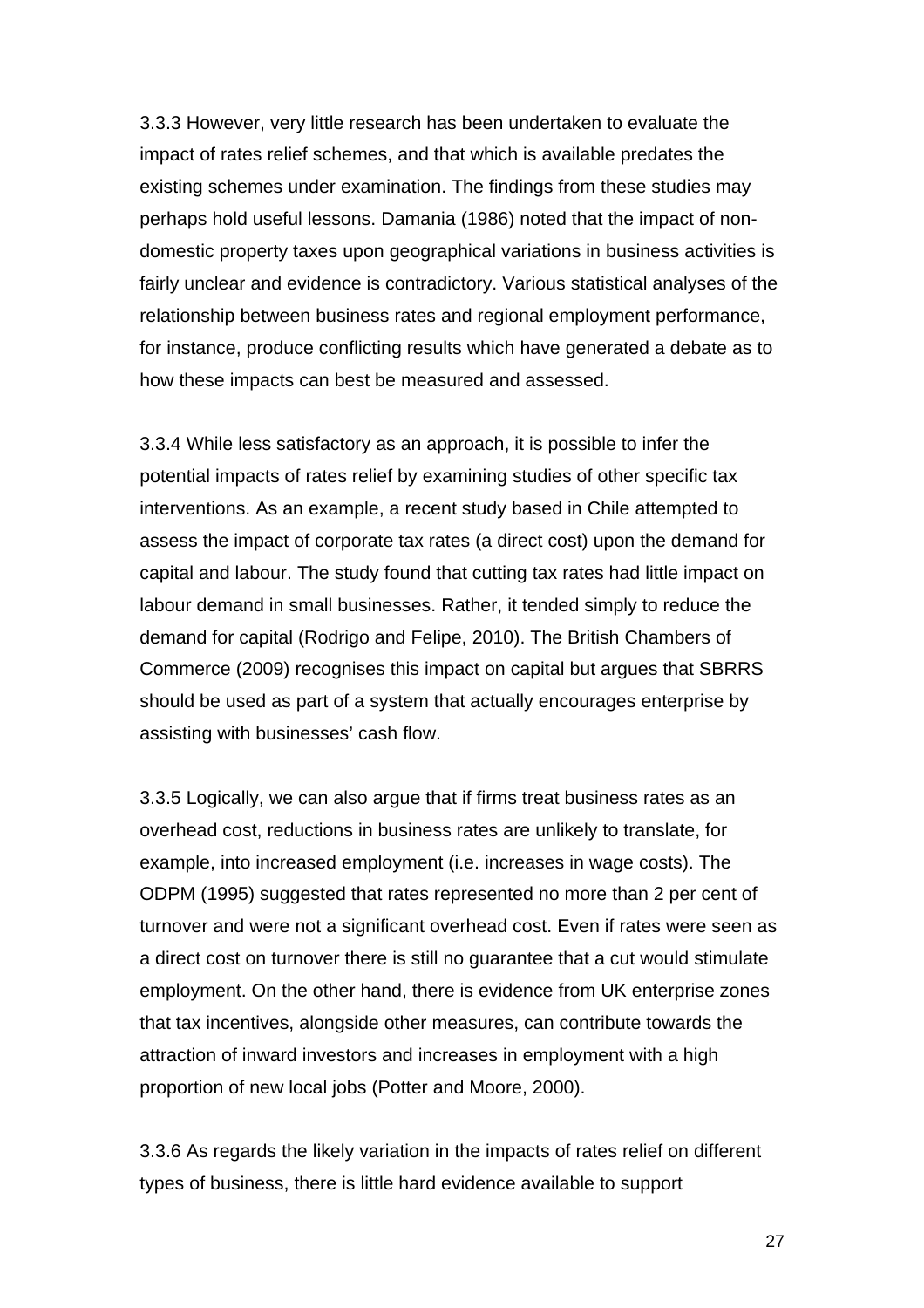hypotheses. Intuitively, it is quite likely that the relative importance of rates relief will vary between types and sizes of business (ODPM, 1995) and between business locations. The increase in overheads faced by small businesses over recent times with post offices for example quoting a 20 per cent increase in overhead costs in the three years to 2006 (NFSP, 2009) may have an increased focus on the value of any rates relief that helps reduce this burden. An important dimension of this study will therefore be an assessment of the relative burden of non domestic rates on different types and size of business and to evaluate the relative impact that the NDRR scheme has on different groups.

3.3.7 The preliminary conclusion from the literature reported above is that little research has been conducted previously on the impact of rates relief on businesses and this probably reflects the belief that rates relief *on its own* represents a relatively small amount of money for the vast majority of businesses. To illustrate this point, Baldock (1998) looked at small business land and premises support schemes implemented through an urban support programme in London throughout the 1980s. The study concluded that where the level of support represented a very small amount of funding for a business the impact was marginal. Small amounts of financial support did not appear to have changed the patterns of sectoral performance for the small businesses involved. It was suggested that more selective targeting of businesses to support would represent more effective use of funding. The study also concluded that individual support mechanisms are more effective if designed as part of a more co-ordinated and overall integrated local economic policy.

3.3.8 There are, however, exceptions to this generalisation. Research on 30 firms involved in the Scottish NDRR scheme in 2004 suggests that the small amount of relief available would have some tangible effects on micro and new businesses. In their conclusions, the researchers recommended that future research covers a much broader number of businesses (Scottish Government, 2004). The Scottish research is supported by case study evidence from the Scottish FSB. Three examples are used to demonstrate how it is possible in some circumstances for rates relief to contribute towards

28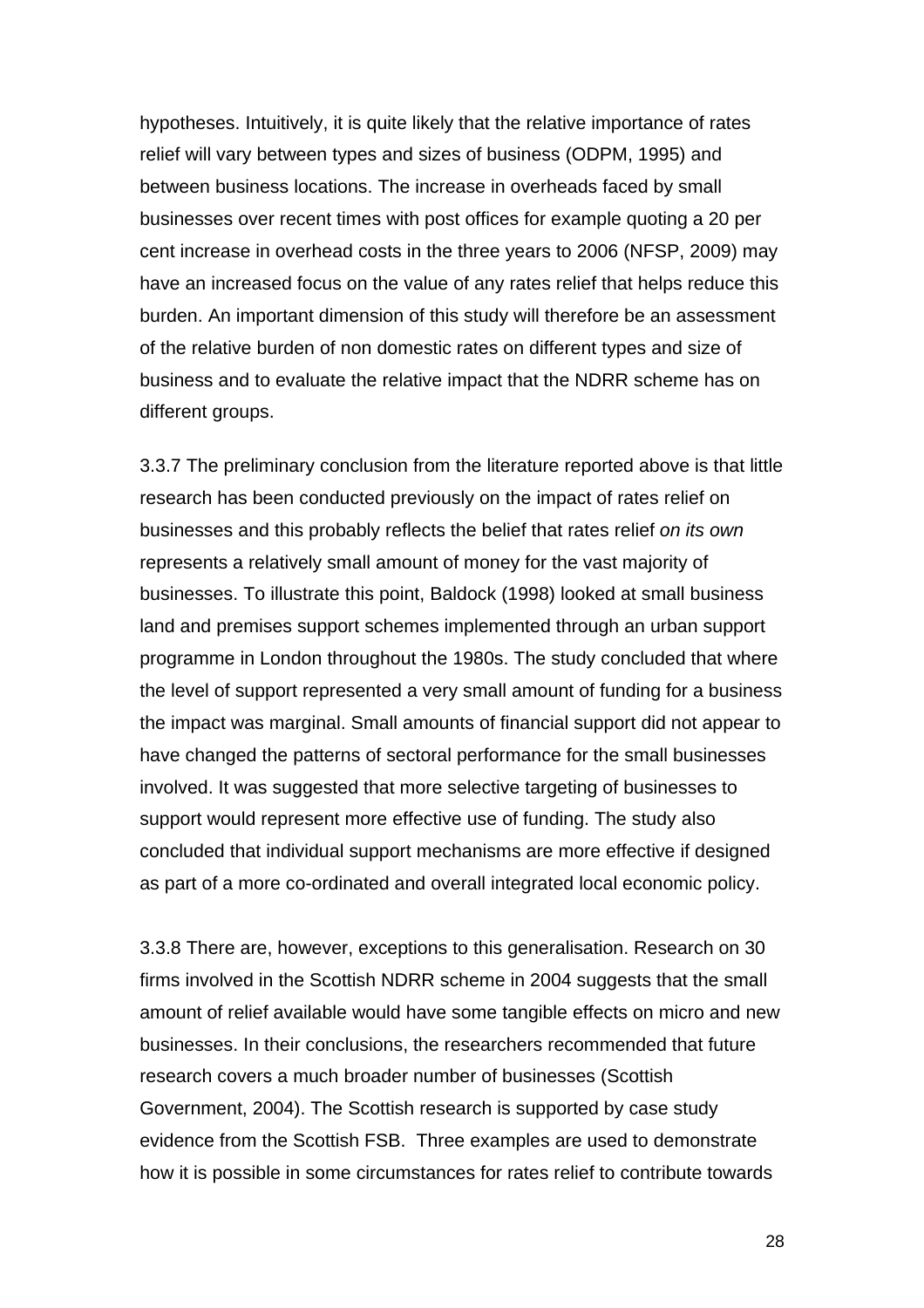setting up a new business, allowing an SME to invest in new equipment and enabled a micro business set up in 2009 to employ its first member of staff (Federation of Small Businesses, 2009).

#### **3.4 Equity and targeting of Rates Relief Schemes**

3.4.1 There is also little academic research on other aspects of rates relief, such as the equity of schemes, the effectiveness of targeting and the cost of administration associated with schemes where application is required. By comparison, there is considerable comment on these issues in the *policy* literature. It has been observed, for instance, that while rates relief may be a practical solution to supporting businesses with small premises from an administration point of view, this form of support does not always produce equitable solutions. Not all businesses in small premises, for instance, are SMEs and not all small businesses occupy small premises. The Scottish Government has approached this dilemma by limiting the relief to business with a *cumulative* rateable value of £10,000 (Scottish Government, 2009) and the English scheme restricts rates relief to businesses occupying a limited number of premises (Business Link, 2010) thus excluding larger businesses with a collection of small premises. Rateable Value increases dramatically in London so the English rates relief scheme allows an equitable distribution of the relief increasing the maximum RV for benefit of NDRR to £25,499 compared to £17,999 in the rest of England (Valuation Office Agency, 2010).

3.4.2 Despite these attempts to introduce greater finesse into the targeting of rates relief, commentators still find room for criticism of the rates relief mechanism which, by definition, excludes many small businesses engaged in "space-extensive" economic activities particularly in manufacturing, transport and wholesale activities. Mowlah (2006), for instance notes that cabinet makers are treated unfairly as they "need larger premises due to the nature of their business".

3.4.3 A government raising tax must ensure that it is recognised as fair and equitable. The FSB recognises the importance of the Welsh Assembly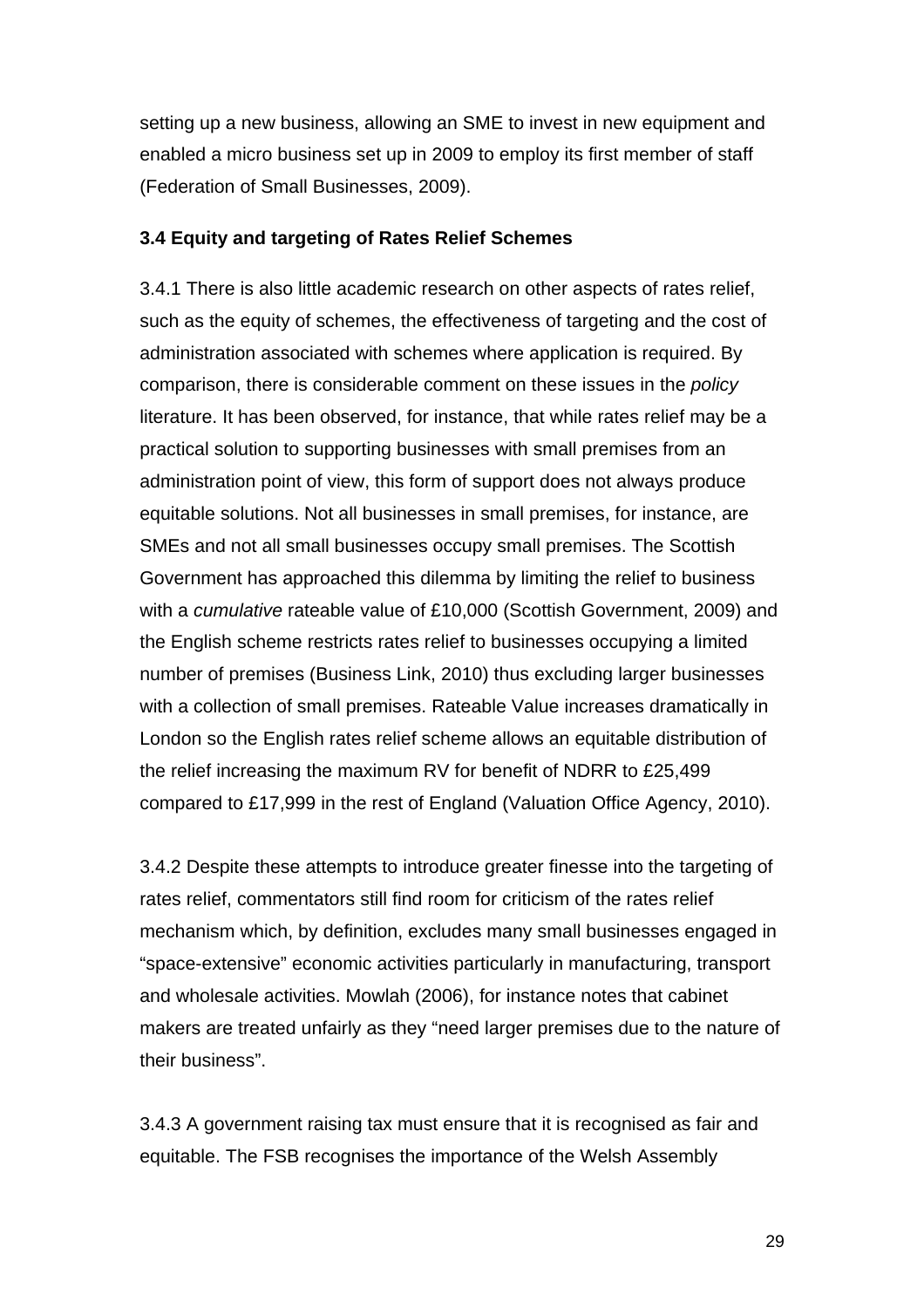Goverments actions in regards to NDRR and the 'multiplier' in redistributing the Welsh business rates burden from SMEs to larger businesses (Wales Online, 2009). Conversely the effect of the increased multiplier on larger Welsh businesses has to be considered (Western Mail, 2009).

3.4.4 The use of rates relief to support specific sectors such as the post office is justified by the social and economic impact that the sector has on its local area (Countryside Agency, 2000; New Economics Foundation, 2006; Federation of Small Businesses, 2006 and NFSP, 2007). With a limited amount of funds available any specific sector targeting will inevitably mean that other sectors with social and economic impact may have to be withdrawn from rates relief schemes or the reduction offered to other small businesses reduced.

#### **3.5 Barriers to access and hidden cost of rates relief schemes**

3.5.1 It must be recognised that the tax burden for small businesses lies not just in cost and cash flow issues but also with issues of administration associated with access to information on schemes, gathering relevant information and compliance with rules related to qualification. Compliance with tax regulations can be a major burden for small businesses (Chittenden, Krauser and Poutziouris, 2003; 2005). A recent study in Wales looked at over 1,600 SMEs and found that fixed costs of tax compliance bear substantially more heavily on the profitability of smaller SMEs (Foreman-Peck , Makepeace and Morgan*,* 2006). This has an implication not just for the level of rates relief given to businesses but also for the procedures for administration of that release and in particular whether relief must be applied for or whether it is granted automatically.

3.5.2 To make rates relief accessible, the Welsh and the new Northern Ireland schemes are paid without the need for the business to apply. The Scottish and English schemes still require applications from businesses which makes them slightly less accessible for businesses but it is perhaps possible to exercise greater control over administration and targeting. FSB research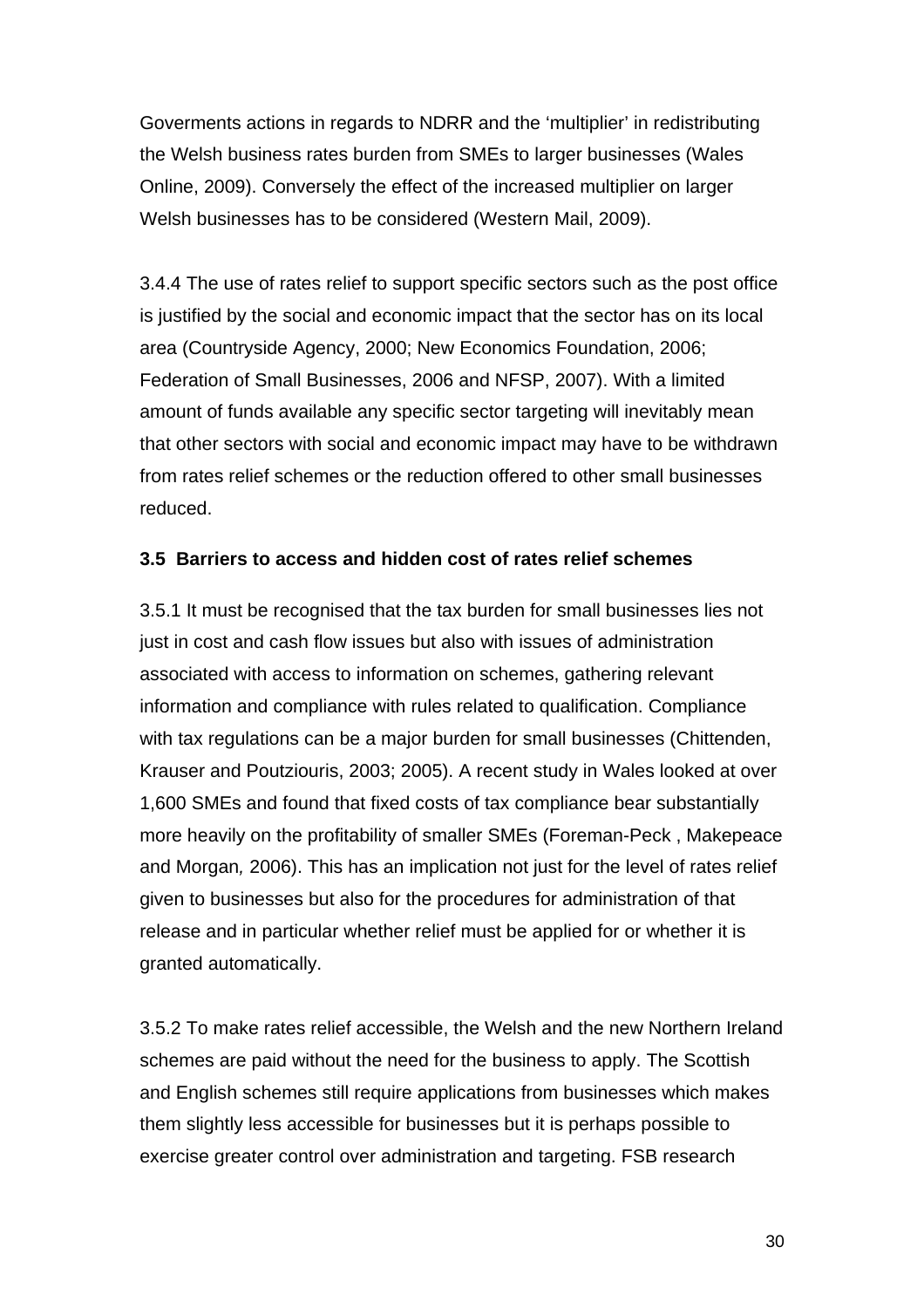would indicate that the Scottish and English policies appear to lead to a slow uptake of rates relief from eligible businesses with only 49 per cent of businesses eligible claiming rates relief in 2005 (Federation of Small Businesses, 2008).

3.5.3 It is interesting to note that low awareness of the details of the scheme also extends to some business advisers/accountants (ODPM, 2004). It would appear that the DCLG (Department for Communities and Local Government) in England is now considering making the application of SBRRS automatic (DCLG, 2010).

3.5.4 The communication of rates relief schemes to businesses operates through public bodies such as Business Link and the Valuation Office Agency. The Forum of Private Businesses 2009 survey of 4,000 businesses indicated that rates relief should be automatic as the greatest barrier for small businesses accessing this support is lack of business awareness of the scheme or a belief that the application process is too complicated. These findings accord with other studies that have taken a broader view of compliance costs both of tax regulations and broader business regulations upon small businesses (Chittenden, Krauser and Poutziouris, 2005; Peck, Parry, Jackson and Jackson, 2009).

#### **3.6 Links with rental charges: Who gets the benefit?**

3.6.1 One further issue that appears contentious in the policy literature concerns the possibility that the benefits of rates relief to businesses tend to be cancelled out by inflated rents for relevant commercial properties. This assertion seems plausible, but difficult to prove or disprove. There have, in fact, been conflicting research results from studies that attempt to correlate movement in rates charges to the movement of rental charges. Sibley (1989) found that rate charge differentials across areas tended to push rental charges down whilst Crosby and Keogh (1990) found little relationship between rate charge increases and rental charges whilst the ODPM (2004) in a telephone survey of 1192 businesses occupying one property found that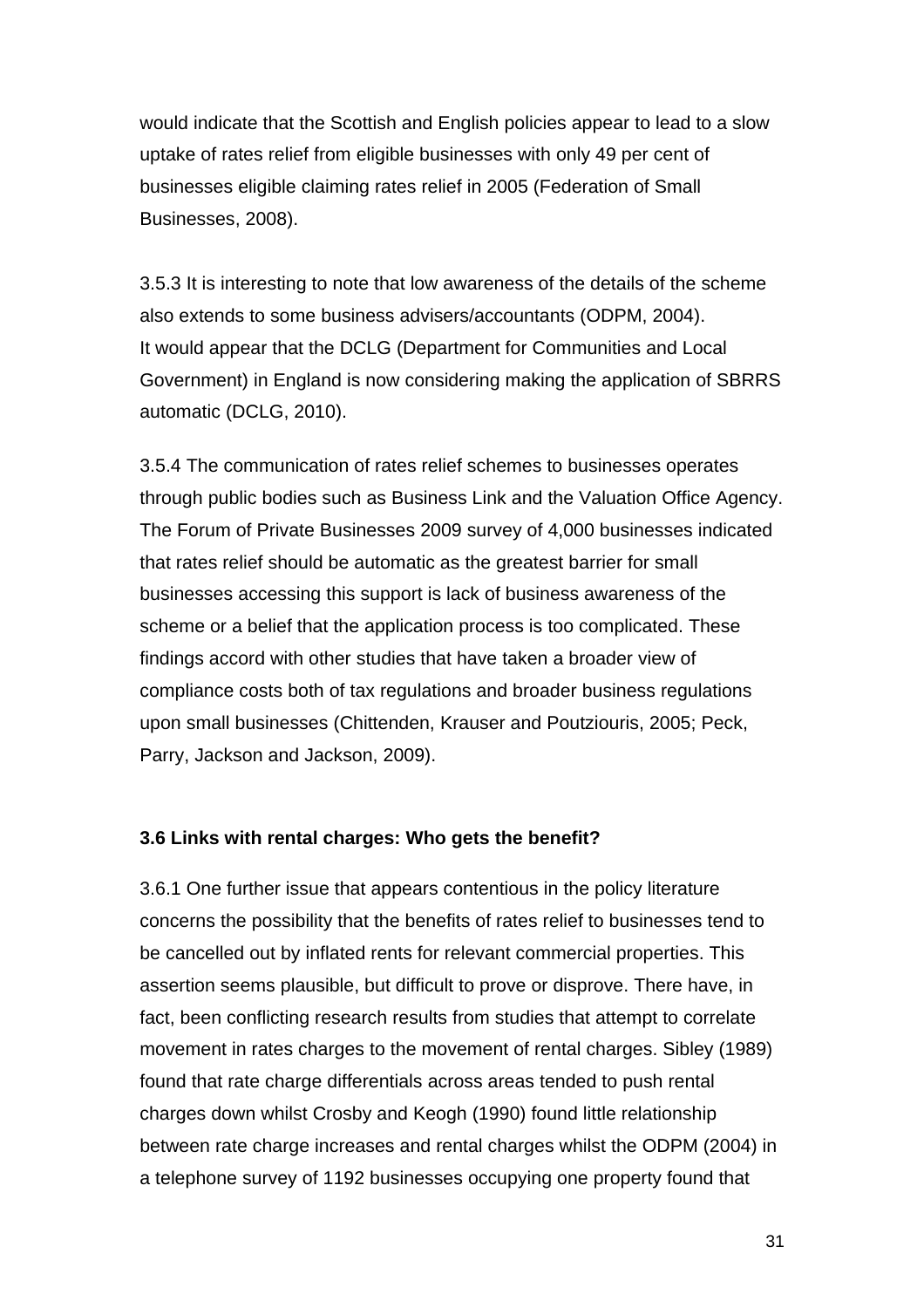three in 10 landlords took into account rates relief in calculating rentals and three in 10 did not. Eve (1993) found a weak correlation between rate increases and a reduction in rental values, however these results are not strong. This in part reflects the findings of Bond, Denny, Hall and McCluskey (1996) who suggested that the level of rent landlords can raise from businesses reflects a large number of factors including: quality of the property; quality of the location; elasticity of the supply and national economic conditions. Bond, Denny, Hall and McCluskey (1996) also suggest that the time lag between rental agreements and the introduction of rates relief schemes may mean that NDRR has little effect on overall rental charges:

'These results have a number of implications for policy design. Since, in the short run, most of the burden of changes to non-domestic rates bills falls on the occupiers of business properties, a temporary scheme of transitional relief may be a relatively well-targeted approach to easing the burden of non-domestic rates on business. However, to the extent that, in the long run, a significant proportion of higher rates bills will be passed on from the occupiers of commercial property to their landlords, schemes which aim to reduce the burden of non-domestic rates over a longer time period may actually be a rather poorly targeted method of channelling government assistance to the business community.'

3.6.2 None of the studies above provide clear evidence as to whether rates relief is soaked up in rental charges. However, it is clear that rent must also be considered as part of the fixed costs of property users. Research by Crosby, Hughes and Murdoch (2006) in 2006 found that a significant number of micro-businesses take no commercial advice when negotiating leases even when they have no prior experience.

#### **3.7 Summary points from the literature review**

3.7.1 The key points to emerge from our review of the academic and policy literature are as follows.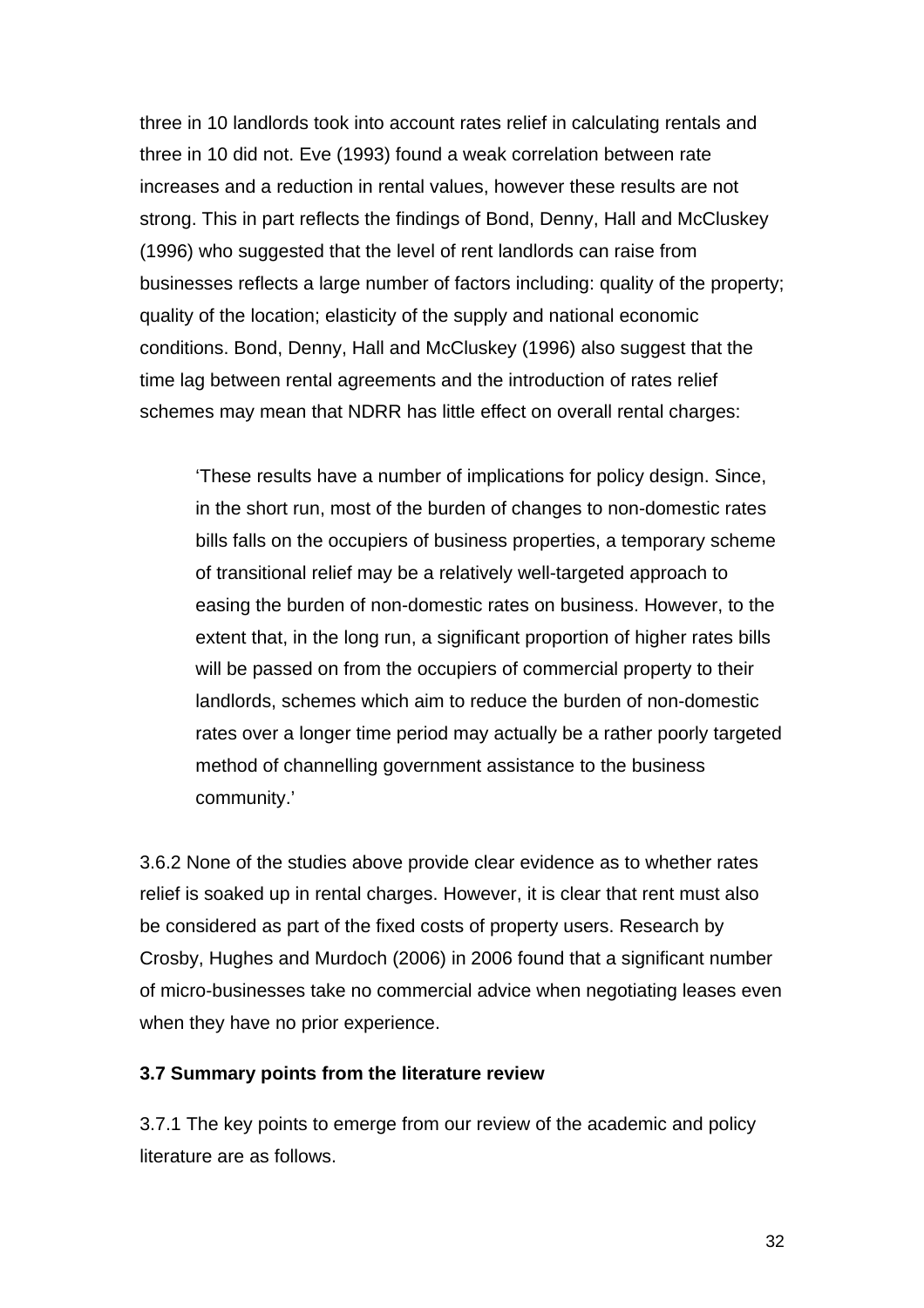3.7.2 On financial support mechanisms in general, studies lead to the conclusion that tax-based interventions can be effective in supporting businesses in general but that the desired impacts of such interventions are best achieved by considering these within the broader context of business support.

3.7.3 Different types of financial incentive can produce different business responses. Reducing the tax burden, in principle, can be viewed as a good outcome in its own right. However, the limitation of tax interventions on their own is that it may not often be possible to link these schemes to particular outcomes for the business: they are more "permissive" rather than "directive".

3.7.4 There is much less research specifically on the role and impacts of property tax and rates relief in particular. However, the policy literature clearly justifies this mechanism as a means of enabling small business survival and growth. In this context, research shows that local property taxation is an emotive issue for many small businesses and that rates relief may have an impact on the psychology of owner-managers that goes beyond the immediate financial benefit.

3.7.5 While there are few studies of the impacts of rates relief, there is research evidence to suggest that property tax interventions can have unintended negative consequences. These include the effects of thresholds which can simultaneously enable some businesses to survive while others near the threshold restrict growth to remain with the scheme.

3.7.6 To avoid these types of unintended consequences, the rates relief schemes across the UK have evolved in different ways. In particular, there are variations in definitions of thresholds, bands and levels of reductions. Other differences include measures designed to improve targeting on the most vulnerable businesses and also methods of administration (applicationbased or automatic). The policy literature clearly recognises the dilemmas that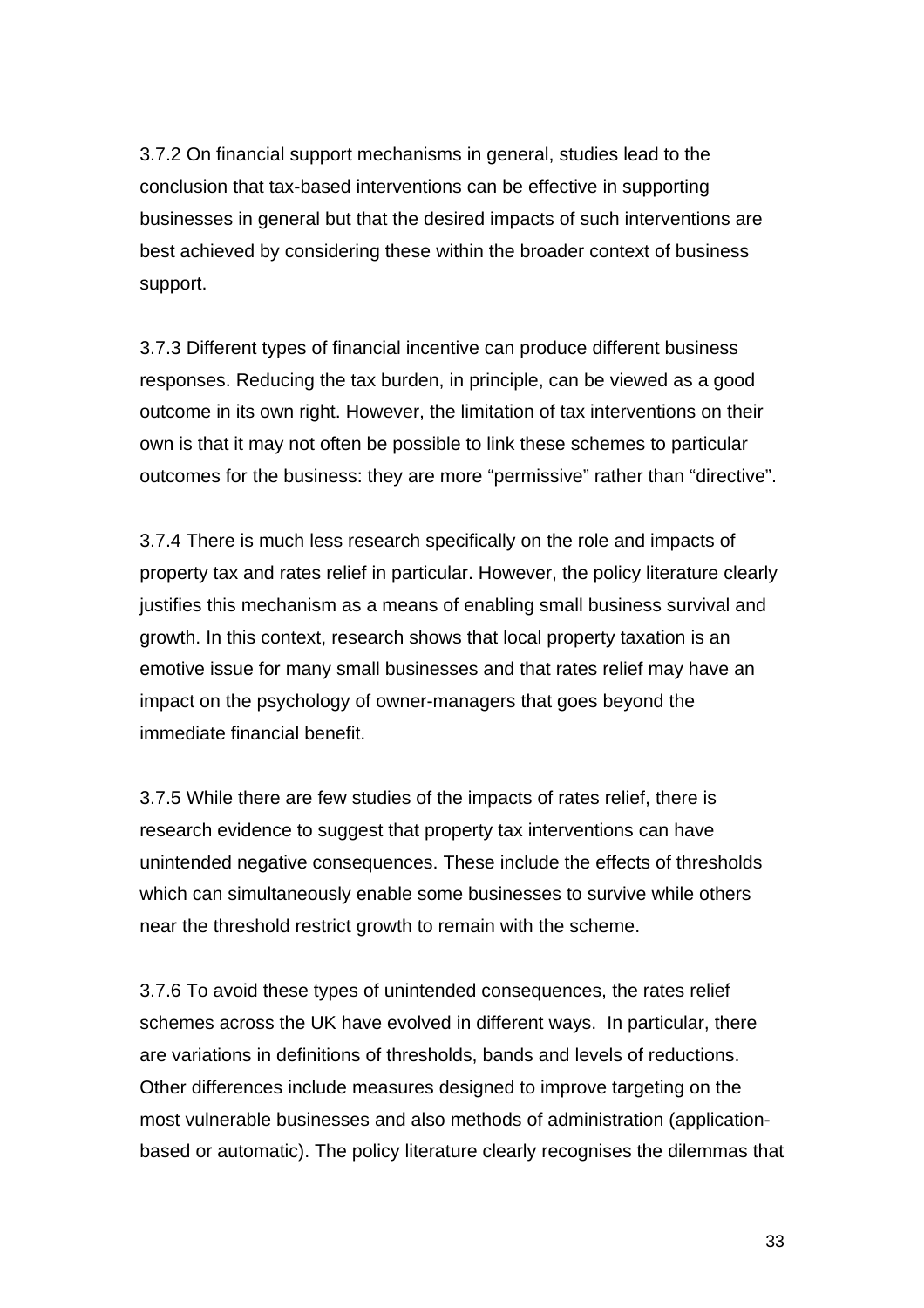arise in seeking to improve targeting, most of which tend to lead to greater complexity in the design of such schemes.

3.7.7 As regards the impacts of rates relief on small business survivability, limited research in the UK suggests that this represents a relatively small amount of money for many businesses and that the financial impacts in buoyant economic circumstances tend to be limited. However, a study conducted in Scotland suggests that there are tangible impacts on micro and new businesses where property tax represents a higher proportion of total cost. We can justifiably hypothesise, therefore, that in the present economic downturn, the significance of rates relief for survivability may be enhanced for a larger number of businesses.

3.7.8 In the policy literature, there is consensus that small business rates relief is a useful tool that can deliver equitable financial support to businesses trading from smaller premises. However, there is much discussion on the difficulty that the public sector has in ensuring that a relief system based on property size reaches the small businesses with greatest need for financial support. There is recognition that not all businesses in small premises are vulnerable and not all small businesses are in small premises. Also, mechanisms need to be in place to ensure that rates relief is not awarded to large businesses that occupy multiple small premises. There is recognition that a balance needs to be struck between effective targeting and the complexity of administration.

3.7.9 The literature review also drew attention to the hidden costs associated with the operations of rates relief. Schemes based on an application process have low uptake in part due to the barriers created by the cost of gathering relevant information and completing applications. On the other hand, schemes that are automatic can prove to be "invisible" to the recipient and awareness of the benefits of receipt may be low.

3.7.10 There is a perception that some landlords may increase the rents on property in receipt of rates relief. Studies so far would imply that this is rare as

34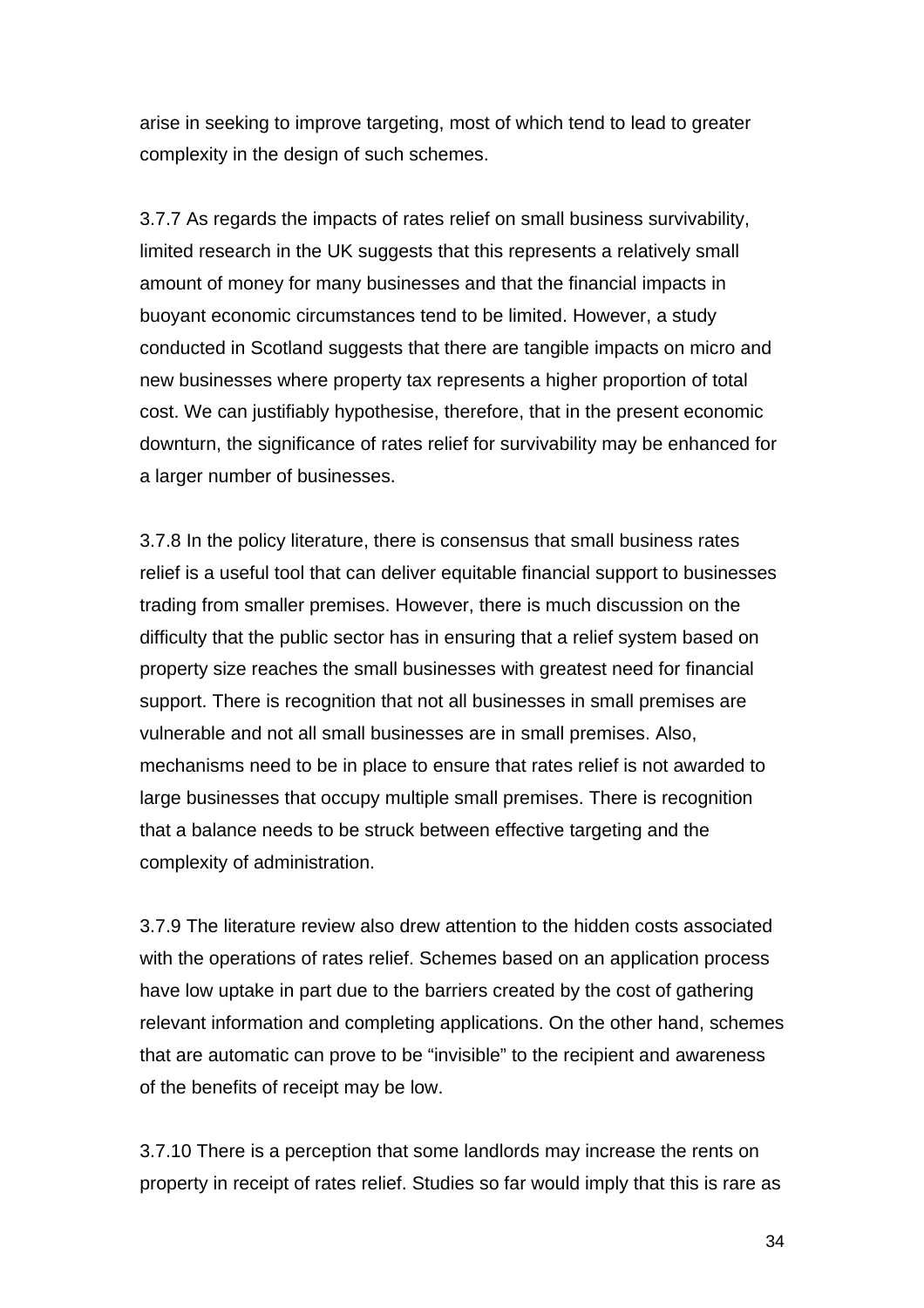the timings of rent reviews and decisions on rates relief rarely coincide and rent charges are based on many other factors apart from rates relief.

3.7.11 For the rates relief scheme to continue to succeed it must maintain the balance between being equitable across size, sector and geographical area; being practical to deliver with the resources available to it and its delivery and mechanisms being accessible to the SME sector.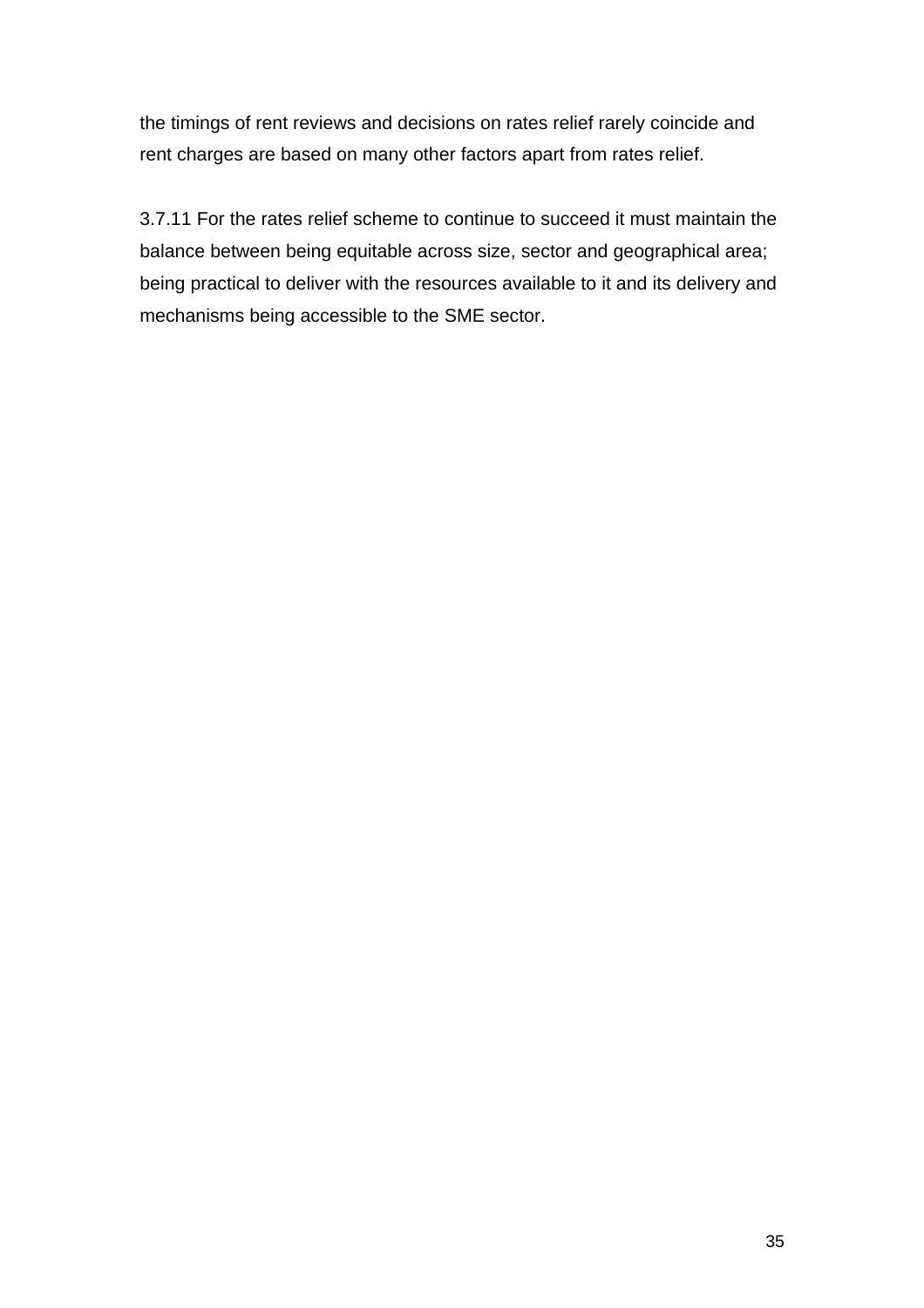## **4 Stakeholder Interviews**

4.1 The broad inference drawn from the literature review is that rates relief as a mechanism is most appropriately viewed within the context of wider financial benefits and other forms of support provided to businesses. Rates relief contributes to this mix of support, but on its own its impacts on the performance of individual businesses may not be easy to determine except for particular types of business where profit margins are very tight and/or where rates constitute a higher proportion of total cost (as perhaps in the case of micro businesses or small not-for-profit organisations). In this section, we seek to test these arguments by examining evidence from the interviews with stakeholders who are currently involved in various ways with representing or providing support to businesses in receipt of rates relief.

4.2 Interviews have been conducted with a range of stakeholders. The first group of stakeholders were consulted specifically to explore various issues related to rates relief schemes that operate in Northern Ireland, Scotland and England. Approaches were made to the relevant government departments (Rating Policy Division Northern Ireland, Communities and Local Government (England) and Scottish Executive) as well as specific business organisations that operate within these areas (Scottish Grocers Federation, Northern Ireland Retail Trade Association and, Association of Convenience Stores). The independent view of the Institute of Revenues Rating and Valuation on the operation of these schemes was also canvassed.

4.3 Alongside these consultations, the general issues surrounding the impacts of rates relief were discussed with a range of stakeholders including the organisations that represent the interest of businesses in general (British Chamber of Commerce, CBI, Federation of Small Businesses), sector-specific associations (The British Hospitality Association, National Association of Master Bakers, British Beer and Pub Association), the Rural Shop Alliance and stakeholders specifically within the context of Wales (Wales Tourism Alliance and Welsh based accountancy firms).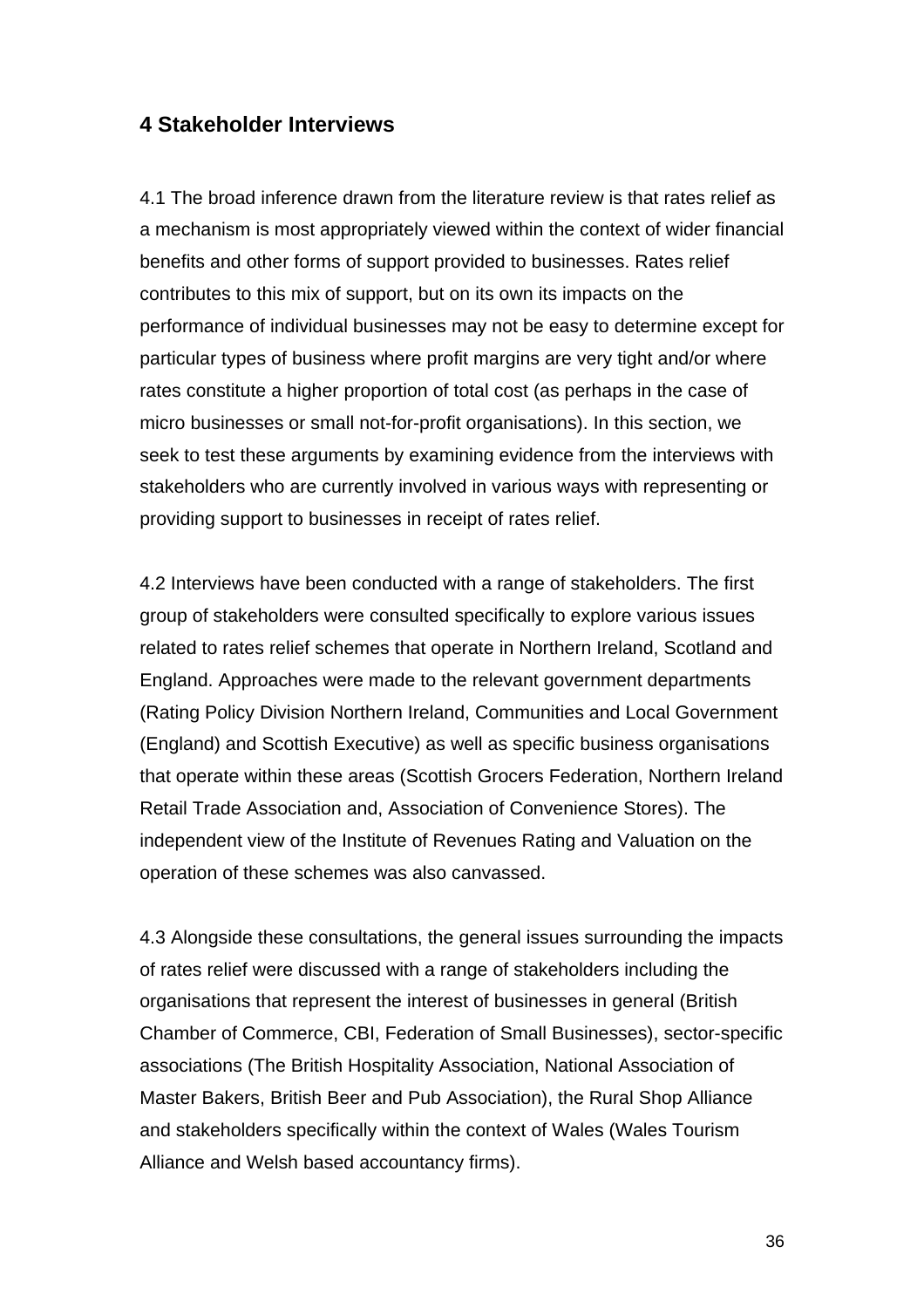4.4 The 20 stakeholder interviews were conducted by phone and lasted from 20 minutes to 2 hours 10 minutes. The interviewer followed a schedule of questions (see Appendices 1 and 3) with various prompts that had been agreed with members of the Steering Group at the Welsh Assembly Government. The interviewees were guaranteed strict confidence so that this report does not disclose the specific source of any quote.

#### **4.1 General awareness of the different schemes across the UK**

4.1.1 The initial part of the interviews focused on levels of awareness of the four Business Rates Relief Schemes that operate across the UK. Not unexpectedly, knowledge and understanding of these schemes varied considerably. The public sector organisations were understandably more aware of the detail of these schemes while the majority of the business groups were aware or had someone within their organisation who was aware of the different systems. It did not appear that anyone within these organisations had done a direct comparison of the four schemes.

4.1.2 The accountancy firms within Wales were aware of the existence of rates relief schemes but showed little awareness of details. It appears that discussion with their clients regarding rates and rates relief does not form a prominent part of their advice service. This may partly reflect the fact that only a proportion of their clients will be in receipt of rates relief. However, it also seems to reflect one of the findings from the literature review that rates are viewed as just one part of a much larger system of taxation and that businesses can do little if anything to alter these payments.

4.1.3 The relationship between rates relief interventions and other forms of financial support was commonly raised across all interviewees. As one interviewee observed, the 'major problem is the plethora of different schemes that might or might not apply.' Similarly another noted that 'business relief, in general, needs simplifying, not just SBRRS but the whole system.' It appears from interviewees that this complexity not only affects SMEs but also larger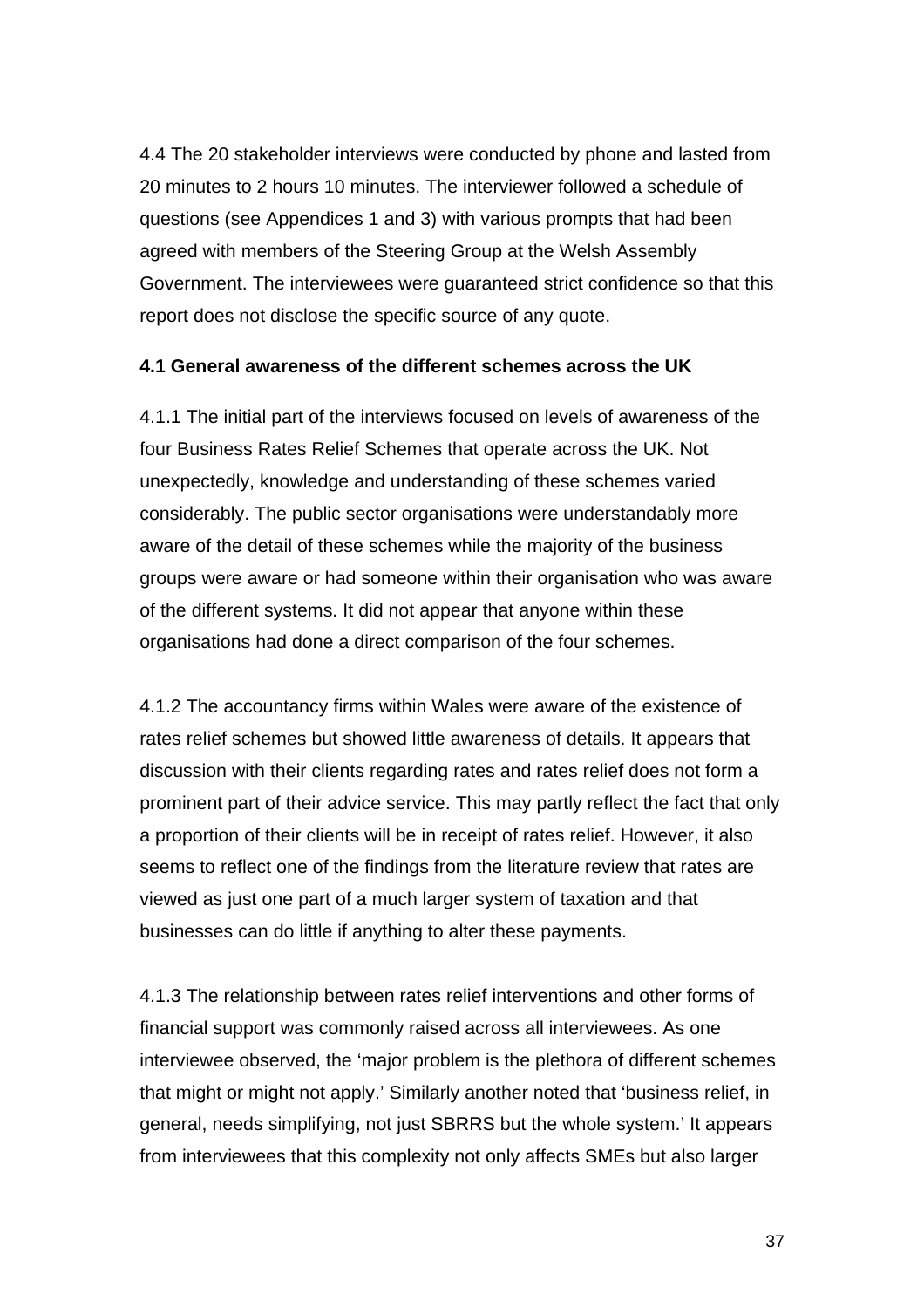firms that 'find the rate demand notices confusing…the more there is the more complicated it becomes.'

## **4.2 The key differences in implementation**

4.2.1 Stakeholders were then asked to comment on various points of detail in rates relief schemes, particularly those aspects which differ between Scotland, England, Northern Ireland and Wales. These include consideration of the merits of requiring businesses to apply for relief, the effectiveness of various forms of targeting and the "fairness" of present systems including the impacts of threshold levels on different types of business.

## **4.2.1 The effect of businesses having to apply for rates relief**

4.2.1.1 Arguments in favour of "automatic" rates relief were expounded by many interviewees, particularly those with awareness of the costs of administration. One of the accountants, for instance, strongly supported automatic rates relief on the grounds that the administrative costs act as a barrier:

'My experience is that many small business owners can't be bothered if they have to complete paperwork and apply.'

4.2.1.2 Another argument used in favour of an automatic system concerned the likelihood of low uptake of an application-based system due to a lack of awareness of eligibility for rates relief amongst small businesses. As one interviewee noted, 'awareness is really low... we have had to work with our members to ensure benefits reach the right businesses.'

4.2.1.3 However, there were counterarguments used by some interviewees. Those involved in administering these systems, in particular, commented on some of the potential pitfalls in automatic schemes. One of these concerns the difficulties that can arise in seeking to reclaim overpayments that occur due to gaps and possible errors in business details held by local authorities. Automatic systems require very accurate and timely information about each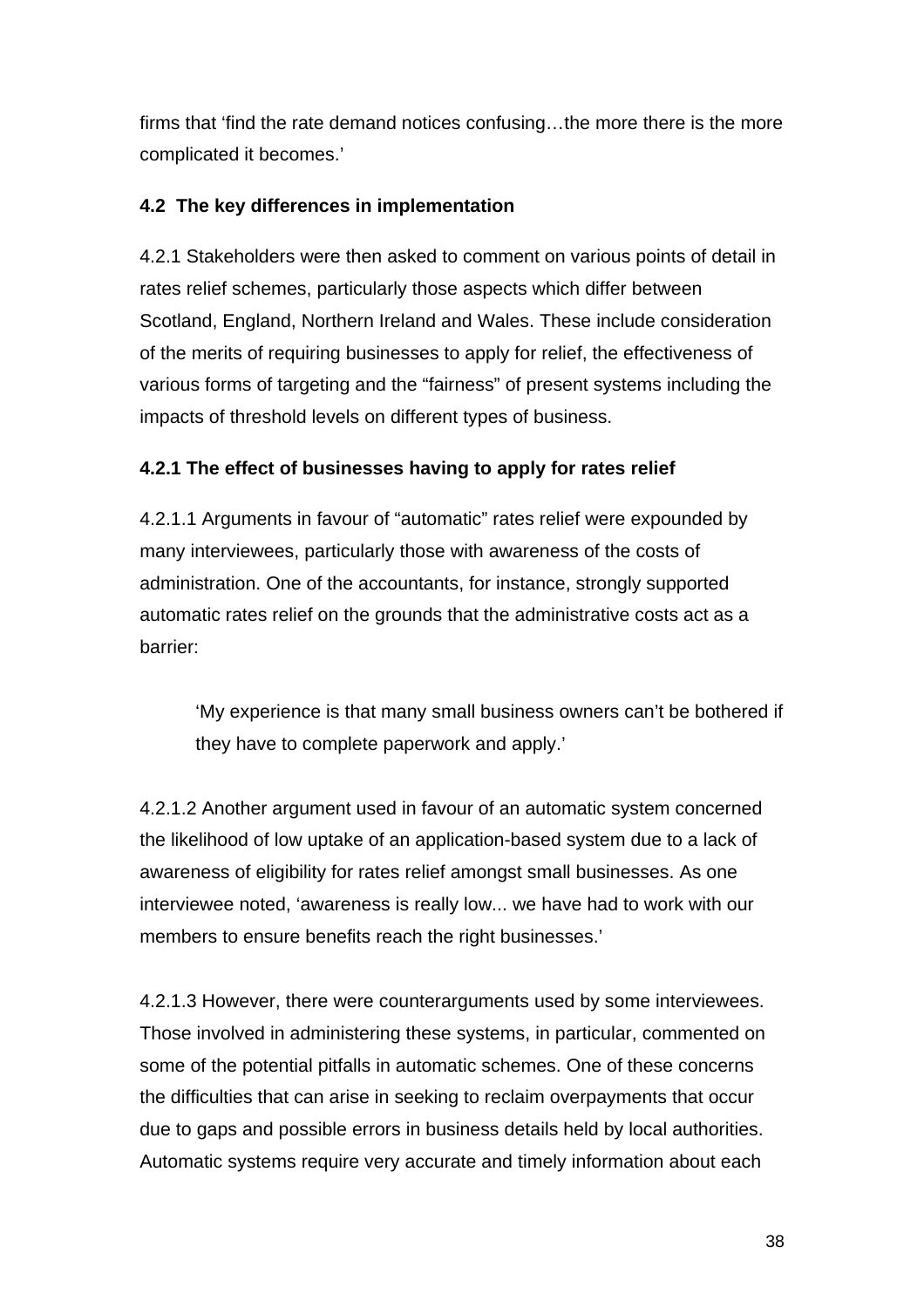business which can be costly to maintain. Also, 'payments without applications are a headache waiting to happen… local government is left with "what do we do if an SME payment is wrong?"'

4.2.1.4 It is too simple to conclude, however, that businesses prefer automatic systems while those administering systems lean towards application systems. Application systems also generate administrative costs for local authorities. Furthermore, it can be argued that application systems promote better awareness of the benefits of the scheme. One interviewee who also ran a business clearly understood the financial benefit received from rates relief through the process of being required to apply. 'It was fairly simple, they told us to apply … we applied for it and got it.'

### **4.2.2 Relief targeted at specific sectors**

4.2.2.1 The second issue concerned the effectiveness with which rates relief schemes are targeted on appropriate businesses. There was nearly complete agreement from all business organisations that schemes should seek to provide higher levels of rates relief to certain types of business. Even organisations representing businesses unlikely to benefit from this accepted this principle. The following quotes show that the justification for targeting applied to specific sectors as well as particular localities and communities:

'Don't have any problem with this, specific sectors do need help.'

'The reason was mainly to support 'essential services' in marginal areas where falling profitability was threatening their sustainability.'

'Yes especially pubs and petrol stations – keep services in area…essential business services in area.'

4.2.2.2 These quotes and other comments seem to suggest that there is broad support for awarding the highest levels of relief to the types of business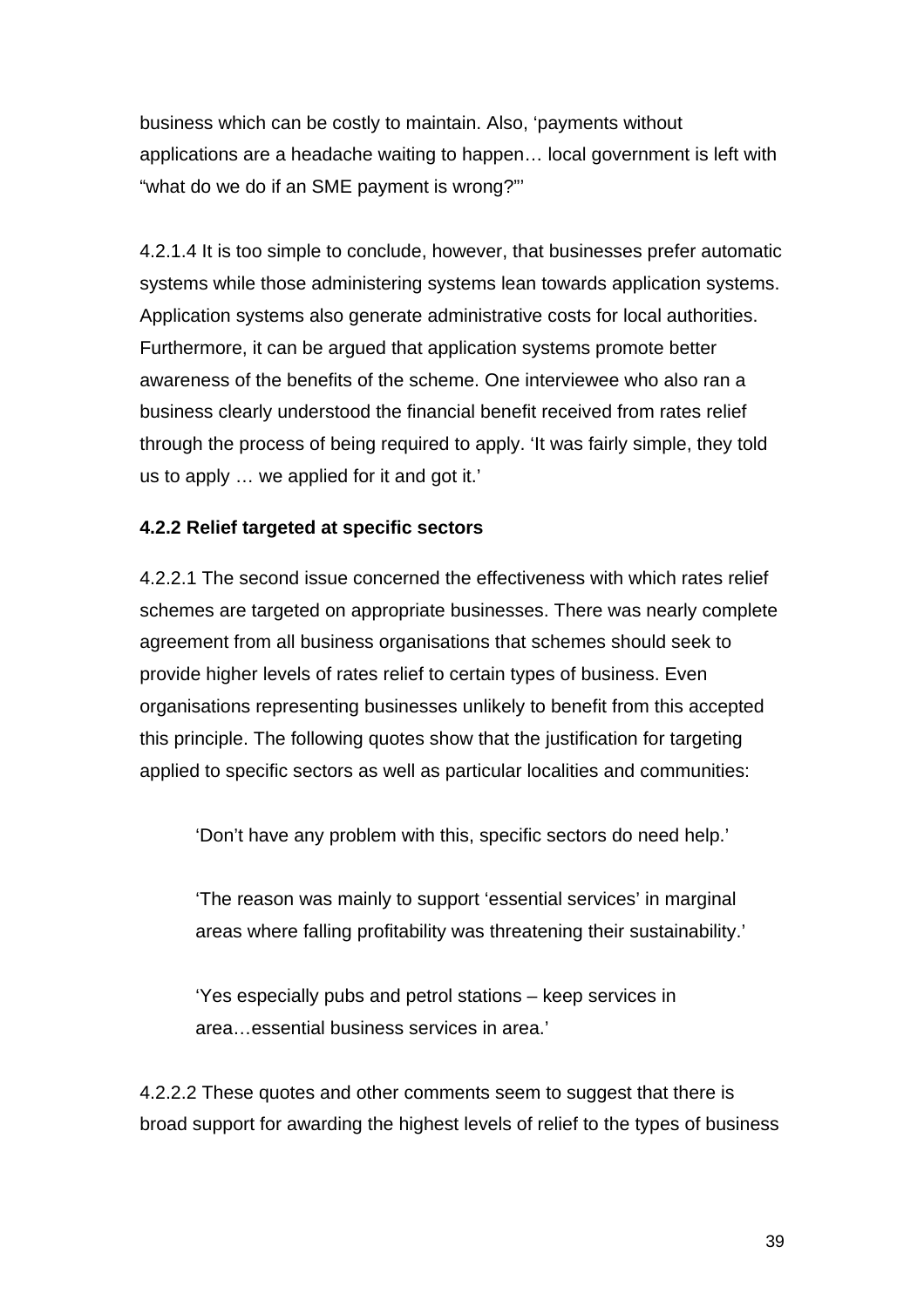targeted by most schemes (such as rural business, small retailing and essential services in marginal locations).

4.2.2.3 Interviewees recognised that rates relief was helping specific market sectors that had been hardest hit by the recession and were still trying to maintain community services from high street or rural locations, specifically smaller pubs and smaller rural retail outlets.

'It has been the difference between survival and closure for some small shops.'

4.2.2.4 This was also true for not-for-profit organisations. It was noted that rates relief is significant for these types of business as it makes it economic for them to locate in more central premises that attract high footfall. It was also suggested that the removal of rates relief for these businesses could induce locational instability and reduce their beneficial impact on the local community.

4.2.2.5 While there was general support for the principle of targeting rates relief, there were comments made regarding the effectiveness of present schemes in reaching the right businesses. One interviewee noted that there is:

'real lack of information …who is getting it, where it is going…terms of take up…Local Authorities have not been doing this (offering take up figures) for a long long time…couldn't find stats of percentage of take up from government so no one knows the reality of the situation.'

4.2.2.6 Another noted that changes over time in property values can distort targeting.

'In areas of economic downturn, some businesses are doing well BUT as the area's economy decreases the RV goes down and they could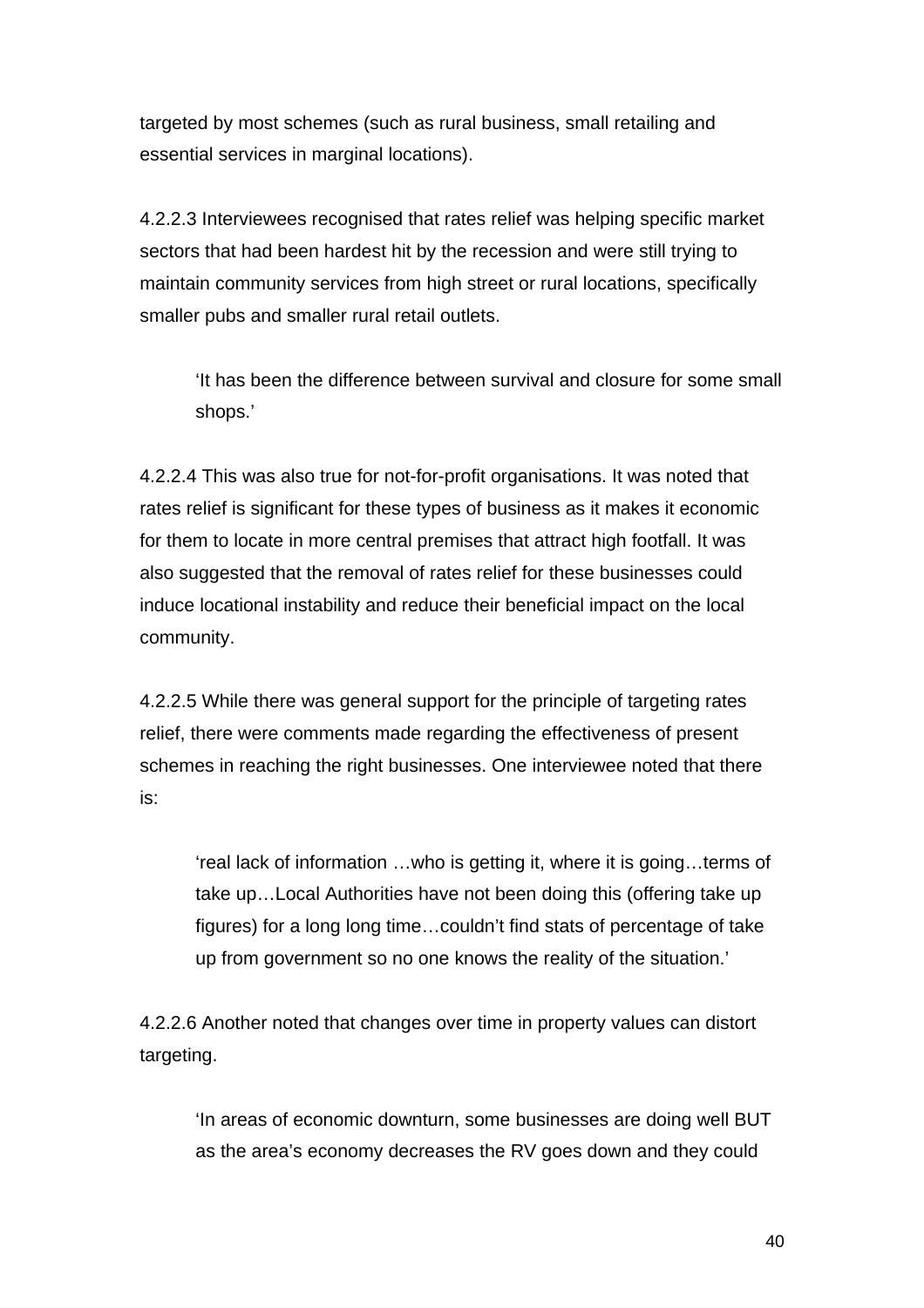get rates relief because this is based on property value. So it goes to less successful areas, not businesses.'

## **4.3 The perceived benefit to business of Rates Relief Schemes**

4.3.1 The interviews proved useful in examining the benefits that businesses might derive specifically from receipt of rates relief. Not surprisingly all of the stakeholders representing businesses in receipt of rates relief thought that it was important to their businesses. In justifying this view, many interviews drew attention to the current economic climate and the competitive pressures on small businesses in particular. It was argued that for small enterprises, 'Business rates are a big issue' and 'small business needs as much help as it can get in this world of globalised competitors…'

4.3.2 All of the stakeholders interviewed (including those representing large and small business) recognised rates as being part of property costs which are a significant cost to all business. In the current economic downturn, it was recognised that holding costs down through rates relief was actually helping some small/micro businesses to survive:

'helpful at margins, the reduction in costs will help businesses that are not quite commercially viable…but it is not usually make or break.'

4.3.3 One interviewee expressed the belief that even small changes in the business rates bill could have an effect on business:

'if you add £20 onto the rates bill nationally, a few more businesses will disappear.'

## **4.4 Impact of business rates relief on business**

4.4.1 Interviewees were next asked to comment on their perceptions of the overall impact of rates relief on the business community. Most believe that rates relief financially has the greatest benefit for micro business and start up business where turnover is relatively low and property costs constitute a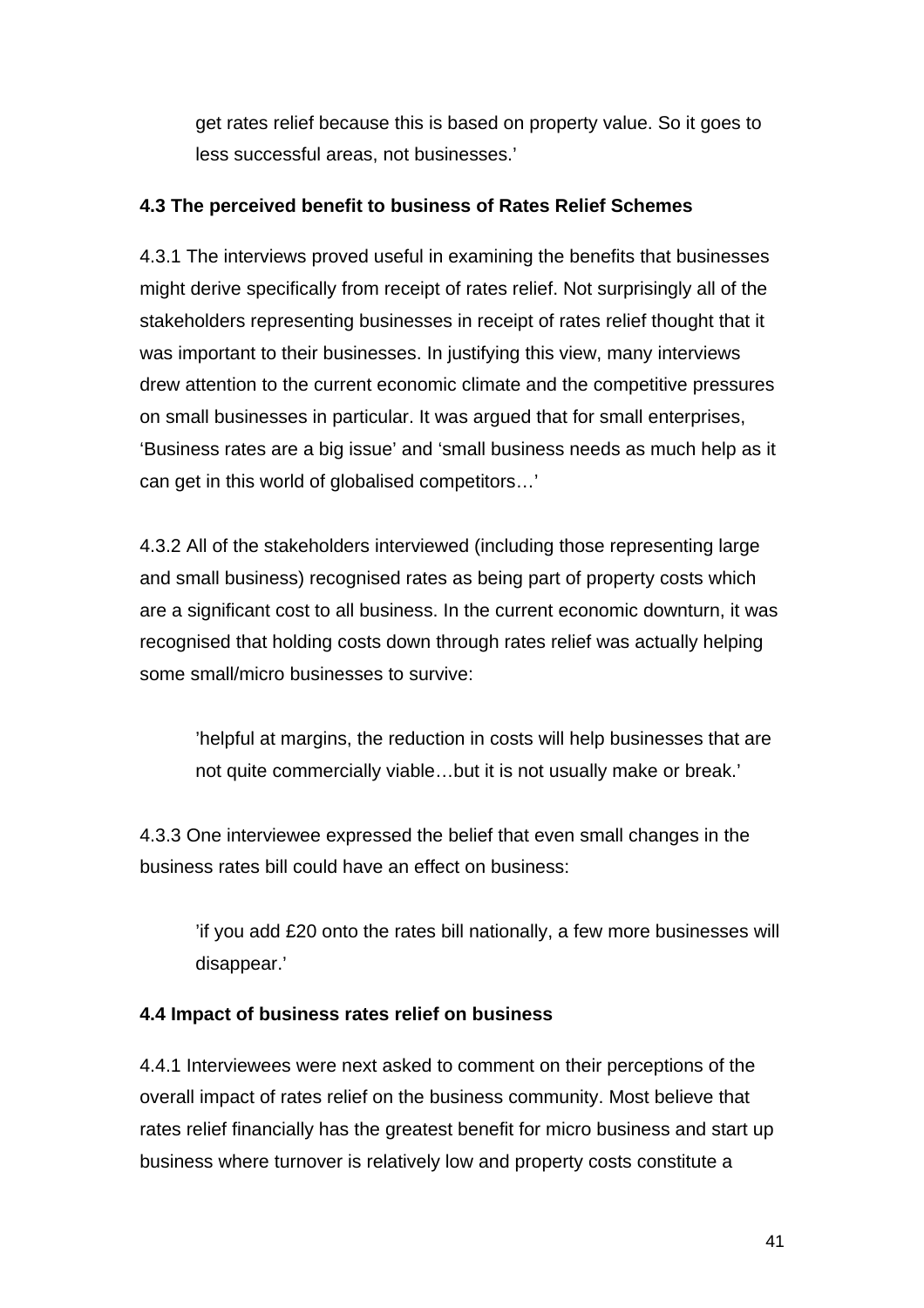relatively high proportion of total costs. As one observed, 'it is a burden removed.'

4.4.2 Some interviewees also added that receipt of rates relief should enable slightly larger businesses to release resources for other purposes, such as investing in property improvements or employees. Others might invest in ways that improve quality of life. For instance, one interviewee suggested that:

'to a small business operator working over 60 hours a week, the benefit of a relatively small reduction in costs is the opportunity to pay someone to allow them to take a holiday.'

4.4.3 It is perhaps plausible to argue that some operators might ring fence the reduction in cost and link receipt of rates relief with particular use of resources (e.g. paying for part-time staff). This argument needs to be viewed critically, however, as it assumes high level of awareness of the benefits received. In circumstances where this applies, however, it is fair to say that the psychological impact of the removal of this 'benefit' may be more significant to some owner managers than the financial impact.

## **4.5 Impact of rates relief on the local economy**

4.5.1 There was general agreement that the rates relief schemes currently in operation have probably enabled some types of businesses to survive the economic downturn and that this is most likely to have reduced negative economic multipliers in some disadvantaged areas. Supporting small business through rates relief was viewed as an important mechanism for protecting marginal locally-owned businesses that "spend their money in the local area not like the multiples….small businesses don't have outside shareholders."

4.5.2 These views are significant in that the arguments relate as much to social as to economic effects. One interviewee argued for instance that rates relief targeted on particular businesses 'helps create a stronger *more*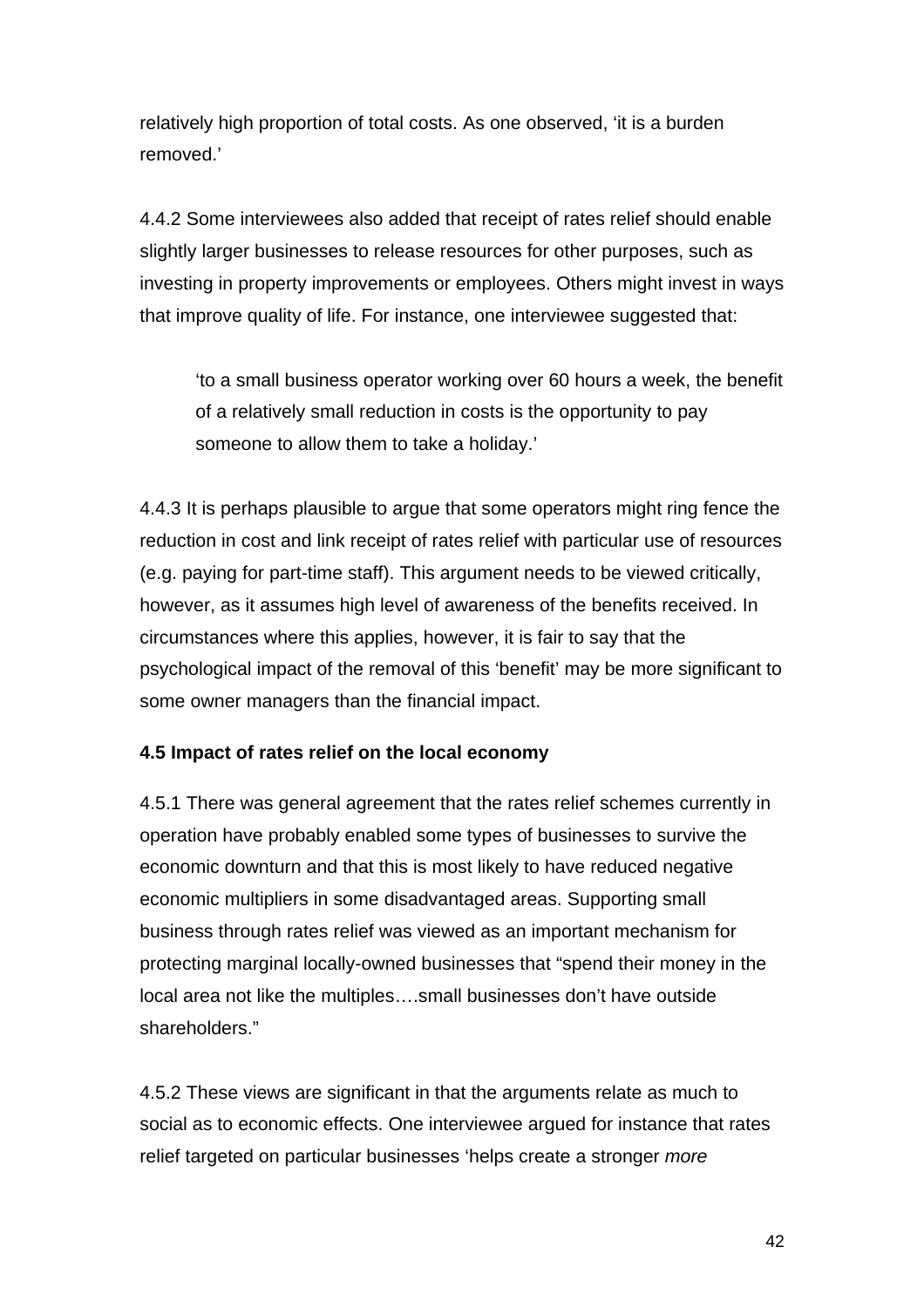*cohesive* economy.' (Emphasis added). This phrasing implies recognition of the role of rates relief in generating desirable outcomes for communities. Again, another consultee stated that 'the local economy is dominated by SMEs- they go bust and this will have an effect on rural places.'

4.5.3 As already recognised by the Welsh Assembly Government targeting specific sectors can help protect vital community services in both rural and deprived urban areas. This has been picked up by Northern Ireland who are specifically supporting Post Offices with their new rates relief scheme. The stakeholders have indicated that targeted rates relief does have an effect on the viability of business location and could be a useful tool for maintaining the viability and commercial sustainability of communities.

## **4.6 Perceived levels of fairness of the Rates Relief Scheme**

4.6.1 The final theme in the interview related to issues of fairness and the overall justification for awarding preferential rates relief to selected types of business. Organisations with broad membership suggested that larger businesses generally recognised the need to support small firms and regarded this form of policy targeting in favour of smaller businesses as justifiable:

'The impact on larger business is so minimal it really doesn't affect them much.'

'Doesn't come through from larger businesses that this is unfair, they have not complained about it.'

4.6.2 Those stakeholders representing smaller businesses generally thought that rates relief is a justifiable and effective form of support. However, there was recognition that due to the limitations of property tax, threshold levels can create inequities for some types of business.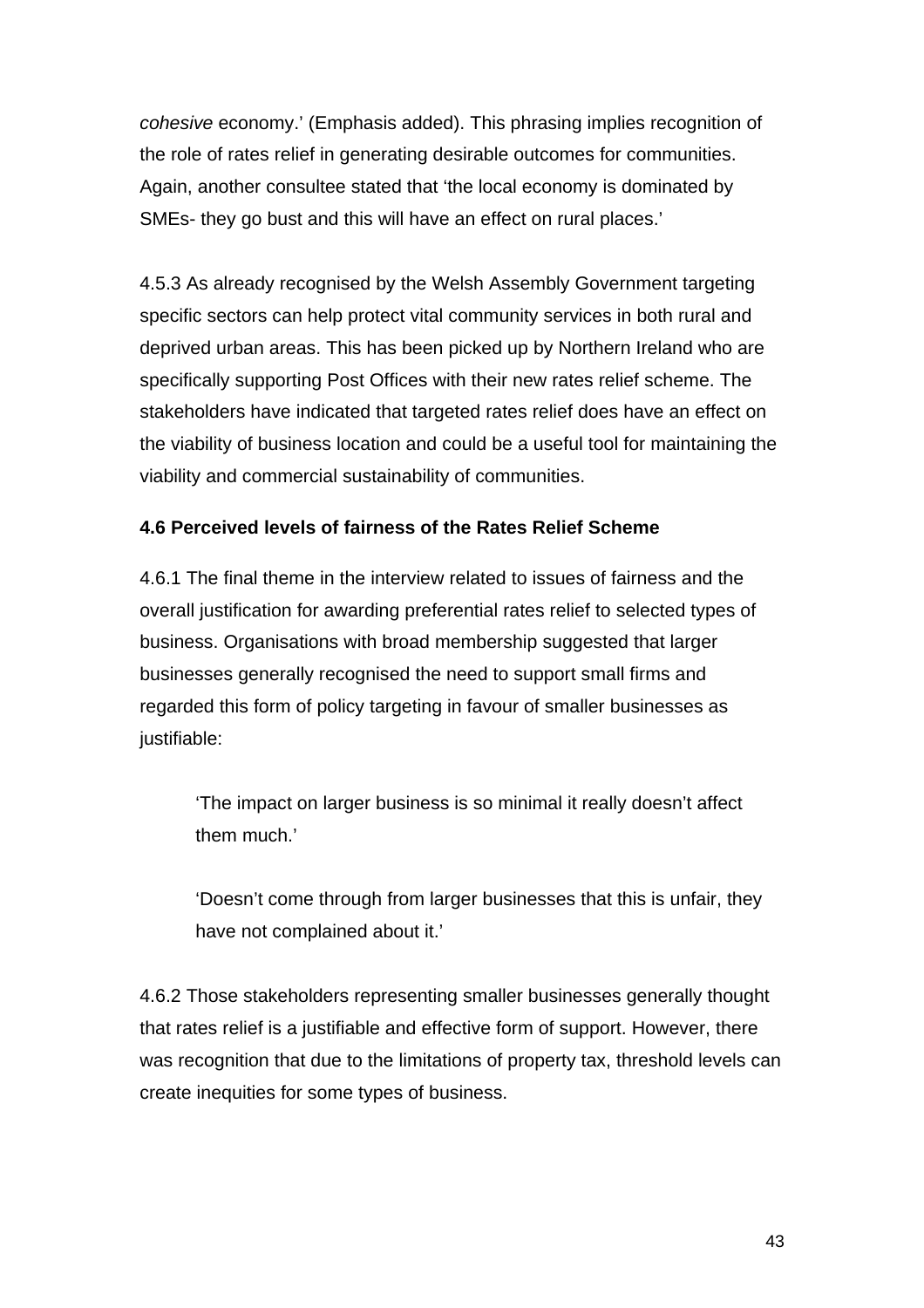4.6.3 There was a general acceptance that the current rate thresholds were acceptable. However, interviewees representing small businesses pointed out that increases in rateable values arising from improvements in properties could take some businesses above thresholds which acts as a disincentive to invest in property in future. This would imply that some well-run businesses that have invested in growth in recent years are not being supported by rates relief at a time of downturn in trade.

4.6.4 Organisations representing the smaller businesses argued in favour of increasing thresholds so that more of their membership could benefit from relief. Their justification concerned the fact that smaller businesses 'pay much higher rates in proportion to turnover compared to large businesses… especially true for business start ups.' One stakeholder also observed that in the current economic downturn, some small businesses trading from larger premises are treated unfairly. This affects businesses where income has dropped but rates are still being paid on space that is currently not productive.

#### **4.7 Comparison of the Welsh scheme to other schemes in the UK**

4.7.1 Interviewees were asked if they could compare the different schemes. Organisations that represented businesses across the whole UK confirmed the complications that exist in making such comparisons (as has been noted earlier in this report). It was observed, for instance that direct comparisons of the benefits to businesses of similar types operating in different territories are difficult due to spatial variations in property values:

'The rateable values in Wales for similar properties are lower than England, which makes a direct comparison on the cost benefit difficult.'

4.7.2 Interviewees also recognised that there are variations in the ways in which rates relief is combined with other forms of business taxation. As one example,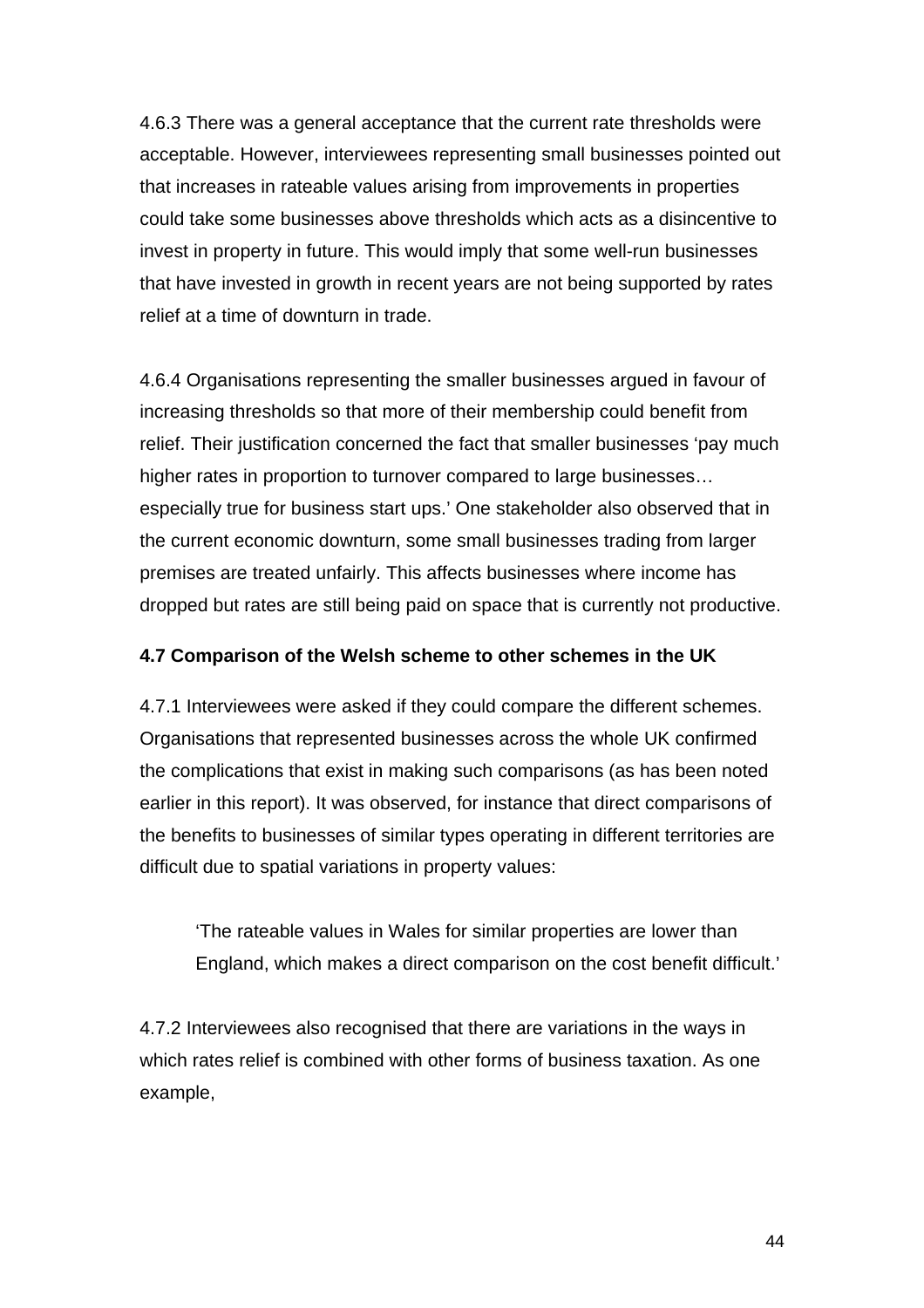'the Welsh Small Business Rates Relief scheme combines the SBRRS scheme with the Rural Rates Relief scheme, both of which still exist in England.'

4.7.3 It was also noted that methods of calculating rates vary:

'The relief schemes in England, Scotland and Wales are based on the properties' RV *[reviewed every 5 years]* whilst in Northern Ireland they are based on NAV *[an annual assessment]*.'

.and that variations in targeting add complications to any comparisons:

'The various schemes have targeted different sectors for additional support depending on the needs of the schemes at the time they were instigated.'

4.7.4 Despite these difficulties, stakeholders were generally positive about current features of the Welsh scheme. There was overall support for automatic entitlement rather than an application-based system, above average threshold levels and simplification of the system produced by merger with Rural Rates Relief.

4.7.5 The negative comments tended to be on issues affecting all schemes, not just on the Welsh scheme. Interviewees were particularly keen to note that problems are created not by rates relief schemes themselves but by the idiosyncrasies of valuation methods:

'It is the rating valuation system itself that is causing the problem.' 'Uncertainty of where rates will be year on year.'

4.7.6 While stakeholders generally favoured automatic systems of relief, several perceived poor visibility of support provided to some types of business. There was a feeling that 'the message *[about the rates relief*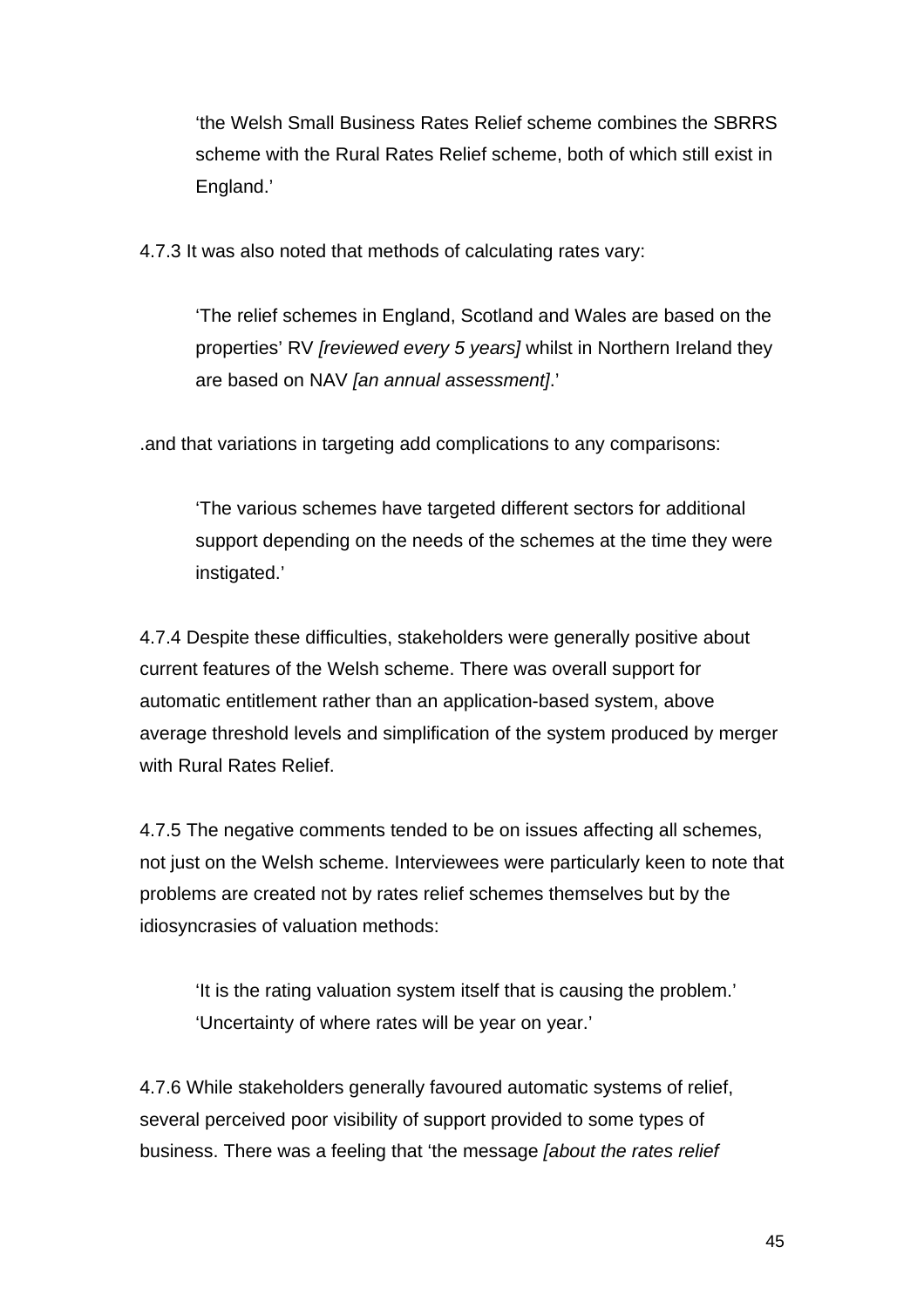*scheme]* hasn't got across to business.' It was suggested that there 'needs to be information about take up made publically available.'

4.7.7 Beyond these points specific to rates relief, interviewees were also adamant about the need for further simplification of business relief in general, not just rates relief specifically.

## **4.8 Summary of stakeholder interviews**

4.8.1 The general conclusion to be drawn from these stakeholder interviews is that while schemes are complex and varied, there is consensus that rates relief is an important element within the overall mix of financial support provided to certain types of business. There is also general support for attributes of the present Welsh scheme, including automatic entitlement and attempts to target relief on particular vulnerable businesses and communities. These include rural businesses, small independent retailing establishments and essential services in marginal locations.

4.8.2 In the context of the current economic downturn, interviewees were keen to point out that rates relief could be quite significant in contributing towards the survival of microbusinesses where profit margins are extremely tight. It can also make a disproportionate difference to new business start-ups.

4.8.3 Stakeholders were also well aware of the significance of rates relief as a mechanism for supporting marginal businesses or, perhaps more accurately, businesses located in marginal locations that serve disadvantaged communities. The importance of rates relief as a means of demonstrating political support for small businesses in particular communities was also noted.

4.8.4 As with all support and taxation systems, however, stakeholders recognised that the design of rates relief schemes can generate unintended consequences. There was recognition that due to the limitations of property tax, threshold levels can create inequities for some types of business. There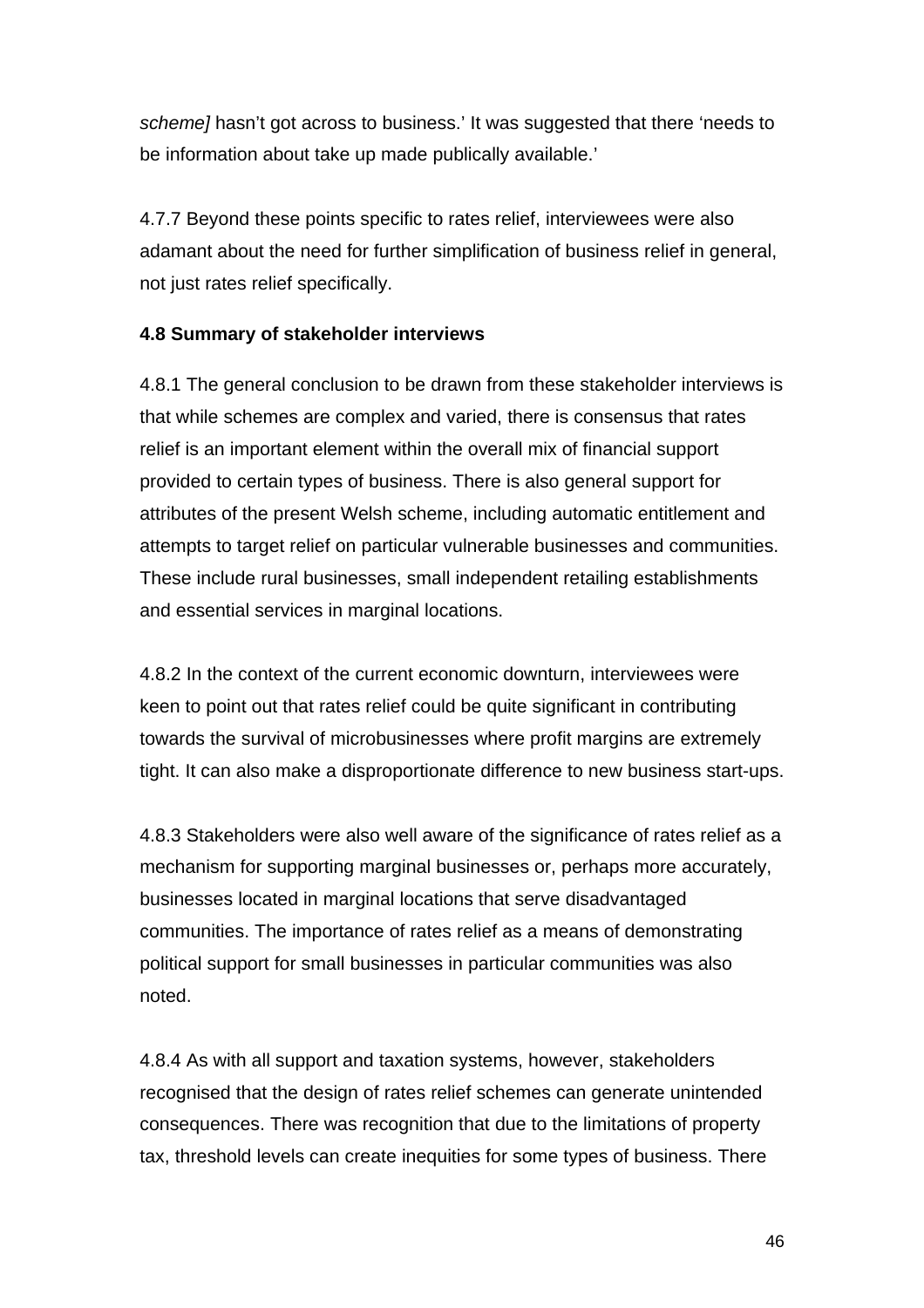was a belief that space-extensive businesses that are experiencing difficulties in the present economic downturn may be unfairly excluded from rates relief.

4.8.5 While stakeholders overall favoured automatic qualification, it was stressed that more needed to be done to disseminate information about the benefits of rates relief schemes and to make recipients more aware of the benefits they are receiving.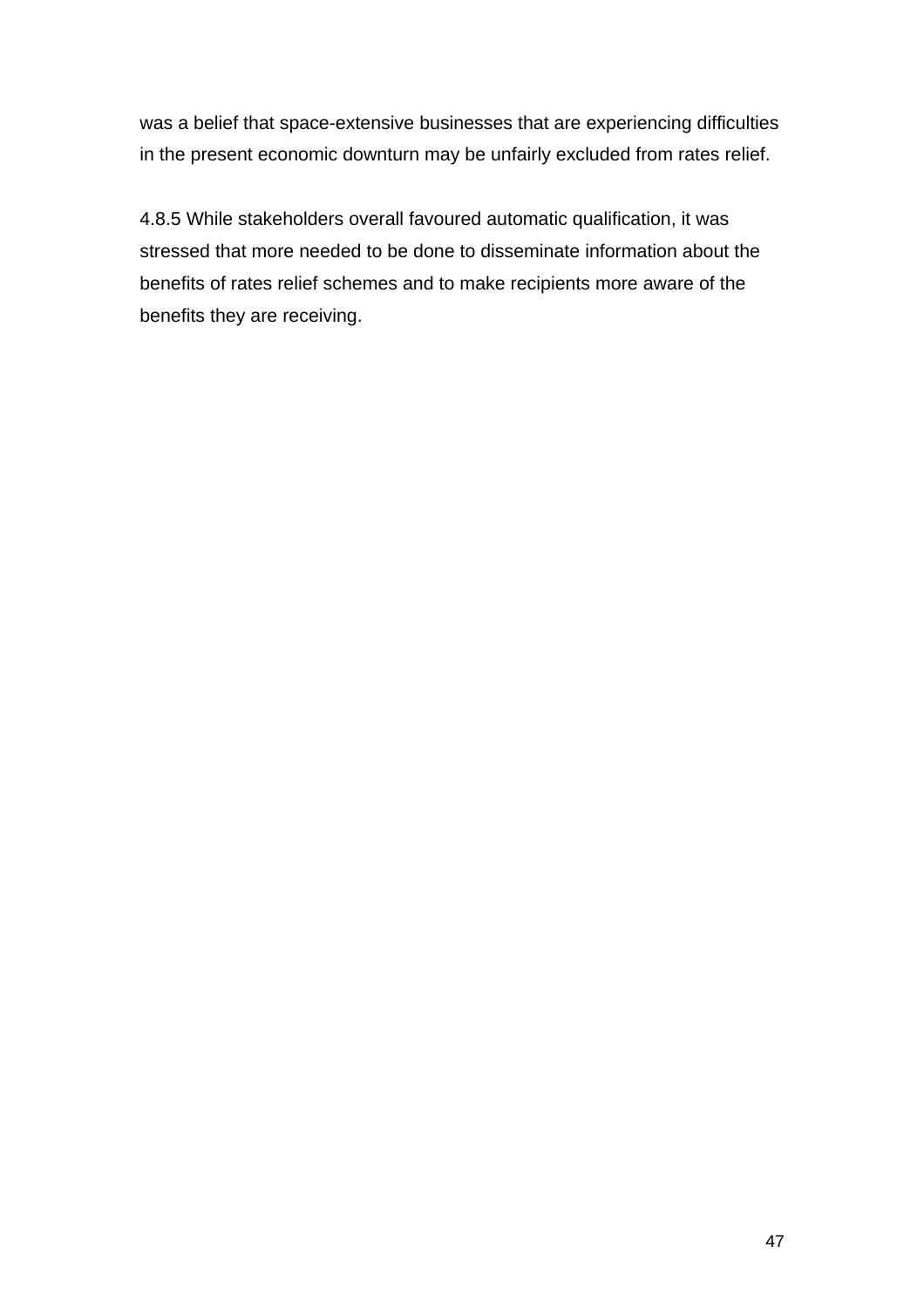# **5 Business Postal Survey**

5.1 The information presented above from the literature review and stakeholder interviews raises some interesting and significant points of debate about the purpose and design of rates relief schemes and their intended targets and outcomes for businesses and communities. The most vital evidence, however, will be derived from a questionnaire survey of businesses in receipt of rates relief across each local authority area in Wales. This section outlines the survey design and analysis.

5.2 As noted earlier in this report, the purpose is to generate a quota sample for Wales that broadly reflects the proportion of businesses in receipt of rates relief located in each local authority area and type of business (as reflected in property type codes). To achieve this, CRED initially received data related to SBRRS recipients in 15 Welsh Local Authorities. In total, nearly 29,000 observations were collected from the initial 15 Local Authorities (see Table 2)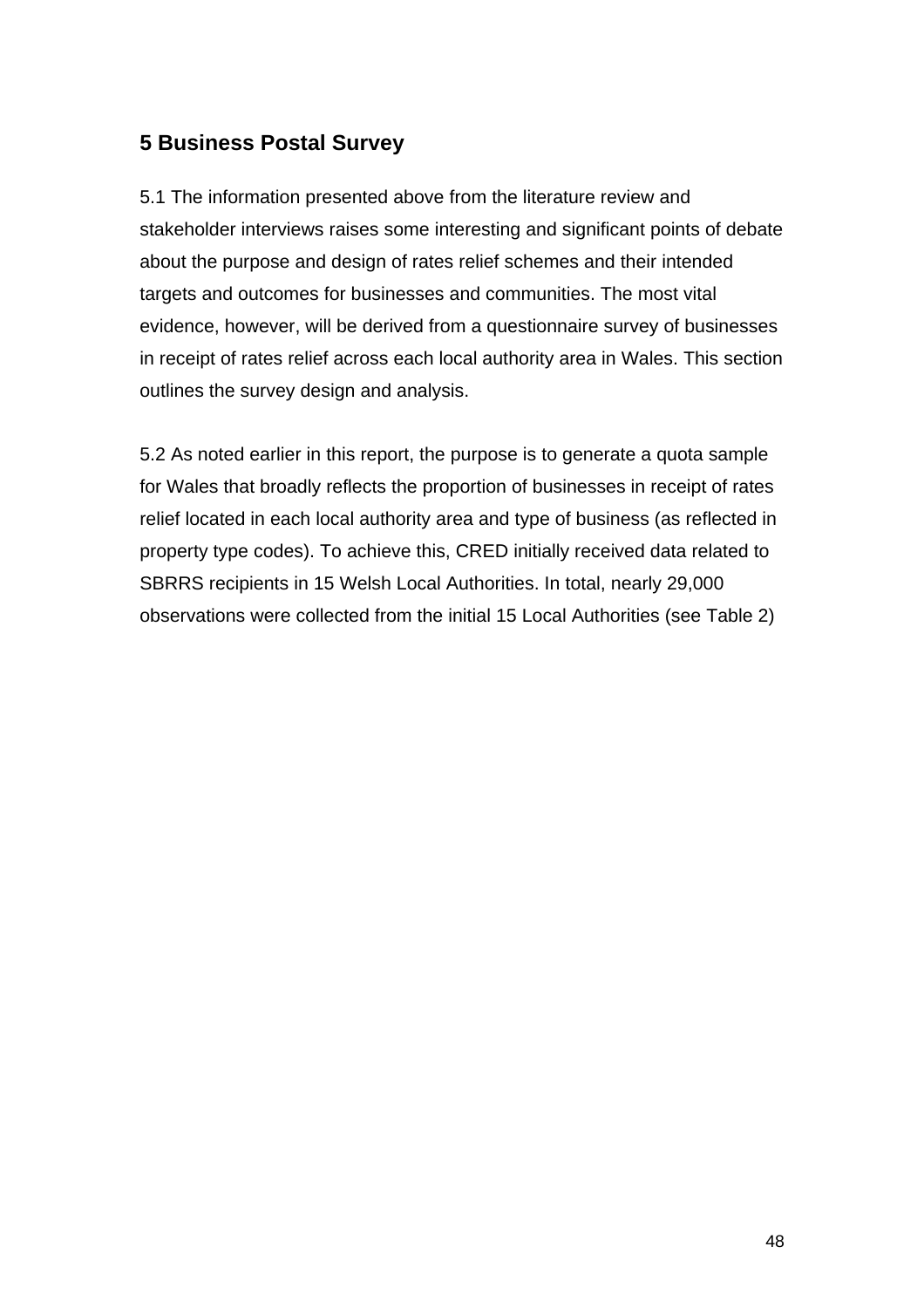| <b>Local Authorities</b> | Count  | Per cent |
|--------------------------|--------|----------|
| Merthyr Tydfil           | 200    | 0.7      |
| <b>Blaenau Gwent</b>     | 894    | 3.1      |
| Torfaen                  | 971    | 3.3      |
| Monmouthshire            | 1,211  | 4.2      |
| Rhondda Cynon Taf        | 1,322  | 4.6      |
| Vale of Glamorgan        | 1,384  | 4.8      |
| Newport                  | 1,376  | 4.7      |
| Anglesey                 | 1,417  | 4.9      |
| Neath Port Talbot        | 1,627  | 5.6      |
| Caerphilly               | 1,899  | 6.5      |
| Flintshire               | 1,921  | 6.6      |
| Conwy                    | 2,308  | 8.0      |
| Cardiff                  | 2,687  | 9.3      |
| Powys                    | 2,952  | 10.2     |
| Carmarthenshire          | 3,296  | 11.4     |
| Gwynedd                  | 3,533  | 12.2     |
|                          | 28,998 | 100.0    |

# **Table 2: Breakdown of data received from Welsh Local Authorities**

5.3 A sample of 2,400 observations (see Table 3) was extracted from the total dataset (about 8.25% of 28,998).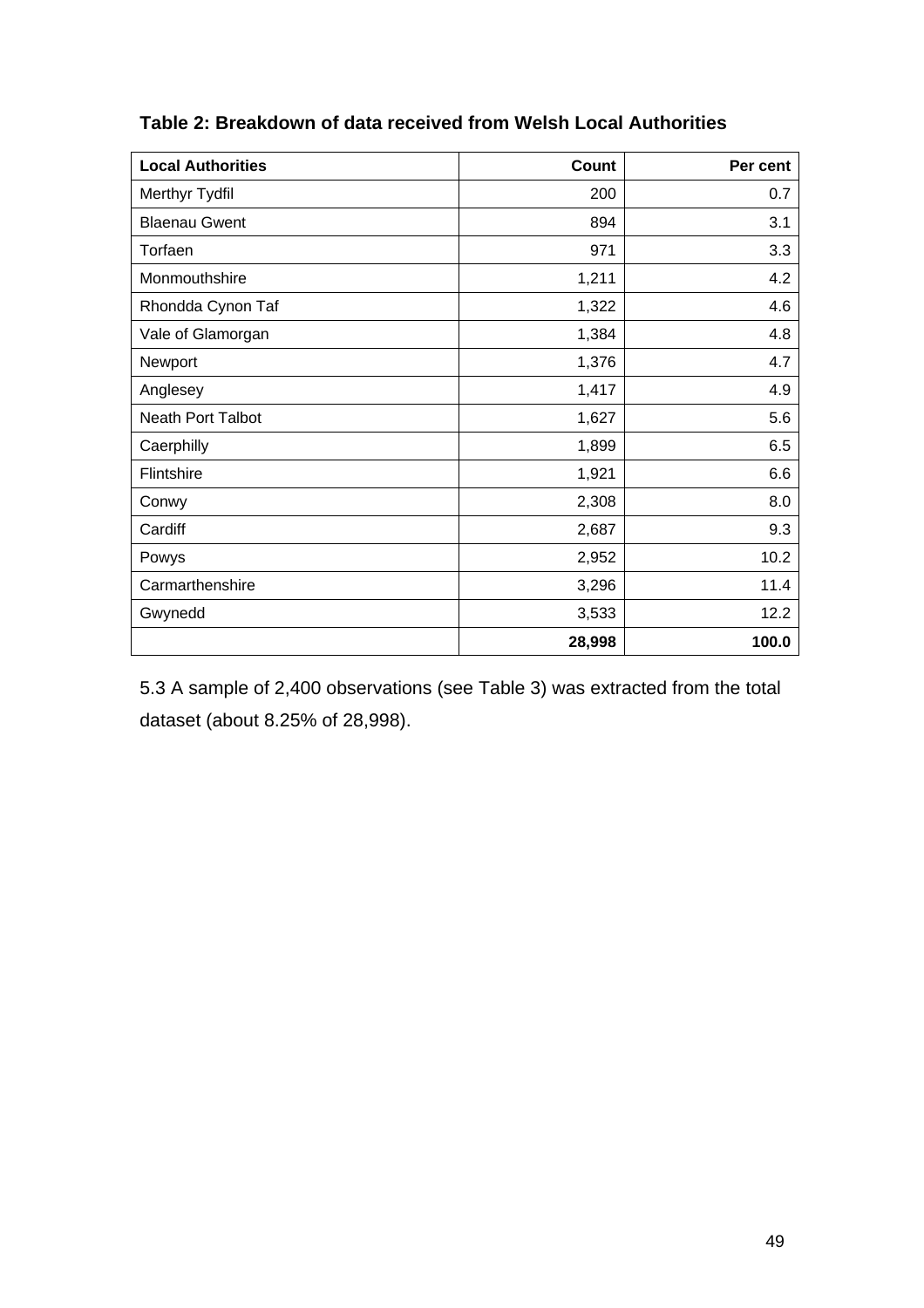|                          |        |          | Data to be | <b>Observations</b> |               |
|--------------------------|--------|----------|------------|---------------------|---------------|
| <b>Local Authorities</b> | Count  | Per cent | extracted  | Lost                | Data selected |
| Merthyr Tydfil           | 200    | 0.7      | 17         | 2                   | 15            |
| <b>Blaenau Gwent</b>     | 894    | 3.1      | 74         | 1                   | 73            |
| Torfaen                  | 971    | 3.3      | 80         | 2                   | 78            |
| Monmouthshire            | 1,211  | 4.2      | 100        | 2                   | 98            |
| Rhondda Cynon Taf        | 1,322  | 4.6      | 109        | 0                   | 109           |
| Vale of Glamorgan        | 1,384  | 4.8      | 115        | $\overline{2}$      | 113           |
| Newport                  | 1,376  | 4.7      | 114        | 1                   | 113           |
| Anglesey                 | 1,417  | 4.9      | 117        | 1                   | 116           |
| <b>Neath Port Talbot</b> | 1,627  | 5.6      | 135        | 4                   | 131           |
| Caerphilly               | 1,899  | 6.5      | 157        | 1                   | 156           |
| Flintshire               | 1,921  | 6.6      | 159        | 1                   | 158           |
| Conwy                    | 2,308  | 8.0      | 191        | $\overline{2}$      | 189           |
| Cardiff                  | 2,687  | 9.3      | 222        | 1                   | 221           |
| Powys                    | 2,952  | 10.2     | 244        | 0                   | 244           |
| Carmarthenshire          | 3,296  | 11.4     | 273        | 0                   | 273           |
| Gwynedd                  | 3,533  | 12.2     | 292        | 1                   | 291           |
|                          | 28,998 | 100.0    | 2,400      | 21                  | 2,379         |

#### **Table 3: Initial sample of observations from 15 Welsh Local Authorities**

The sample was designed to be representative of the entire population studied using the following procedures. Selection was carried out by following two main selection criteria:

- Weighting the sample with regard to Local Authorities: The number of observations extracted from each local authority dataset is proportional to the number of addresses in that area relative to the total for Wales. (For example Merthyr Tydfil had 200 addresses which is 0.7 per cent of the total addresses provided by the initial 15 Welsh Local Authorities, so in a sample of 2,400 the survey would target 0.7 per cent of 2,400 businesses in Merthyr Tydfil which is 17).
- Weighting the sample within each local authority with regard to sectors of activity: The data extracted from each local authority list mirrors the distribution across sectors within that dataset. This was achieved by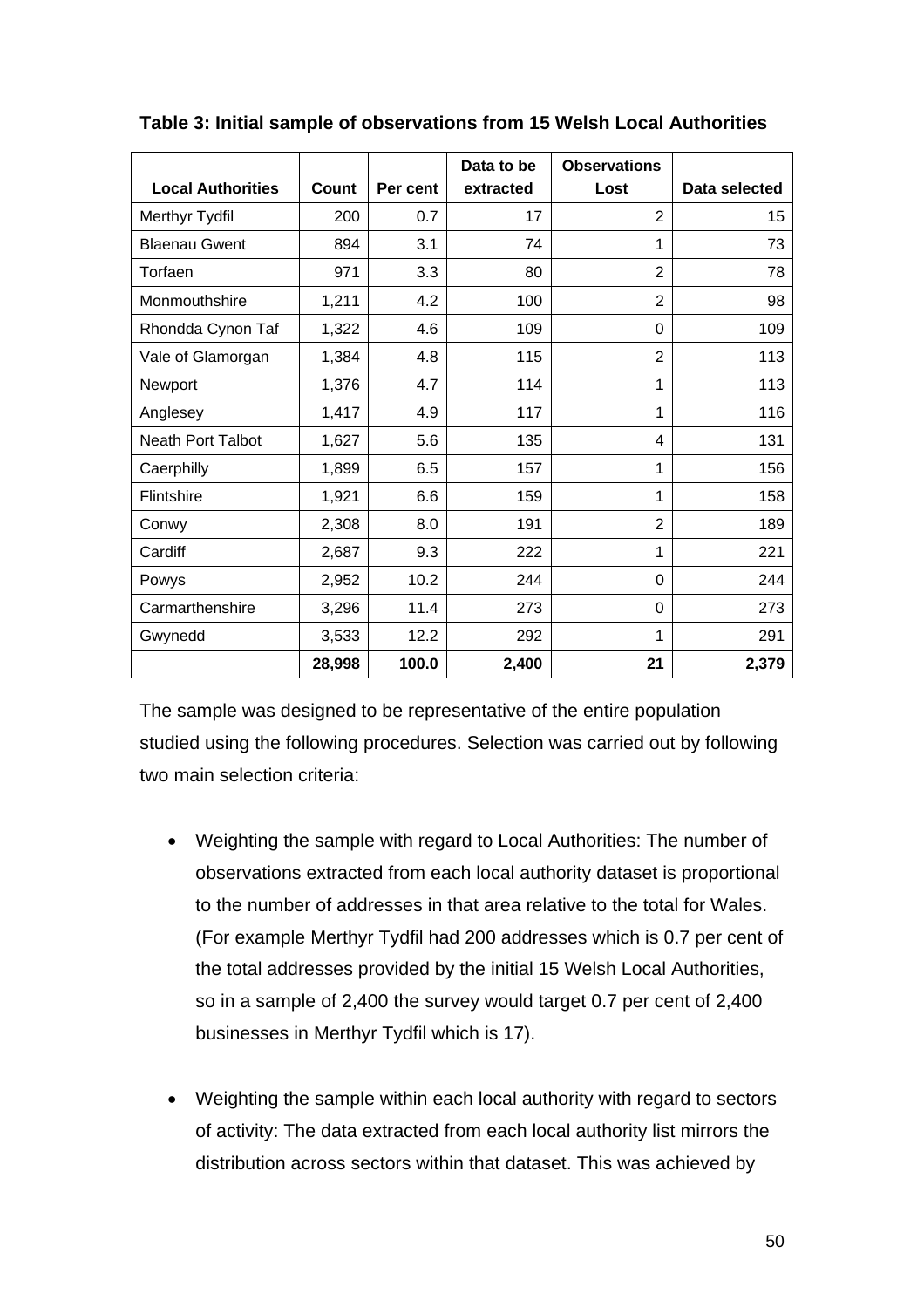random selection within each sector code until the quota number was reached.

5.4 These two criteria were applied in order to achieve an optimal level of representation for the sampled dataset.

5.5 The first criterion was relatively easy to apply, as the number of observations to be extracted from each dataset was given by multiplying 2,400 \* LAs data proportions in the total population (see Table 2). Due to rounding effects, this generated an initial sample of 2,379 observations that met the criteria above.

5.6 Data for the remaining seven Local Authorities was received subsequently and application of the same procedures generated a larger sample of 3,151 addresses (i.e. a further 772 addresses) (see Table 4).

5.7 Having determined the target number of addresses for each local authority, the second criterion was applied to each local authority dataset in turn. Addresses were selected at random within each activity code until the target number was reached.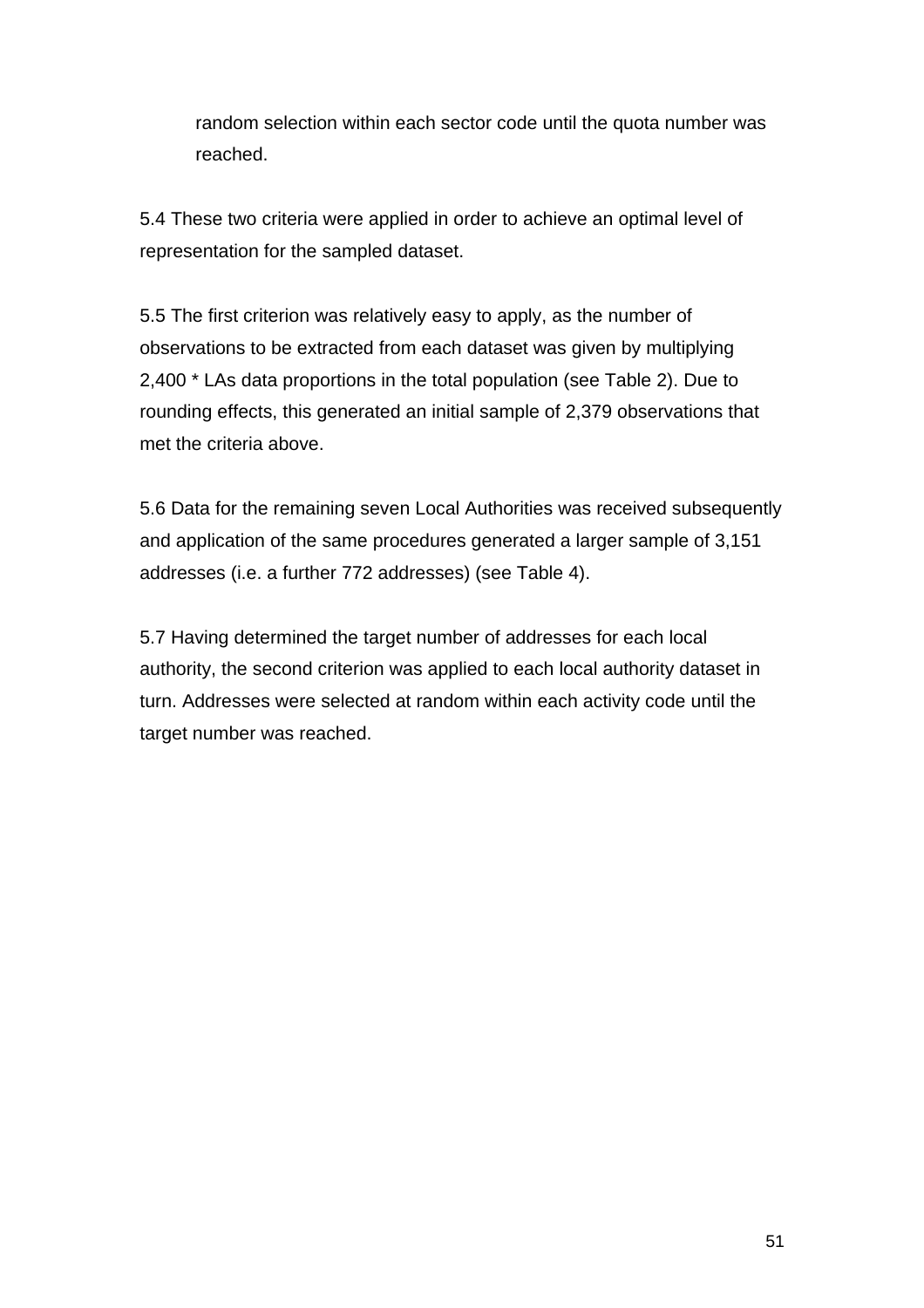|                          |              |          | Data to be | <b>Observations</b> |               |
|--------------------------|--------------|----------|------------|---------------------|---------------|
| <b>Local Authorities</b> | <b>Count</b> | Per cent | collected  | lost                | Data selected |
| Merthyr Tydfil           | 200          | 0.52     | 17         | $\overline{2}$      | 15            |
| Wrexham                  | 200          | 0.52     | 17         | $\Omega$            | 17            |
| Denbighshire             | 200          | 0.52     | 17         | $\mathbf 0$         | 17            |
| <b>Blaenau Gwent</b>     | 894          | 2.33     | 74         | 1                   | 73            |
| Torfaen                  | 971          | 2.53     | 80         | $\overline{2}$      | 78            |
| Monmouthshire            | 1,211        | 3.15     | 100        | $\overline{2}$      | 98            |
| Rhondda Cynon Taf        | 1,322        | 3.44     | 109        | $\mathbf 0$         | 109           |
| Newport                  | 1,376        | 3.58     | 114        | $\overline{2}$      | 113           |
| Vale of Glamorgan        | 1,384        | 3.60     | 115        | 1                   | 113           |
| Anglesey                 | 1,417        | 3.69     | 117        | 1                   | 116           |
| <b>Bridgend</b>          | 1,521        | 3.96     | 126        | $\overline{2}$      | 124           |
| Ceredigion               | 1,602        | 4.17     | 133        | 5                   | 128           |
| <b>Neath Port Talbot</b> | 1,627        | 4.23     | 135        | $\overline{4}$      | 131           |
| Caerphilly               | 1,899        | 4.94     | 157        | 1                   | 156           |
| Flintshire               | 1,921        | 5.00     | 159        | 1                   | 158           |
| Conwy                    | 2,308        | 6.00     | 191        | $\overline{2}$      | 189           |
| Swansea                  | 2,419        | 6.29     | 200        | $\overline{2}$      | 198           |
| Cardiff                  | 2,687        | 6.99     | 222        | 1                   | 221           |
| Powys                    | 2,952        | 7.68     | 244        | 0                   | 244           |
| Carmarthenshire          | 3,296        | 8.57     | 273        | 0                   | 273           |
| Pembrokeshire            | 3,503        | 9.11     | 290        | 1                   | 289           |
| Gwynedd                  | 3,533        | 9.19     | 292        | 1                   | 291           |
| <b>Total</b>             | 38,443       | 100      | 3,182      | 31                  | 3,151         |

**Table 4: Sample of observations from 22 Welsh Local Authorities** 

5.8 To ensure timely results for the research, questionnaires were despatched to the first 2,379 addresses prior to replies from all local authorities. A further 772 were posted out subsequently. To ensure the results represented a representative selection of SMEs by sector and location a third set of 398 questionnaires were posted to a selection of businesses that had not responded to the first two mailings.

5.9 The response to the survey was very positive. At the time of the final analysis (July 19<sup>th</sup>), we had received 403 replies, 391 of which provided full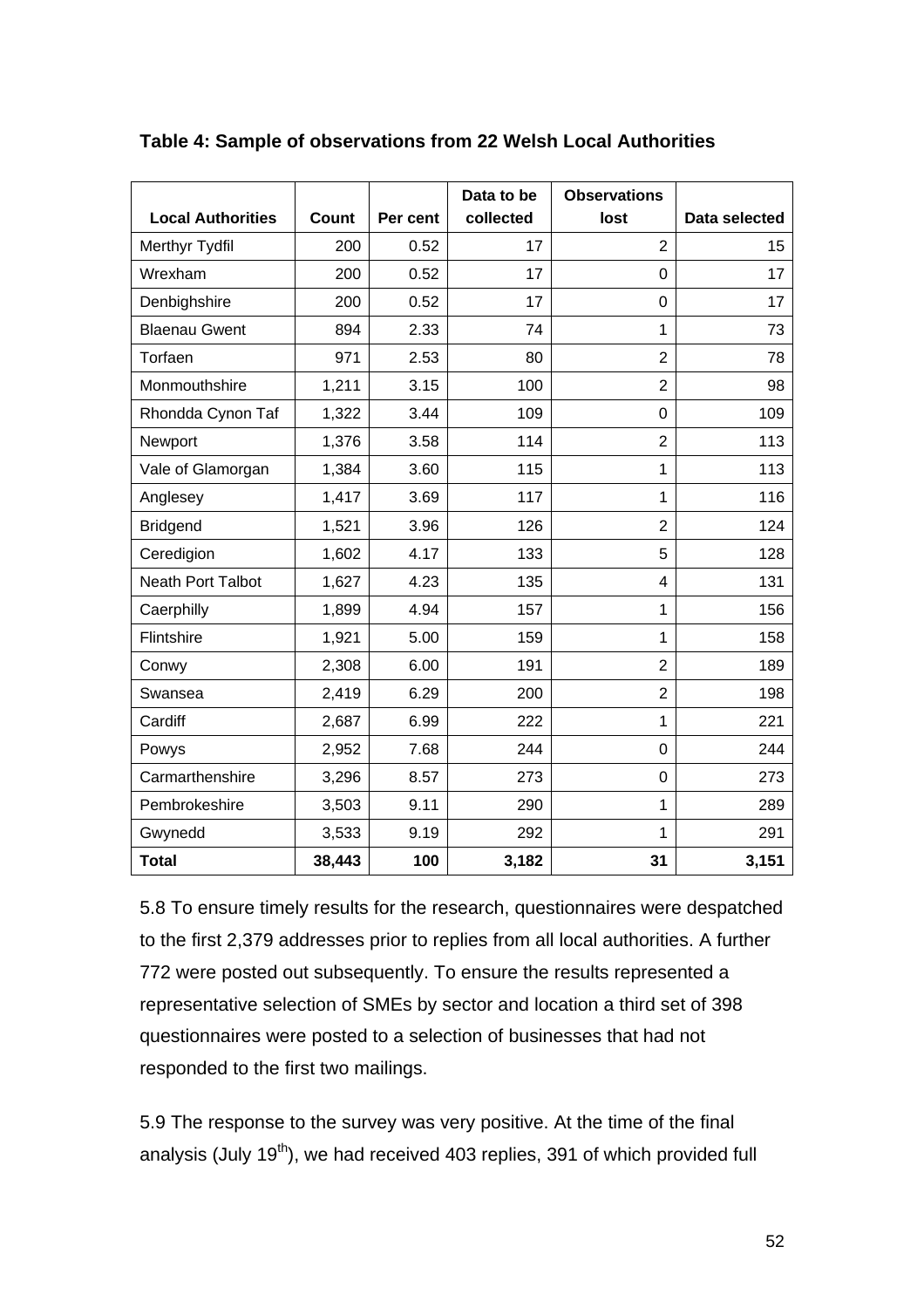useable data responses. This equates to 12 per cent of the questionnaires posted out which is a typical response rate for a business survey of this kind (see, for instance, CBI London Business Survey conducted by KPMG which also achieved a 12% return (CBI 2008)). It is possible to estimate the degree of reliability in estimates based on 391 replies Most of this study involves categorical data where responses are analysed as proportions (for instance, the percentage of respondents that agree as opposed to disagree with a statement). Assuming a particular response (e.g. 70 per cent agree and 30 per cent disagree), the standard error can be computed using the following conventional method where p=70, q=30 and n=391:

$$
SE = \sqrt{(p\% \cdot q\%)} = 2.32
$$

The 95 per cent confidence limit is therefore calculated as 2.32 (Standard Error)\*1.96 (95 per cent confidence limit) = 4.54. This indicates that we can be fairly sure (at the 95 per cent level) that where 70 per cent of respondents agree with a particular statement, the figure in the population as a whole is very likely to lie somewhere between 70 +/- 4.5 (i.e. in the range 65.5-74.5 per cent).

5.10 We can also analyse the data to test for possible bias in the geographical pattern of responses. Table 5 shows the pattern of replies across the local authority areas of Wales. The questionnaires were sent to 3,151 addresses that reflected the distribution of businesses across these different areas (column 3). Column 4 shows the number of replies actually received from each LA area. This number can be compared with a hypothetical target number of replies calculated by distributing the total number (391) across each LA in proportion to those posted out. So, for example, 28 replies have actually been received from Cardiff. If the overall response rate (12.4 per cent) had been obtained for Cardiff, then one would have expected to have received 27 replies. The actual number of replies for Cardiff is therefore very close (+1) to what one would have expected given the proportions posted out.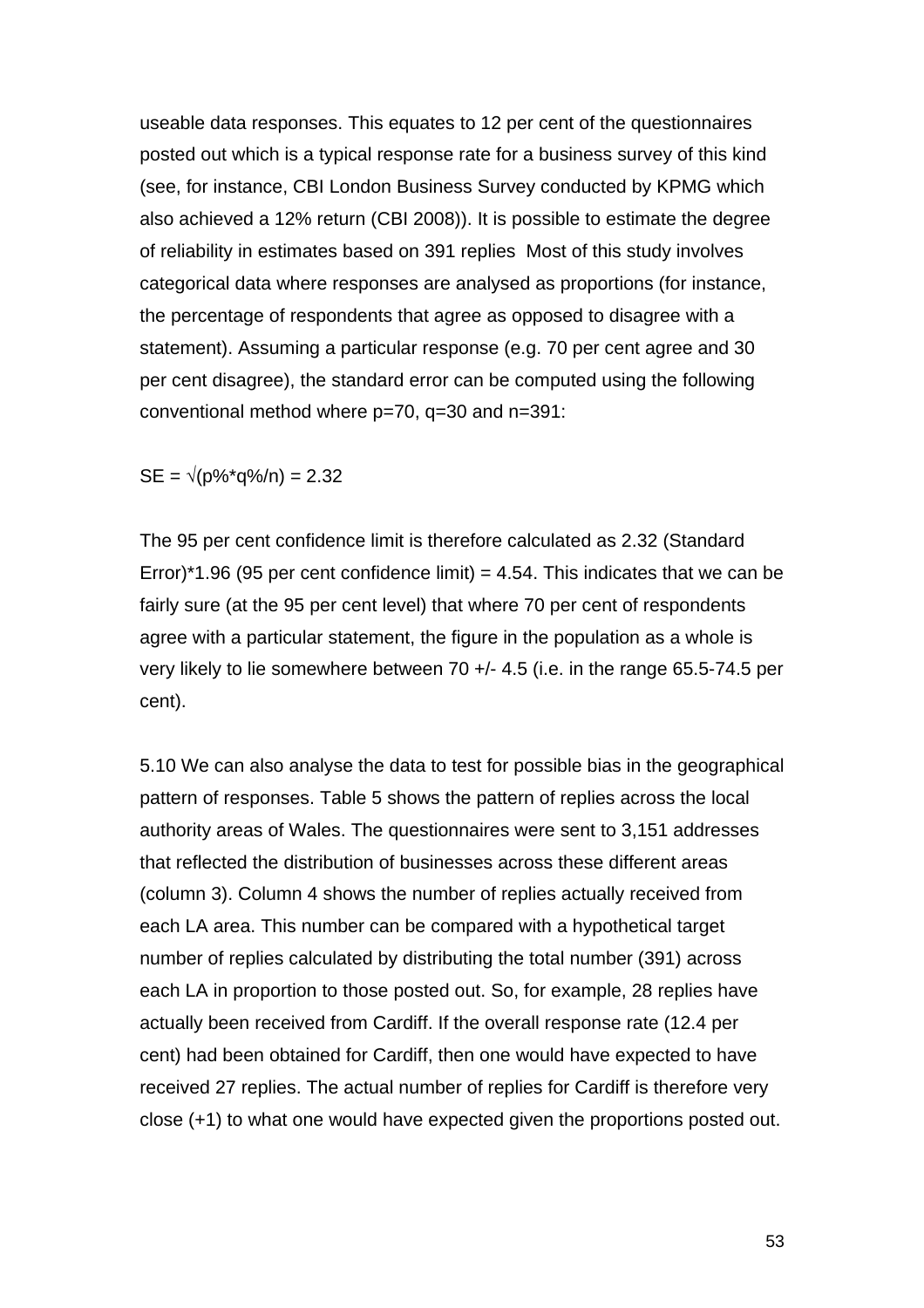5.11 Looking further at this table, it can be seen that the geographical distribution of the sample appears broadly to reflect the overall distribution of businesses receiving rates relief. The number of responses from the major urban centres (Cardiff, Swansea, Neath Port Talbot) are fairly close to expectation. There is perhaps a slight over-representation from businesses in some rural areas (Carmarthenshire, Powys) and under-representation in parts of South Wales (the Vale of Glamorgan, Rhondda Cynon Taf, Blaenau Gwent) but these differences are small (single figures in all cases) and unlikely to invalidate any generalisations drawn from the data.

| <b>Local Authorities</b> | <b>Total</b> | <b>Posted out</b> | <b>Replies</b> | <b>Target</b>  | <b>Difference</b>       |
|--------------------------|--------------|-------------------|----------------|----------------|-------------------------|
| Carmarthenshire          | 3,296        | 273               | 41             | 34             | $\overline{7}$          |
| Powys                    | 2,952        | 244               | 35             | 30             | 5                       |
| Gwynedd                  | 3,533        | 291               | 40             | 36             | $\overline{\mathbf{4}}$ |
| Anglesey                 | 1,417        | 116               | 18             | 14             | $\overline{4}$          |
| Pembrokeshire            | 3,503        | 289               | 38             | 36             | $\overline{2}$          |
| Ceredigion               | 1,602        | 128               | 18             | 16             | $\overline{2}$          |
| Monmouthshire            | 1,211        | 98                | 14             | 12             | $\overline{2}$          |
| Swansea                  | 2,419        | 198               | 26             | 25             | 1                       |
| Denbighshire             | 200          | 17                | 3              | $\overline{2}$ | 1                       |
| <b>Neath Port Talbot</b> | 1,627        | 131               | 17             | 16             | 1                       |
| Caerphilly               | 1,899        | 156               | 20             | 19             | $\mathbf{1}$            |
| Cardiff                  | 2,687        | 221               | 28             | 27             | $\mathbf{1}$            |
| Conwy                    | 2,308        | 189               | 24             | 23             | $\overline{1}$          |
| Wrexham                  | 200          | 17                | $\overline{2}$ | $\overline{2}$ | $\mathbf 0$             |
| Flintshire               | 1,921        | 158               | 19             | 20             | $-1$                    |
| Newport                  | 1,376        | 113               | 13             | 14             | $-1$                    |
| Merthyr Tydfil           | 200          | 15                | 0              | $\overline{2}$ | $-2$                    |
| Torfaen                  | 971          | 78                | 7              | 10             | $-3$                    |
| <b>Bridgend</b>          | 1,521        | 124               | 11             | 15             | $-4$                    |
| <b>Blaenau Gwent</b>     | 894          | 73                | 4              | 9              | $-5$                    |
| Rhondda Cynon Taf        | 1,322        | 109               | 8              | 14             | -6                      |
| Vale of Glamorgan        | 1,384        | 113               | 5              | 14             | -9                      |
|                          | 38,443       | 3,151             | 391            | 391            | $\pmb{0}$               |

**Table 5 Analysis of pattern of response by geographical area**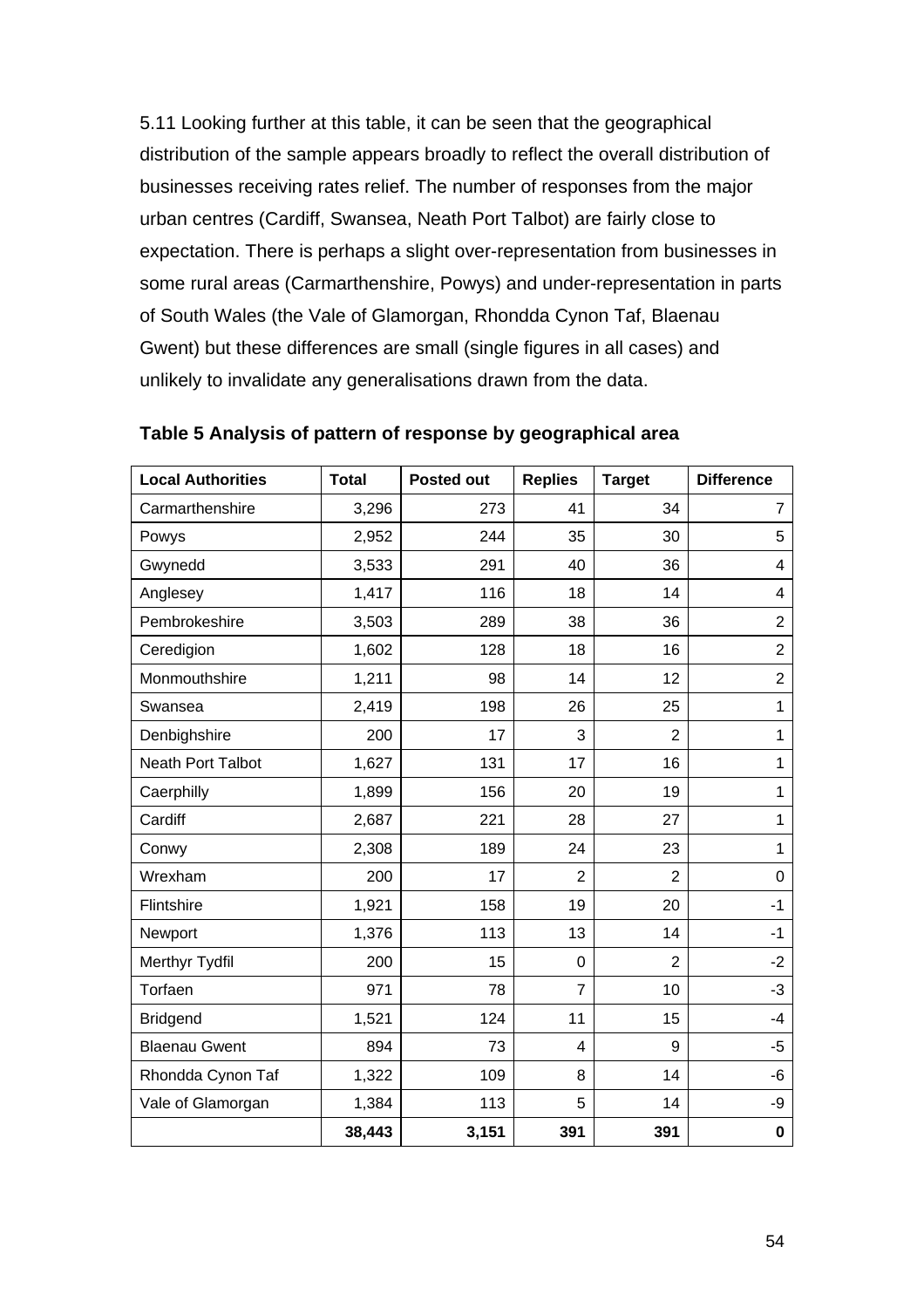5.12 The overall quality of the responses to the questionnaire has been good with many respondents keen to go further than simply ticking boxes by adding detailed comments supporting their opinions on the relief system. The responses received are more detailed than those from similar surveys conducted within CRED recently. This is likely to reflect heightened awareness of tax reliefs in the present economic downturn as well as the symbolic significance of rates relief as a form of assistance.

The results of the survey are highlighted below:

## **5.1 Types of business that responded to the survey**

5.1.1 The responses received represent a cross section of SMEs from different areas of Wales (Figure 2).



### **Figure 2 Responses by Authority**

5.1.2 The responses also cover a cross section of SMEs by sector and by number of employees (Figure 3). The retail and wholesale and accommodation and catering sectors accounted for the largest number of businesses with 0-1 employees (34.5 per cent and 31.0 per cent, respectively, of total businesses with 0-1 employees) whilst the manufacturing, storage and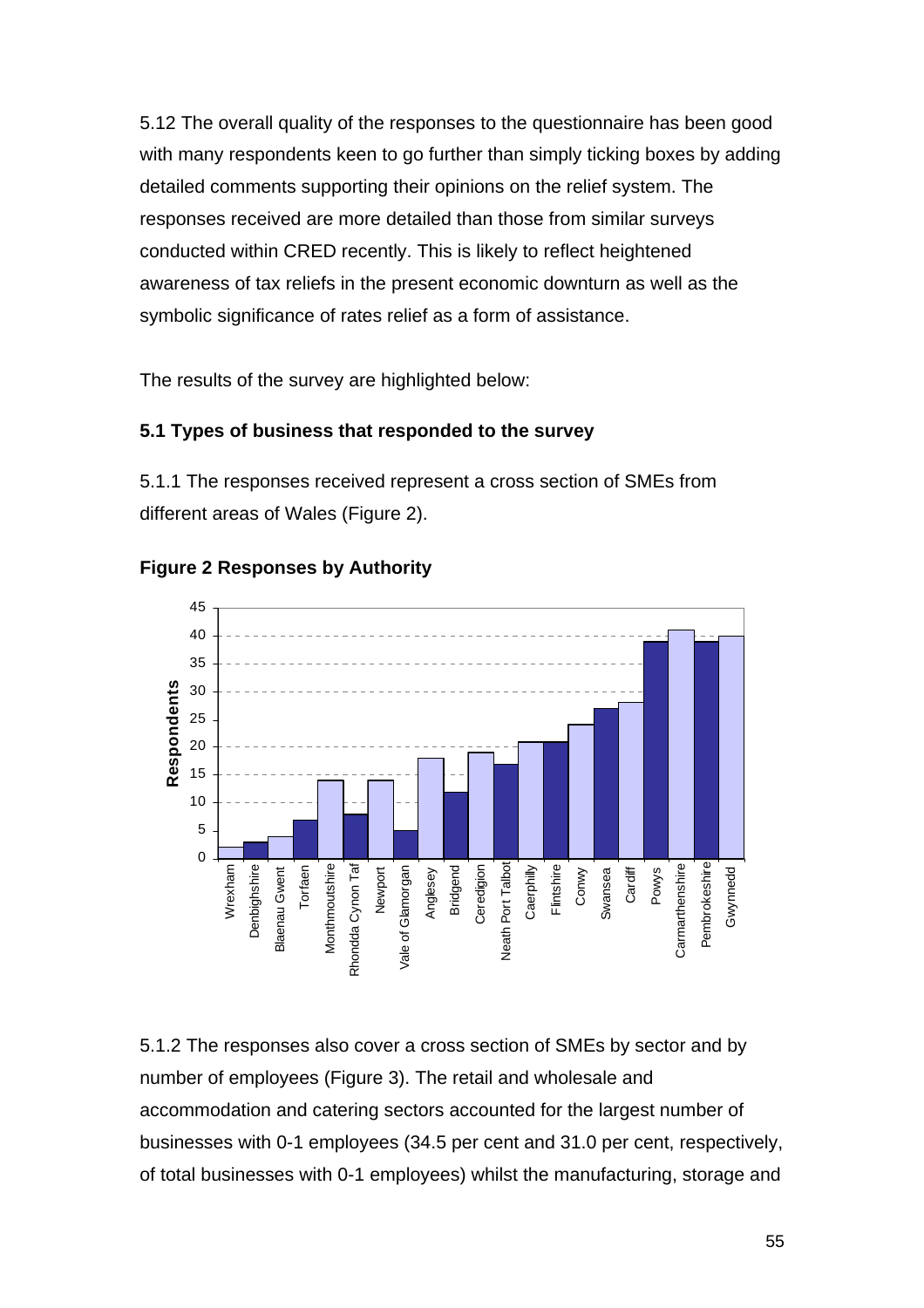distribution sector accounted for the largest number of businesses with over 21 employees (45.5 per cent of total businesses with over 21 employees).



**Figure 3: Sectors by number of employees** 

5.1.3 A high percentage of the responses were from established businesses (Figure 4). Fifty per cent of businesses from all sectors had been established for over 10 years, with 83 per cent of the retail sector established for over 10 years. The least established sector responding was manufacturing with 28.9 per cent of this sector established between 0 and 5 years.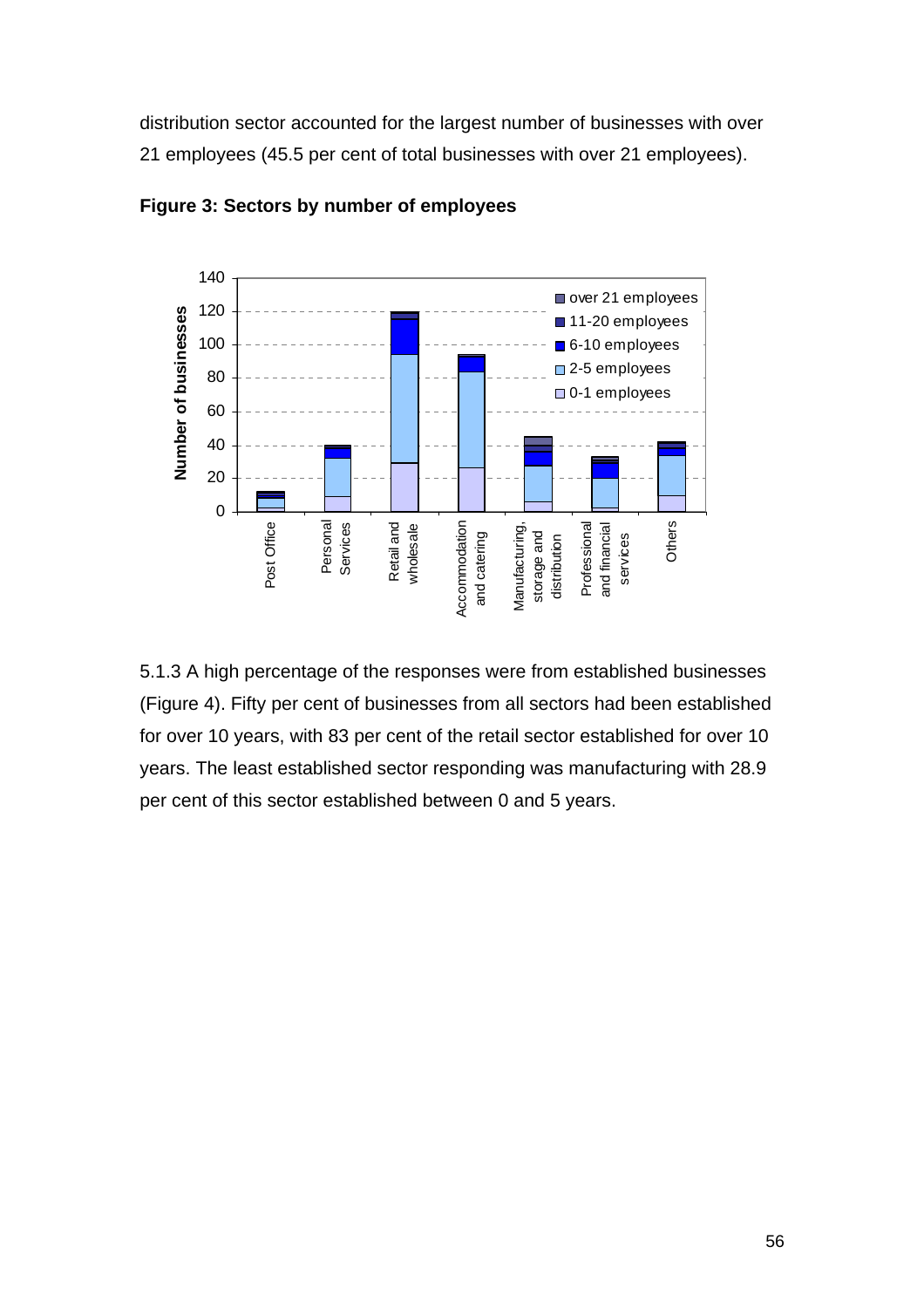



#### **5.2 Awareness of rates relief scheme**

5.2.1 Business managers were asked what they understand to be their current status with regard to the rates relief scheme by indicating the level of relief they currently receive. Around 30 per cent of respondents said they were not sure of their level of relief which suggests that levels of awareness of the scheme are quite varied. Looking at these replies across different categories of business, it appears that levels of awareness tend to decrease as size of the businesses (measured in number of employees) increases (see Figure 5). Levels of awareness of the SBRRS appear to be highest for post offices followed by the retail and accommodation / catering sectors. Levels of awareness appear to be lowest in the professional and financial services; personal services and manufacturing, storage and distribution sectors (see Figure 6).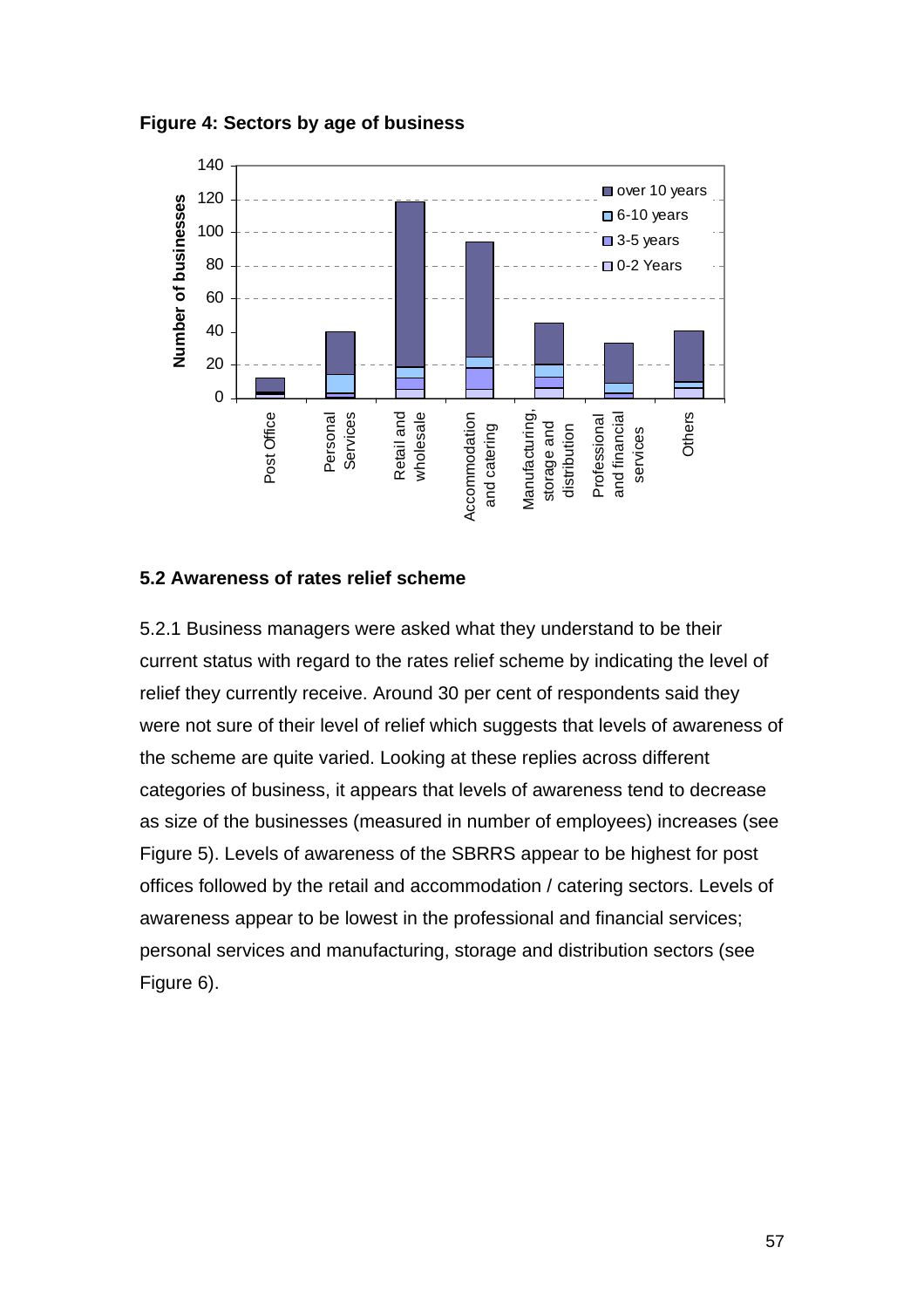



**Figure 6: Percentage of businesses that were not sure of the percentage of Rates Relief they received by sector** 

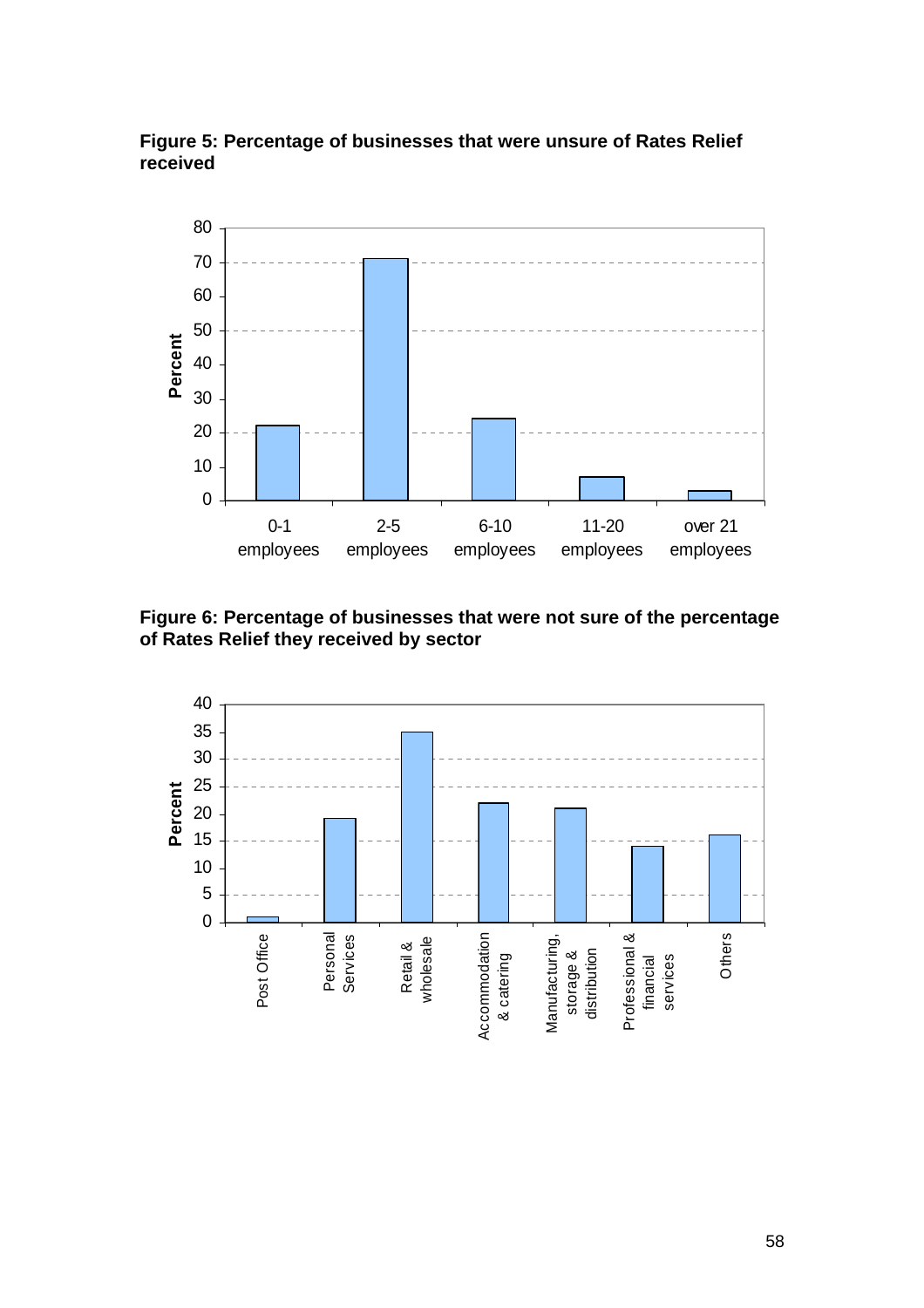#### **5.3 Significance of rates in relation to turnover and business costs**

5.3.1 The survey findings reveal that the significance of rates payments in relation to other costs varies considerably across business respondents. At one extreme, rates represent less than 2 per cent of total costs for some businesses (81 cases or 27 per cent of total) while at the other end of the spectrum, there are as many respondents claiming that rates account for over 10 per cent of total costs (82 replies). This diversity is also reflected in assessment of rates as a percentage of turnover which varied from less than 2 per cent (127 cases, 41.5 per cent) to over ten percent (55 cases or 18 per cent). This suggests that sensitivity to changes in rates and rates relief will vary quite widely.

5.3.2 The sample size of over 400 enables us to disaggregate these patterns. Table 6 shows that the significance of rates to total cost varies across different sectors. Compared to average, a much higher proportion of businesses in "accommodation and catering" and "personal services" have indicated that rates account for over 10 per cent of their total costs. This may, of course, reflect the fact that other costs tend to be lower than average in these types of businesses (i.e. they may employ no staff and may have minimal purchasing requirements). By comparison, businesses where rates costs are only a small proportion of total cost (under 2 per cent) are overrepresented in "manufacturing" and "professional and financial services" (as well as post offices that are, of course, eligible for 100 per cent rates relief).

59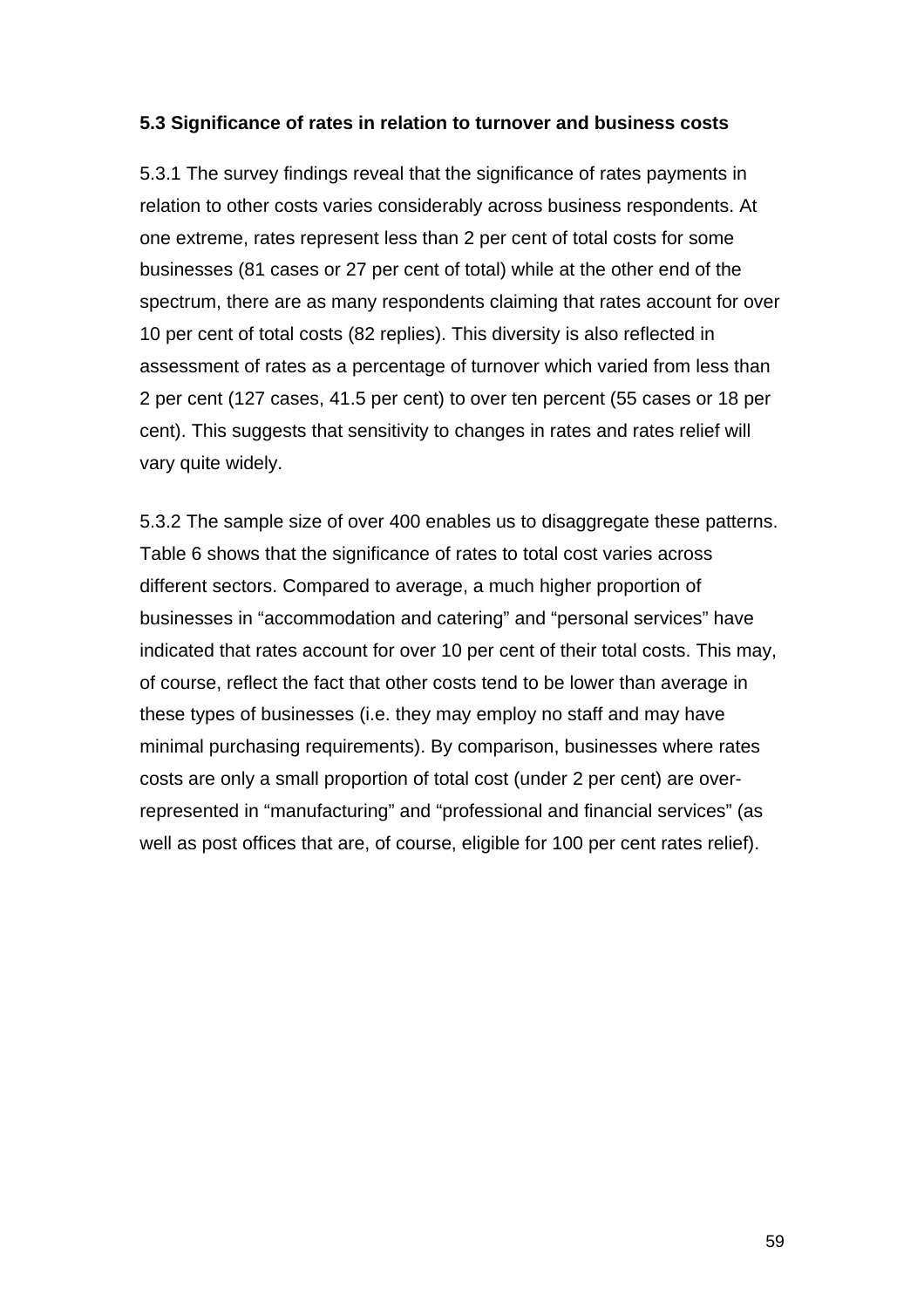|                            |          | Rates as a percentage of business costs |          |         |                 |
|----------------------------|----------|-----------------------------------------|----------|---------|-----------------|
| Industry category          | $0 - 2%$ | $3 - 5%$                                | $6 - 9%$ | $10% +$ | Total           |
| Post Office                | 6        | 3                                       | $\Omega$ | 1       | 10 <sup>°</sup> |
|                            | 60.0%    | 30.0%                                   | 0%       | 10.0%   | 100.0%          |
| <b>Personal Services</b>   | 6        | 11                                      | 3        | 11      | 31              |
|                            | 19.4%    | 35.5%                                   | 9.7%     | 35.5%   | 100.0%          |
| Retail and wholesale       | 24       | 32                                      | 13       | 21      | 90              |
|                            | 26.7%    | 35.6%                                   | 14.4%    | 23.3%   | 100.0%          |
| Accommodation and catering | 5        | 21                                      | 22       | 25      | 73              |
|                            | 6.8%     | 28.8%                                   | 30.1%    | 34.2%   | 100.0%          |
| Manufacturing, storage and | 16       | 9                                       | 3        | 10      | 38              |
| distribution               | 42.1%    | 23.7%                                   | 7.9%     | 26.3%   | 100.0%          |
| Professional and financial | 13       | 9                                       | 3        | 3       | 28              |
| services                   | 46.4%    | 32.1%                                   | 10.7%    | 10.7%   | 100.0%          |
| <b>Others</b>              | 12       | 10                                      | 3        | 10      | 35              |
|                            | 34.3%    | 28.6%                                   | 8.6%     | 28.6%   | 100.0%          |
| <b>Total</b>               | 82       | 95                                      | 47       | 81      | 305             |
|                            | 26.9%    | 31.1%                                   | 15.4%    | 26.6%   | 100.0%          |

#### **Table 6: Industry category - rates as a percentage of business costs**

5.3.3 As might be expected, small businesses in accommodation and catering and personal services are also characterised by higher rates cost in relation to business turnover. Rates costs represent above 10 per cent of turnover for over one third of businesses in these two sectors (see Table 7). This partly reflects the fact that a relatively high proportion of businesses in these sectors are microbusinesses that employ no workers, hence their cost base is comparatively low.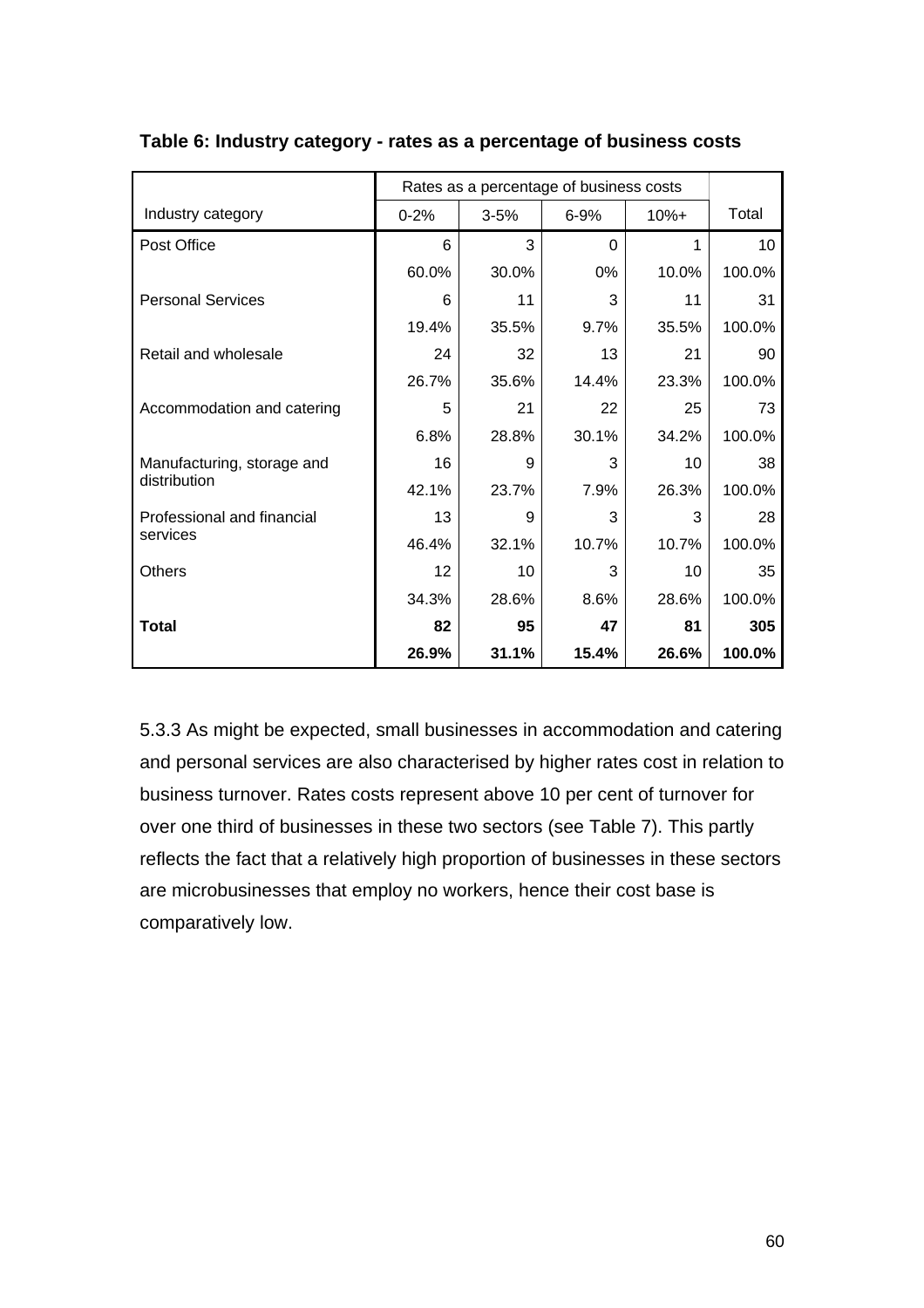| Industry category          |                | Rates as a percentage of turnover |                |          |        |
|----------------------------|----------------|-----------------------------------|----------------|----------|--------|
|                            | $0 - 2%$       | $3 - 5%$                          | $6 - 9%$       | $10% +$  | Total  |
| Post Office                | 6              | 3                                 | $\Omega$       | $\Omega$ | 9      |
|                            | 66.7%          | 33.3%                             | .0%            | .0%      | 100.0% |
| <b>Personal Services</b>   | 6              | 12                                | 5              | 6        | 29     |
|                            | 20.7%          | 41.4%                             | 17.2%          | 20.7%    | 100.0% |
| Retail and wholesale       | 48             | 26                                | 4              | 16       | 94     |
|                            | 51.1%          | 27.7%                             | 4.3%           | 17.0%    | 100.0% |
| Accommodation and catering | $\overline{7}$ | 30                                | 18             | 19       | 74     |
|                            | 9.5%           | 40.5%                             | 24.3%          | 25.7%    | 100.0% |
| Manufacturing, storage and | 23             | 5                                 | 5              | 5        | 38     |
| distribution               | 60.5%          | 13.2%                             | 13.2%          | 13.2%    | 100.0% |
| Professional and financial | 21             | 7                                 | 1              | 0        | 29     |
| services                   | 72.4%          | 24.1%                             | 3.4%           | .0%      | 100.0% |
| <b>Others</b>              | 16             | 6                                 | $\overline{2}$ | 9        | 33     |
|                            | 48.5%          | 18.2%                             | 6.1%           | 27.3%    | 100.0% |
| Total                      | 127            | 89                                | 35             | 55       | 306    |
|                            | 41.5%          | 29.1%                             | 11.4%          | 18.0%    | 100.0% |

#### **Table 7: Industry category - rates as a percentage of turnover**

5.3.4 The significance of rates relief also varies systematically by size of business (as measured by numbers of employees). Table 8 shows a clear difference between businesses below and above the five employee threshold. In particular, 47 per cent of all businesses with one or no employees claim that rates account for over 10 per cent of costs. A similar gradation occurs in relation to rates as a proportion of turnover across different size bands (Table 9). The general conclusion from these patterns is that whilst rates are a significant cost to many businesses (over five per cent of total cost for over 40 per cent of businesses), rates represent a particularly significant cost for businesses with less than two employees and those involved in accommodation and catering and personal services.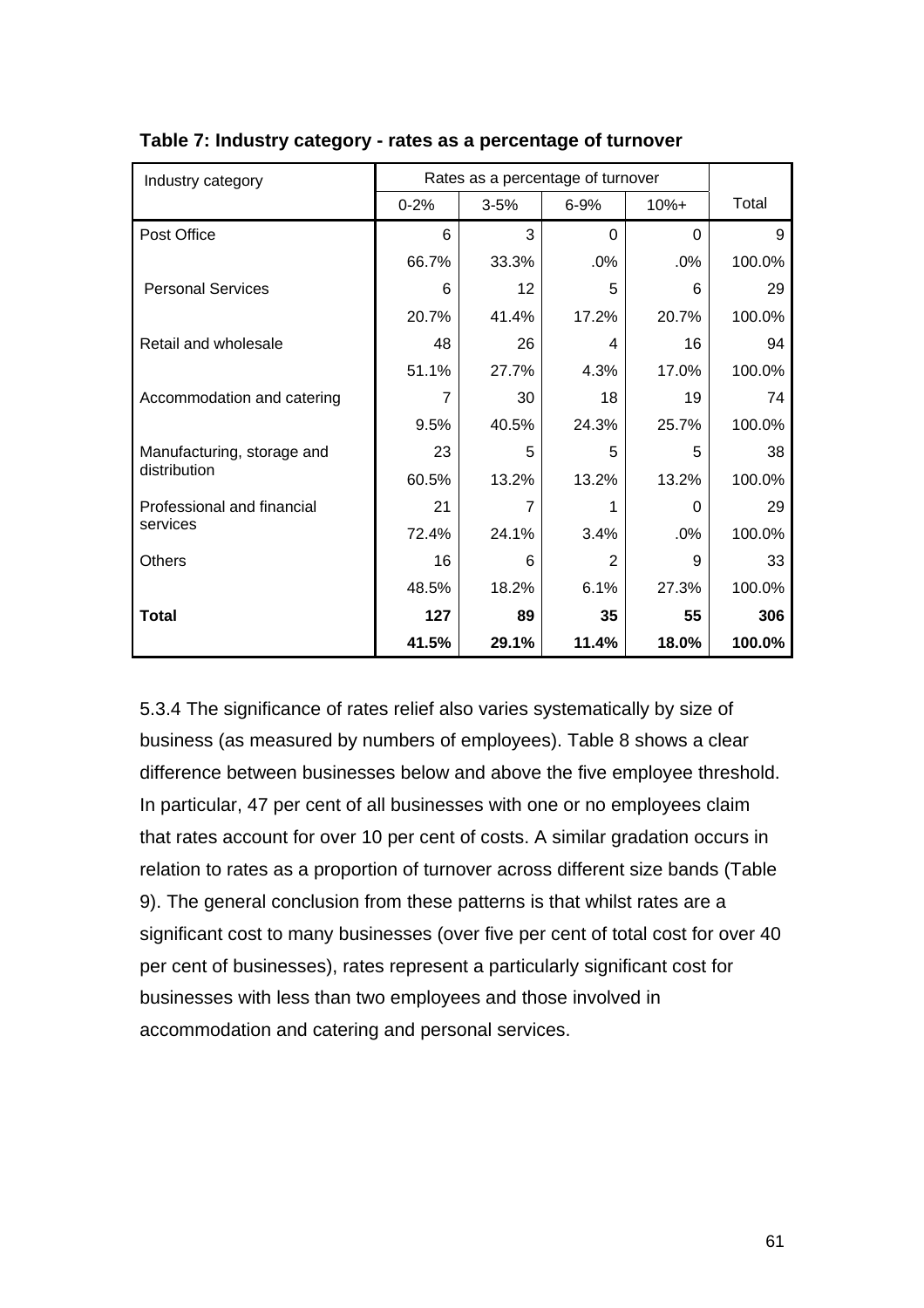|                            | Rates as a percentage of business costs |          |          |         |        |
|----------------------------|-----------------------------------------|----------|----------|---------|--------|
| <b>Employment Category</b> | $0 - 2%$                                | $3 - 5%$ | $6 - 9%$ | $10% +$ | Total  |
| 0-1 employees              | 10                                      | 8        | 13       | 27      | 58     |
|                            | 17.2%                                   | 13.8%    | 22.4%    | 46.6%   | 100.0% |
| 2-5 employees              | 40                                      | 63       | 28       | 43      | 174    |
|                            | 23.0%                                   | 36.2%    | 16.1%    | 24.7%   | 100.0% |
| 6-10 employees             | 19                                      | 18       | 4        | 5       | 46     |
|                            | 41.3%                                   | 39.1%    | 8.7%     | 10.9%   | 100.0% |
| 11-20 employees            |                                         | 5        |          | 2       | 15     |
|                            | 46.7%                                   | 33.3%    | 6.7%     | 13.3%   | 100.0% |
| over 21 employees          | 6                                       | 1        |          | 2       | 10     |
|                            | 60.0%                                   | 10.0%    | 10.0%    | 20.0%   | 100.0% |
| Total                      | 82                                      | 95       | 47       | 79      | 303    |
|                            | 27.1%                                   | 31.4%    | 15.5%    | 26.1%   | 100.0% |

# **Table 8: Employment Category - rates as a percentage of business costs**

# **Table 9: Employment Category - rates as a percentage of turnover**

|                            | Rates as a percentage of turnover |          |                |         |        |
|----------------------------|-----------------------------------|----------|----------------|---------|--------|
| <b>Employment Category</b> | $0 - 2%$                          | $3 - 5%$ | $6 - 9%$       | $10% +$ | Total  |
| 0-1 employees              | 11                                | 15       | 12             | 19      | 57     |
|                            | 19.3%                             | 26.3%    | 21.1%          | 33.3%   | 100.0% |
| 2-5 employees              | 70                                | 57       | 19             | 31      | 177    |
|                            | 39.5%                             | 32.2%    | 10.7%          | 17.5%   | 100.0% |
| 6-10 employees             | 29                                | 12       |                | 3       | 45     |
|                            | 64.4%                             | 26.7%    | 2.2%           | 6.7%    | 100.0% |
| 11-20 employees            | 10                                | 3        |                |         | 15     |
|                            | 66.7%                             | 20.0%    | 6.7%           | 6.7%    | 100.0% |
| over 21 employees          | 7                                 |          | $\overline{2}$ | 0       | 10     |
|                            | 70.0%                             | 10.0%    | 20.0%          | .0%     | 100.0% |
| Total                      | 127                               | 88       | 35             | 54      | 304    |
|                            | 41.8%                             | 28.9%    | 11.5%          | 17.8%   | 100.0% |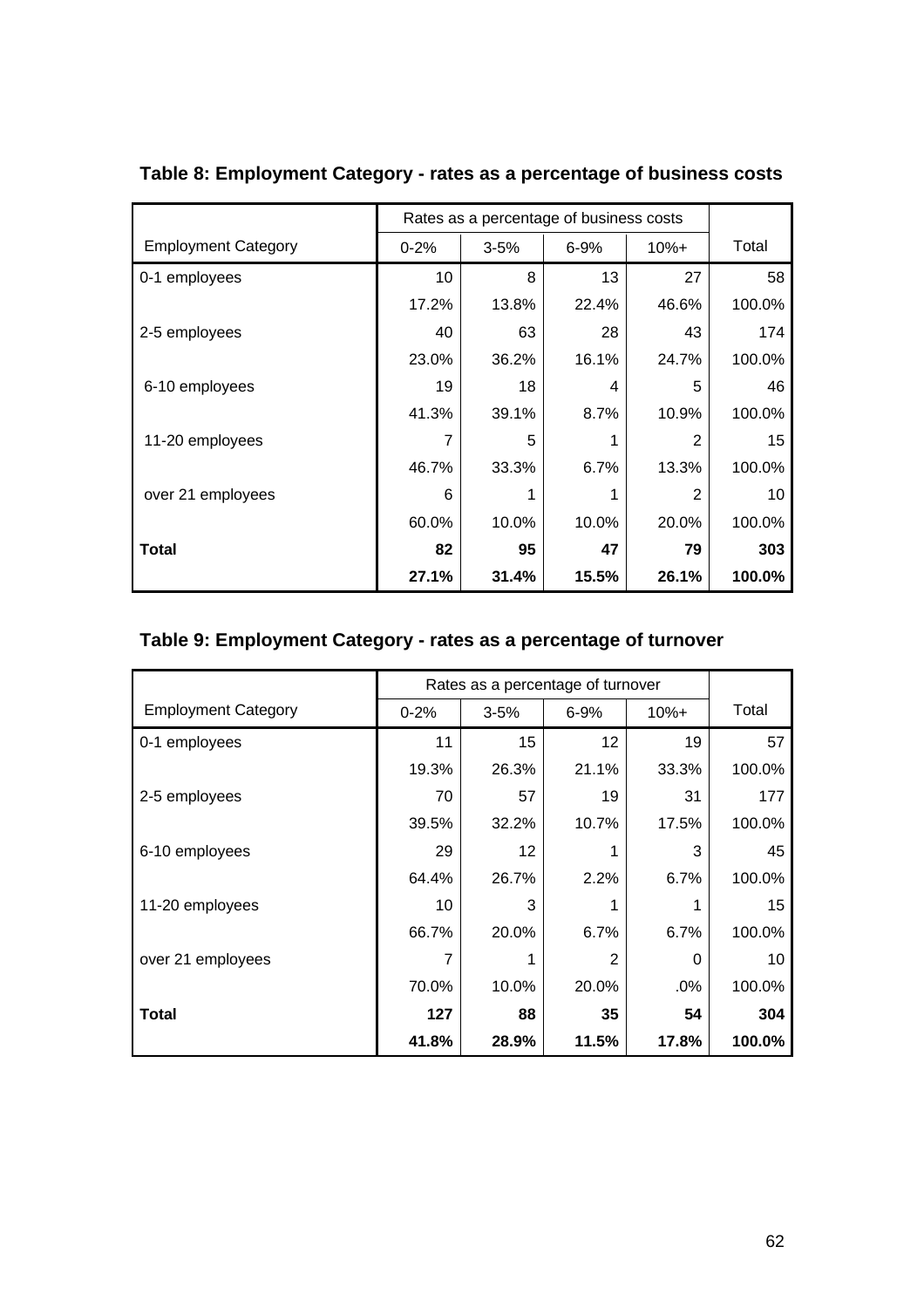## **5.4 Impacts of Rates Relief on Businesses in the past 12 months**

5.4.1 Business respondents were asked to indicate whether the receipt of rates relief has had any effect upon business decisions in the past 12 months. Overall, half of the respondents indicated there had been an impact. Interestingly, the positive responses to this question came not only from microbusinesses where rates are a relatively high contributor to cost, but also slightly larger businesses employing up to ten people. In fact, 28 businesses in the 6-10 employees range noted that rates relief had affected some of their recent decision-making (Table 10). Table 11 also shows that the business impact of rates relief has been most prevalent for post offices and businesses in "accommodation and catering".

| <b>Employment Category</b> | Has rate relief affected any of<br>your business decisions in the<br>last 12months? |       |        |
|----------------------------|-------------------------------------------------------------------------------------|-------|--------|
|                            | <b>No</b>                                                                           | Yes   | Total  |
| 0-1 employees              | 38                                                                                  | 34    | 72     |
|                            | 52.8%                                                                               | 47.2% | 100.0% |
| 2-5 employees              | 95                                                                                  | 112   | 207    |
|                            | 45.9%                                                                               | 54.1% | 100.0% |
| 6-10 employees             | 27                                                                                  | 28    | 55     |
|                            | 49.1%                                                                               | 50.9% | 100.0% |
| 11-20 employees            | 10                                                                                  | 4     | 14     |
|                            | 71.4%                                                                               | 28.6% | 100.0% |
| over 21 employees          | 7                                                                                   | 3     | 10     |
|                            | 70.0%                                                                               | 30.0% | 100.0% |
| Total                      | 177                                                                                 | 181   | 358    |
|                            | 49.4%                                                                               | 50.6% | 100.0% |

**Table 10: Employment Category Has rate relief affected any of your business decisions in the last 12 months?**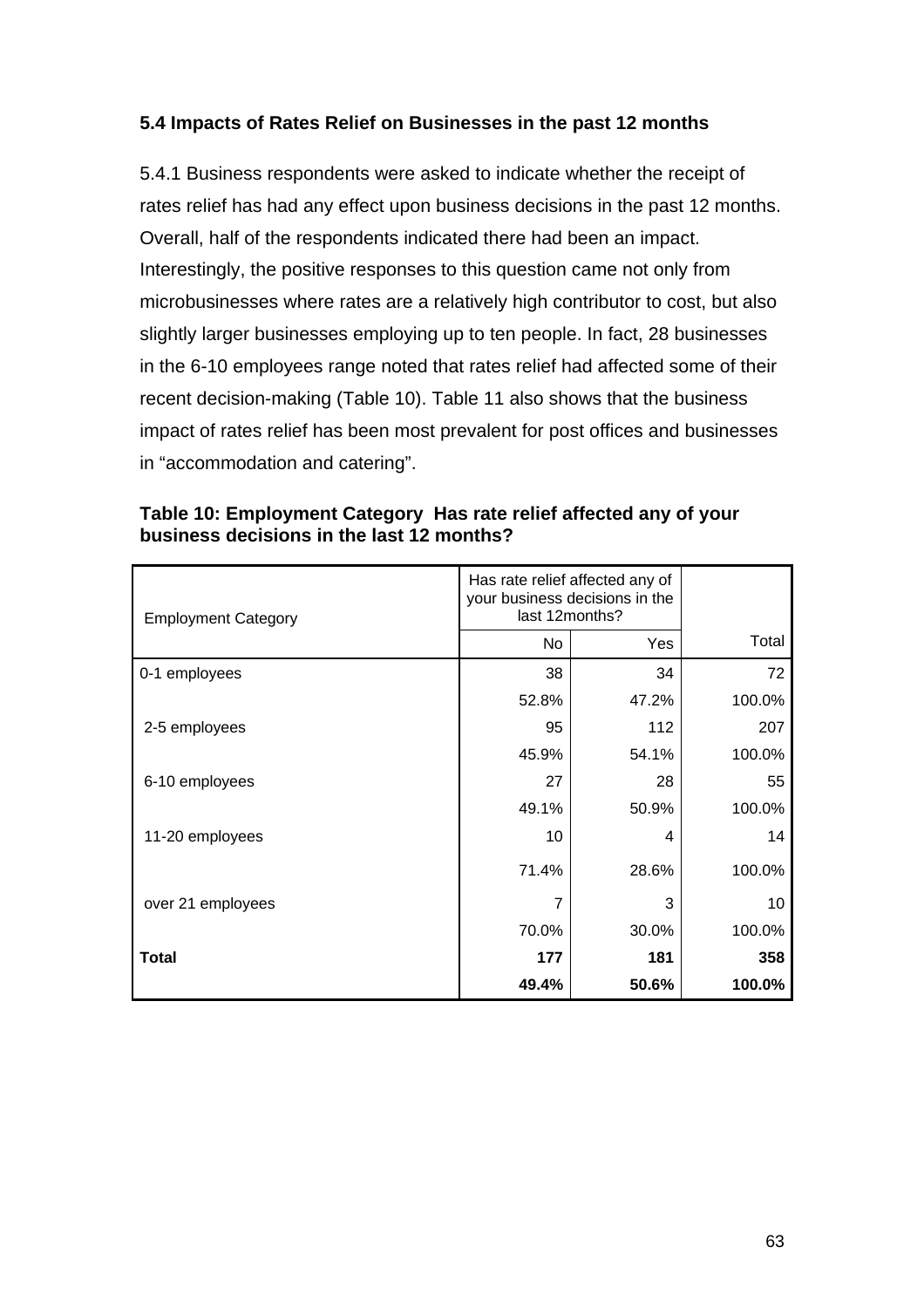|                                         | Has rate relief affected any of |       |        |
|-----------------------------------------|---------------------------------|-------|--------|
|                                         | your business decisions in the  |       |        |
| Industry category                       | last 12months?                  |       |        |
|                                         | No                              | Yes   | Total  |
| Post Office                             | 4                               | 8     | 12     |
|                                         | 33.3%                           | 66.7% | 100.0% |
| <b>Personal Services</b>                | 24                              | 13    | 37     |
|                                         | 64.9%                           | 35.1% | 100.0% |
| Retail and wholesale                    | 59                              | 54    | 113    |
|                                         | 52.2%                           | 47.8% | 100.0% |
| Accommodation and catering              | 31                              | 54    | 85     |
|                                         | 36.5%                           | 63.5% | 100.0% |
| Manufacturing, storage and distribution | 20                              | 21    | 41     |
|                                         | 48.8%                           | 51.2% | 100.0% |
| Professional and financial services     | 21                              | 11    | 32     |
|                                         | 65.6%                           | 34.4% | 100.0% |
| <b>Others</b>                           | 19                              | 20    | 39     |
|                                         | 48.7%                           | 51.3% | 100.0% |
| <b>Total</b>                            | 178                             | 181   | 359    |
|                                         | 49.6%                           | 50.4% | 100.0% |

### **Table 11: Industry Category: Has rates relief affected any of your business decisions in the last 12 months?**

5.4.2 Table 12 shows that younger businesses' business decisions are more likely to be influenced by the rates relief scheme (0-2 years 65 per cent and 3- 5 years 60 per cent). This could be because the location decision was more recent for these businesses and so they were more aware of the costs of premises.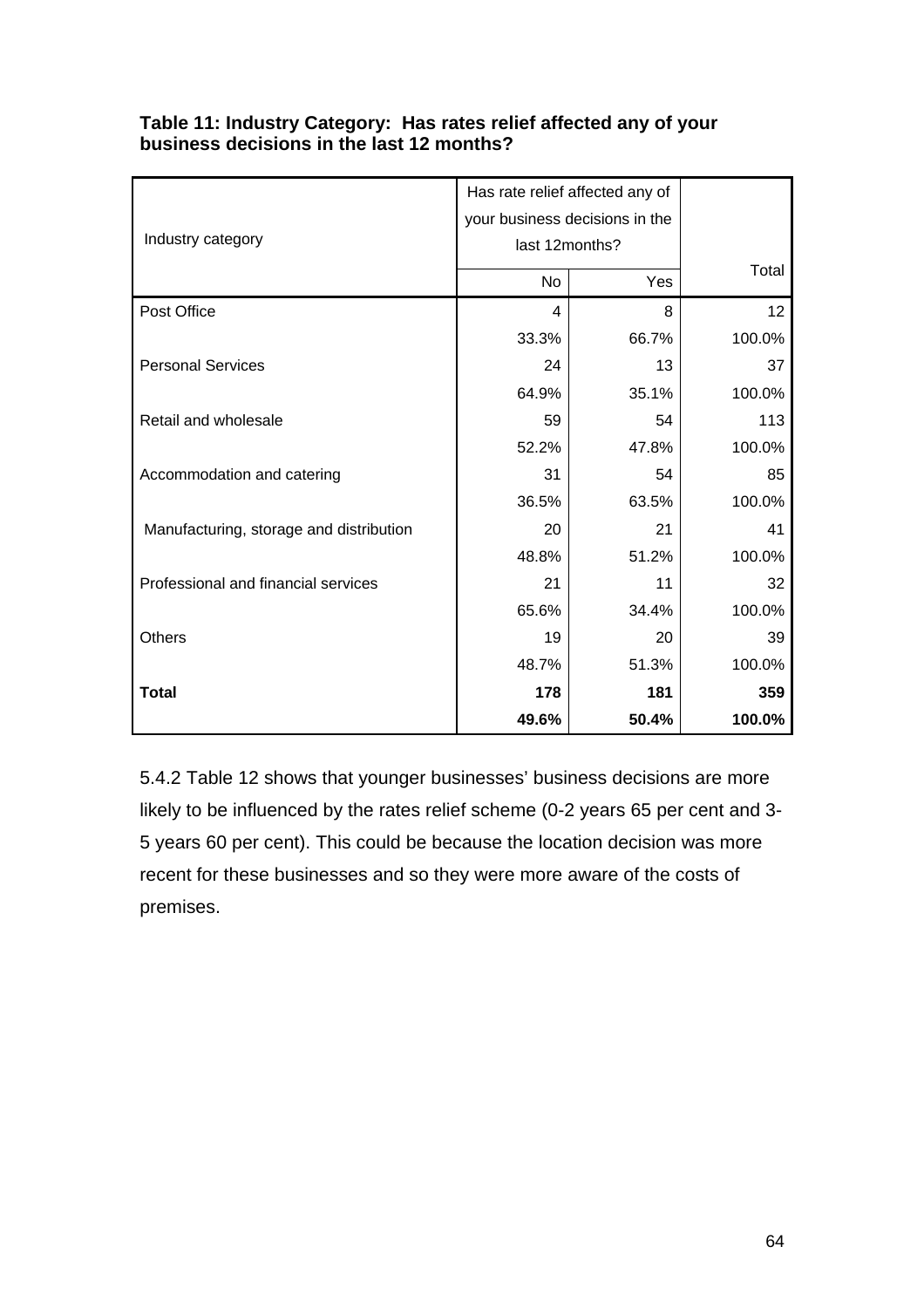| <b>Years in Business</b> | Has rate relief affected<br>any of your business<br>decisions in the last<br>12months? |       |        |
|--------------------------|----------------------------------------------------------------------------------------|-------|--------|
|                          | No                                                                                     | Yes   | Total  |
| 0-2 Years                | 8                                                                                      | 15    | 23     |
|                          | 34.8%                                                                                  | 65.2% | 100.0% |
| 3-5 years                | 12                                                                                     | 18    | 30     |
|                          | 40.0%                                                                                  | 60.0% | 100.0% |
| 6-10 years               | 22                                                                                     | 19    | 41     |
|                          | 53.7%                                                                                  | 46.3% | 100.0% |
| over 10 years            | 137                                                                                    | 125   | 262    |
|                          | 52.3%                                                                                  | 47.7% | 100.0% |
| <b>Total</b>             | 179                                                                                    | 177   | 356    |
|                          | 50.3%                                                                                  | 49.7% | 100.0% |

### **Table 12: Years in Business - has rate relief affected any of your business decisions in the last 12months?**

5.4.3 Respondents were invited to give examples of the kinds of decisions that had been influenced by rates relief. For some, these were quite significant aspects of business, including some situations where rates relief had actually had an influence on business survival. Overall, over one fifth of all respondents indicated that rates relief had been "a very significant factor in remaining in business". This response was particularly prevalent for businesses in the smallest size bands (under five employees – see Table 13) and for Post Offices (albeit with low numbers in the survey) and the category of "miscellaneous services" which includes a number of "not-for-profit" organisations, garage services, community facilities and leisure services (see Table 14).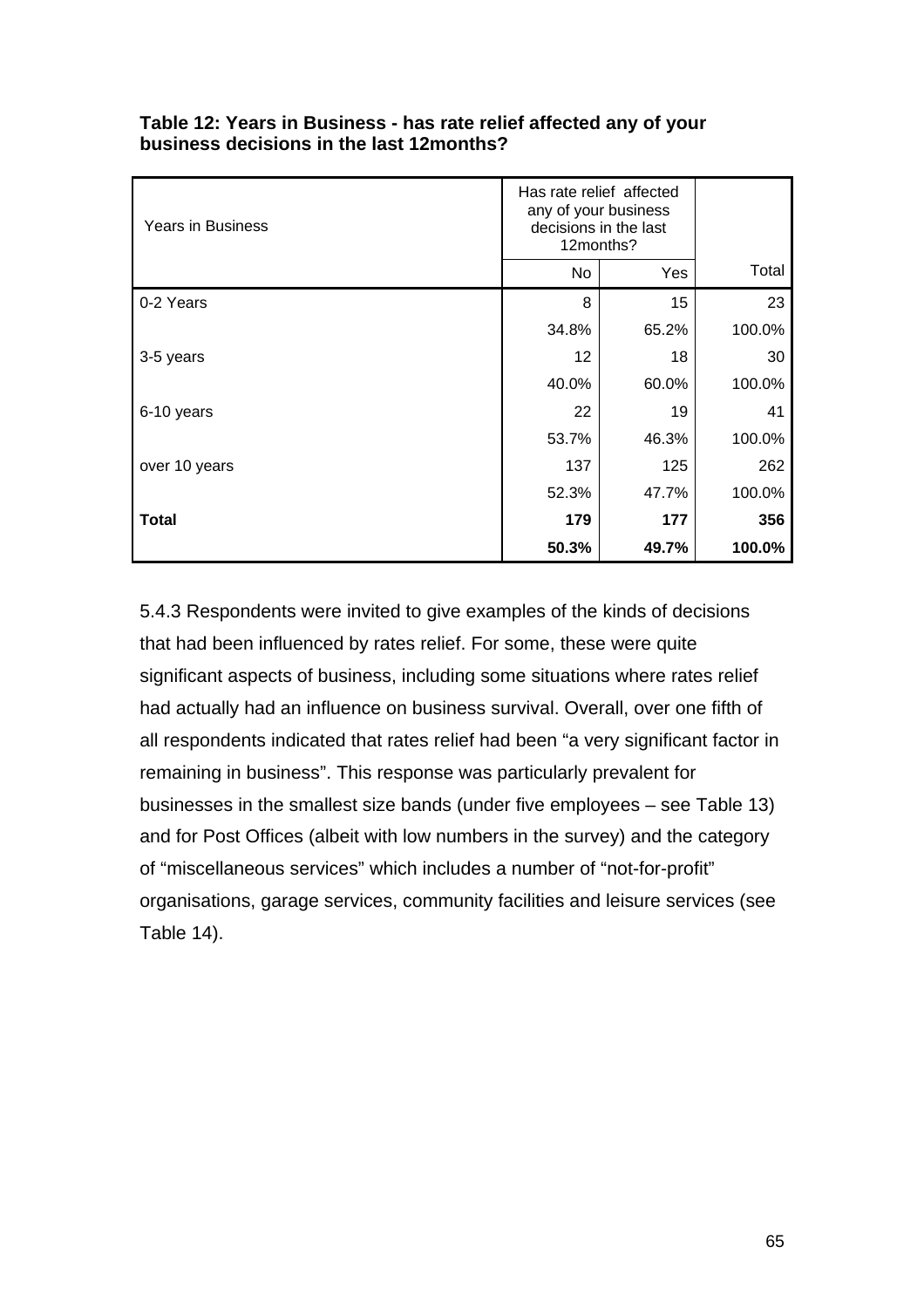| significant factor in your remaining in business over the last 12 months? |  |                                                                                                                       |      |  |  |  |
|---------------------------------------------------------------------------|--|-----------------------------------------------------------------------------------------------------------------------|------|--|--|--|
|                                                                           |  | Has the receipt of rate relief been a<br>significant factor in your remaining in<br>business over the last 12 months? |      |  |  |  |
|                                                                           |  |                                                                                                                       | Verv |  |  |  |

0-1 employees 30 29 16 75

2-5 employees 70 86 54 210

6-10 employees  $24 | 22 | 9 | 55$ 

11-20 employees 10 5 1 16

over 21 employees 5 5 1 11

**Total 139 147 81 367**

Employment Category **Not significant** Significant

| Table 13: Employment Category - has the receipt of rate relief been a     |
|---------------------------------------------------------------------------|
| significant factor in your remaining in business over the last 12 months? |

significant Total

40.0% 38.7% 21.3% 100.0%

33.3% 41.0% 25.7% 100.0%

43.6% 40.0% 16.4% 100.0%

62.5% 31.3% 6.3% 100.0%

45.5% 45.5% 9.1% 100.0%

**37.9% 40.1% 22.1% 100.0%**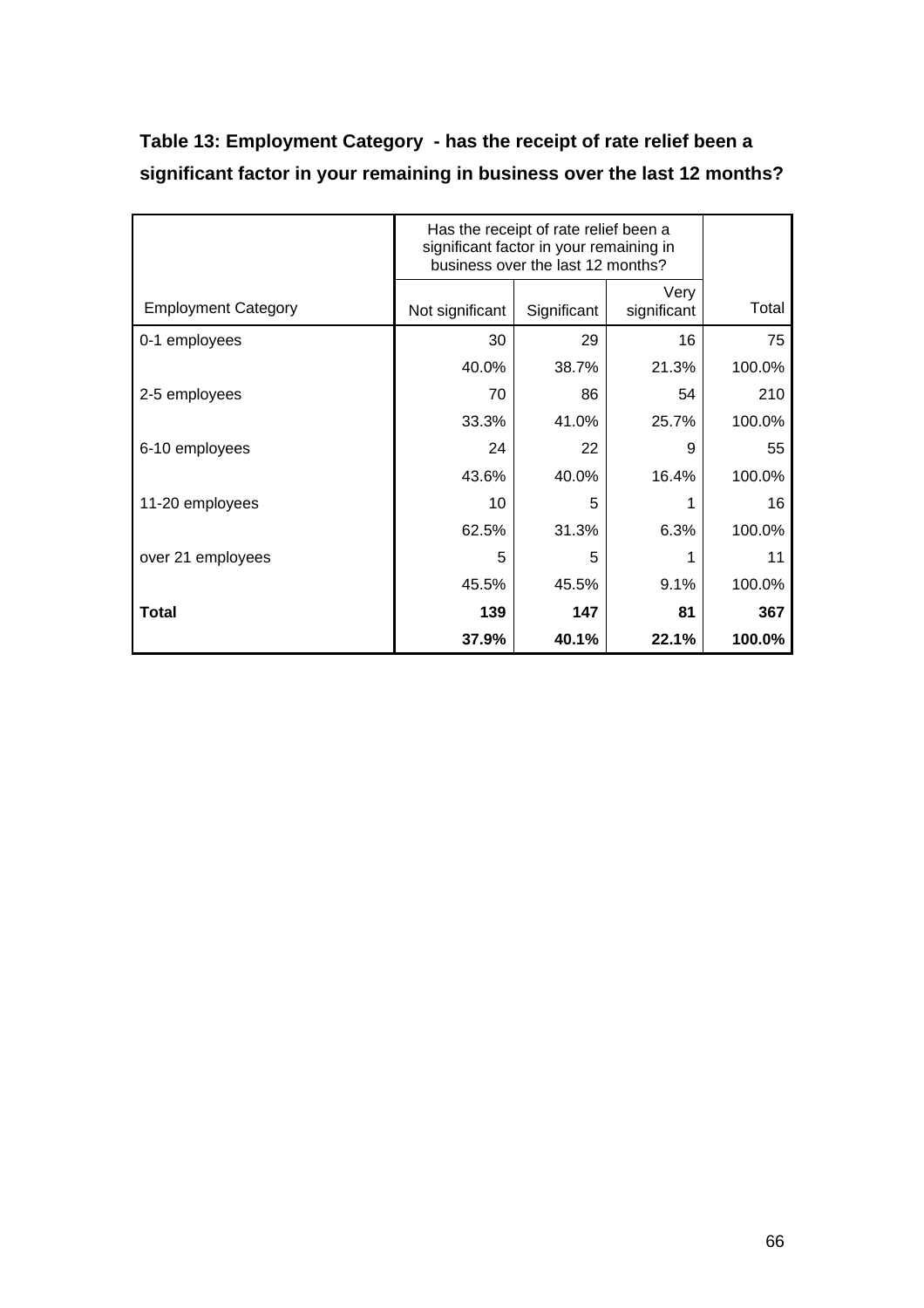|                                            | Has the receipt of rate relief been a<br>significant factor in your remaining in<br>business over the last 12 months? |             |                          |        |
|--------------------------------------------|-----------------------------------------------------------------------------------------------------------------------|-------------|--------------------------|--------|
| Industry category                          | Not significant                                                                                                       | Significant | Very<br>significant      | Total  |
| Post Office                                | 6                                                                                                                     | 2           | $\overline{\mathcal{A}}$ | 12     |
|                                            | 50.0%                                                                                                                 | 16.7%       | 33.3%                    | 100.0% |
| <b>Personal Services</b>                   | 15                                                                                                                    | 17          | 7                        | 39     |
|                                            | 38.5%                                                                                                                 | 43.6%       | 17.9%                    | 100.0% |
| Retail and wholesale                       | 41                                                                                                                    | 46          | 25                       | 112    |
|                                            | 36.6%                                                                                                                 | 41.1%       | 22.3%                    | 100.0% |
| Accommodation and catering                 | 26                                                                                                                    | 46          | 21                       | 93     |
|                                            | 28.0%                                                                                                                 | 49.5%       | 22.6%                    | 100.0% |
| Manufacturing, storage and<br>distribution | 16                                                                                                                    | 21          | 4                        | 41     |
|                                            | 39.0%                                                                                                                 | 51.2%       | 9.8%                     | 100.0% |
| Professional and financial services        | 18                                                                                                                    |             |                          | 32     |
|                                            | 56.3%                                                                                                                 | 21.9%       | 21.9%                    | 100.0% |
| <b>Others</b>                              | 16                                                                                                                    | 8           | 14                       | 38     |
|                                            | 42.1%                                                                                                                 | 21.1%       | 36.8%                    | 100.0% |
| Total                                      | 138                                                                                                                   | 147         | 82                       | 367    |
|                                            | 37.6%                                                                                                                 | 40.1%       | 22.3%                    | 100.0% |

### **Table 14: Industry category - has the receipt of rate relief been a significant factor in your remaining in business over the last 12 months?**

5.4.4 While responses indicate that rates relief has contributed towards the survival of many smaller businesses in particular, examples were given of the ways in which rates relief has affected other aspects of running a business. Some see it as an operational financial benefit that can be used to employ casual staff, reduce prices to customers or spend slightly more on sales and marketing.

'It means we can invest a little more in sales and marketing.'

'Receipt of rate relief has enabled the business to maintain the level of stock and therefore maintain the levels of staff.'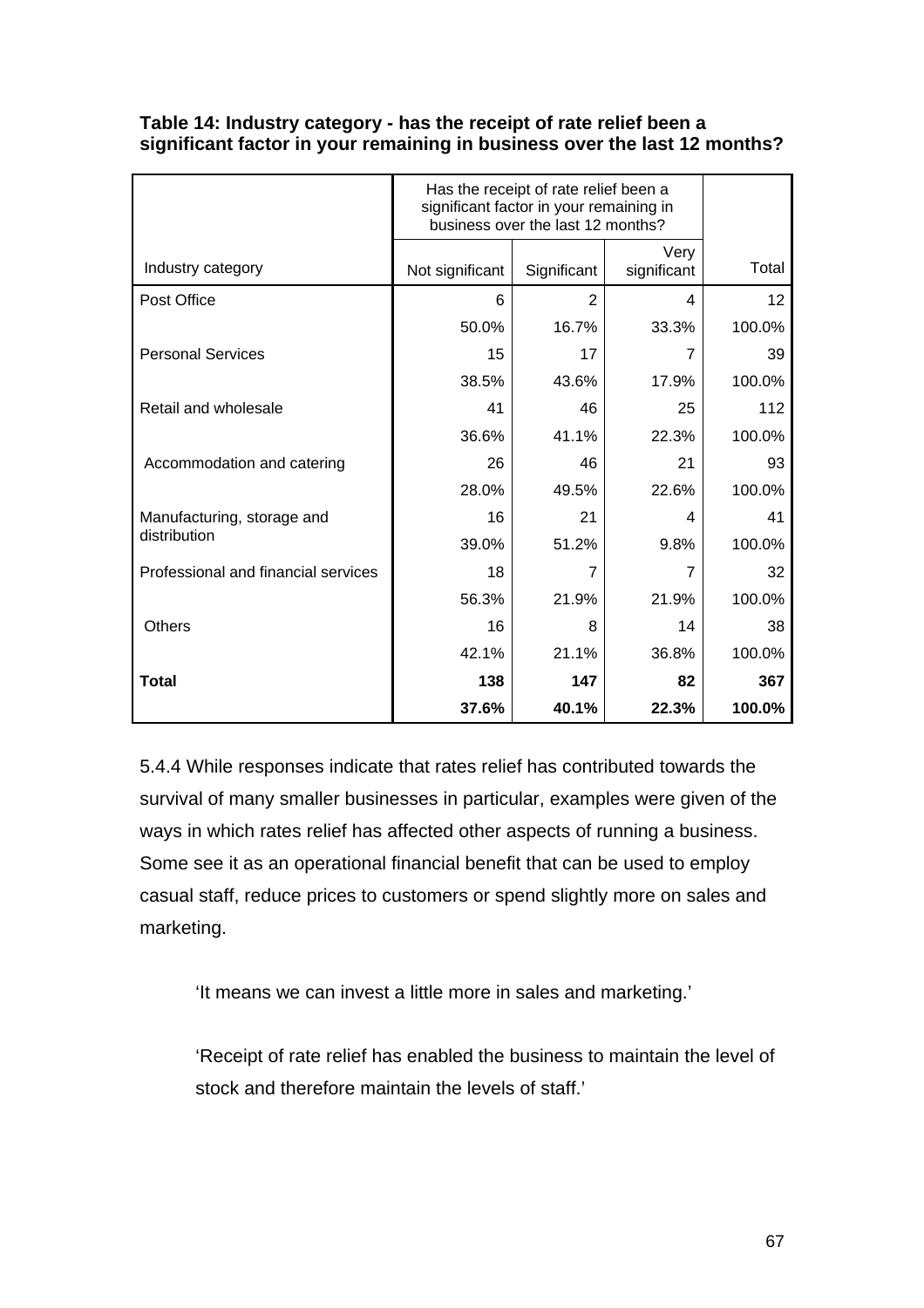'This has enabled me to run the business in a profitable manner, to allow me to employ a casual worker, so as to give that person a parttime job, and to provide local businesses with business.'

'It means that I can offer better prices and value to my customers.'

'Even our small percentage helps a lot to enable us to keep a good standard and cover ever persistent costs and expenditure - including income tax, domestic council tax and non-domestic council tax advertising - water and gas and electric rates - refuse costs - fire safety costs and tourist membership costs etc etc etc.'

5.4.5 Others appear to use the resource more strategically through investment in improved IT and other types of equipment or investment in property improvements.

'Allows us to channel the money into staff resources and improved IT equipment and communications so that we can deliver our services promptly and efficiently to our clients.'

'Enormously important to a small, young growing business. It has already allowed us to take additional space which we would have not been able to afford without it.'

'We can improve the business appearances painting-flowers, plants, replaced equipment (showers-drying machine, hot water unit) etc.'

'We can keep our prices down and keep updating our premises in this difficult climate.'

'We were initially looking at incubator offices, but due to business rates being relatively low we were able to consider larger premises.'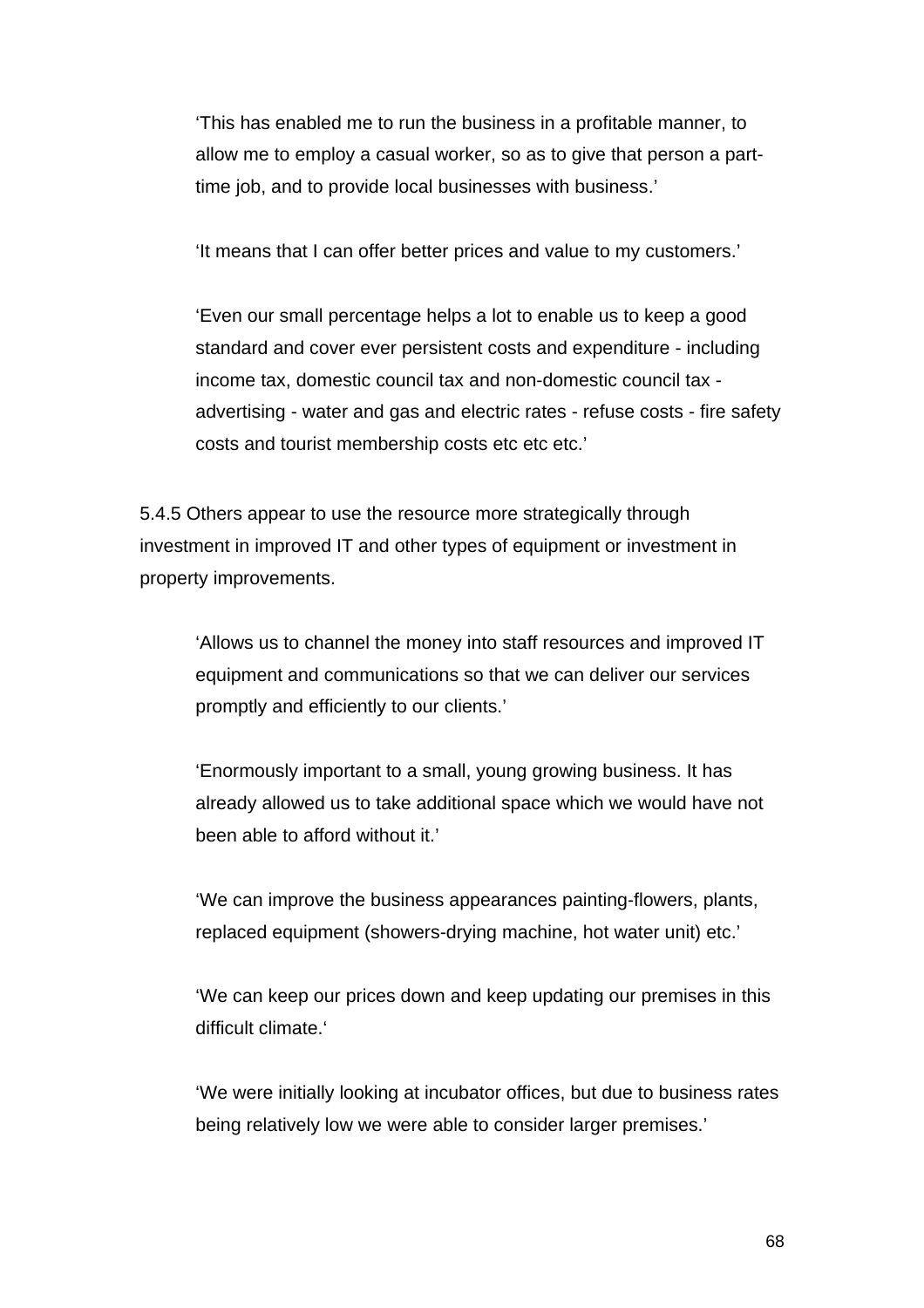### **5.5 Views on Rates Relief**

5.5.1 Businesses in receipt of rates relief felt that it was useful to them (see Figure 7). The strongest agreement amongst the respondents was that rates relief helped them to survive in a highly competitive market. Around 300 respondents agreed or strongly agreed that rates relief was important for deprived areas and rural areas, they also believed it showed public sector support for SMEs (294 agree/strongly agree).

5.5.2 There was fairly strong agreement that rates relief encouraged small businesses to support their communities (263 agree/strongly agree) and that rates relief encouraged people to set up in business (260 agree/strongly agree).



### **Figure 7: Perceived benefits of rates relief**

5.5.3 The only statement on the questionnaire that had a split response was "The amount of rates relief is small and makes little difference to business viability" with 120 agreeing/strongly agreeing and 196 disagreeing or strongly disagreeing (Figure 8). This probably reflects the level of rates relief received compared to individual business circumstances.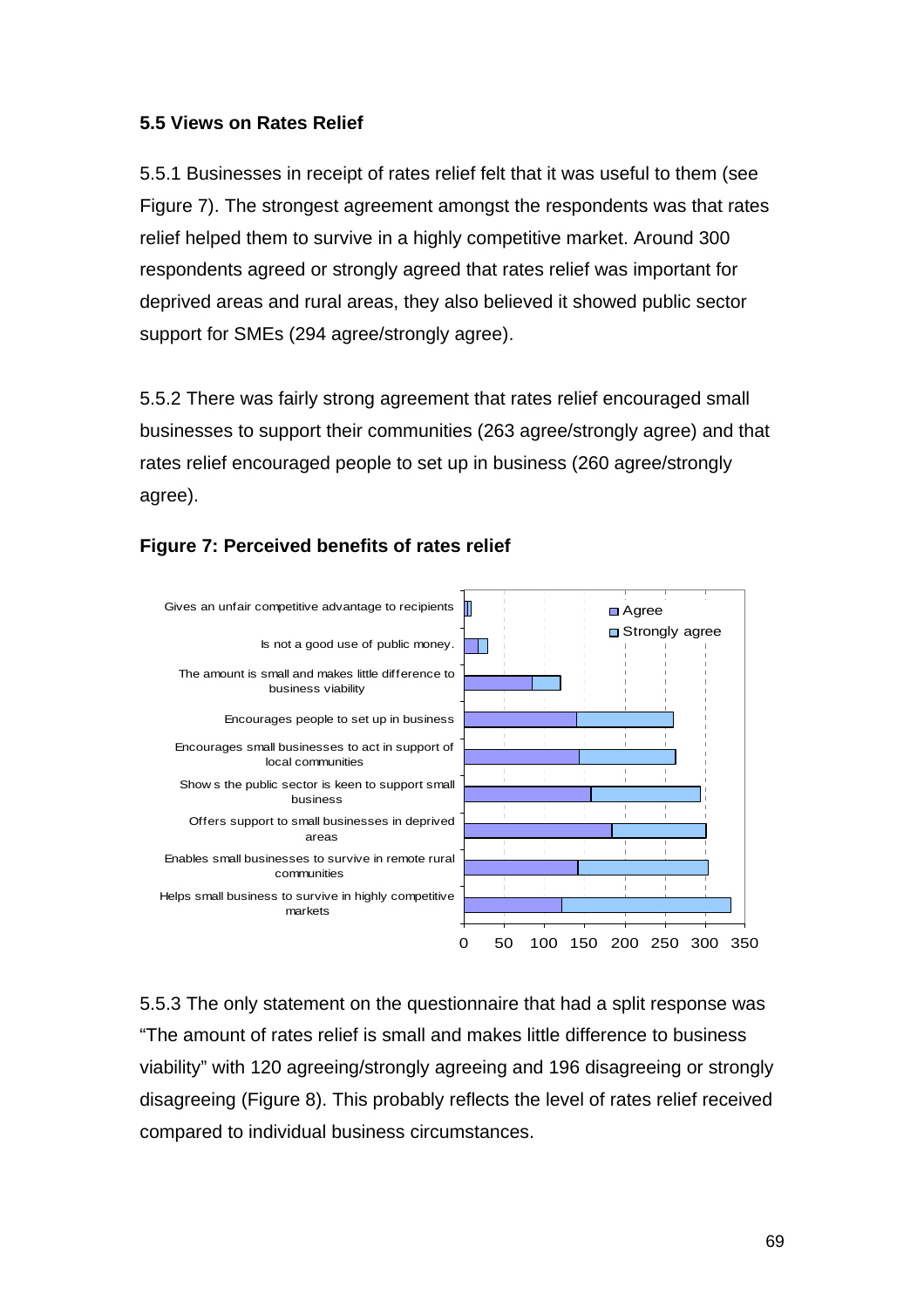5.5.4 There was strong disagreement with the two negative statements in the questionnaire with only 30 respondents agreeing or strongly agreeing with the statement that 'Rates relief scheme is not a good use of public money' and only nine agreeing or strongly agreeing with the statement 'Rates relief gives an unfair competitive advantage to recipients.'

5.5.5 The consistency of the reactions to the statements in the questionnaire highlights SMEs' appreciation for the support the rates relief scheme offers. The bi-modal reaction to the statement 'The amount of rates relief is small and makes little difference to business viability' is unique in the responses. The possibility that responses to this question might be influenced by the financial significance of rates for each respondent business was considered. However, cross tabulation revealed no significant differences in replies depending on rates as a percentage of turnover; for example, businesses where rates are less than 2 per cent of turnover seem just as likely to agree with this statement as those where rates represent over 10 per cent of turnover.

The pattern of responses across these statements as a whole, therefore, suggests that respondents recognise the significance of rates relief in financial and also less tangible ways. Rates Relief is viewed as offering financial support for small businesses particularly in rural communities and deprived areas but Rates Relief is also seen as symbolic of government's commitment to assist small businesses and to support disadvantaged communities.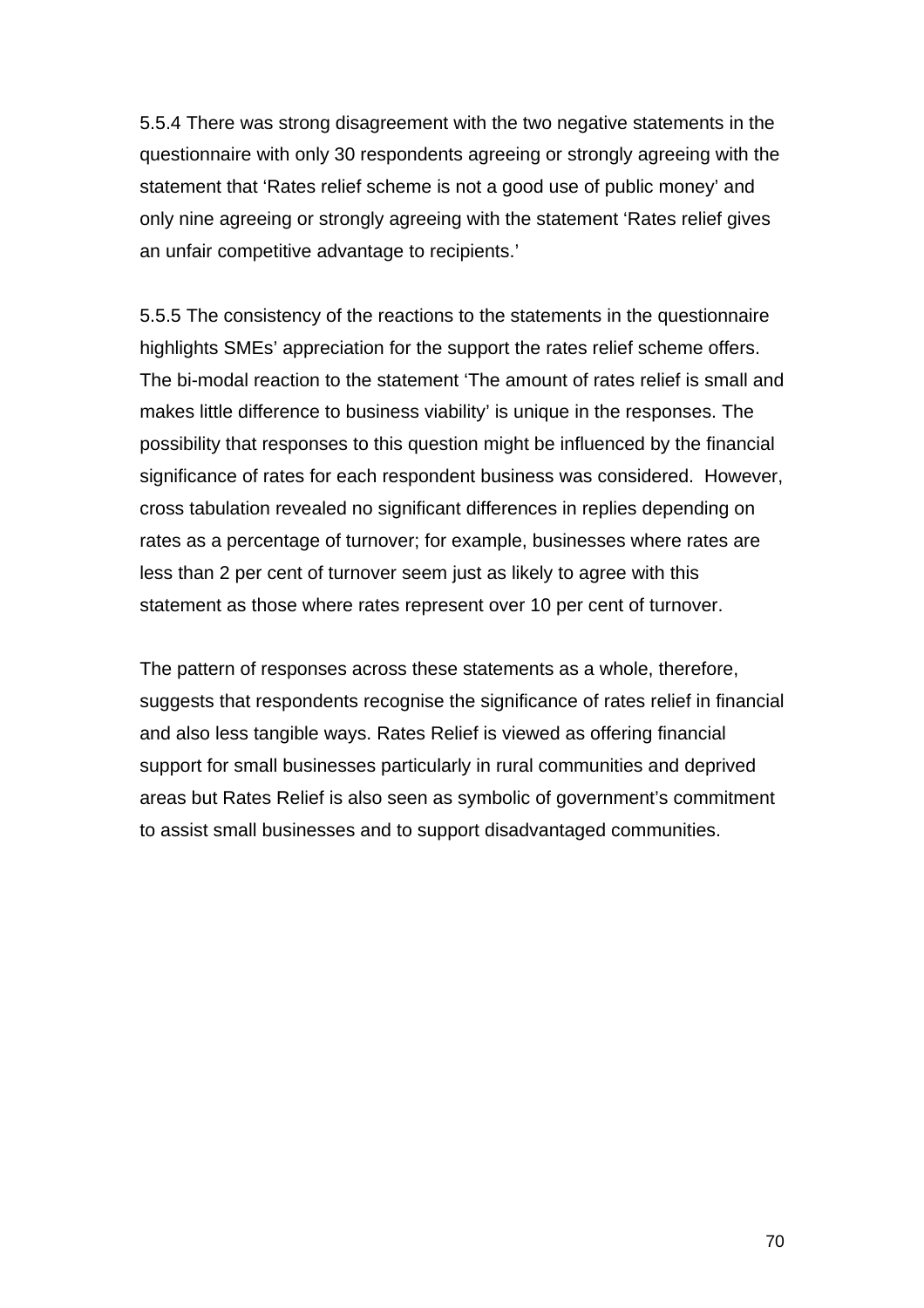### **Figure 8: The amount of rates relief is small and makes little difference to business viability**



### **5.6 Amount of rates relief absorbed by increased rental charges**

There was some discussion in the literature review about the amount of rates relief received by SMEs that was absorbed by increased charges from landlords. The questionnaire asked SME owners with rented property how much of their rates relief they believed was taken by the landlords in extra rental charges (Figure 9).

The response from these 132 businesses would suggest that this practice does not affect the majority of SMEs (66.7% thought none of the NDRR was absorbed by increased rental charges). However 20 per cent of those responding did think some of the rates relief was taken up in increased rental charges and 12.9 per cent believed that most or all of their rates relief went in increased rental charges.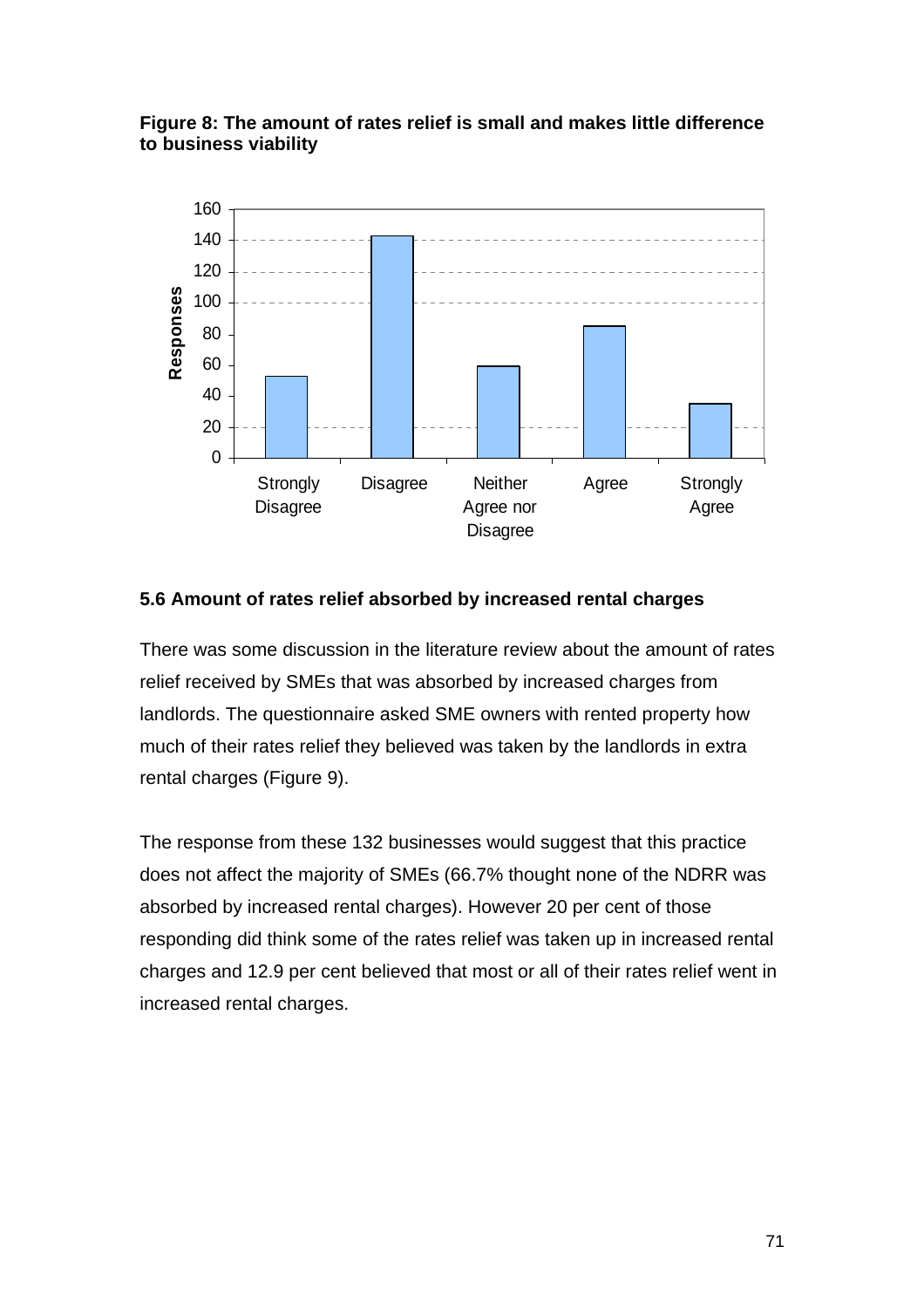**Figure 9: What proportion of rates relief do you think is absorbed in higher rent charges to your business?** 

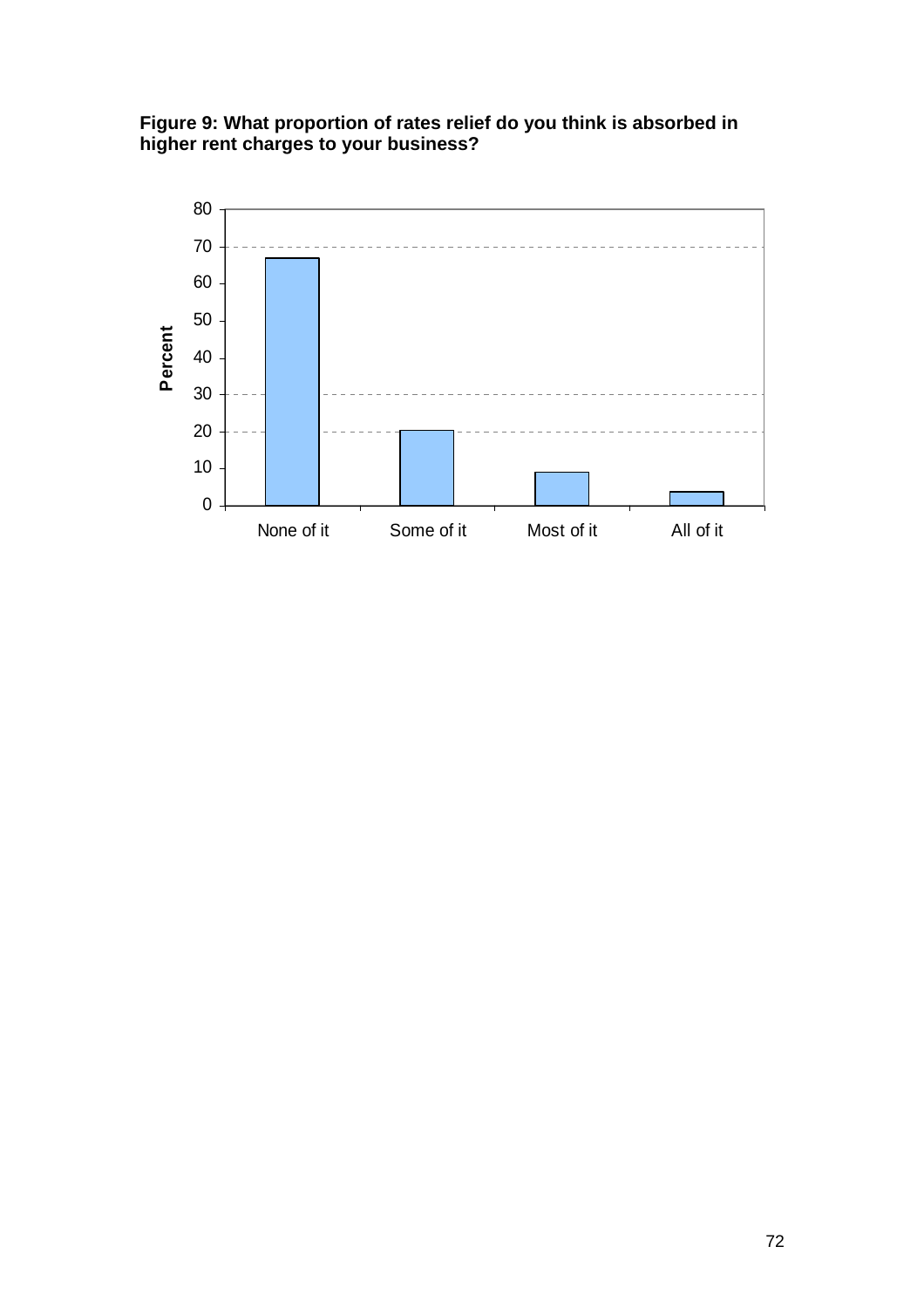# **6 Interviews with businesses in receipt of Rates Relief**

### **6.1 Interviews with Small Businesses**

6.1.1 Interviewees were selected on the basis of their answers to questions 14, 17, 18 and 19 in the questionnaire. The comments (Qs. 17-19) of those who had replied that the receipt of rates relief had been either significant or very significant to their remaining in business over the last 12 months (Q.14), were read. If it was felt that they might have an interesting story to tell about what rate relief meant to them and they had also agreed to being called for interview, then they were a possible candidate for interview. A final criterion was the sector in which they operate as the desire was to select at least one from each of the seven sectors: Post Office; Personal Services; Retail and wholesale; Accommodation and catering; Manufacturing, storage and distribution; Professional and financial services; and Others. In a minority of cases (2), the interviewees had answered that the rate relief received had not been significant in their decision to stay in business in the last 12 months but nevertheless, rate relief was important to them. We wished to investigate further why this might be.

6.1.2 We felt that those businesses contacted provide good case studies of how important rate relief can be for some, if not most, small businesses and it is hoped that the following cameos convey a flavour of life on the ground – a more tangible picture than the statistical analysis can convey. 14 of the 15 are reported here, the other one being repetitious of the points already made.

## **6.2 Post Offices which also provide a caring service**

6.2.1 Two post offices were chosen for interview, one with a general store attached, but both in receipt of 100% rate relief.

6.2.2 The first was in a small seaside town in North Wales and employed two full time, four part-time and two casual staff. The sub post-master had replied that the rate relief had enabled him to employ an additional member of staff in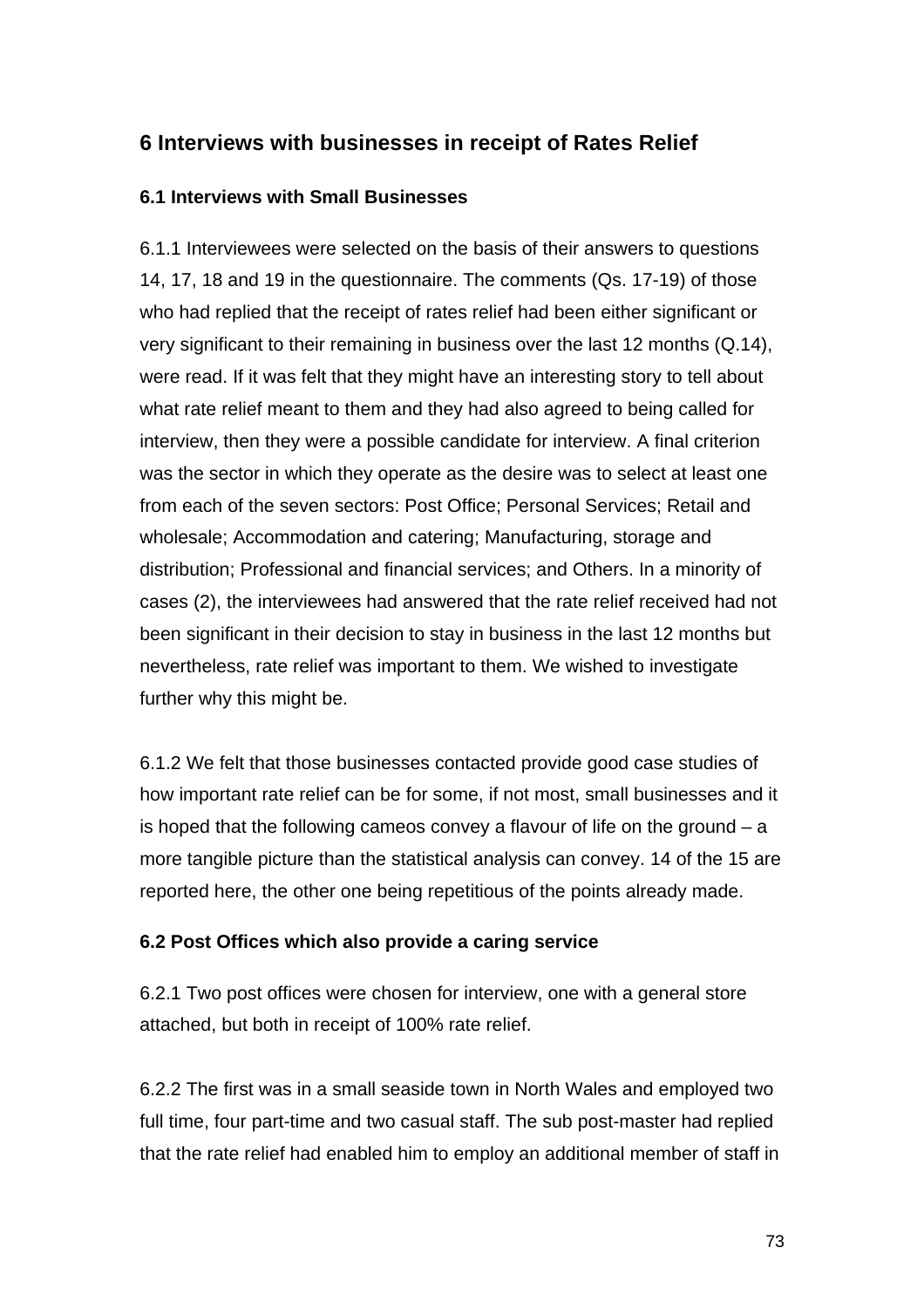the last 12 months. He was able to specifically ring fence the amount of relief received knowing that 'it allows me flexibility with staff.'

6.2.3 However, there were a number of causes of Post Office revenue going down. Firstly, bill payments had changed dramatically over time and there were other competitors in the market place. Mail volume had dramatically reduced over time and there were private sector carriers dropping returns instead of Royal Mail. There were internet services including the buying of currency on-line, which was cheaper than purchasing it from the Post Office. This decline in revenue meant that his net profit was also in decline and so although rates were only a small percentage of his total costs or total turnover, as a percentage of his profit, they were huge.

'Last year, we made a net profit of £8,000 – if a rates bill of £4,000 were paid, that would mean we would only be making £4,000, a cut of 50 per cent. I might as well pack it in for that!'

6.2.4 Hence, the removal of such relief would cause him to look at the viability of things and therefore cut back on staff.

6.2.5 He felt that the support given by rate relief was absolutely crucial and a signal that the 'Welsh Assembly Government recognise the crucial role of Post Offices in the community.'

6.2.6 As an example of the latter, he said that the old sorting office at the back of the building had been developed by the church for use by the community to provide free cups of tea and coffee as an opportunity for people to meet and that about 30 people per week used this facility. When asked whether he thought that rate relief encouraged him to use his business and resources to support the community, he replied 'Absolutely!' Another aspect of his job that was of social value was the fact that he would visit customers who might be vulnerable – the elderly if sick and unable to leave their homes – and if need be, sort out their pension payment for them. None of these activities, however,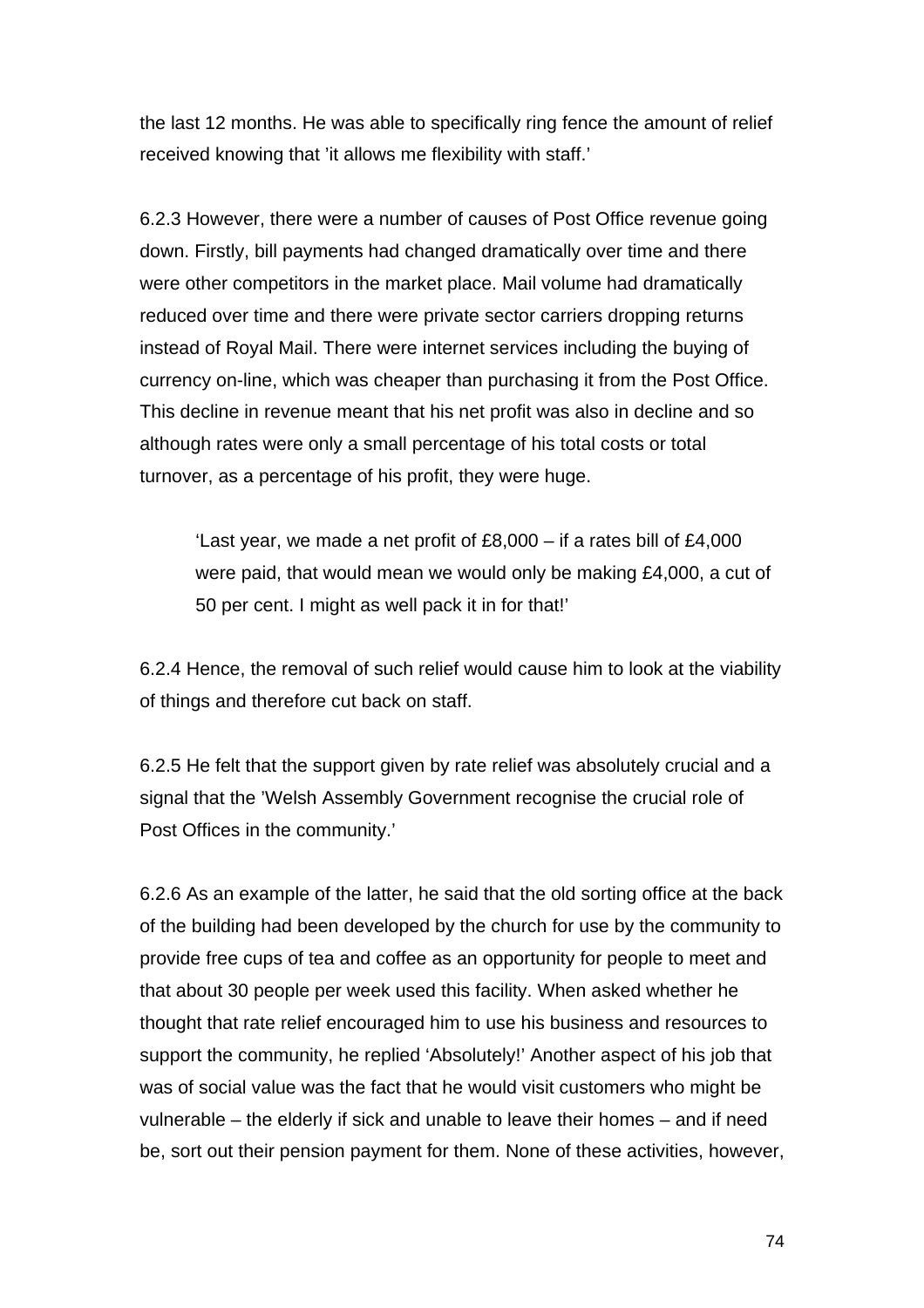would be affected by any loss of rate relief because 'You don't do it for financial gain, you do it to support your community.'

6.2.7 The proprietor of the second post office and corner store which was in a village near to another seaside town in North Wales had also remarked that the receipt of relief had affected his recent business decisions in that it had released funds for him to pay other expenses. He stated that

'rate relief is a relatively insignificant amount financially when considered in isolation but everything you save is all to the greater good and every little helps.'

6.2.8 When he initially heard a few years ago, when post offices were closing down, that Post Offices were going to receive 100 per cent rate relief, he thought

'Wow, fantastic! and it was great news at the time.'

### 6.2.9 This is because

'a business such as mine operates on very low margins and cash flow is paramount. One less business expense to worry about gives real meaning to the word "relief".

He sees his shop as important for the local community due to it being the only one for 1.25 miles 'and a catchment for elderly folk.' However, because he **does** get full relief, he doesn't have to save a given amount to pay for rates, unlike for example, taxes and so, the relief isn't actually ring-fenced for any particular purpose. It was also clear that the removal of relief would not stop him from doing any of his current activities – that although of a social or community nature and unpaid, they were part of his ethos for living. These included the home delivery of goods for OAPs and the provision of raffle prizes at two local nursing homes. He also provides a small amount of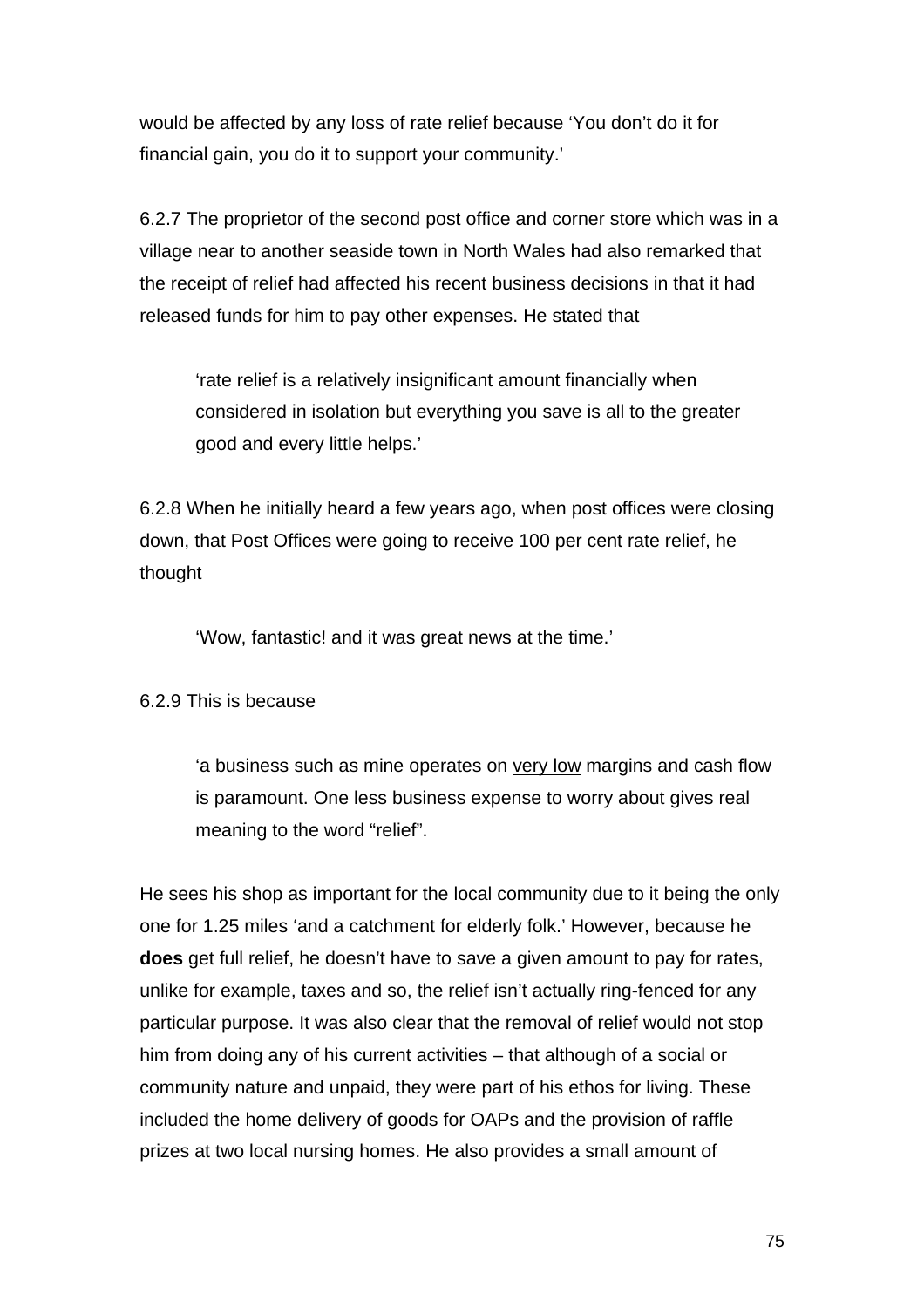revenue to the local football club through the placement of an advert in their programme.

## **6.3 A business providing valuable work experience**

6.3.1 From the Personal Services sector, we chose to interview the owner of a Hairdressers and beauty salon located in a small town in South Wales. She currently employs three full time, two part-time and one casual members of staff. She felt that the rate 'relief had been a tremendous help, especially with the "credit crunch".' Although the money just went into the general business pot, she stated that its receipt had affected her business decisions in the last 12 months, during which time she had done improvements to the salon, had another job opening and increased the training given to school pupils. She finds the relief financially important and is appreciative of the fact that it is given to small businesses since, in the ten years of trading, she has gone 'from being self-employed to employing five people.'

6.3.2 If removed, she stated that:

'It might be that the staff hours would be cut, as all the bills going out have to be cut somehow.' She said that she couldn't fund the business by any other means being 'up to the hilt on her overdraft anyway, loans and mortgage.'

6.3.3 The lady felt that her business offered a service for the community as it was:

'very important for them to come out and have their hair done. There are not many businesses here, so we help others by being here – the knock-on effect of people visiting other shops in town when they get their hair done. Lots of shops have closed due to the recession.'

6.3.4 She had noted that a lot of people were cutting back on their expenditure, for example, whereas they would have been having a cut and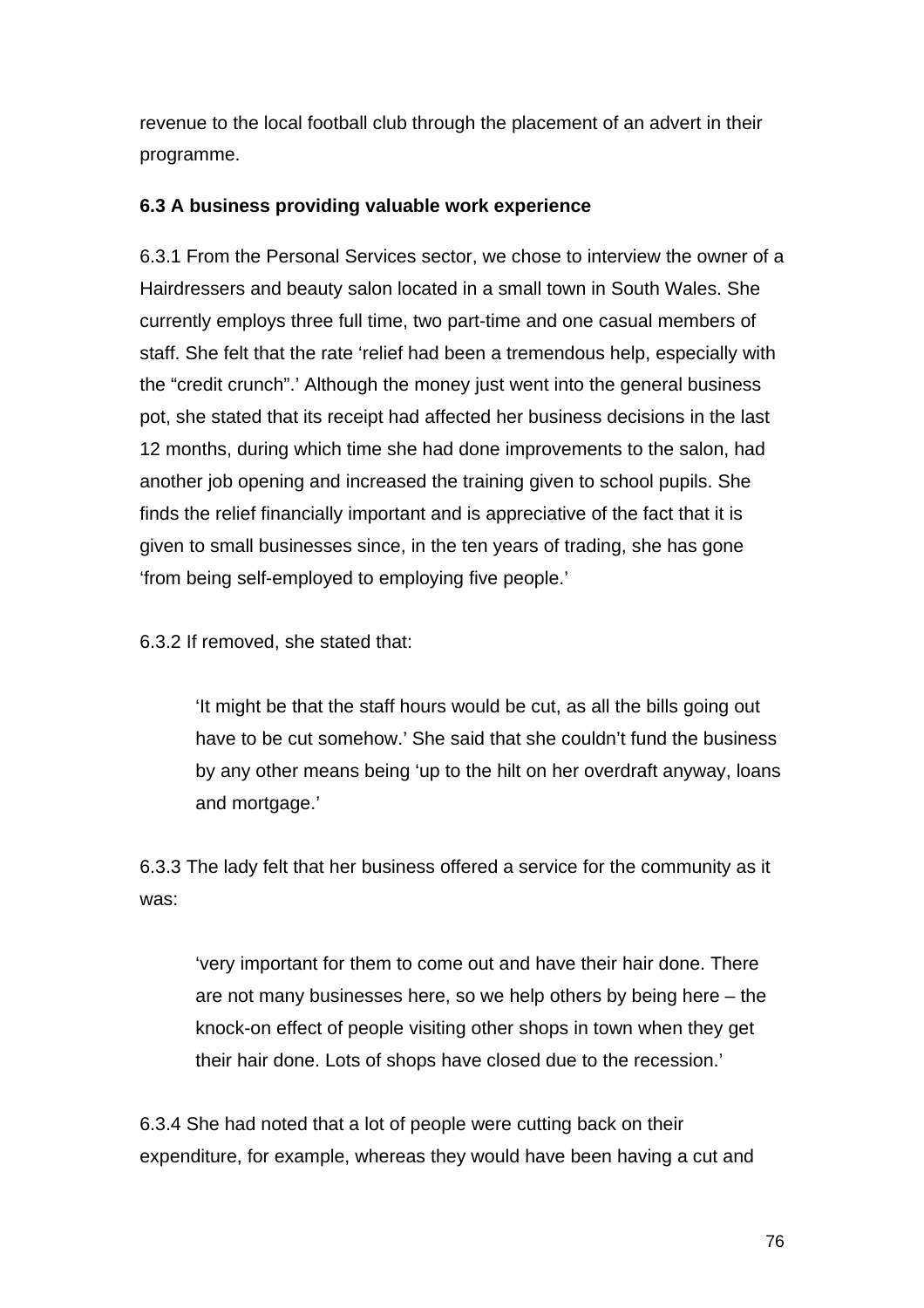blow dry, they were now asking for a dry cut instead. She had commented on her questionnaire that she 'would like to see more support and funding for small businesses as I believe it could make the difference of staying in business or not during this financial climate.' Certainly, the social provision of services to the community by her business appeared to be great. These consisted of students from the local college coming in once a week to gain work experience and similarly, school pupils. Pupils from another school were able to gain an NVQ 1 from them. The business also provided all of the teas and coffees free of charge for the annual Macmillan Cancer Trust coffee morning.

6.3.5 Her particular grievance with the rate relief system was that

'I have had to pay 50 per cent of council rates to my empty flat above my salon. I had been unable to rent this out as there was an improvement notice on it by the Council prior to my purchase. I was unable to do the work as [I] didn't have the funds.'

### **6.4 Rural High Street businesses**

6.4.1 Three businesses in the Retail sector were chosen, all of them with premises on the high street.

6.4.2 The first was a shop selling carpets, vinyl floor covering, fancy goods, bedding, curtains etc. in a village in the South Wales valleys which has been trading for nearly 30 years and employs one full time and one part-time member of staff. The receipt of rate relief was very important to this business and without it, they would surely close.

'It's that bad that we just need the money, it's not insignificant to us.'

6.4.3 When the level of relief that they received fell from 50 per cent to 25 per cent last year just based on the size of the property, and not on their audited takings, they nearly closed. With the recession and inability to stay in the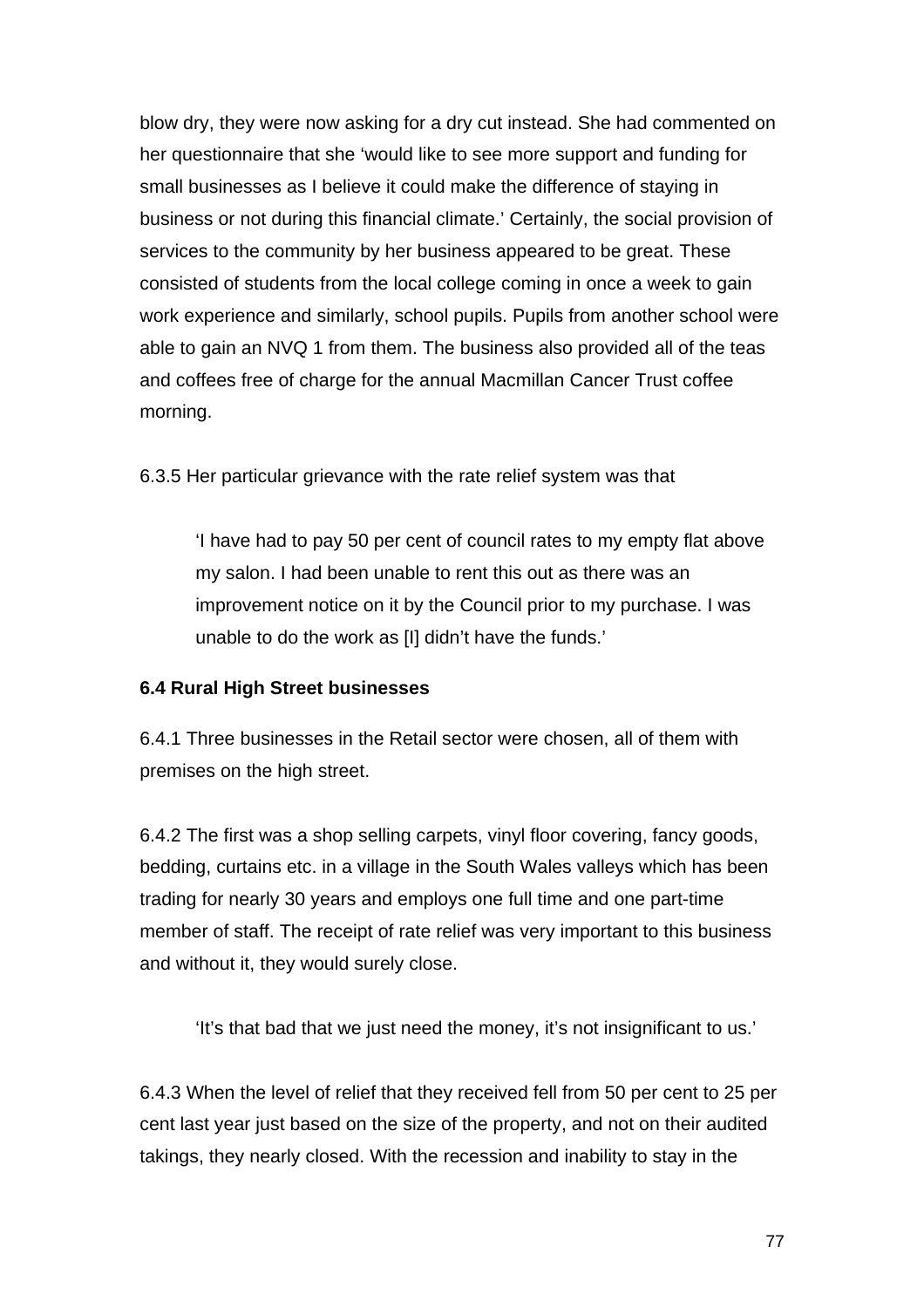black, the father, who is now passing the business to his son, has suggested that he close it if

'he cannot make a go of it by Christmas.'

6.4.4 He said that:

'The loss of takings are due to the general decline in this area, nothing else – not the competition because the big carpet stores over 5 miles away, they can always outcompete on price. This area is very depressed, people are taking the minimum wage if they can even get a job and they will be stuck on that for ever. The two public houses have closed, the British Legion club and shops have gone.'

He had felt unable to answer question 10 on the questionnaire which asked about the percentage of turnover accounted for by rates because takings had been dropping year on year.

6.4.5 He views rate relief as essential to keeping small businesses open that benefit the community and contests that rate relief should be based on that benefit rather than on the rateable value of the property. His argument is twofold. Firstly, he has the largest business property in the town (four times the average size) and although taking similar monies to other businesses, they are still receiving 50 per cent rate relief. Secondly, he argues that:

'Our own shop helps people pay weekly for essentials for the home which they could not otherwise afford – a lot of OAPs and young people who get married who pay on credit – credit that has been built up for 30 years with the family. We also do a lot of home visits to OAP's, disabled etc. but none of this is taken into consideration. In today's age, we would consider our shop more essential to the community than the Post Office who receive 100 per cent relief.'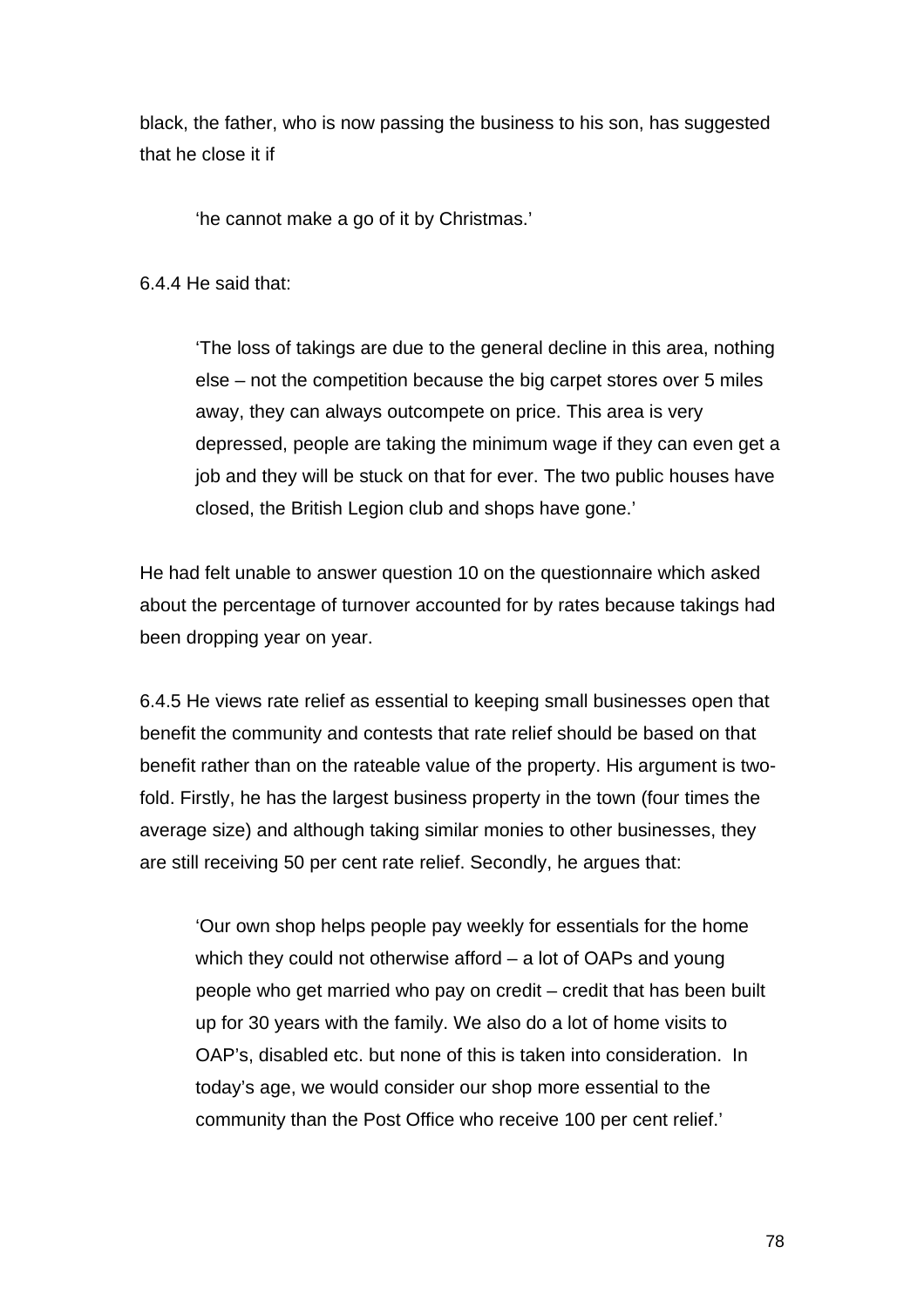When asked whether the receipt of rate relief encourages him to use his business and resources to support the community, he replied:

'There's not a lot going on round here at the moment. The fishing clubs are closing down. There's only one now not five angling associations in the area.'

So, their fishing tackle business has gone because of sales going down and they used to give prizes and he used to give lectures on fishing at the school. He also commented:

'The wife used to go round to measure up curtains for OAPs and carpets for which there was no charge but she has had to stop that as there isn't the demand.'

6.4.6 The second business was a village pharmacy/ newsagent in rural mid-Wales. The shop employs five full time and one part-time member of staff and has been trading since 1995. Although they had stated that the receipt of rate relief had not been a significant factor to their remaining in business over the last twelve months, the proprietor felt that it may be more important in the next twelve because the recession was just hitting them now. He outlined, as follows, a general if not particular case for why pharmacies should receive support:

'Several pieces of research (including some conducted on behalf of government) identify 3 core businesses required to sustain or grow small business communities. These are a source of money (Post Office), a GP surgery and a pharmacy. Post offices are exempt, GP surgeries have their rates paid for them. This practice was in receipt of discretionary rate relief based on that scenario, but the discontinuation of discretionary rate relief replaced with SBR @ 25 per cent has made this situation worse for a business with high costs.'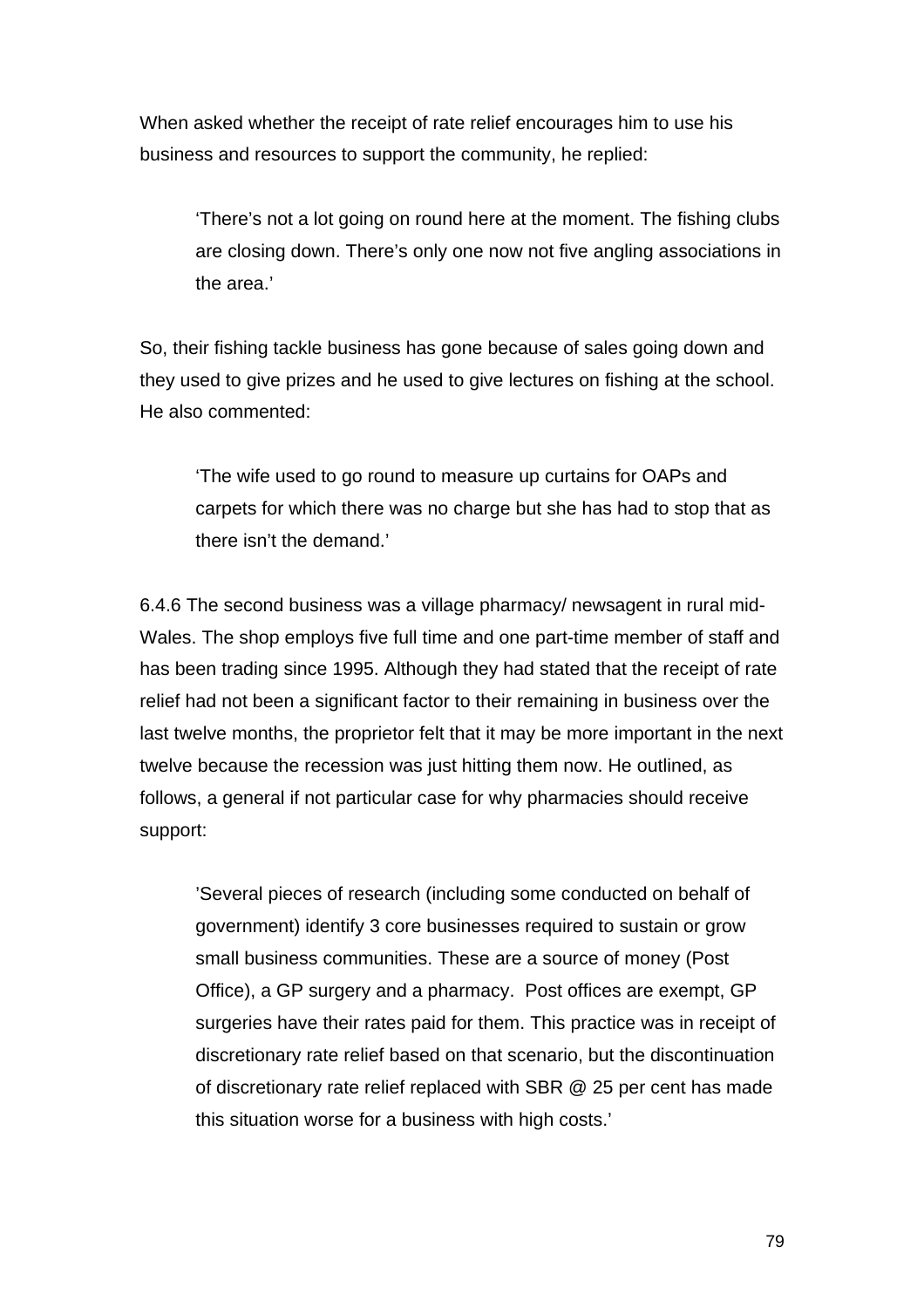In the interview, he added:

'When there was more of a discretionary basis for councils to give rate relief, they were able to give 100 per cent to his pharmacy. It had been triggered by an oil leak off the coast of Pembrokeshire and a desire to help those businesses that contributed to tourism.'

Now, the rate relief was viewed to be so small that it just went into the business mix whereas when

'it was a significant amount, it would allow development in the pharmacy services area (as opposed to the newsagents side of the business).'

6.4.7 He thought that the giving of a significant amount of rate relief would be a signal that the local authorities were providing support in the health care division and were working with the NHS to see what provision were necessary. He also thought that relief encouraged him to use his business and resources to support the community:

'Some things are paid for by the NHS, yet we don't receive great demand for, and they require a lot of training e.g. drugs rehabilitation services and emergency home contraception services.'

6.4.8 At the moment, he is keeping the provision of these services under review as they are marginal in terms of revenue versus cost of provision. It would obviously be good if they could keep offering these services as if they were to stop, the nearest pharmacy that people would have to go to for drug rehabilitation services is about 10 miles away (and they too may be contemplating withdrawing the service). Other activities of a social nature that he does but which are threatened by the financial situation are: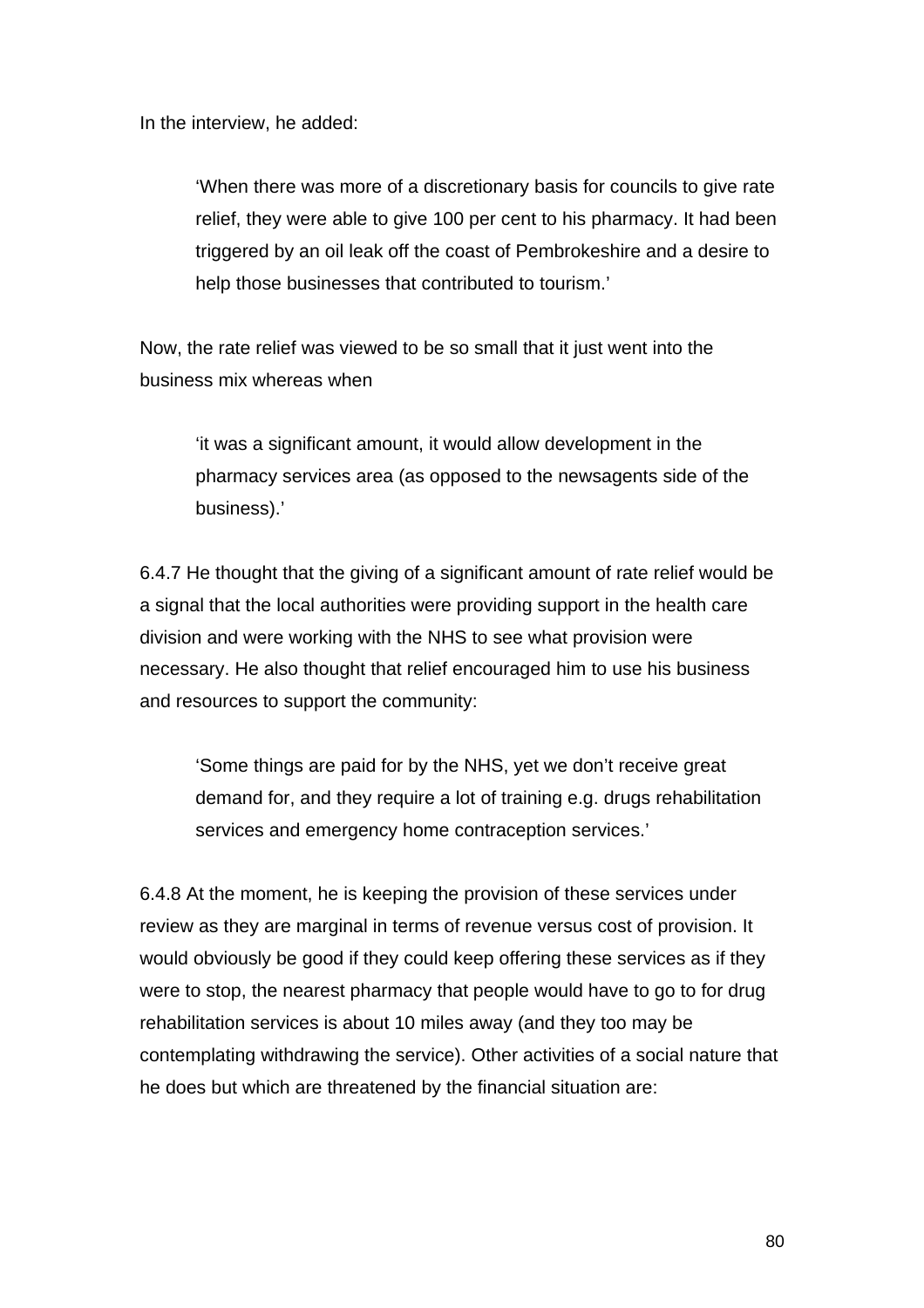- a) he has spent a lot of time on NHS and professional bodies to try and improve health services. He has had to cut back on this activity partly due to finances and
- b) he supports charities both nationally and locally with cash and gifts. He has clawed back on these, and they would be reviewed further if there were to be any reduction in rate relief. For example, he still gives to the cancer and children's charities but unfortunately, has had to stop his donation to the British Legion.

6.4.9 The third interview was with the owner of a shop which sells army surplus. It is located in a small market town in Mid Wales and employs four full time and two part-time workers. The receipt of rate relief is very important to him, even more so now in the recession. He uses it to keep his ticket prices down and to keep as small a margin as possible. He explained:

'Rural businesses just don't have the foot traffic that cities have and because you know you've got to have loyal customers, you have to rely on local support so if you can turn any saving into a reduction in ticket price, you've got a better chance of keeping their custom – it's all down to trying to stay competitive. There are lots of pressures from different angles and rate relief allows a cushion against them. If rate relief went, it would just mean higher prices. Given the downward trend in incomes, even a VAT increase will mean a reduction in income as you try to keep the same prices as you have got to compete with the larger shops.'

He resents the fact that the large retailers like Tesco which can expand into areas other than food have been allowed by local authorities to set up in small rural towns. He feels that rural businesses need all the help that they can get and that the relief can make the difference between employing somebody or not.

6.4.10 In addition, in the questionnaire, he commented that rate relief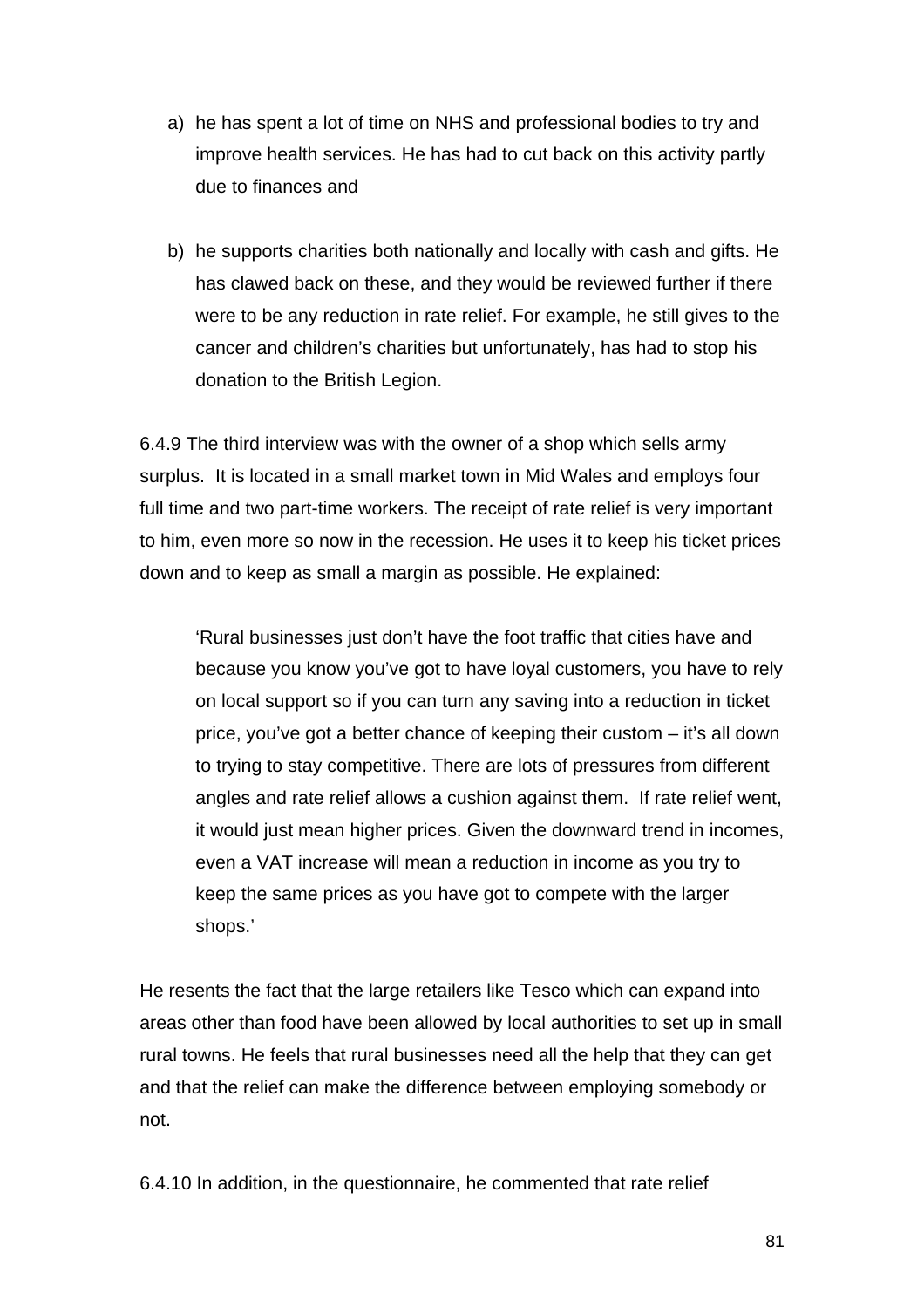'means that I can offer better prices and value to my customer, thus hopefully remain profitable and provide essential employment to local people who have little option of gaining "professional" employment.'

He said that 'I would like to expand the current premises but I'm concerned that the extra rates for the increased area would make it not viable.'

6.4.11 He finds that the rate relief is a very significant amount to him financially but as a means of support from the Welsh Assembly Government, his criticism of it is that:

'It is a half-hearted support ie. in order to sustain local communities, they need to commit to it e.g. for a period of three years which would allow businesses to plan investment in premises etc. You always get the feeling that it is not real support as it can be taken away at any moment.'

He also thinks that rate relief encourages a business to support the community – a partnership relationship. He supports local charities and events either through giving free products for raffle prizes or sponsorship. There is also an area in his shop where people can post adverts free of charge. Their opening times are also of service to the community and appreciated as they are only closed for four days in the year.

### **6.5 High business costs make it hard for small businesses to expand**

6.5.1 From the Manufacturing and Construction sector, we interviewed two firms, both of which were on city trading estates in South Wales.

6.5.2 The first was a construction firm, a shopfitter, employing 23 full time and one part-time member of staff. It has been in business since 1984. The owner had stated that the receipt of rate relief had been of importance in their remaining in business over the last 12 months as it had helped in their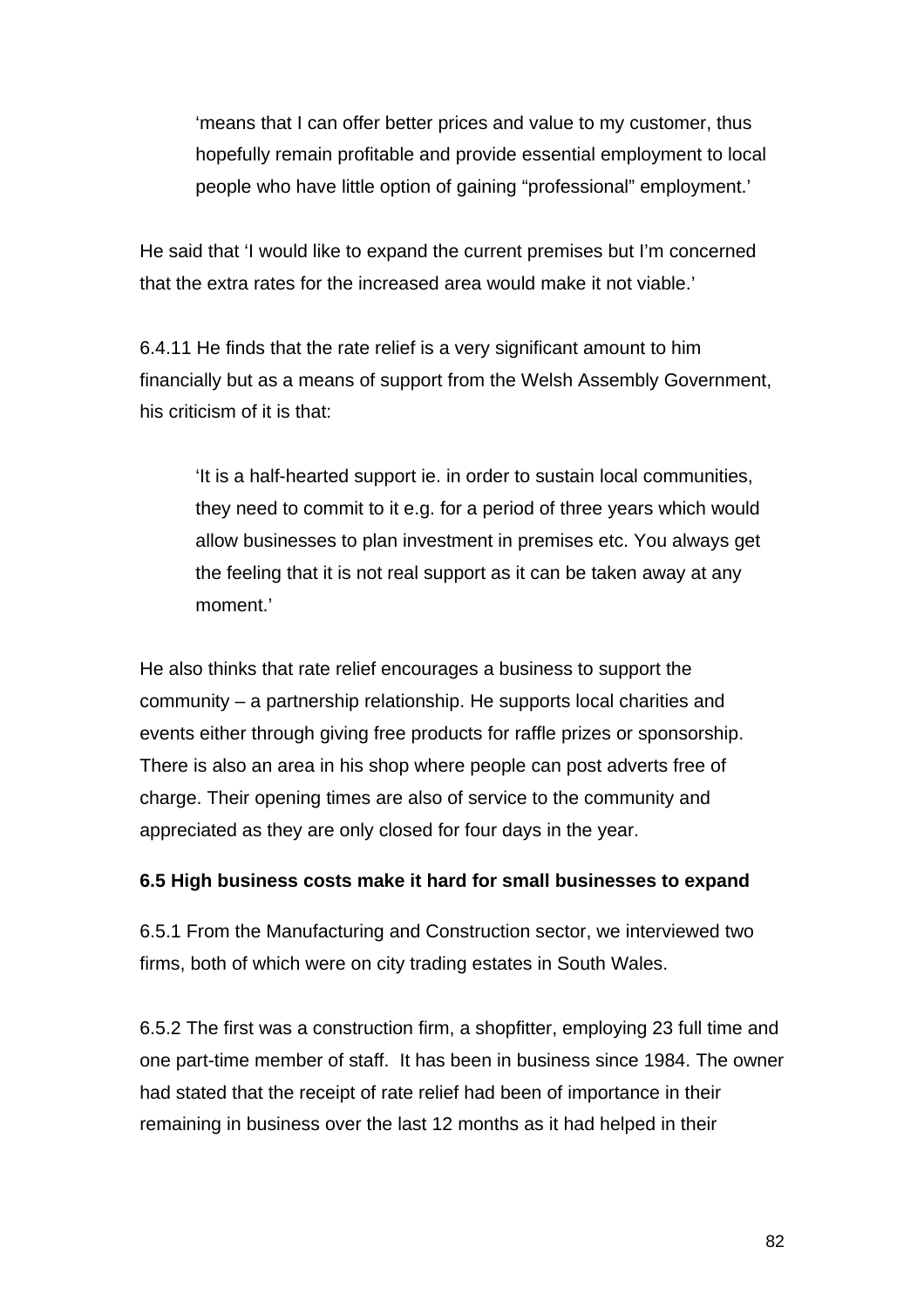maintenance of staff levels and limited trading losses. He explained further its importance:

'Under the economic crisis that we find ourselves in, rate relief is absolutely vital for a small business because the fewer workers that you employ, they need to do several things rather than specialise, as in a bigger business. So one cannot quote as aggressively against a larger company. With rate relief, £/cost average falls and therefore the competitiveness of those prices that one markets at increases. We are in a country of high wage requirements, but manufacturing is needed in this country and it is environmentally better than importing. They are a Green Dragon business and hence care a lot about the environment. Support is needed to achieve this.'

#### He feels that

'overall business costs required by the public purse whether it be rates, employment costs, VAT collection, NI collection, planning, health and safety, ISO, tax, pensions etc have now reached a horrific cost in money or people cost to administer. These total costs DO NOT DEVELOP a business only HINDER IT. No business misuses the savings (from rate relief), it is used to take the business forward as no business aims to go backwards and that means invest in infrastructure, people, machinery, marketing.'

6.5.3 He said that the business had been running at a loss for the last eight months and that if rate relief were to go, it would mean the loss of a job. They were trying to keep the number of workers intact so that in a recovery, they would not have lost any of the expertise and experience to be able to enjoy the recovery.

'People and training (ISO, IPP) would take a knock – so it is absolutely vital to have it (rate relief) and also to stave off the knock-on effects for the families of those workers.'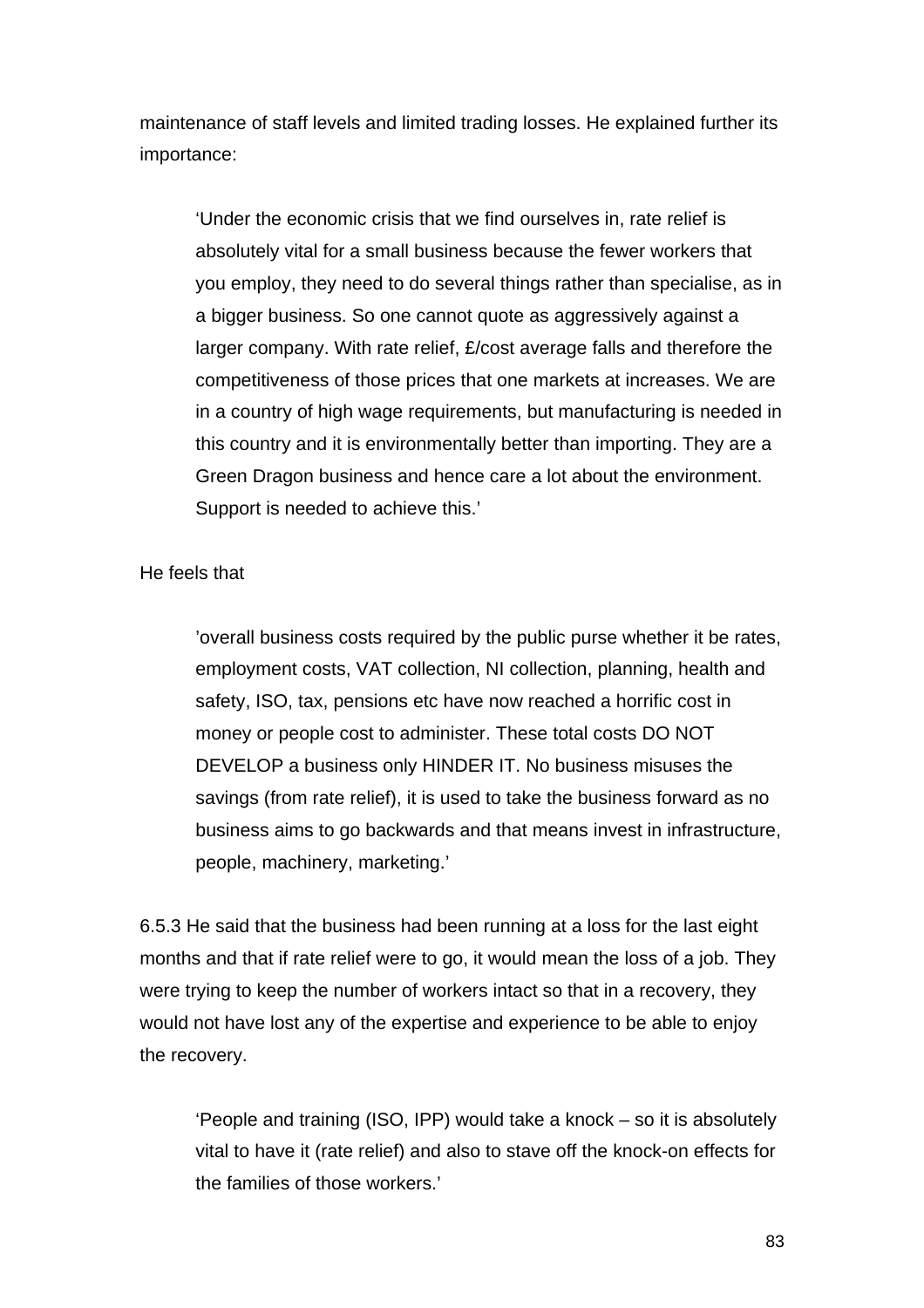When asked whether he thought that the relief encouraged him to use his business and resources to support the community, he replied that it helped him to secure jobs and therefore also support their families. As for other works of a social nature, he just doesn't have the time. His efforts have to be concentrated totally on his business. He added that he would love to devote his time to charity work but that he would see this as being abroad where the need is far greater.

6.5.4 The second was a manufacturer of organic pies and pasties, in business since 2007 and employing 2 full time and 2 part-time workers. He stated that:

'rate relief is enormously important to a small, young growing business. It has already allowed us to take additional space which we would not have been able to afford without it. It changes the business case for expanding premises – reduces the risk of expansion.'

He went on to say in the interview:

'It's very expensive to set up in business nowadays especially in food because of health and safety and we use a huge amount of electricity and water. As we're in the organic food sector, it's good for the business to expand. When another unit on the estate became available and when deciding whether to go for additional space, you look at the minimum fixed cost and with the rates being lower due to the rate relief, it allowed us to take it on.'

Had the relief not been available, he was not sure that they would have gone ahead with the second unit but would have waited until they were at bursting point.

6.5.5 On the topic of rate relief as a visible measure of support to small businesses from the Welsh Assembly Government, he commented: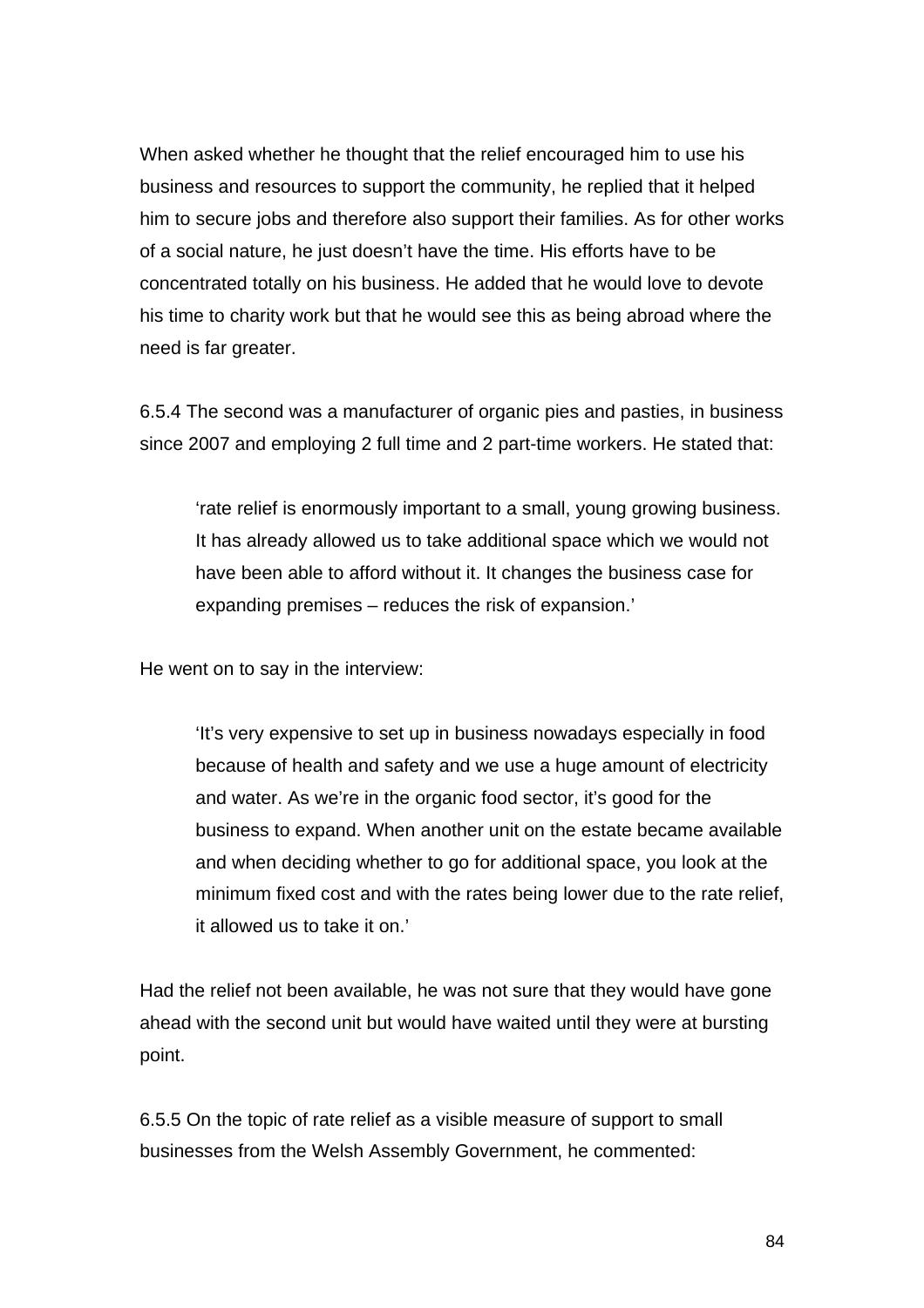'I have invested an enormous amount in this business and unlike people in corporate jobs and the public sector, a lot of small business people are scratching around for a few hundred pounds per month. We should be subsidising entrepreneurs if we want Britain to have an entrepreneurial spirit ie. if we had 100,000 firms employing four people, that would take a lot of people off the dole.'

He feels that:

'the UK is set up for everyone to work in Tesco's or large corporate firms or the public sector'

and in addition, resents the fact that one has to pay the NICs of unskilled people when they should be **rewarded** by 10 per cent if they are to employ such people.

6.5.6 He didn't think that rate relief acted in a conscious way to make him use his business or resources to help the community. However, he said:

'indirectly, it might because we took on the other unit and we used a local guy to fit it out and obviously there is a local multiplier effect if we expand. We buy local beef and packaging, so if we grow, there is a knock-on effect for them.'

He doesn't have the time to do anything of a social nature in the community because:

'it is more than a full time job just to keep the business going – to take on more people would not be viable – but he works 70-90 hours per week, so it is enormously draining with no time other than to eat and sleep. I would like to do something related to our business like teaching children at school how to eat healthily – it would be business focused unless he were a millionaire!'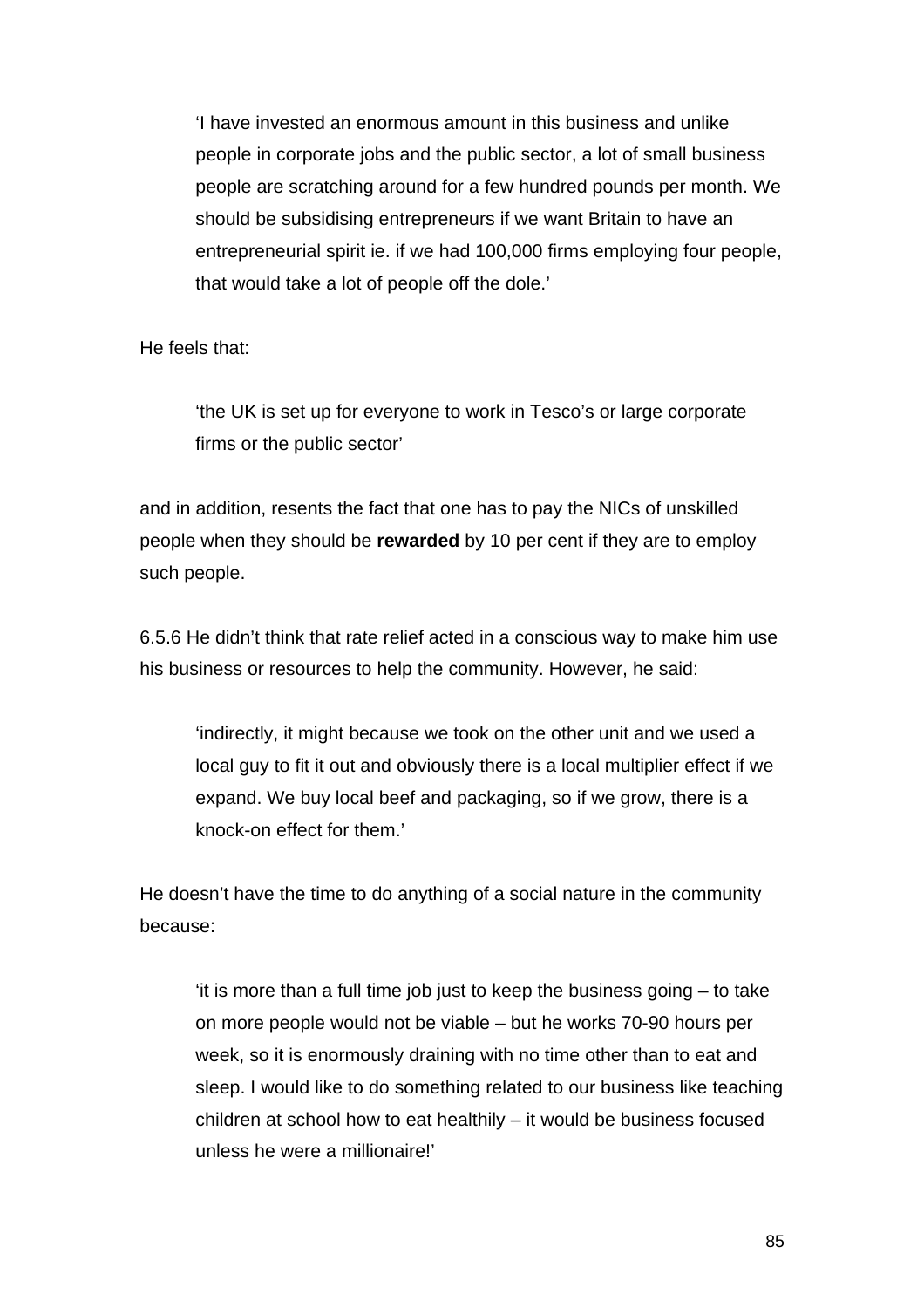### **6.6 Leisure business regards rate relief as a lifeline**

6.6.1 From the "Other" category of firms, those that were not assigned to any of the other clearly defined sectors, we chose to interview the manager of a ten-pin bowling alley. His business is located in a town in Mid-Wales and employs four full time, six part-time and one casual worker. He regards rates relief as essential to his profitability and stated that its receipt had been a very significant factor in his remaining in business over the last twelve months. He feels strongly that:

'remote rural communities need this support to attract businesses like ours (ten pin bowling place) where they had to travel 50+ miles before. Local police and the community appreciate this facility as this provides youngsters something to do. In a big city, numbers are high, so they can keep the price low. For us we need support to keep the price low enough to allow people to use it.'

'It's just a lifeline really, it's a nice place to live and you need an evening activity for a 14 year old kid. It's something that the Welsh Assembly **would have to** consider doing. If you didn't get it (the relief), you'd have to think of what else you could do.'

When asked whether he thought that the relief encouraged him to use his business and resources to support the community, he replied:

'Yes definitely, especially in this isolated community. We organise competitions (free of charge) in the schools on a morning.'

The schools also use their 10 pin bowling coupons (offer of free games) to encourage book reading.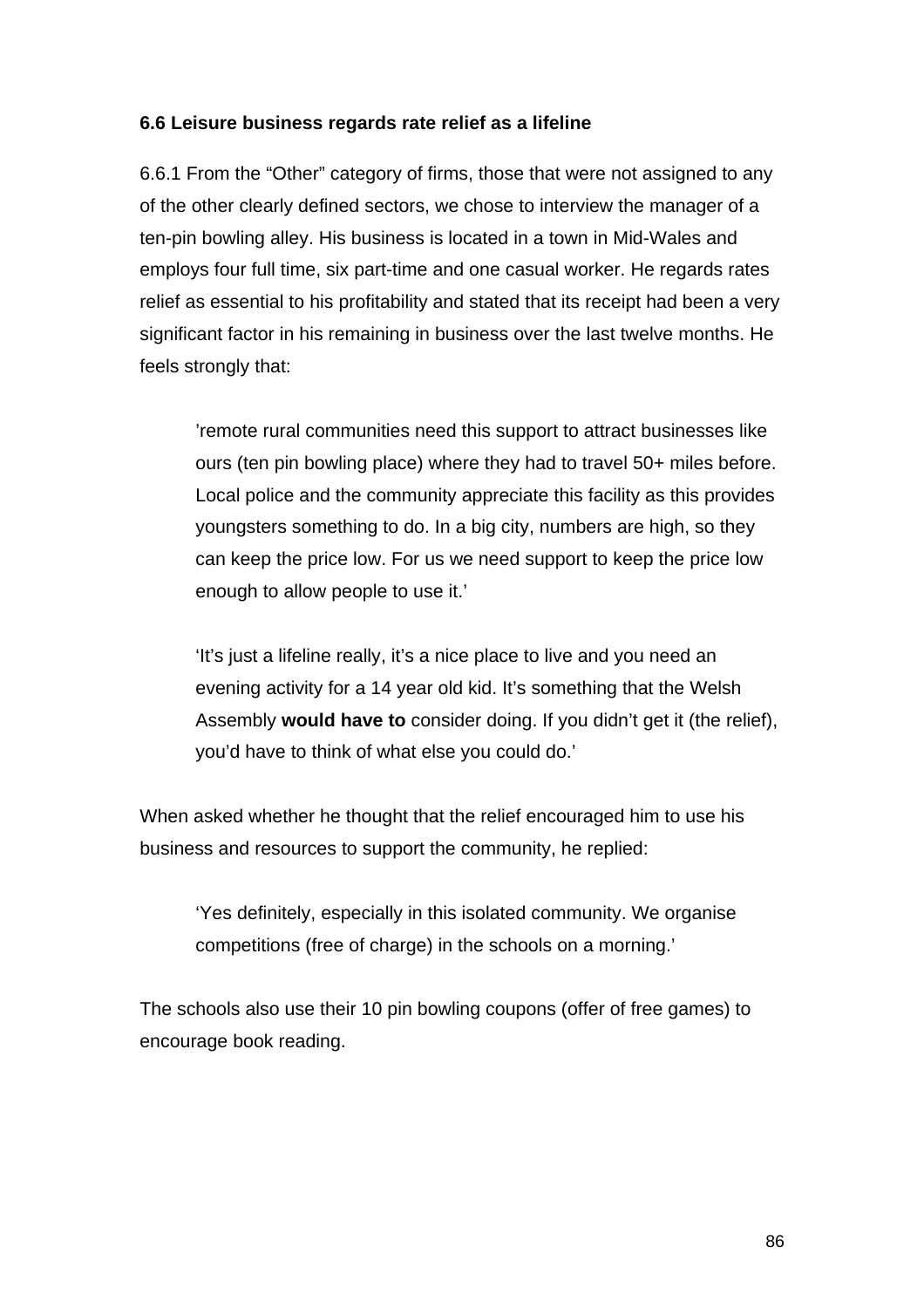# **6.7 If rate relief were to be reduced, voluntary work would not suffer but training would be cut back**

6.7.1 Whilst the majority of businesses from the Professional Services sector who had responded to our questionnaire, stated that rate relief was not of great significance to them, the Director of an employment agency in a seaside town in North Wales begged to differ. She stated that the receipt of rates relief meant the following:

'Being able to keep office costs down, particularly during a recession has enabled us to keep our staff in full employment.' Rate relief 'allows us to channel the money into staff resources and improved IT equipment and communications so that we can deliver our services promptly and efficiently to our clients.'

In interview, she added:

'Obviously we need to keep our costs down as much as possible and we have competition from national agencies. We have to try and maintain quality of service. Quality of service means a fast response to clients' requests, providing a personalised, customised service, ability to sort out problems very quickly. Rate relief is a factor in our office overheads cost and comes into the pricing of the hire of temporary staff e.g. if firms are trying to get discounts on the cost of hiring, then we can provide this given that we've got some rate relief.'

If rate relief were to be taken away*,* 

'We would have to look at our other costs even though we have cut these as much as possible. We would probably cut back on training and advertising costs but we have low budgets already. We supply the public sector with temps, so we will face cuts there too in the future.'

She said that they had inaugurated a pay freeze for employees this year.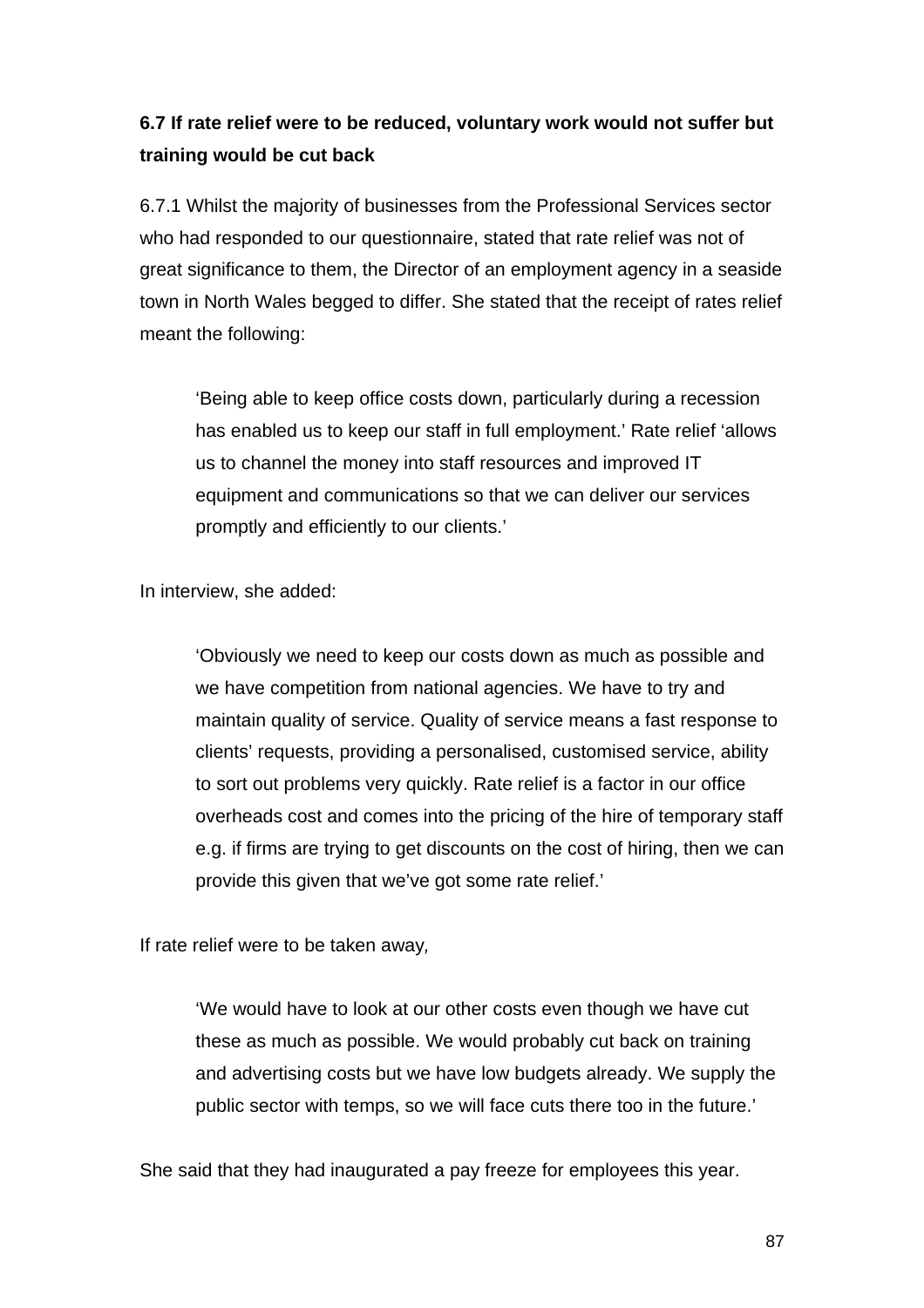6.7.2 Her grievance with the rate relief system is that she believes that the rate evaluation for her business has been set according to:

'the general RV for the High Street but we don't have a High St entrance and we are on the first and second floors of the building so don't get passing trade. This doesn't provide a level playing field. High rates have prevented us from moving from first floor offices (with a back street entrance) to ground floor premises on the High Street.'

6.7.3 With regard to business support in general, she thought that rate relief was a good scheme because at least the Council had a comprehensive list of businesses whereas if support were delivered through some other scheme, some businesses might lose out. Her view was that:

'If you give a small business some monetary incentive, what they are saving they will definitely use for other things like a new printer, photocopier etc that increases the work flow and increases the quality of service to customers.'

With regard to voluntary work that she does for the community, she has been a voluntary director of the local business network for the past 5 years and a trustee for a company that provides training for people with learning disabilities. She has been doing this on a voluntary basis for 19 years. She couldn't envisage either activity suffering if rate relief were to be reduced.

# **6.8 If the business closed, there would be loss of trade for other local businesses**

6.8.1 The owners of two businesses were selected for interview from the Accommodation sector.

6.8.2 The first was the owner of a holiday cottage in a rural area of South Wales. They employ two part-time and two casual workers and set up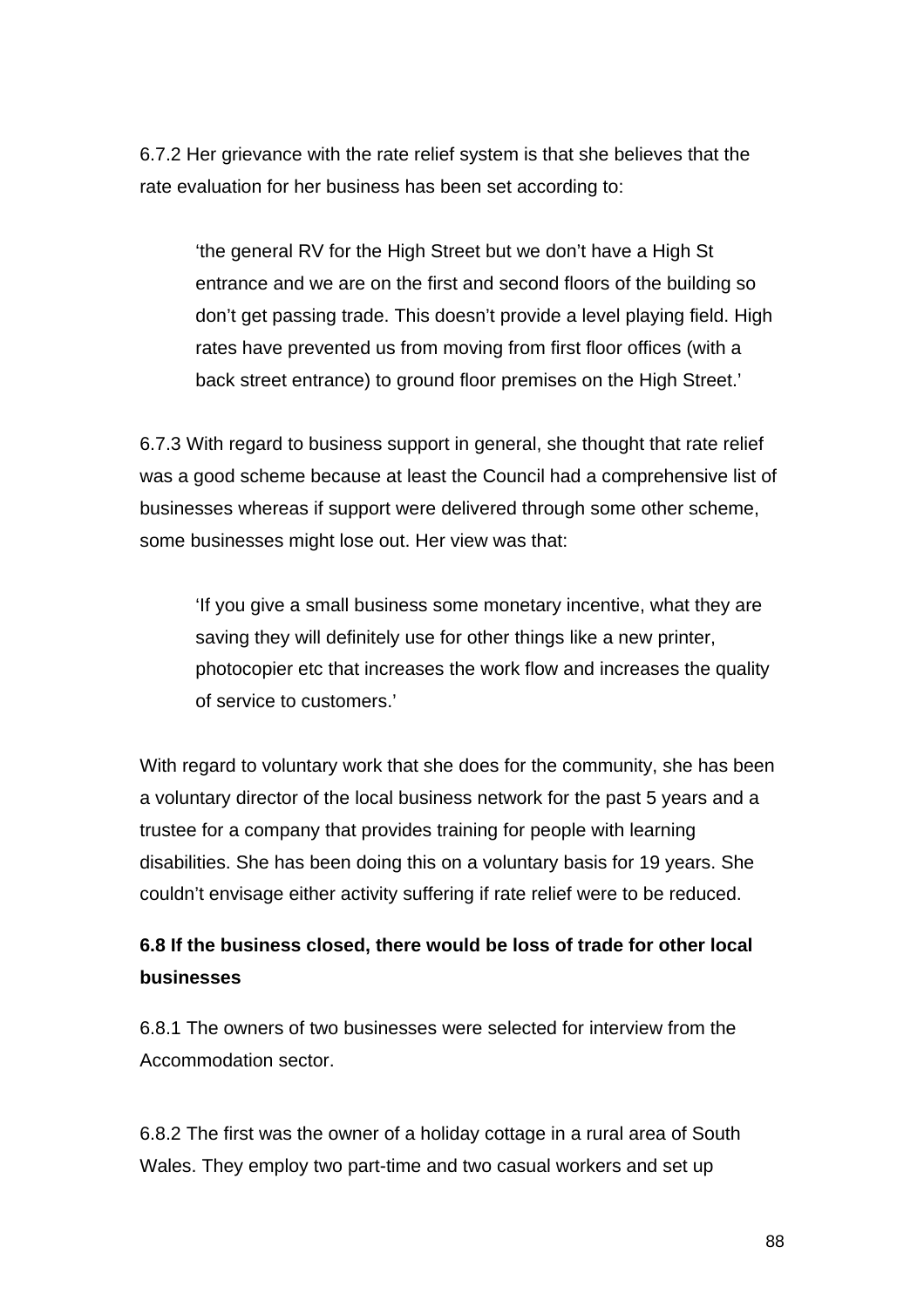the business in 2005. The receipt of rate relief had been a significant factor in their remaining in business over the last 12 months and they stated that:

'it makes a marginally profitable tourist business viable. All businesses in my sector are small and will qualify for rate relief, therefore it does not affect the competitive landscape locally to Wales. It does, however, help in competing with low-cost overseas destinations such as Greece and Spain.'

In interview, he added:

'Financially speaking, it's questionable whether it is a profitable business. The national agency through which we operate takes a significant cut and once you take the income and time costs into account, it's difficult to justify the business case.'

6.8.3 If rate relief were to be significantly reduced, he said that he would revert to incorporating the holiday cottage into the rest of their house because the change would only increase their domestic rate bill by one band which would work out cheaper than having two lots of rates to pay. When their rateable value increased recently by 30 per cent overnight (for no apparent reason) and there was no transitional relief, that made them seriously consider whether they should continue with the business. As it stands, the receipt of rate relief:

'allows us to upgrade the property and keep it as a 4\* property. E.g. we put in a fridge-freezer this year and fitted a power shower last year. If the relief were reduced, the economics of keeping it 4\* instead of a 3\* would not mean it got much more rental but would cost less to maintain as such. We could replace the wide screen plasma TV with a bog standard TV and DVD player if only 3\*.'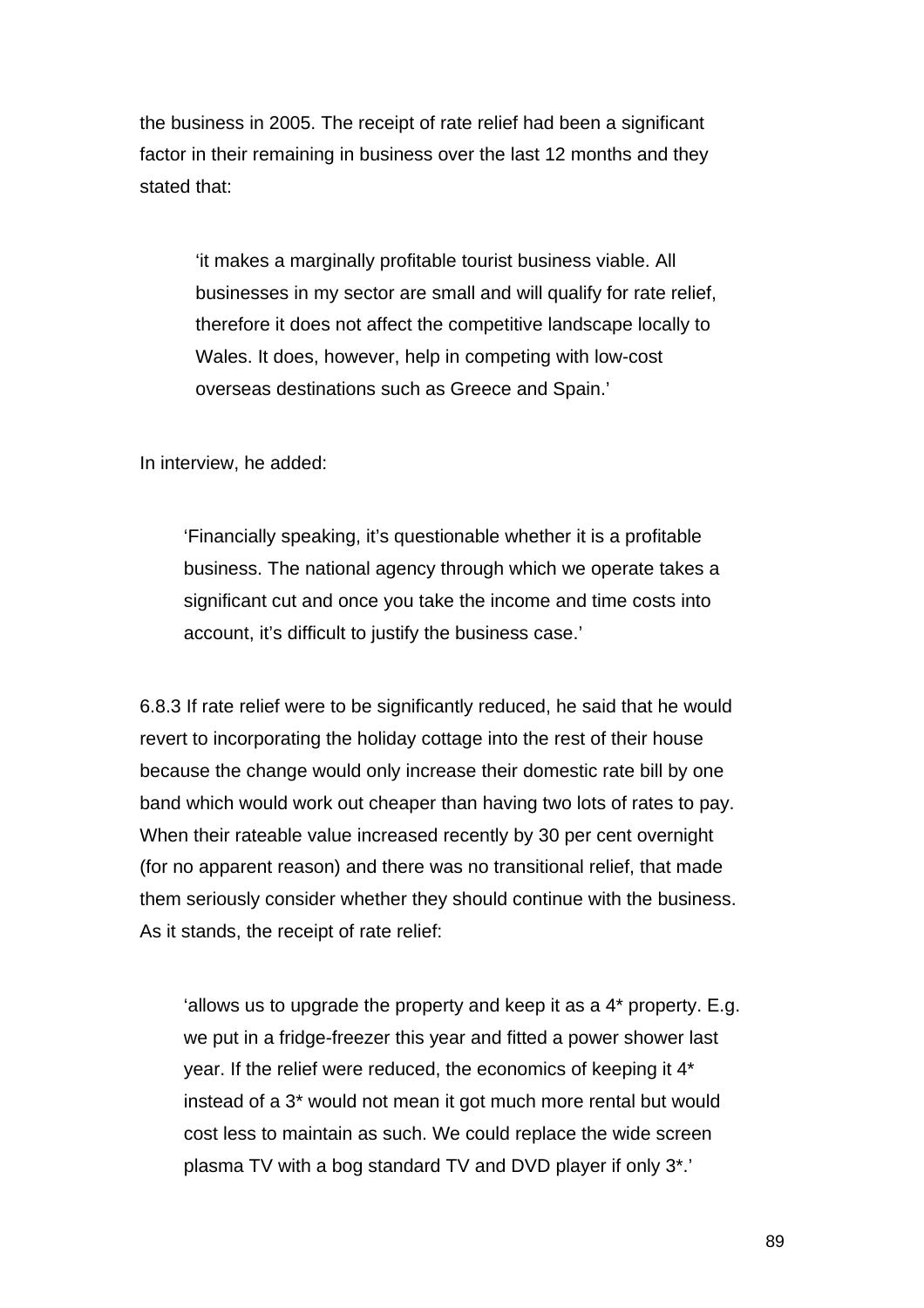He added that the psychological effect of receiving rate relief had been over-ridden to some extent by the negative effects of revaluation.

6.8.4 When asked whether rate relief encourages them to use their business or resources to support the community, he replied:

'No, the business simply does not make sufficient money to enable you to do that. There is nothing that we purchase locally – all our products for the cottage are sourced elsewhere. However, we do get a reasonable number of rentals from wedding guests of local people and that would disappear if we had to close. The people who stay, shop in the local grocery store, use the garage and pub and go to local events and attractions, so that would be the knockon effect if we closed*.*'

6.8.5 The second business was a Bed and Breakfast in a seaside town in North Wales. They employ two full time and two casual workers and set up the business in 2005. The role they saw that rate relief played was as follows:

'Since we bought the business in 2005, we have not been able to achieve profitability, we have now upgraded it through investment and it now needs to become profitable to survive. Rate relief is a significant part in helping achieve this. Though rate relief may be small compared to overall costs, every little bit counts for a small business and therefore is very important.'

He said that they don't ring fence the relief. If the relief were reduced, they would have to cut back on their expenditure, the first things being the "extras" provided to the B&B visitors e.g. welcome chocolates, extra strawberries for breakfast, the soaps would be downgraded in quality. When asked what kind of gesture he felt that rate relief was from the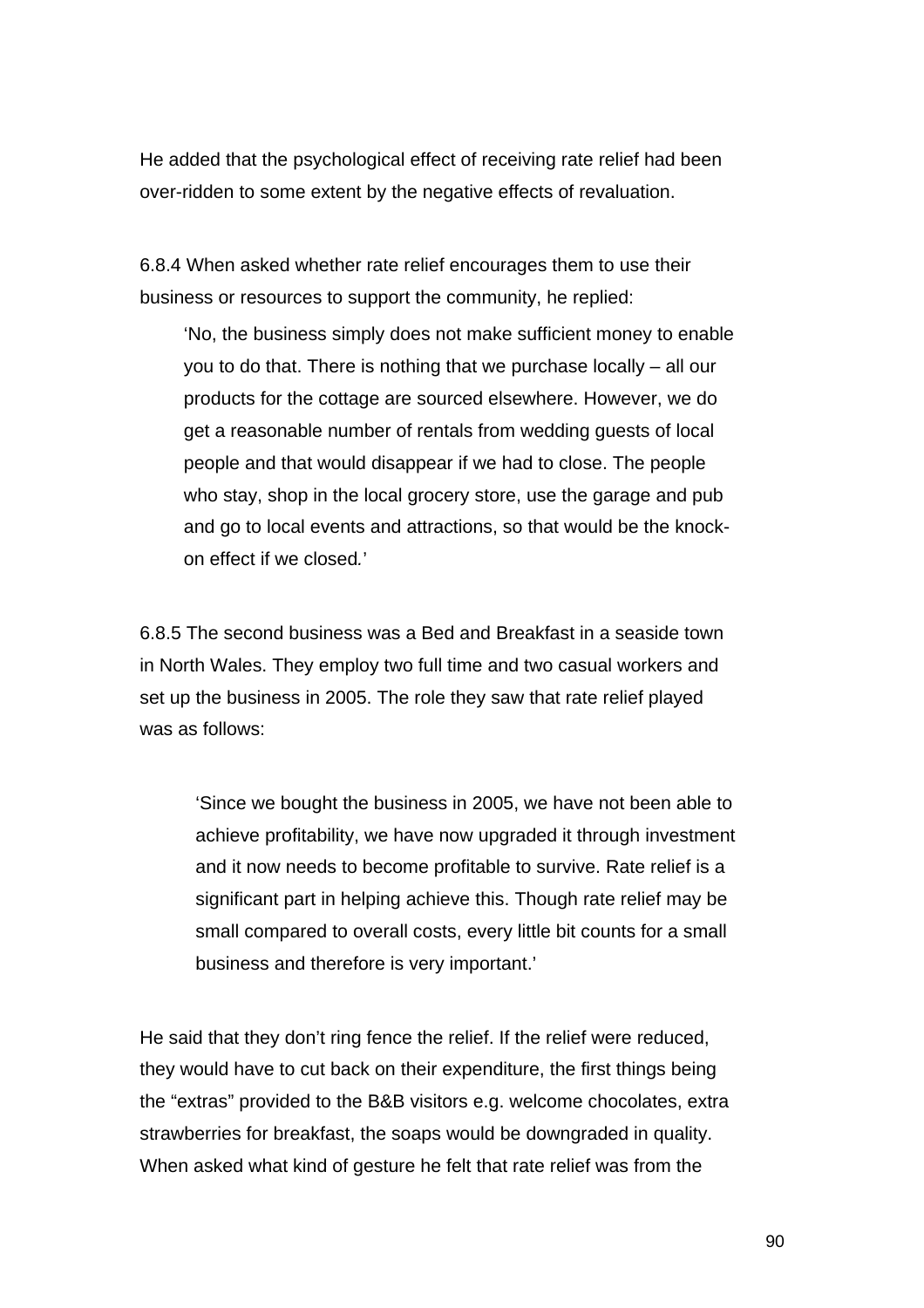Welsh Assembly Government, he replied: 'It's a way to help small businesses and start-ups in hard times.'

6.8.6 When asked whether he thought that the relief encouraged him to use his business and resources to support the community, he replied:

'It does to a certain extent because we do try and buy local – meat, bacon, local to Anglesey and we could buy cheaper in Tesco's if need be.'

Other things that they do to support the community included sponsoring some of the school's prizes and raffles. They pay for an advertisement in the local events programmes which gives them financial support.

## **6.9 Business survival in the valleys of Wales**

6.9.1 The owner of a tearoom/internet café was selected for interview from the Catering sector. She is self-employed and opened her shop in 2007. It is located in an ex-mining village in one of the valleys of South Wales. She said that

'There used to be a lot of shops – now there's only a handful left which the local people are reliant on. The business rate relief is vital because the population is still here but the income isn't. There are empty houses here already – people need work. The shop income isn't very much as the people are not wealthy.'

6.9.2 She emphasised the fact that the receipt of rate relief

'helped the business to survive. The rate relief has been a relief especially during the UK's difficult financial times. If I had to pay the full amount, I probably would have lost the business.'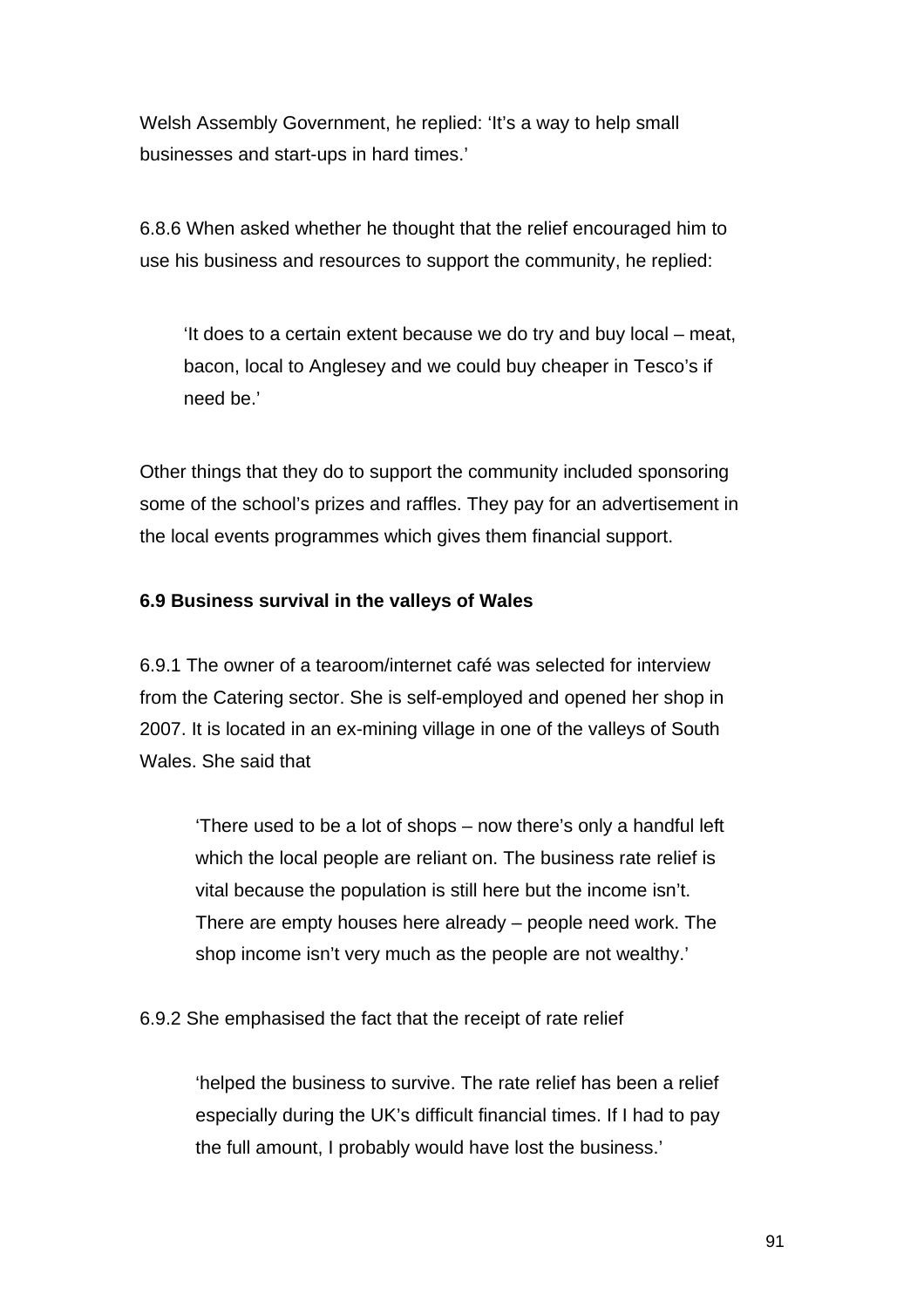### 6.9.3 She went on to add that without rate relief

'there would be no businesses here and the people would be without facilities. A lot of people don't have cars and in the snow this Winter, just couldn't get their goods for survival.'

6.9.4 She said that she wasn't earning much more than income support but that she was keeping the shop going because the community needed it. She gave examples of things that she did in her business that were of benefit to the community:

- she provided an internet facility
- instead of passing through the town or sitting alone in their cars, a lot of trades people would stop at her café
- she acted as a "counsellor" on a daily basis as people came in
- people could leave things with her for others to collect
- groups and charities could leave their leaflets and display posters in the café.
- These benefits would be lost if her business did not survive.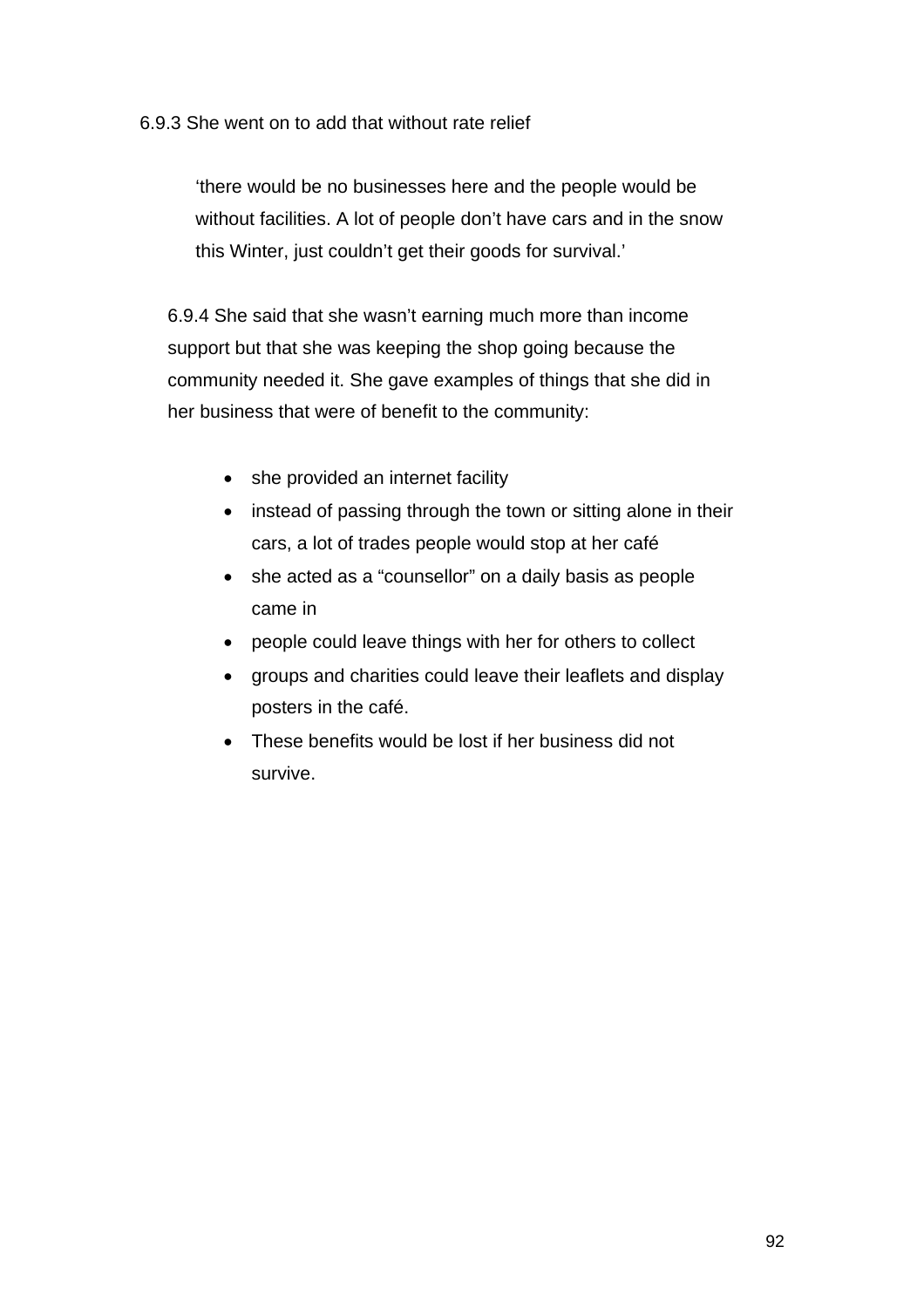# **6.10 Rates relief is ring-fenced for repairs, maintenance and improvements**

6.10.1 The owner of a public house situated on the edge of an area of outstanding beauty in Mid-South Wales was interviewed. He had also taken the time to write a long letter in answer to our questionnaire. The couple had acquired the  $18<sup>th</sup>$  century pub in 2005 and employed two full time and five part-time staff.

6.10.2 They said that the receipt of rate relief had been significant to them in the last 12 months because it had allowed them to carry out improvements

'rate relief has been ring-fenced for repairing the roof. It all helps because it helps the business to improve, it makes it look a lot tidier especially for tourists coming in. £2,000 is a lot of money if you can put it back into the building and do it yourself.'

6.10.3 He said that if he had no rate relief 'maintenance would be straight out the window and improvements' and that therefore he might have to close because it would be unsafe without the improvements that he had made to the pub as an electrical engineer and builder. He added that if rate relief were reduced 'it would affect the number of staff we employ and what we offer in terms of entertainment.' After 20 per cent VAT is introduced, he is not sure that they will still be in business.

6.10.4 As far as benefitting the community, he said that

'we've helped the local hospital, raising money via raffles for cancer. Every week, we have a pot for donations which is then emptied.'

Last year, they raised £1,000 for the local community hospital, paying for a large screen TV and electric fans.

## **6.11 Summary of business interviews**

6.11.1 The majority of the businesses interviewed were finding it difficult to remain in the black given the recession. Even if not financially a large amount,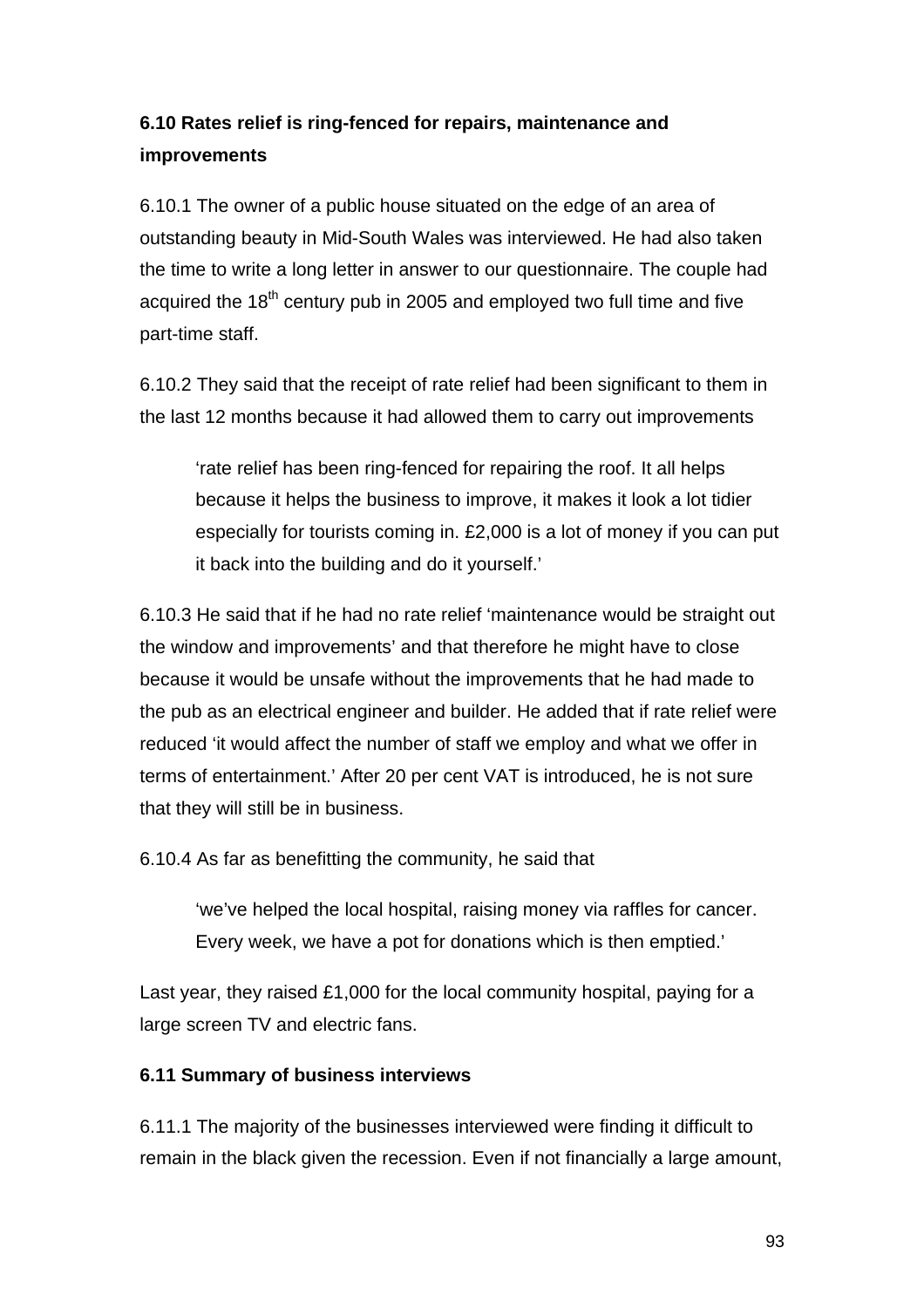rate relief was a very welcome contribution to reducing their expenditures which were in most cases already being cut back in other areas so as to keep the business going.

6.11.2 Rate relief was generally not ring fenced for any particular purpose either because it was a relatively small amount or because businesses were struggling to remain in business and hence, it went into the 'general business pot.'

6.11.3 Many small businesses thought that the giving of rate relief was an essential lifeline to small rural communities so that businesses and the population might be sustained.

6.11.4 There was mixed opinion on whether rate relief encouraged the use of people's businesses or resources to support the community. Some felt that their very presence as a business was a support to the community given the knock-on effects of their employing workers or buying local products or providing customers on that particular day for other High Street shops that people might visit on 'their morning in town.' Others however, stressed that they did not have the time to devote themselves to anything of a social or charitable nature given that their business took up all their available energies.

6.11.5 There were many examples of the owners of these businesses doing works of a voluntary, charitable and social nature. These included such things as giving goods for raffles at local schools and events, sponsoring school prizes and local events, delivering goods free-of-charge to the homes of the infirm, providing free teas and coffees as a chance for people to meet socially.

6.11.6 When questioned whether activities of a social or voluntary nature would be cut back if rate relief were reduced, most respondents said that they wouldn't – they were too much a part of their own ethos, but a few did say that they had already had to cut back on donations given the financial constraints they were under.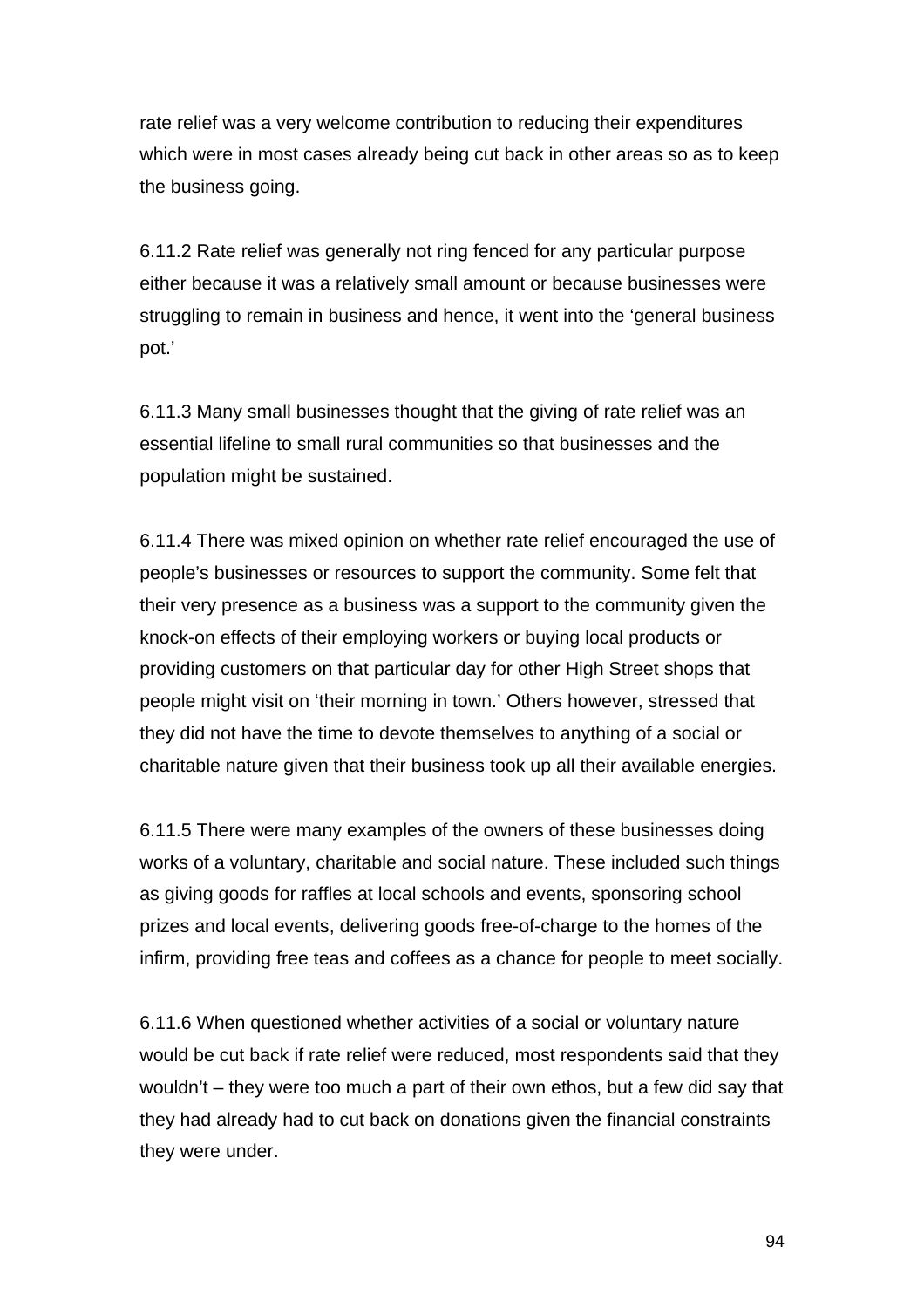# **7 Focus group with stakeholders involved with Business Rates Relief**

## **7.1 Attendees of focus group**

7.1.1 Twelve of the thirteen organisations approached to attend the focus groups expressed an interest in participating in the research demonstrating the continuing significance of the Welsh Small Business Rates Relief scheme. The pressure of prior commitments and unforeseen circumstances resulted in a focus group of seven. The organisations that were unable to attend did contribute to the research at the stakeholder interview stage of this research.

7.1.2 Several of these business support groups run on very tight staff resources so the research team gratefully acknowledge the time commitment they made to this research.

## *Attendees*

Jan Alexander: Institute of Revenues Rating and Valuation (IRRV) Nia Davies: Federation of Small Businesses (FSB) Adrian Grearson-Walker: Wales Tourism Alliance (WTA) Frank Hurley: National Federation of Retail Newsagents (NFRN) Keith Richards: National Federation of Sub Postmasters (NFSP) John Rowlands: National Federation of Retail Newsagents (NFRN) Ed Woodall: Association of Convenience Stores (ACS)

Keith Jackson: University of Cumbria Dr. Simon Parry: University of Cumbria

*Apologies due to unforeseen circumstances* 

Martyn Evans: South Wales Chamber of Commerce

*Other Commitments* 

Jim Cathcart: British Beer and Pub Association (BBPA)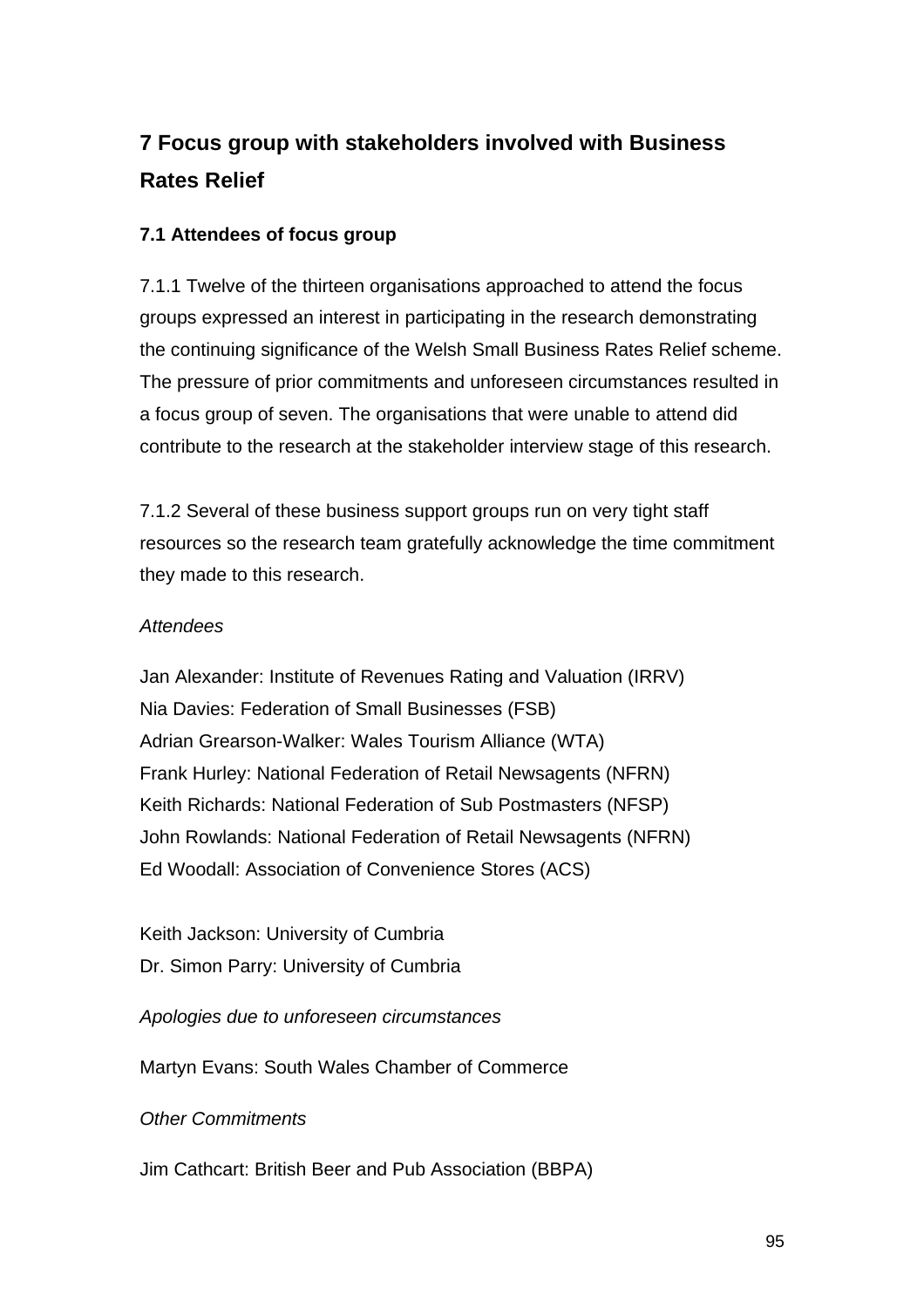Ben Cottam: Association of Chartered Certified Accountants (ACCA) Abbie Shelton: Association of British Credit Unions (ABCU) Miles Vaughan: British Institute of Inn Keeping (BII)

## *Businesses represented at the focus groups*

7.1.3 The organisations at the focus groups represented all sizes of business from the micro to SME (FSB/NFRN/NFSP/ACS and WTA) and the SME to the larger organisations (ACS and WTA).

7.1.4 The specific sectors relating to the SBRRS included post offices (NFSP) retail stores (ACS and NFRN); tourism businesses (WTA); the small business sector in general (FSB) and those responsible for the rateable valuations.

7.1.5 The groups' activities relating to regulations and regulators ranged from:

- interpreting regulations and offering advice to members
- offering advice to members and some limited lobbying on specific issues affecting their membership
- lobbying on regulatory issues that have direct effect on their general membership
- commissioning and participating in national research linked to the regulatory needs of the membership and been directly consulted by government prior to new regulatory initiatives
- providing professional support for valuation officers.

7.1.6 A general summary of the findings from the research so far was presented. This included findings:

- from the literature that all business support schemes have to be equitable, practical and accessible
- from discussions from the four UK countries that all the rates relief schemes have slightly different mechanisms because they were set up at different times to meet different business conditions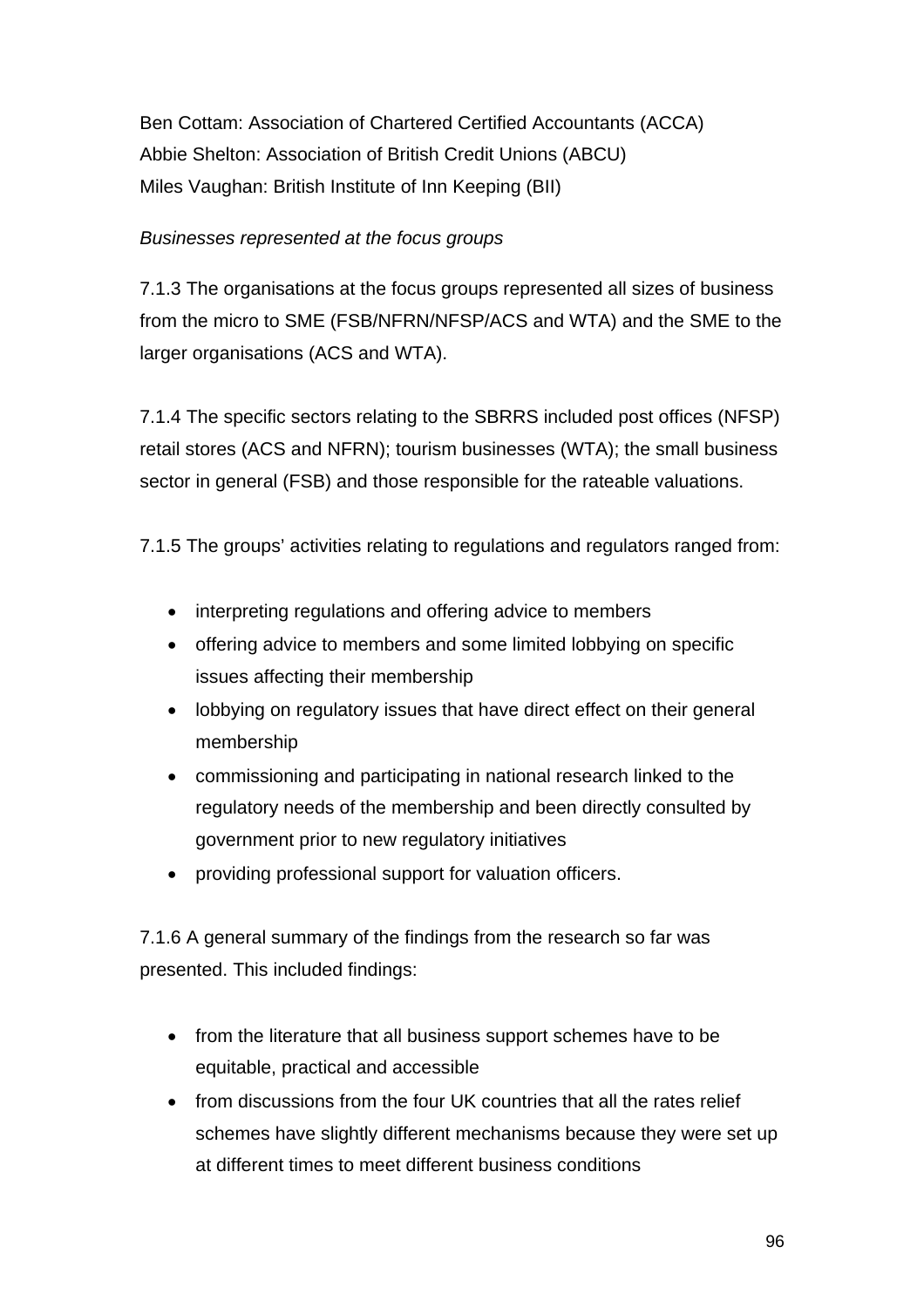- from interviews with business stakeholders that:
	- there is general support for the current Welsh scheme
	- the current economic downturn is making rates relief more significant to business
	- rates relief is a mechanism of support for marginal businesses or businesses in marginal areas
	- rates relief can generate unintended consequences as it is based on property not business
	- more is needed to be done to make recipients more aware of the benefits they are receiving.

7.1.7 A general summary of the telephone interviews with the sample of businesses that had answered the questionnaire was also offered:

- trading is difficult
- most are making no profit or are in the red
- they continue to employ staff where they can
- staying open is their biggest contribution to community (they are now working 70-90 hours per week)
- some have considered closing at the end of the year
- a cut in relief would not be seen as fair
- The Welsh Assembly Government does and should support SMEs
- it's part of their psyche to support local communities.

7.1.8 The group accepted that the summary of the findings represented a fair picture of the general issues affecting SMEs and the impact of SBRRS. There was some discussion on the combined impact of the economic downturn, the recent rates revaluation and the encroachment of multiple businesses on the SME sector in Wales. It was also obvious that the group regarded SBRRS as part of a package of support that the Welsh Assembly Government currently offered to Welsh SMEs.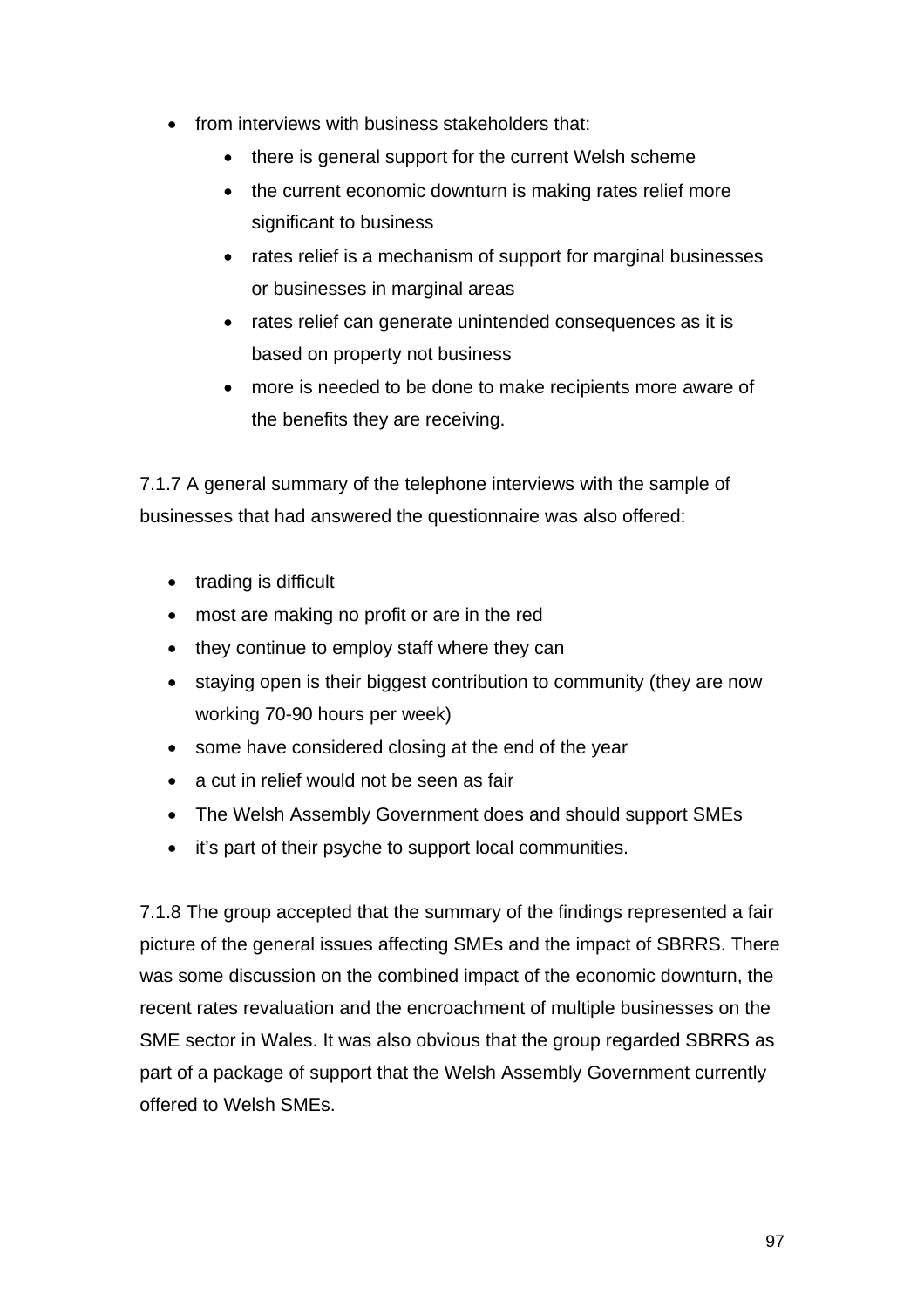7.1.9 The group was also shown the postal questionnaire and the rest of the meeting was focused on five key issues raised by this questionnaire:

- what businesses use rates relief for
- the awareness of the rates relief scheme
- whether rates relief should be targeted at specific sectors
- whether rates relief should be targeted at specific sizes of business
- whether tax relief should be given automatically.

## **7.2 What businesses use rates relief for**

7.2.1 The initial response from the group was that rates relief was generally used to maintain staffing levels, with the squeeze on business from the economic climate and the increasing encroachment of multiples into the Welsh market place, rates relief was now part of the factors that were keeping SMEs afloat.

7.2.2 It was generally agreed that it is difficult to identify exactly what rates relief is used for in individual SMEs. This is because SMEs view the relief in two distinct ways. If the recipient sees the relief as a monthly reduction in their rates bill, then they only see 1/10 of the reduction paid equally over 10 months. So this could be seen as helping cash flow and used to support running costs such as wages. If the recipient sees the relief as directly increasing their 'bottom line' in their end of year accounts then they could see the whole amount as available for investment in the future, so it could be used to help invest in new fixtures and fittings or the repair and upkeep of equipment such as IT or other business assets.

7.2.3 The group accepted that the findings from the postal questionnaire generally reflected what SMEs would use rates relief for.

## **7.3 Awareness of levels of rates relief received**

7.3.1 The group was shown several charts and quotes from the analysis of the questionnaire that highlighted that around 30 per cent of SMEs in receipt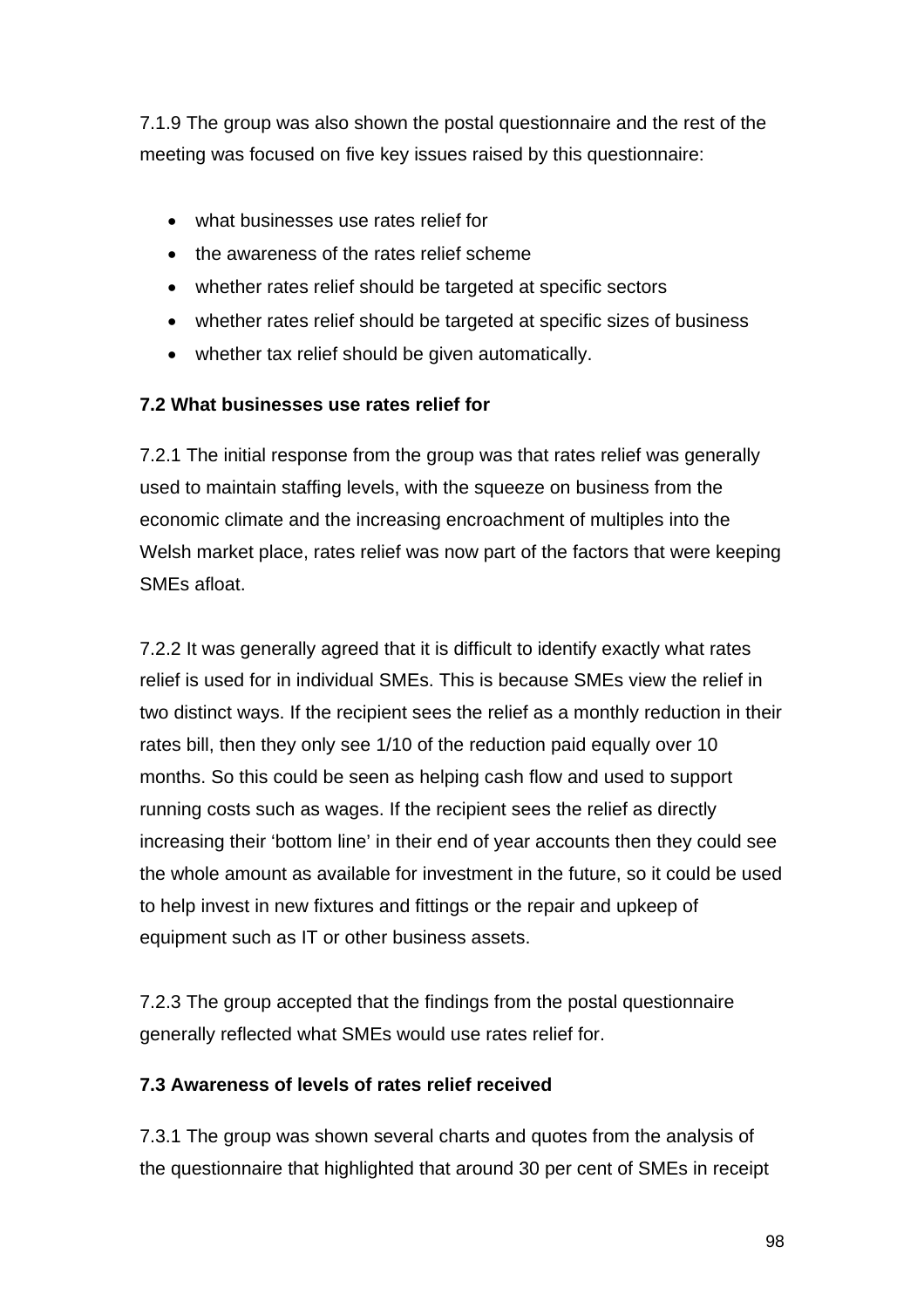of SBRRS were unaware of the amount of SBRRS they were receiving. In the discussion that followed, the group agreed that there is a poor awareness of business on the receipt of rates relief; on the percentage of rates relief received; that the Welsh Assembly Government are spending money delivering it and that the relief arrives after representations from business groups.

7.3.2 It was decided that this problem was created because businesses don't read their rates demands which by law should highlight everything the business can claim. It was accepted that some of these demand bills are poorly designed (not Wales) but equally that business is just interested in the bottom line (the figure that they have to pay) and that they don't always read the fine print above this figure.

7.3.3 The group strongly agreed that there needs to be more clarity on the rates demands especially because £20 million is spent by the Welsh Assembly Government is providing the SBRRS.

7.3.4 This apathy of business could be explained 'because rates relief is given automatically it is not valued as much.' The group all agreed that the benefit of SBRRS had to be communicated more effectively to the Welsh SMEs, possible solutions being:

- a standard letter including the message...'Because of the Welsh Assembly Government you have actually got...'
- the letter should be published in part with the various trade bodies
- this letter would be part of the communication process that could highlight the rates relief is part of a 'negotiation with industry'
- the communications should carry the message 'In the public interest to support small business in the area'

7.3.5 The business support groups within the focus group were keen to work with the Welsh Assembly Government in order to get the message out: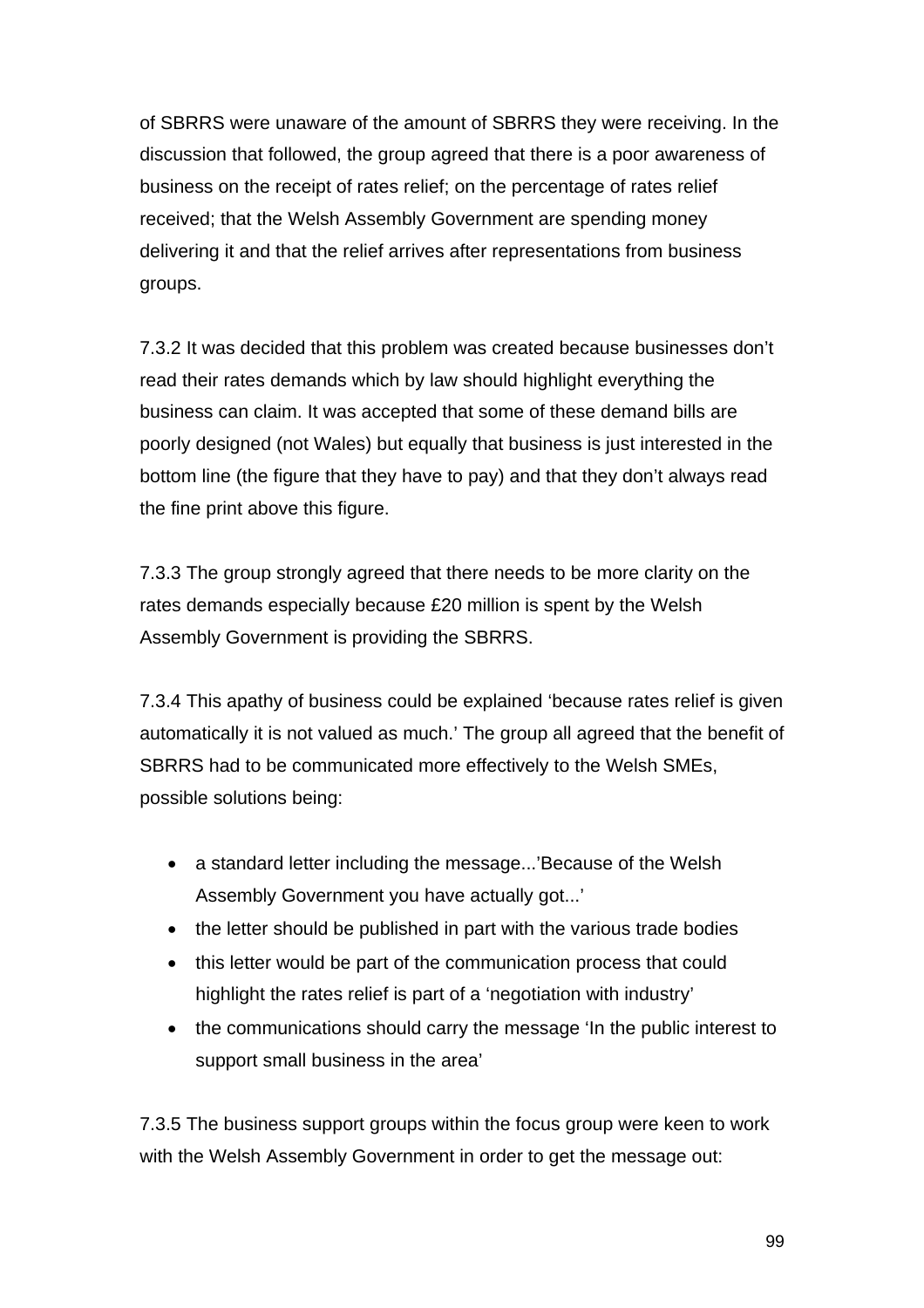'I think that there's got to be some acknowledgement that the representative bodies have been involved in the negotiations, because not everybody knows where that business rates [relief] comes from and they just think it's an automatic thing, handed down by the Assembly Government.'

7.3.6 The group felt that if this communication were made via trade/ professional bodies and worded properly it would:

- make small business more aware of rates relief
- provide clear information
- show that business representative bodies were actively involved in negotiations
- show that local authorities are having a dialogue with business
- allow clear communications which would mean that the Welsh Assembly Government could let business know what they are not getting (permanent rates relief as opposed to a temporary measure to support small business in times of need) and to keep business informed of what could happen.

## **7.4 Targeting by type**

7.4.1 The group discussed the acceptability of targeting certain sectors for extra rates relief. It was noted that other sectors apart from the post offices do get support via the mechanisms in place from the Welsh Assembly Government. The group agreed that this reflects the Welsh Assembly Government's planning policies and suggested that the Welsh Assembly Government needs to continue its 'health checks' on industries in specific geographical areas in order to develop a core business support strategy; the group did not suggest a return to geographically targeted rates relief schemes.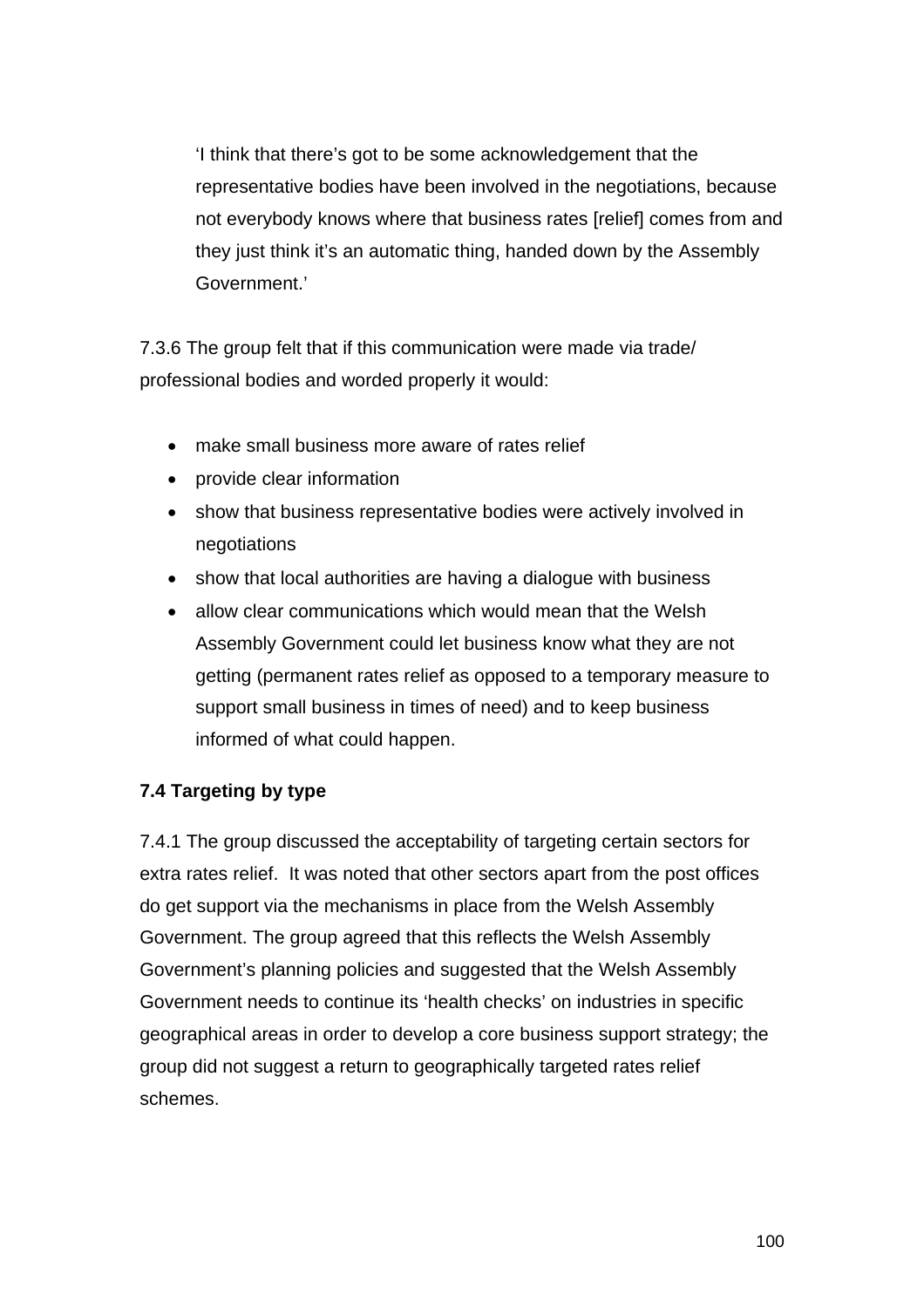7.4.2 Part of this extended discussion which demonstrates how rates relief is seen as part of a much broader public sector support mechanism for SMEs mentioned a private members bill looking at retaining local business property for specific services and the Welsh Retail Strategy which is looking to identify which businesses need to survive.

7.5.3 It was agreed that post offices are essential and that the post office support needs to stay.

'The post office brings the old people in then they use the convenience store, they use the butchers, they use the village. Without the post office the village will die.'

It was felt that we have come to the end of government closures of post offices and that we need to maintain what's left and that rates relief is part of the support.

7.4.4 At the end of this discussion it was accepted that each trade association tends to fight for its own membership. There is a real difficulty reaching a definition of an 'essential service' and it should be recognised that if an area hasn't got the other services it cannot support 'essential services' (the cluster of other businesses support the essential service businesses in a mutual support circle). There was however a general acceptance that the Post Office was a special case.

## **7.5 Business targeting by size**

7.5.1 The group then went on to discuss whether certain sizes of business should be targeted with extra relief. To help with the discussion they were shown results from the postal questionnaire that indicated that rates were a higher percentage of costs for the very small businesses (0-1 and 2-5 employees).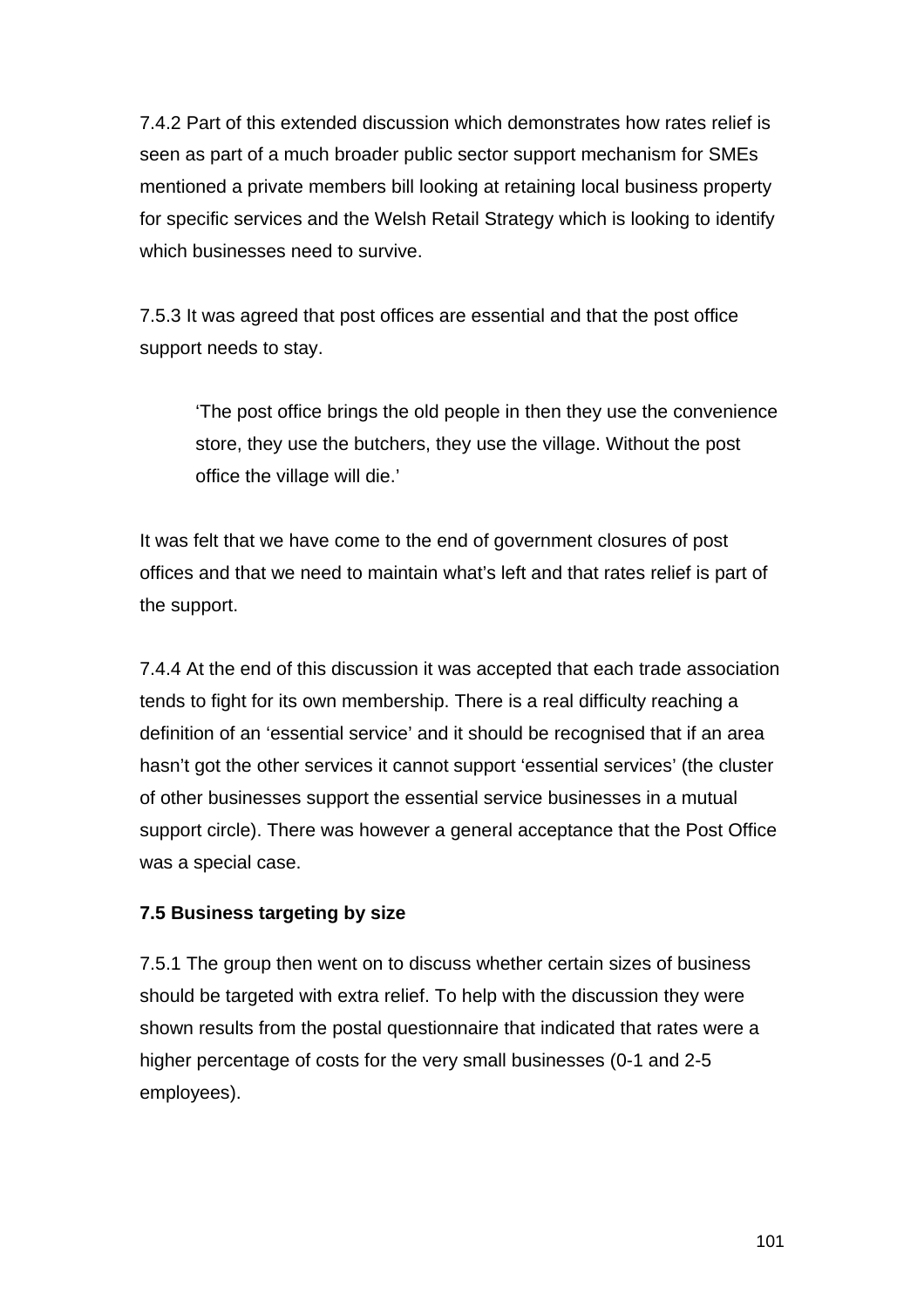7.5.2 This led to the question of whether small businesses were less successful businesses:

'By targeting the smaller business are you targeting the less successful businesses because of the way they operate?'

Or small representing start ups:

'Is it new start-ups we want to encourage?'

7.5.3 The equitability of supporting businesses as they start up was discussed at length. The difficulty in creating a practical solution which would probably have to be based on a combination of turnover, profit and age of business was acknowledged and again the group came to the general conclusion that the current Welsh system was probably the most practical solution to an equitable rates relief system for smaller businesses.

7.5.4 The idea of increasing the accessibility of rates relief to those slightly above the threshold by introducing a 10 per cent relief band at a higher threshold was dismissed:

'We've discussed this [10 per cent band] with our members. Although it would be nice to have a 10 per cent band, it wouldn't make any difference to the running of the company. It's too small to have an impact.'

7.5.5 Again to try and alleviate the impact of rates revaluation the idea of tapered relief banding was also discussed but it was thought that the expense of this more complicated system might reduce the overall amount available for rates relief:

'The more it costs to run, the less there is in the pot to give out to businesses. So we are looking at the cheapest option which is the best fit.'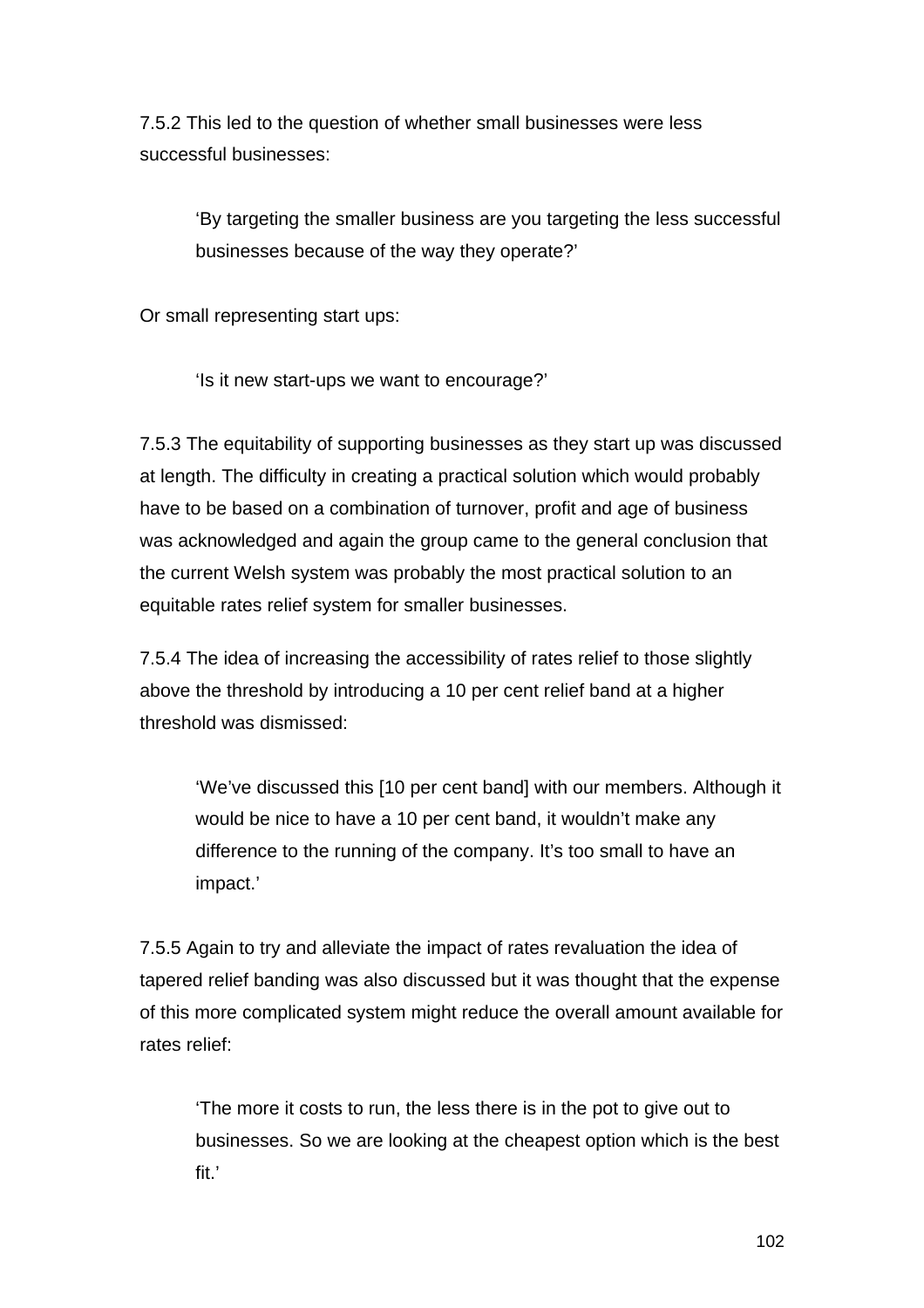There was also some belief that a tapered system would appear overly complicated:

'England has a taper system and it's just more complication. You're making it harder and harder each time.'

7.5.6 The general agreement of the group was that the Welsh Assembly Government with their current banding was distributing the rates relief across business sizes as equitably as was practical.

### **7.6 Automatic Entitlement**

7.6.1 The group acknowledged the benefit of an 'automatic system' and whole heartedly were in favour of 'keeping the system simple.'

7.6.2 There was acknowledgement that a fully automatic system would be an administrative burden because recipients of SBRRS must only have one property which leads to the problem of how you prosecute people for incorrectly claiming relief.

7.6.3 It was felt that a return to a non-automatic scheme could lead to less SMEs who were entitled to SBRRS claiming it:

'If they had to apply then there's a lot of them that won't. They don't even understand it when they do read it.'

7.6.4 One of the major problems with an 'automatic' system was the lack of value placed on the relief as illustrated in the overall business awareness of the scheme. This took the group back to focusing on how the benefits and details of the scheme could be communicated to the business community.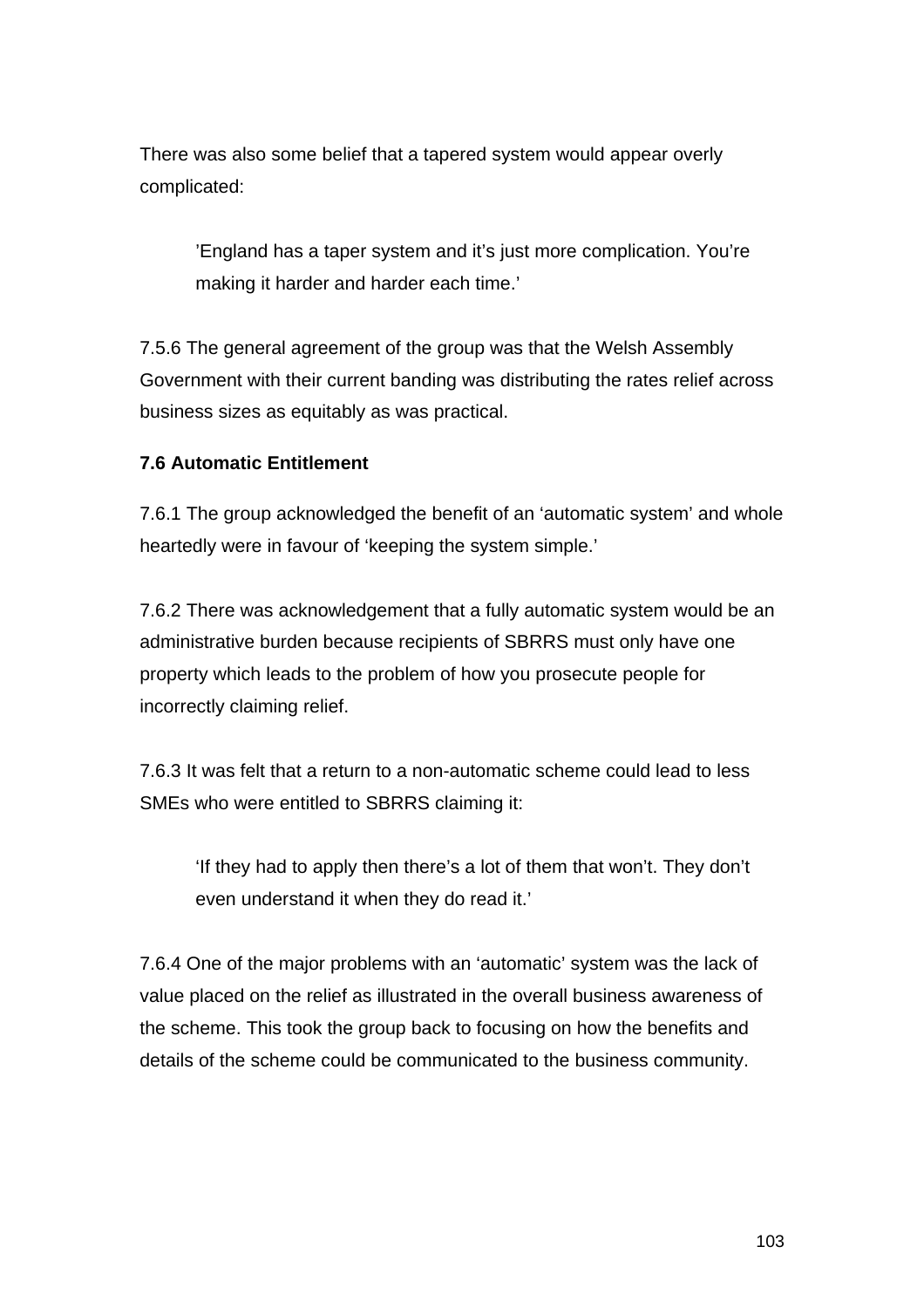## **7.7 Other Issues Raised**

### **7.7.1 What do businesses get for rates?**

7.7.1.1 Discussing rates relief with businesses inevitably leads them to question what they get for the rates they pay:

'Businesses don't mind paying rates, as long as it is affordable to them. The problem is that they don't actually know what they get for the rates. Because if for example you get a council tax bill, you know x amount is going to the police, you know it's going to local services. Where the system is at the moment it's all going to Cardiff and it's being redistributed around Wales. Businesses basically don't see what they get for their money. There's no link between what they pay and what they see in services.'

# **7.7.2 The economy and the encroachment of multiples into the Welsh Market Place**

7.7.2.1 Reflecting on the economic and market influences on Welsh SMEs' attitudes to the NDRR scheme, there was concern from the group that they were not only suffering from the economic downturn they were also experiencing a large influx into their market from multiple organisations. Specifically with reference to TESCO in the retail sector and discount hotel chains in the tourist sector, several stakeholders felt that the multiples were being given an unfair advantage by the current rates system. There was a perception within the group that the large retail multiples did not pay fair rates on their free car parks whilst SME customers in towns and villages had to pay for their parking. These comments are outside the scope of this current research but serve as an example of how emotive rates and the NDRR scheme is to the SME population within Wales. As previously discussed, businesses with multiple sites were less affected by individual property revaluations whilst SMEs with one property with a large rates revaluation could not spread the increase across their business.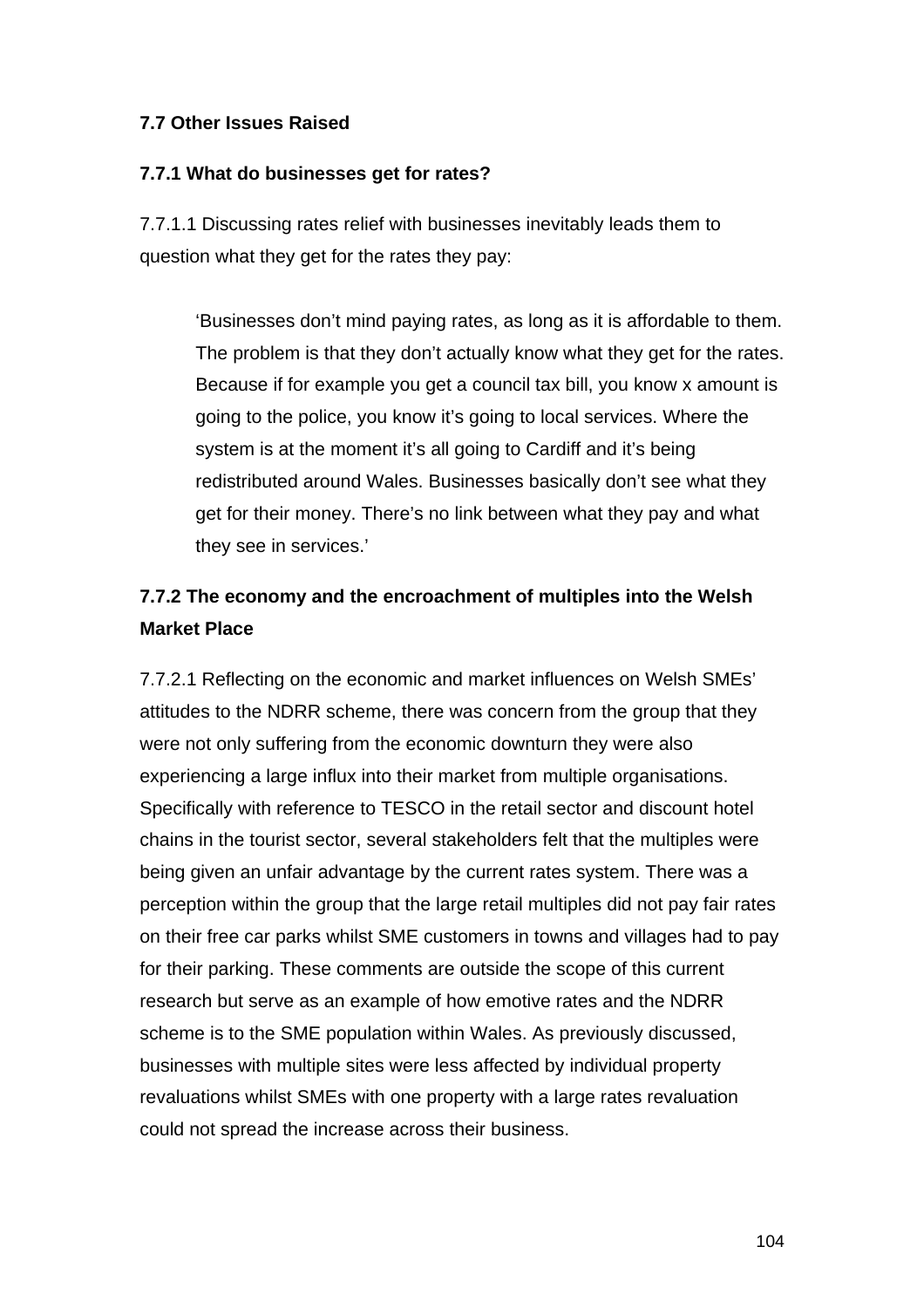## **7.7.3 Other comments on rates relief**

7.7.3.1 There was general agreement that rates and rates relief should be controlled centrally:

'We wouldn't want to see business rates controlled locally.'

7.7.3.2 One of the group also queried whether the Welsh Assembly Government could use rates relief to support its greener business or safer community's agenda:

'One part of the Assembly's trying to push for businesses to be greener and stuff. So basically the Assembly should be looking at what they want a business to do. The rates system should follow the other strategies that the Assembly's got.'

## **7.8 Summary from focus group**

7.8.1 The discussion within the group accepted that rates relief is seen by SMEs as a valuable part of the Welsh Assembly Government's commitment to this sector.

7.8.2 The difficulty of individual SMEs identifying what SBRRS was used for could be explained in the way the business owner personally acknowledges receipt of the relief (either as a monthly reduction in costs or an annual grant to increase investment for the following year).

7.8.3 The low awareness of the amount received as SBRRS and the mechanism driving it was an issue that needs to be corrected. Trade and professional bodies appear to be keen to work with the Welsh Assembly Government to get this message across to the SME sector; this would be beneficial to the image of these bodies and may help the Welsh Assembly Government explain how and why the SBRRS system might change in the future.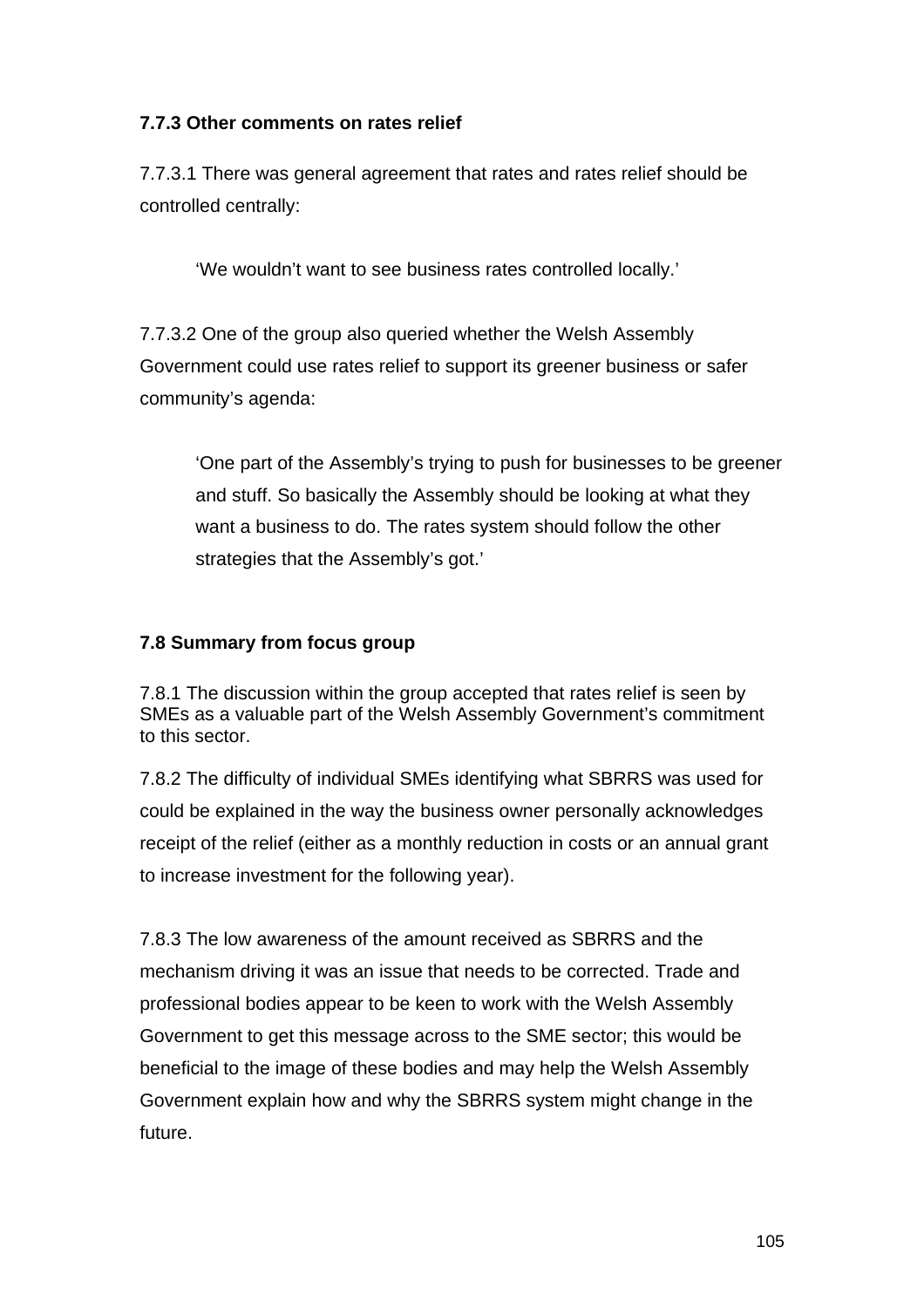7.8.4 The group acknowledges that the post office is probably a special case and that the current Welsh SBRRS scheme also supports other SME sectors in most need.

7.8.5 The group also acknowledges that the current system equitably supports Welsh SMEs of various sizes in the most practical and accessible method currently available. So the current bands for rates relief are probably about right (pre revaluation) and do not need amending.

7.8.6 Overall, the group voiced appreciation from the SME business community for the continued support from the Welsh Assembly Government and a desire from the business support groups to work alongside the Welsh Assembly Government in the future delivery and communication of this support.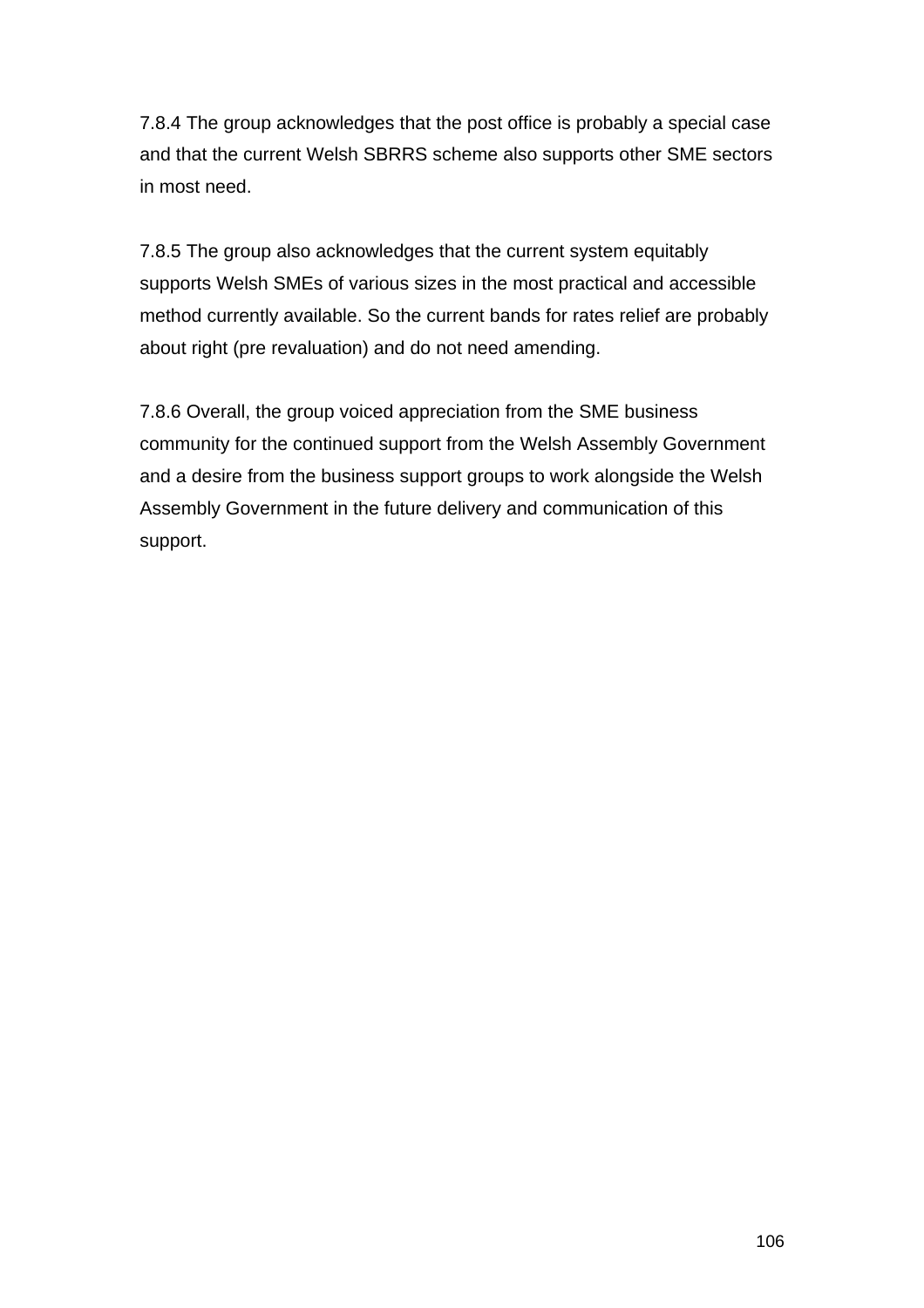# **8 Conclusion**

8.1 We have presented an analysis of surveys, literature and a focus group. Some key conclusions can be drawn from the triangulation of these sources. SMEs in receipt of benefit obviously appreciate assistance from the SBRRS but see it as part of the Welsh Assembly Government's commitment to the SME sector which is vital for the Welsh Economy in general.

8.2 Various parts of the Welsh SBRRS are being mimicked by other nations within the UK and this would indicate that at the present time the Welsh system has found the most acceptable balance between equity, practicality and accessibility. Evidence suggests that there is no major pressure for radical change to the mechanisms of the Welsh SBRRS at present. However, this should not rule out changes in the medium term should there be a change in the Welsh economy.

8.3 Contrary to the findings of the literature review, the survey reveals that rates can account for a very significant proportion of turnover for many small businesses (in excess of 10 per cent for many). It is quite likely that this pattern is accentuated in the current trading environment.

8.4 The SMEs in general appear to be unaware of the mechanism of SBRRS and of the exact benefit that they are receiving.

8.5 It is difficult for SMEs to identify exactly how the financial benefit of SBRRS is used to support their business. This in part is because some SMEs see it as a small monthly reduction of costs whilst others see it as a larger annual grant to be invested in the business.

8.6 The current economic downturn and the encroachment of multiples into Wales has made trade for Welsh SMEs difficult over the last year and the effect of any reduction in support by the public sector would be significantly magnified compared to previous years.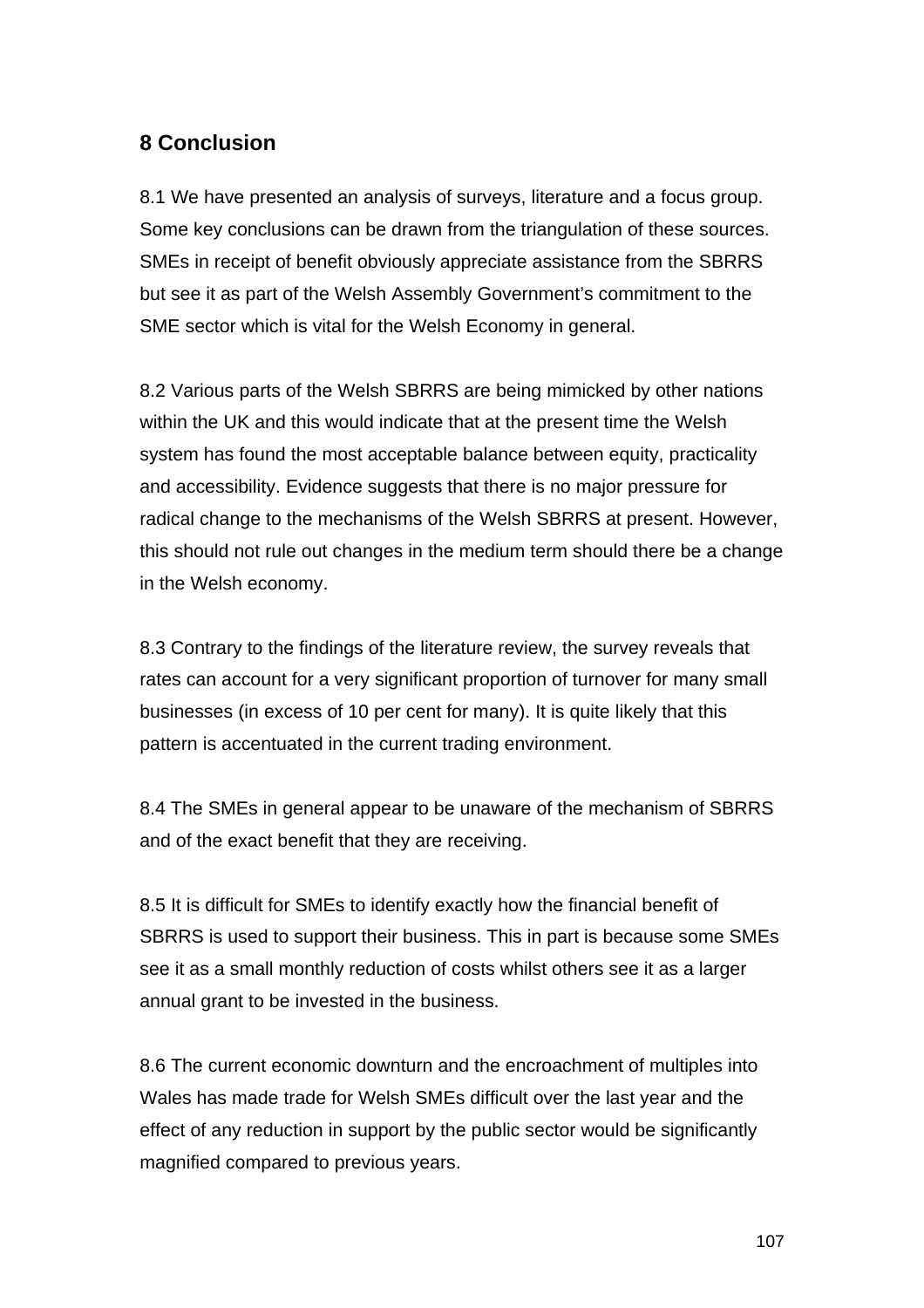8.7 The 'automatic' eligibility for SBRRS used by the Welsh Assembly Government appears to be acceptable to the SME community.

8.8 There is an overall acceptance that the current design of the present Welsh scheme is acceptable and appropriate to business needs.

8.9 An increase in the equity of the scheme through introducing a tiered threshold scheme would add to the complication and cost of the present scheme, reducing the overall benefit to the SME community and thus possibly losing majority support of this sector.

8.10 All business sectors want less tax and more support and their trade bodies will argue for their individual cases but there appears to be a general consensus (but not a 100 per cent agreement) that post offices are at the moment an identifiable special case.

8.11 Responses from the questionnaire would suggest that the majority (66 per cent) of SMEs receiving rate relief do not see any increase in rental charges because of the relief. However in a minority of cases (12 per cent) landlords would appear to be taking most or all of the rate relief received in higher rental charges.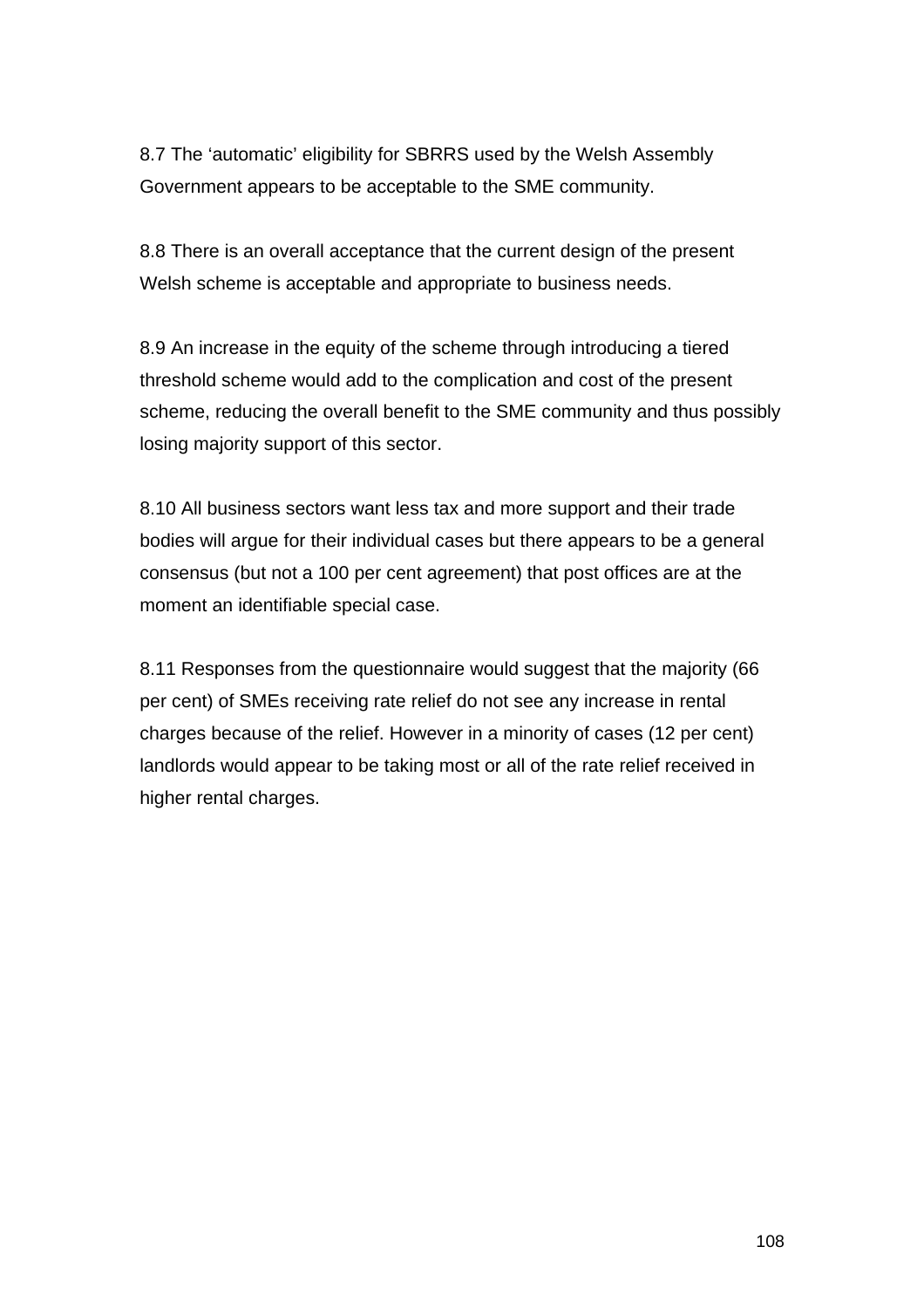# **9 Recommendations**

9.1 Accept that the financial assistance gained by the SMEs from SBRRS is supporting their economic sustainability in the current Welsh economic environment. This justifies the continued support of SMEs through the SBRRS.

9.2 Increase awareness of the mechanisms and benefits of SBRRS possibly through collaboration with the relevant trade bodies /associations.

9.3 Maintain the 'automatic' mechanism of the current Welsh SBRRS scheme.

9.4 The Welsh Assembly Government keeps the sector informed and involved in the decision process of any new SBRRS scheme.

9.5 Any alterations to the current scheme should be carefully checked by the Welsh Assembly Government to ensure that they do not create unforeseen circumstances or unintended consequences that are detrimental to third party businesses.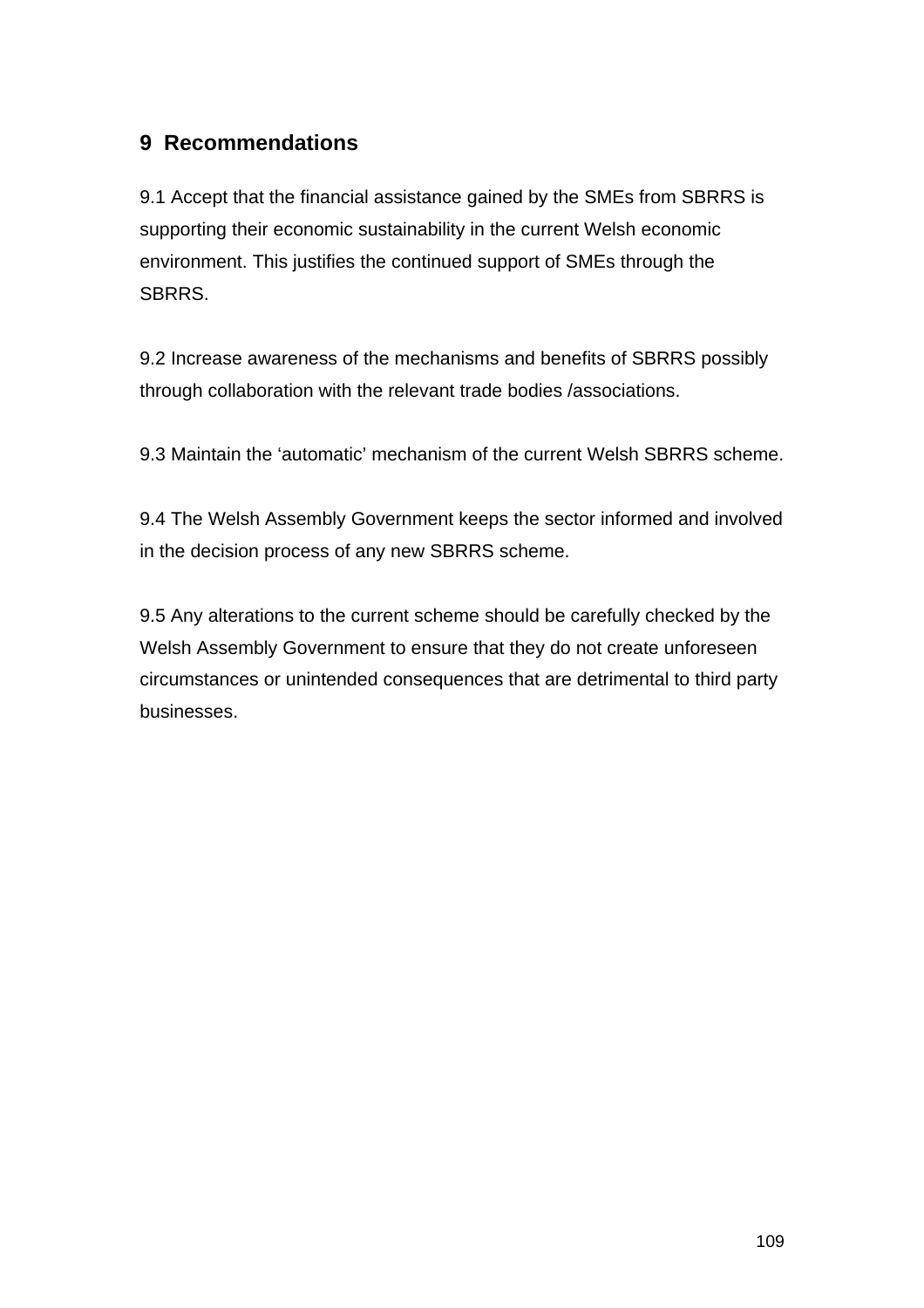## **References**

- Adams, C. and Webley, P. (2001) "Small business owners' attitudes on VAT compliance in the UK". *Journal of Economic Psychology*, 22(2), pp.195- 217.
- Baghana, R. and Mohnen, P. (2009) "Effectiveness of our R and D tax incentives in small and large enterprises in Quebec," *Small Business Economics*, 33(1), pp.91-107.
- Baldock, R. (1998) "10 years of the urban programme 1981-91: the impact and implications of its assistance to small businesses,".*Urban Studies*, 35(11), pp. 2063-83.

BBC (2010) "Business rates break for small firms in Wales" 30 March 2010. Available from: http://news.bbc.co.uk/1/hi/wales/wales\_politics/8595291.stm

- Bond, S., Denny, K., Hall,J. and McCluskey, W. (1996) *"*Measuring the Burden of Non-domestic Rates on Business: The Relationship between Rents and Rates," *Journal of Property Valuation and Investment*, Vol. 14 No. 4, pp. 18-30.
- British Chambers of Commerce (2009) "British Chambers of Commerce Proposition Paper: Local Business Taxation," March 2009.

Business Link (2010) "Practical Advice for Business:Business rates: Business Rate Relief." Available from: http://www.businesslink.gov.uk/bdotg/action/detail?type=RESOURCES&ite mId=1073792393

(Department for) Business Enterprise and Regulatory Reform (BERR) (2008) SME statistics 2007. Available from: http://stats.berr.gov.uk/ed/sme/smestats2007-ukspr.pdf

(Department for) Business Innovation and Skills BIS (Dec 2009) "A consultation on developing the banking and financial services available at the Post Office" Available from: http://www.bis.gov.uk/assets/biscore/corporate/docs/migratedconsultations/post%20office%20banking%20a%20consultation%20on%20 developing%20the%20banking%20and%20financial%20services%20avail able%20at%20the%20post%20office.pdf

- (Department for) Business, Innovation and Skills (BIS) (2010) "Small Firms Loan Guarantee Scheme Recipient and Comparison Group Survey Results," BIS, January 2010. URN 10/511.
- CBI (2008) "London Business Survey" Sponsored by KPMG http://www.cbi.org.uk/ndbs/press.nsf/0363c1f07c6ca12a8025671c00381cc 7/a570c9a8ba5415ae802574670048f775/\$FILE/CBI%20London%20Busin ess%20Survey%202008.pdf
- Chittenden, F., Krauser, S. and Poutziouris, P. (2003) "Tax regulation and small business in the USA, UK, Australia and New Zealand," *International Small business Journal,* 21(1), p. 93.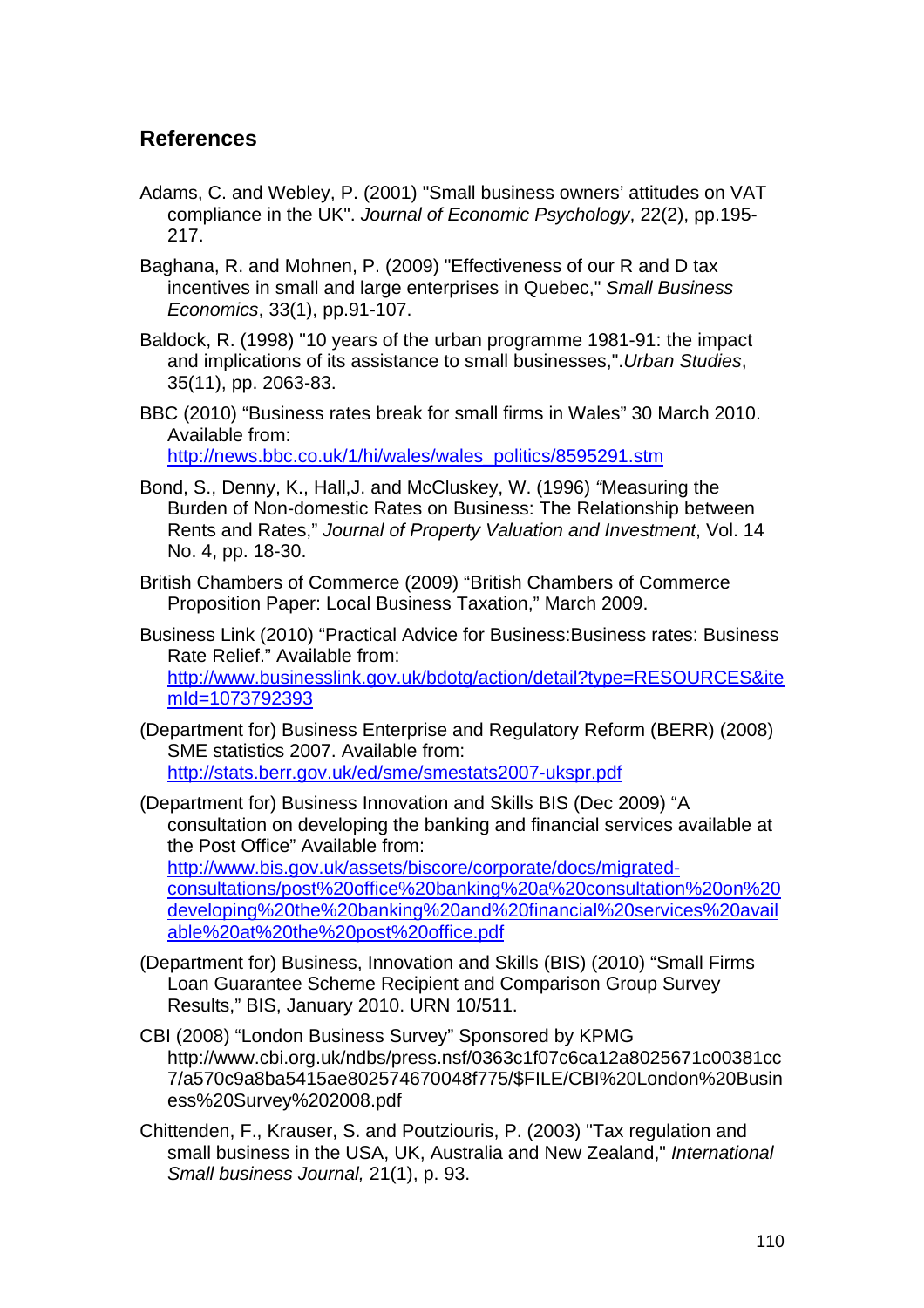- Chittenden, F., Krauser, S. and Poutziouris, P. (2005) "PAYE-NIC compliance costs: empirical evidence from the UK SME economy,*" International Small Business Journal,* 23. pp. 635-56.
- Chittenden, F. and Poutziouris, P. (2000) "Taxation and the performance of technology-based small firms in the UK," *Small Business Economics*, 14(1), pp.11-37.
- Cook, I. R. (2008) "Mobilising urban policies: the policy transfer of US business improvement districts in England and Wales," *Urban Studies*, 45(4), pp.773-95.
- Countryside Agency (2000) "The economic Significance of Rural Post Offices."
- Craig, D. Jackson, W. and Thompson, J. (2007) "Small firms finance, credit rationing, and the impact of SBA-guaranteed lending on local economic growth," *Journal of Small Business Management*, 45(1), pp.116-32.
- Crosby, N. and Keogh, G. (1990) "The relationship between shop values and rates," University of Reading., mimeo.
- Crosby, N., Hughes, C. and Murdoch, S. (2006) "Flexible property leasing and the small business tenant," *Journal of Property Research*, 23(2). pp.163- 88.
- Cunningham, R. (2009) "Companies get help with business rates," *International Tax Review*, May, 20(4).
- Damania, D. (1986) "The impact of nondomestic property taxes on employment: a comment," *Urban Studies*, 23, pp. 413-18.
- DCLG (2010) "Making small business rate relief automatic (SBRRS)." Consultation letter circulated by the DCLG, July 2010.
- Doern, R. (2009) "Investigating barriers to SME growth and development in transition environments: a critique and suggestions are developing a methodology," *International Small Business Journal,* 27(3). pp. 275-305.
- Donald, B. and Mohsin, M. (2006) "Tax policy and entrepreneurship: new timeseries evidence," *Small Business Economics*, 26(5), pp. 409-25.
- Duanjie, C., Lee, F. and Mintz, J. (2002) "Taxation, SMEs and entrepreneurship," OECD papers, 2(11), pp.1-48.
- Eliza, A. and Braithwaite, V. (2005) "Understanding small business taxpayers: issues of deterrence, tax morale, fairness and work practice,*" International Small Business Journal*. 23(5), pp. 539-68.
- Eve, G. (1993) "Measuring the Burden of Non-domestic Rates on Different Types of Business," City University.
- Federation of Small Businesses (2006) "Small Businesses and the UK Postal Market."
- Federation of Small Businesses (2008) "Business Rates, Policies for Sustainable Communities," October 2008. Available from: http://www.fsb.org.uk/keeptradelocal/images/fsbbusrateslores.pdf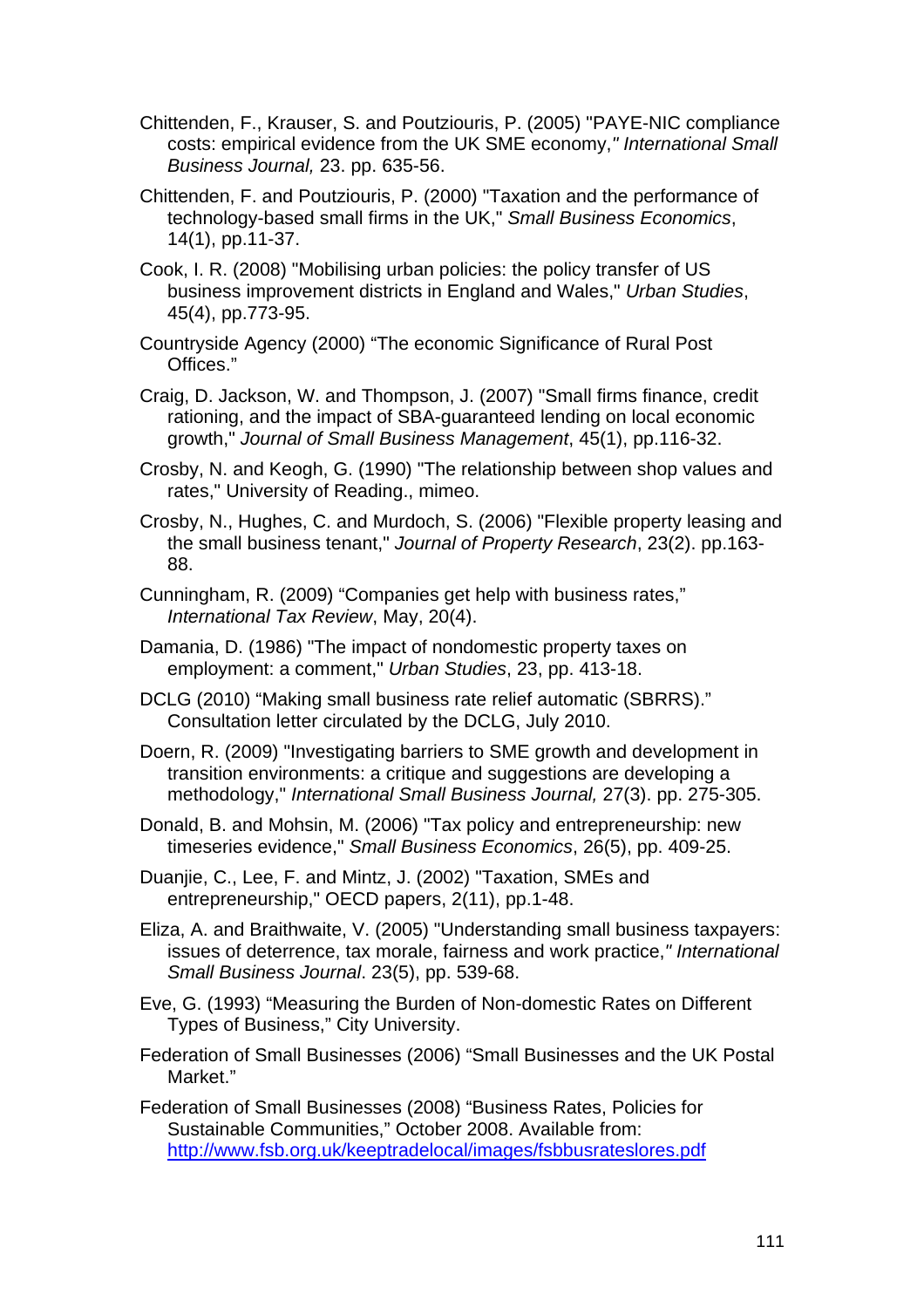- Federation of Small Businesses (2009) "FSB in Scotland: Small Firms Welcome Full Introduction of Business Rates Cut – April 2009." Available from: http://www.fsb.org.uk/News.aspx?loc=scotland&rec=5174
- Fogel, G. (2001) "An analysis of entrepreneurial environment and enterprise development in Hungary," *Journal of Small Business Management*, 39(1). pp. 103-09.
- Foreman-Peck, J., Makepeace, G. and Morgan, B. (2006) "Growth and profitability of small and medium-sized enterprises: some Welsh evidence," *Regional Studies*, 40(4). pp.307-19.
- Freedman, J. and Ward, J. (2000) "Taxation of small and medium-sized enterprises," *European Taxation*, 40(5). pp. 158-175.
- Hudson, D. (2005) " Issues in business rates and revaluation 2005," *Journal of Retail and Leisure Property*, July, 4(3), pp. 207-18.
- HM Government (2010) Thinking Business in Policy: Developing Our Industrial Capacity. Available from: http://www.bis.gov.uk/thinkingbusiness
- HM Treasury (2010) "Budget 2010 Securing the recovery Economic and Fiscal Strategy Report and Financial Statement and Budget Report – March 2010," Ch. 4, p. 53. Available from: http://media.ft.com/cms/edb5d37c-3749-11df-b542-00144feabdc0.pdf
- Labour Matters (2009) "Ann Jones welcomes more relief for Welsh firms" Nov. 2009. Available from: http://www.labourmatters.com/welsh-labour/annjones-welcomes-more-relief-for-welsh-firms
- Laramie, A.J. and Mair, D. (1993) "The incidence of business rates: a post-Keynesian approach," *Review of Political Economy*, 5(1), pp. 55-72.
- LGFDR (Local Government Finance Division Research) (2005a) "An Evaluation of the effectiveness of the existing system of NDRR in Wales and consideration of the need for a small business rate relief scheme," July, Section 1.38.
- LGFDR (Local Government Finance Division Research) (2005b) "An Evaluation of the effectiveness of the existing system of NDRR in Wales and consideration of the need for a small business rate relief scheme," July, Section 1.19.
- LPSNI (2010) "Small Business Rate Relief Fact Sheet- from the Land and Property Services Northern Ireland." Available from: http://www.lpsni.gov.uk/lps\_fact\_sheet\_-\_small\_business.14jan2010-2.pdf
- McGreal, S., Berry, J., Lloyd, G. and McCarthy, J. (2002) "Tax-based mechanisms in urban regeneration: Dublin and Chicago models," *Urban Studies*, 39(10). pp. 1819-31.
- Morning Advertiser (2009) "Rates help for Welsh pubs-23 Dec 2009." Available from: http://www.morningadvertiser.co.uk/news.ma/article/85433
- Mowlah, A. (2008) Forum of Private Business. Reported in Cabinet Maker, 4 August 2006.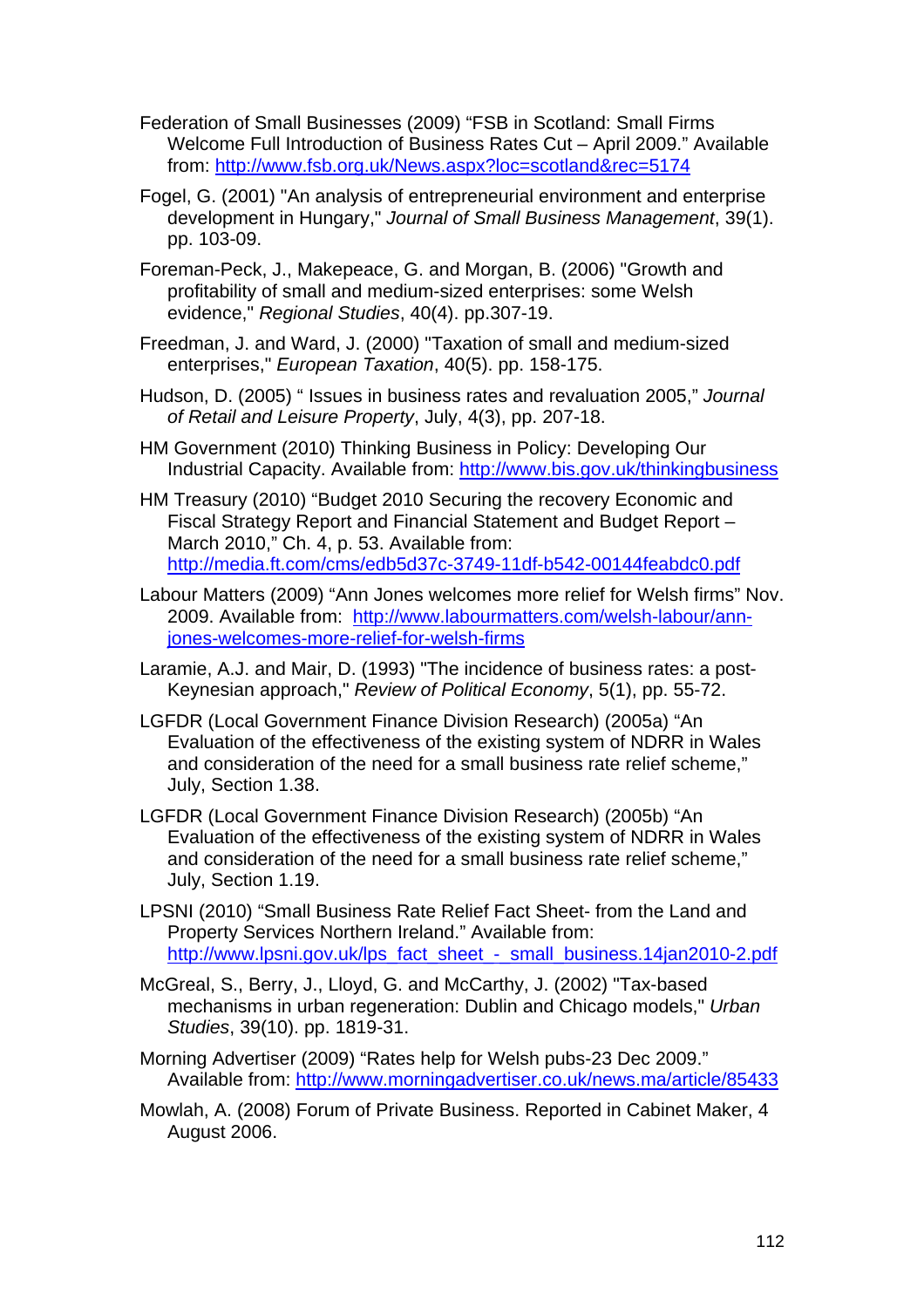- Narberth (2009) "Plaid Welcomes Rates Relief ," 23 Dec 2009. Available from: http://www.narberth.co.uk/narberth-news/rateslatest/359-plaid-welcomesrates-relief
- National Federation of Independant Businesses (2008) "Small business problems and priorities survey." Available from: http://www.nfsb.com.
- NFSP (National Federation of SubPostmasters) (2007) "Economic Research institute of Northern Ireland-Review of the Case for a Small Business Rate relief Scheme in Northern Ireland." Written submission from the National federation of SubPostmasters, Dec 2007.
- NFSP (National Federation of SubPostmasters) (2009) "Subpostmaster Income Survey, 2009,"June 2009.
- New Economics Foundation (2006) "Small Businesses and the UK Postal Market."
- ODPM (Office of the Deputy Prime Minister) (1995) "The impact of Rates on Businesses," Feb.1995.
- ODPM (Office of the Deputy Prime Minister) (2004) "Survey of Small Businesses and Rate Relief," 04LGF02763
- Onji, K. (2009) "The response of firms to eligibility thresholds: evidence from the Japanese value added tax," *Journal of Public Economics*, 93(5/6) pp. 766-75.
- Parry, S.N. (2006) "How the social construction of accounting shapes microfirm strategic development,'' *Institute of Small Business and Enterprise conference*, Oct. 2006.
- Parry, S.N. (2007) "Accounting research in the micro-firm: agendas, perspectives and methodologies," *Cyprus International Journal of Management*, Vol. 12(1), Autumn, pp. 5-21.
- Parry, S.N. (2007) "South Wales artisans and their discourses of growth: lessons for small business advisors and policy makers," NDR Cymru.
- Parry, S.N. (2010) "Smalltalk: Rhetoric of control as a barrier to growth in artisan micro-firms," *International Small Business Journal* – publication pending.
- Peck, F., Parry, S., Jackson, K. and Jackson, J. (2009) *Review And Assessment Of The Methodology Of The Retail Enforcement Pilot (Rep) In A Business Environment.* Centre for Regional Economic Development (CRED) and Local Better Regulations Office (LBRO).
- Potter, J. and Moore, B. (2000) "UK enterprise zones and the attraction of inward investment," *Urban studies*, 37(8), pp.1279-1311.
- Robertson, M. and Jones, C. (1999) "A cross-sectional model of rents in urban retail centres". *Journal of Property Research*, 16(1), pp.51-66
- Rodrigo, C. A. and Felipe, L. (2010) "Corporate taxes and the demand for labour and capital in developing countries," *Small Business Economics,* 34(2), pp.187-201.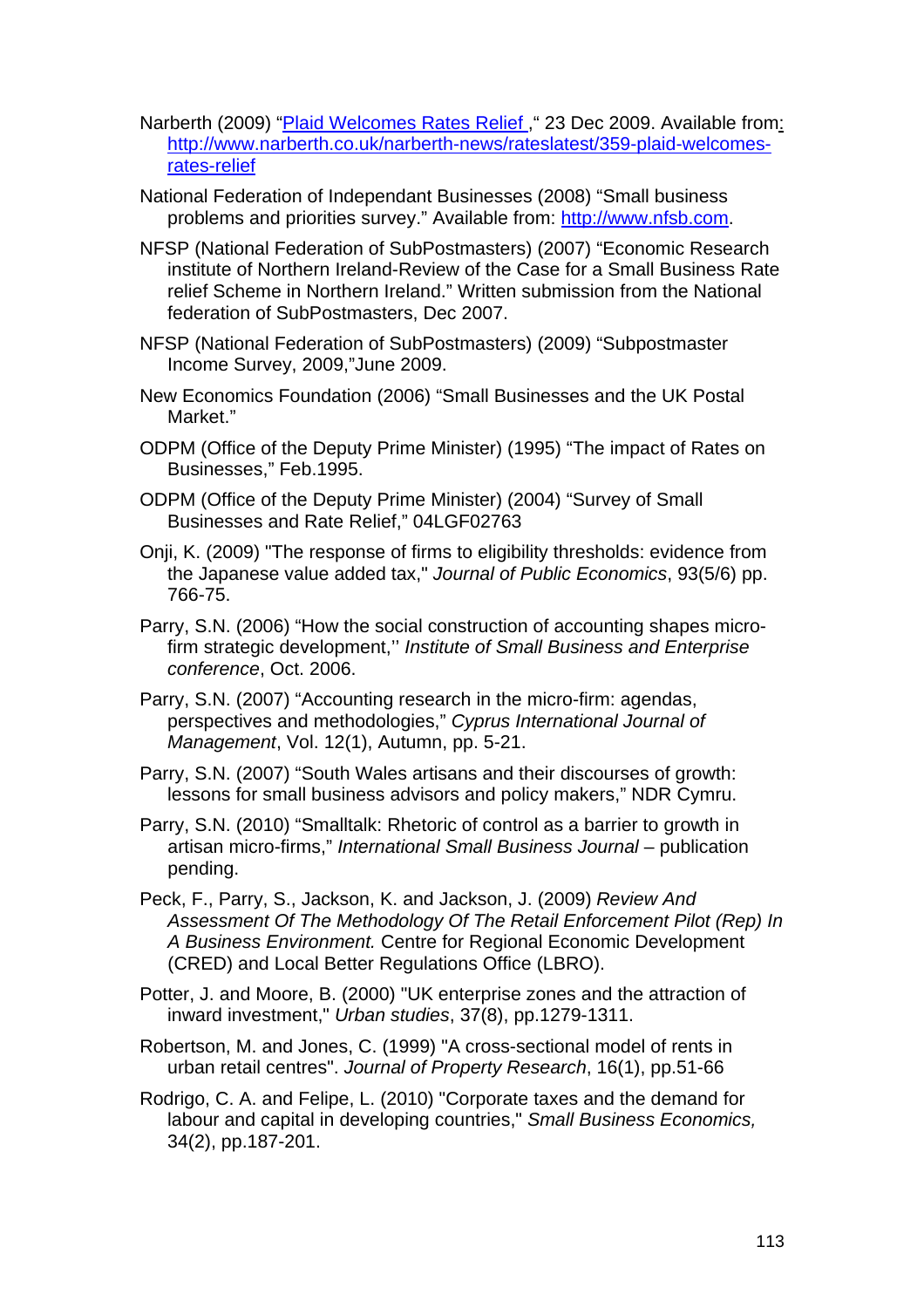- SBS (2001) A Briefing Paper By The Performance And Innovation Unit (PIU) And Small Business Service (SBS). Available from: http://www.cabinetoffice.gov.uk/media/cabinetoffice/strategy/assets/briefin g.pdf
- Scottish Government (2004) "Evaluation of the Impact and Effectiveness of the Small Business Rates Relief Scheme" Dec 08, 2004. Available from: http://www.scotland.gov.uk/Publications/2004/12/20357/47854
- Scottish Government (2009) "Small Business Rate Relief Scheme…Making it work together." Available from: http://www.scotland.gov.uk/Resource/Doc/47032/0024921.pdf
- Sibley, I. (1989) "The effect of business rates on rental values", *Journal of Valuation*, Vol. 7 No.4, pp.325-41.
- Snee, H. (2000) "The case for an enterprise development fund for Wales," *Venture Capital*, 2(4). pp. 343-55.
- Valuation Office Agency (2010) "Business Rates an Introduction" Available from:

http://www.voa.gov.uk/publications/public\_fact\_sheets/business\_rates\_an \_intro.html

- Wadlow B (2010) "Petrol filling station business rates- VOA valuation framework issues" supplied by ACS
- Wales Gov (2010) "Welsh Assembly Government Rates Relief. Available from:

http://wales.gov.uk/topics/localgovernment/finandfunding/nondomesticrate s/ratesrelief/;jsessionid=178LJnyGjB1wKsK3nMmtjpyVJlvhlLxKHDVLy0tk KVpBpGcln7dv!1614610361?lang=en

- Walesonline (2009a) "Tory AM David Melding warns Corus could be hit by business rates increase." Available from: http://www.walesonline.co.uk/business-in-wales/businessnews/2009/10/31/tory-am-david-melding-warns-corus-could-be-hit-bybusiness-rate-increase-91466-25056028
- Walesonline (2009b) "Many firms to benefit from cut in business rates." Available from: http://www.walesonline.co.uk/business-in-wales/businessnews/2009/10/28/many-firms-to-benefit-from-cut-in-business-rates-91466- 25029766

Western Mail (2009) "Tory AM David Melding warns Corus could be hit by business rate increase," Oct 31<sup>st</sup> 2009. Available from: http://www.walesonline.co.uk/news/welsh-politics/welsh-politicsnews/2009/10/31/tory-am-david-melding-warns-corus-could-be-hit-bybusiness-rate-increase-91466-25056028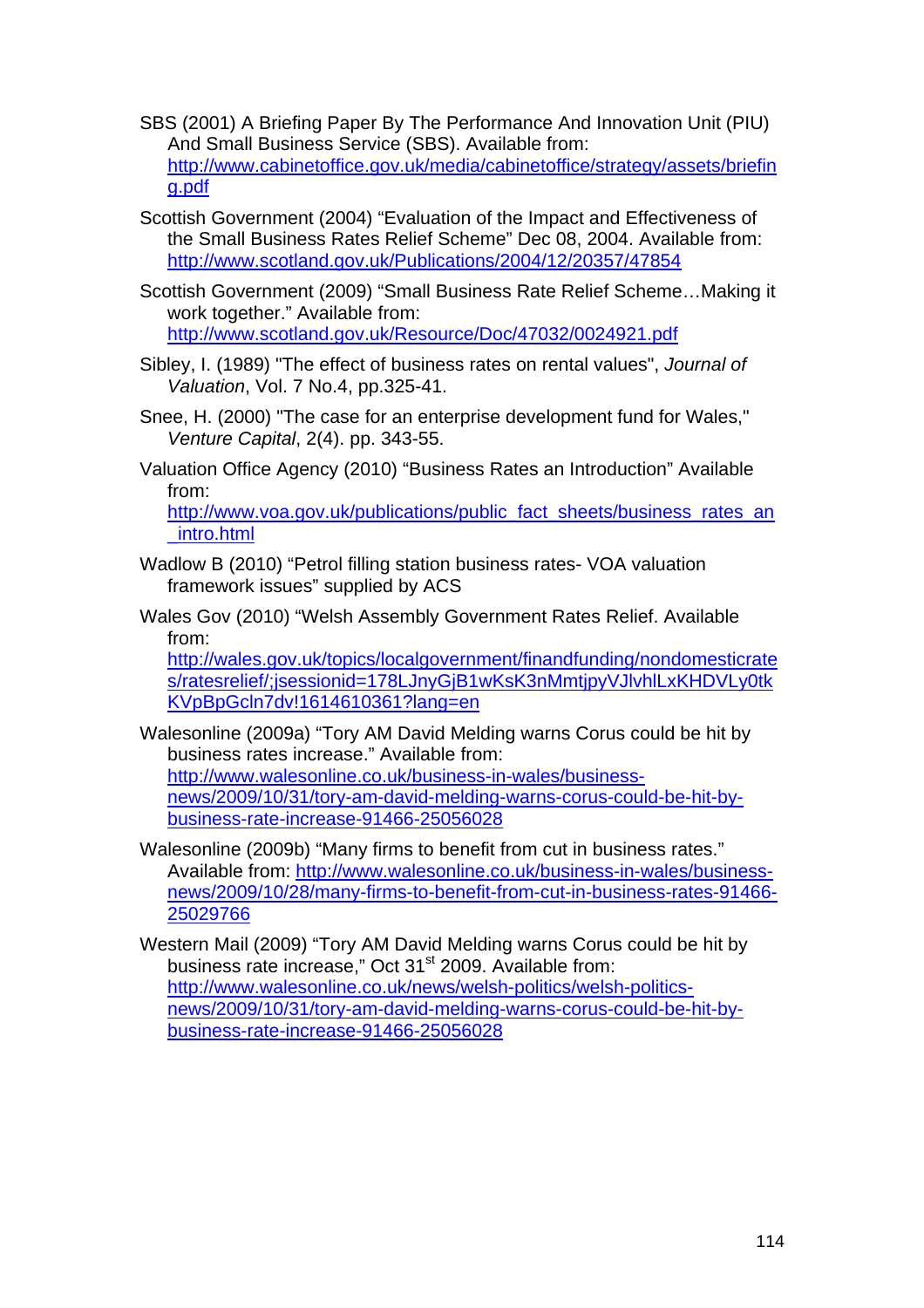## **Appendix 1: Stakeholder Interview Schedule**

**Interviews with national stakeholders from the public and private sectors within Scotland, England and Northern Ireland.** 

#### **Public Sector (contacts supplied by WAG)**

Good morning/afternoon I am from the Centre for Regional Economic Development based at the University of Cumbria. We have been commissioned by the Welsh Assembly to evaluate their Business Rates Relief Scheme. Part of this process is to gather the experience of similar schemes from across the UK. It is very important for our understanding of the issues they face that we gather your views on how your scheme works and your contribution is very important to our research.

As an independent research body we will guarantee confidentiality of any comments you pass on to us.

## **1 DETAILS OF THE SCHEME**

**1.1 Outline of scheme…** (*Prompt)* we understand that the scheme covers (insert Scottish, Welsh or NI details) can you confirm that these details are correct.

**1.2 How long has this scheme been running for?** 

**1.3 Who are the main recipients?** 

#### **1.4 How is the scheme funded?**

**1.5 (***If the scheme is application based)…*Does your scheme being application based cause you any problems?

What are the take up rates by business for the scheme (can you break these down by size, sector)?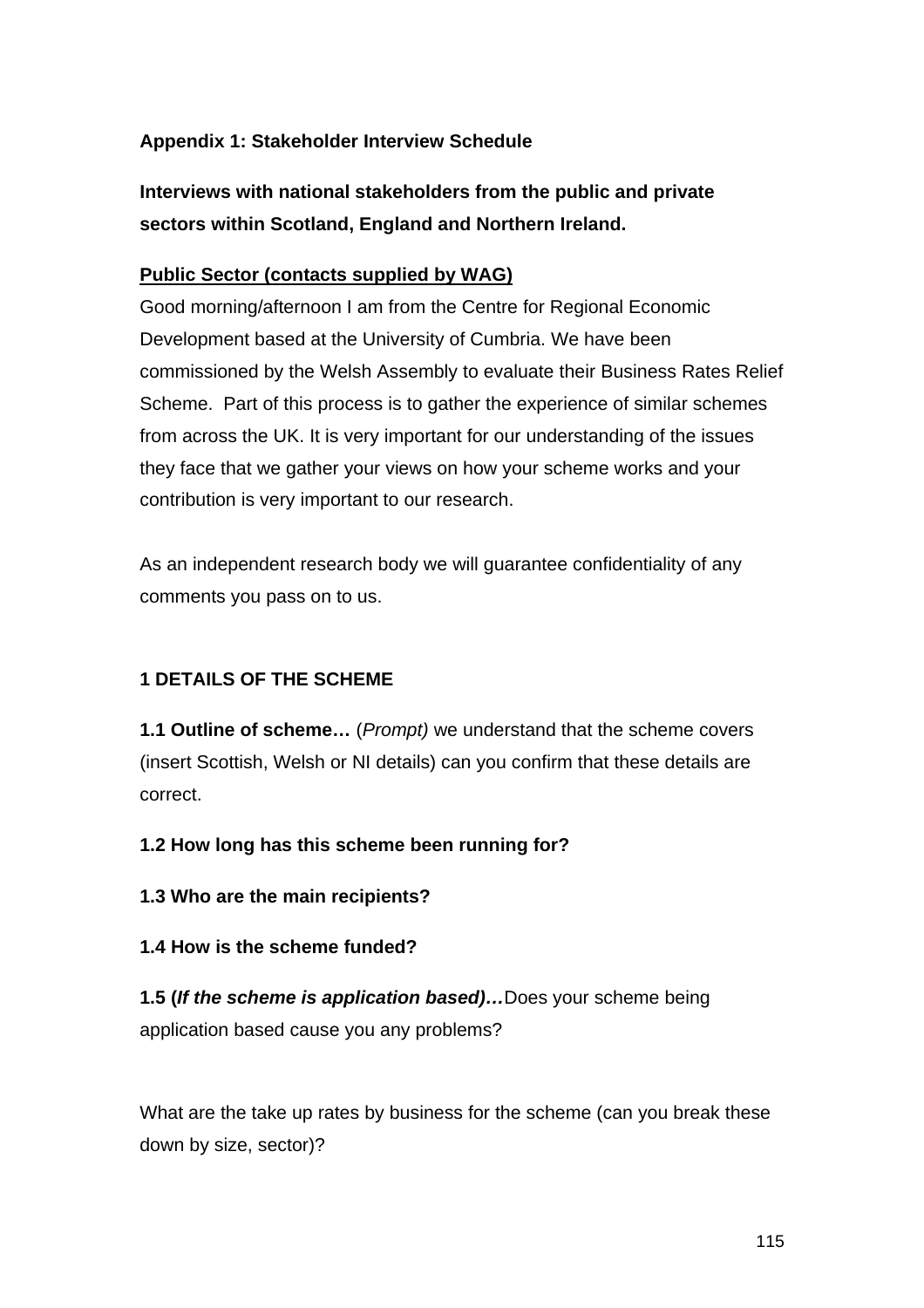## **2 EVALUATION OF THE SCHEME**

## **2.1 What are main objectives of scheme? Why is it important to you?**

- (*Prompt)* Is it business survival?
- (*Prompt)* Is it to support start ups?
- (*Prompt)* Is it for community support/regeneration?
- (*Prompt)* Is it to 'encourage' SMEs

## **2.2 How do you evaluate the scheme?**

*(Prompt)* To see whether it is achieving its objectives

## **2.3 Do you think the rate relief scheme is value for money?**

## **2.4 Are there any problems with the scheme?**

- (*Prompt)* In its present form
- (*Prompt)* In the foreseeable future

## **2.5 What has the feedback from business been like?**

• *(Prompt)* good, please give examples/ bad , please give examples

## **2.6 Do you think the scheme has had an impact on local economies?**

## **2.7 Have you any future plans for the scheme?**

## **3 OTHER COMMENTS**

**As we are conducting this research on behalf of the Welsh Assembly Government. From your experience with your scheme, is there anything you think would be of interest to, or useful for the Assembly?** 

## **Private Sector (Retail groups across the UK SGF, NIRTA and ACS)**

Good morning/afternoon I am from the Centre for Regional Economic Development based at the University of Cumbria. We have been commissioned by the Welsh Assembly to evaluate their Business Rates Relief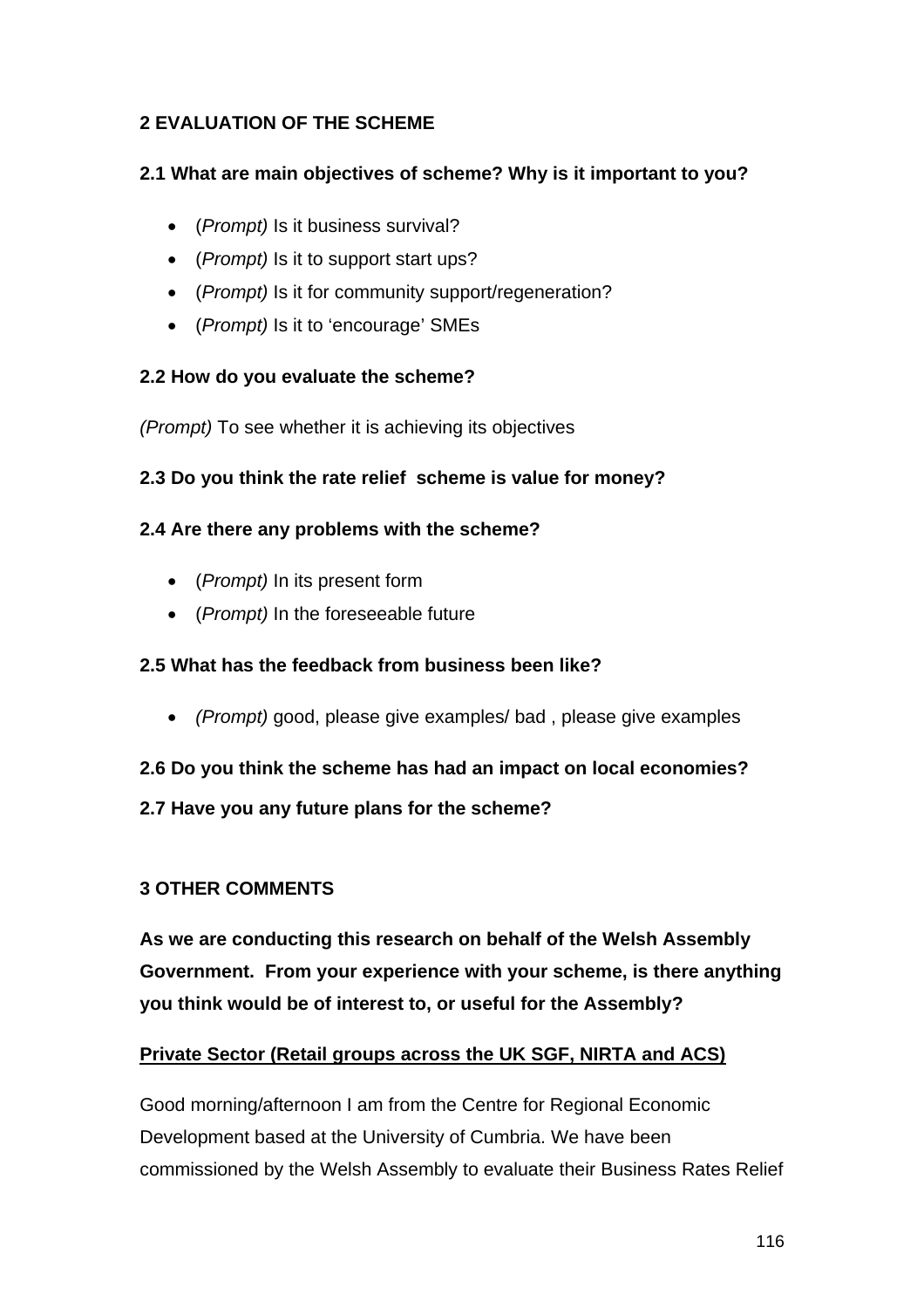Scheme. Part of this process is to gather the experience of similar schemes from across the UK. It is very important for our understanding of the issues they face that we gather your views on how your scheme works and your contribution is very important to our research.

As an independent research body we will guarantee confidentiality of any comments you pass on to us.

## **1 WORKING KNOWLEDGE OF THE SCHEME**

**1.1 Outline of scheme…** *(Prompt)*Could you briefly describe your organisations understanding of the (Scottish, English or Northern Ireland) business rates relief scheme?

## **1.2 Who do you think are main recipients?**

## **1.3 Who funds the scheme?**

## **2 EVALUATION OF THE SCHEME**

## **2.1 What do you think are the main objectives of the scheme?**

- (*Prompt)* Is it business survival?
- (*Prompt)* Is it to support start ups?
- (*Prompt)* Is it for community support/regeneration?
- (*Prompt)* Is it to 'encourage' SMEs

# **2.2 What are the main benefits for your businesses in Scotland/England/Northern Ireland?**

## **2.3 Has it had any other effects?**

• *(Prompt)* With local economies

## **2.4 Are there any problems with the scheme?**

## **2.5 Would you like to see any changes in the scheme?**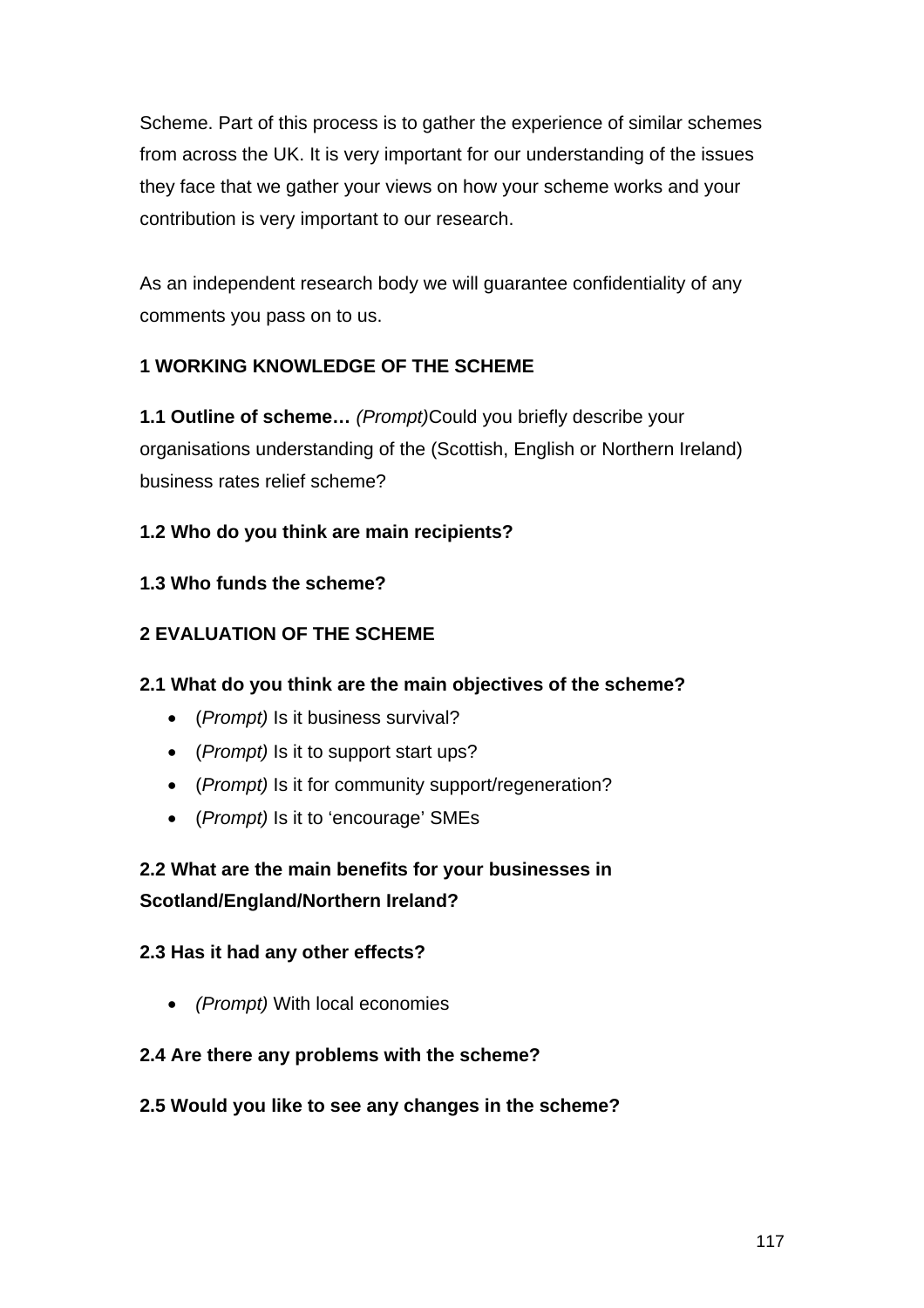• *(Prompt)* If yes please illustrate.

## **3. OTHER COMMENTS**

**As we are conducting this research on behalf of the Welsh Assembly Government, who run a different rate relief scheme to (England, Scotland or Northern Ireland). From your experience with your scheme, is there anything you think would be of interest to, or useful for the Assembly?**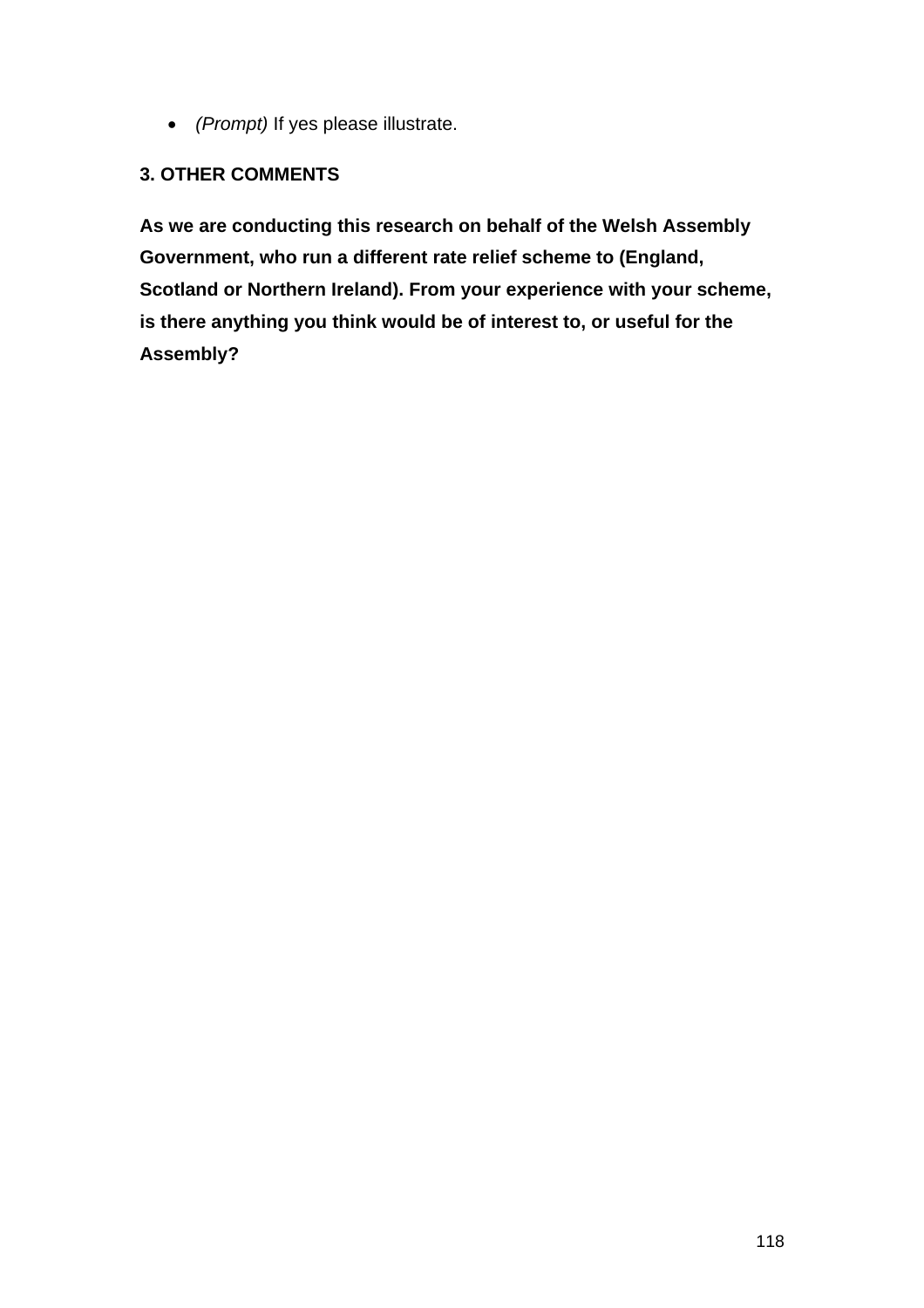## **Appendix 2: Postal Questionnaire (English version)**

#### SMALL BUSINESS RATES RELIEF SCHEME

**The Centre for Regional Economic Development (CRED) has been commissioned by the Welsh Assembly Government to carry out a review of the impact of small business rate relief on businesses in Wales. As part of this study, we are contacting businesses to gather information on the impact of the scheme. The questionnaire provides an opportunity for small businesses to voice their opinions on the scheme and how it might be improved in future. All answers that you provide will be treated in strict confidence by researchers in CRED and data will only be presented in aggregate form. Individual responses will not be reported to the Welsh Assembly Government.** 

> Please complete the questionnaire by following the instructions for each question and return it to us in the pre-paid envelope provided.

**If you have any questions regarding the questionnaire, you can contact Dr Gail Mulvey on 01228 616316 / 616254.** 

| Section A: Information about your business |                                                                                                                                                                 |        |                                       |        |                                   |        |  |  |  |
|--------------------------------------------|-----------------------------------------------------------------------------------------------------------------------------------------------------------------|--------|---------------------------------------|--------|-----------------------------------|--------|--|--|--|
| $\mathbf{1}$ .                             |                                                                                                                                                                 |        |                                       |        |                                   |        |  |  |  |
| 2.                                         |                                                                                                                                                                 |        |                                       |        |                                   |        |  |  |  |
| 3.                                         |                                                                                                                                                                 |        |                                       |        |                                   |        |  |  |  |
| 4.                                         |                                                                                                                                                                 |        |                                       |        |                                   |        |  |  |  |
|                                            |                                                                                                                                                                 |        |                                       |        | Postcode:                         |        |  |  |  |
| 5.                                         |                                                                                                                                                                 |        |                                       |        |                                   |        |  |  |  |
|                                            |                                                                                                                                                                 |        |                                       |        |                                   |        |  |  |  |
| 6.                                         | Which of the following categories describes your business?                                                                                                      |        |                                       |        |                                   |        |  |  |  |
|                                            | Post Office                                                                                                                                                     | $\Box$ | <b>Retail Outlet with Post Office</b> | $\Box$ | Other retail                      | $\Box$ |  |  |  |
|                                            | <b>Petrol Station</b>                                                                                                                                           | $\Box$ | Restaurant/Café                       | $\Box$ | Take Away Food Outlet             | П      |  |  |  |
|                                            | <b>Public House</b>                                                                                                                                             | $\Box$ | <b>Child Care Premises</b>            | $\Box$ | Wholesale                         | $\Box$ |  |  |  |
|                                            | Manufacturing                                                                                                                                                   | $\Box$ | <b>Personal Services</b>              | $\Box$ | Construction                      | $\Box$ |  |  |  |
|                                            | Transport/Storage                                                                                                                                               | $\Box$ | Hotel/Guest Houses/ B&B               | $\Box$ | Banking, Finance and<br>Insurance | $\Box$ |  |  |  |
|                                            | Other $\square$                                                                                                                                                 |        |                                       |        |                                   |        |  |  |  |
|                                            |                                                                                                                                                                 |        |                                       |        |                                   |        |  |  |  |
| 7.                                         | What is the total number of workers in your business? (please include the owner/manager as well as<br>part-time and current casual workers as indicated below): |        |                                       |        |                                   |        |  |  |  |
|                                            | No. of full time workers ______ No. of part-time workers ______ No. of casual staff ____                                                                        |        |                                       |        |                                   |        |  |  |  |
| 8.                                         |                                                                                                                                                                 |        |                                       |        |                                   |        |  |  |  |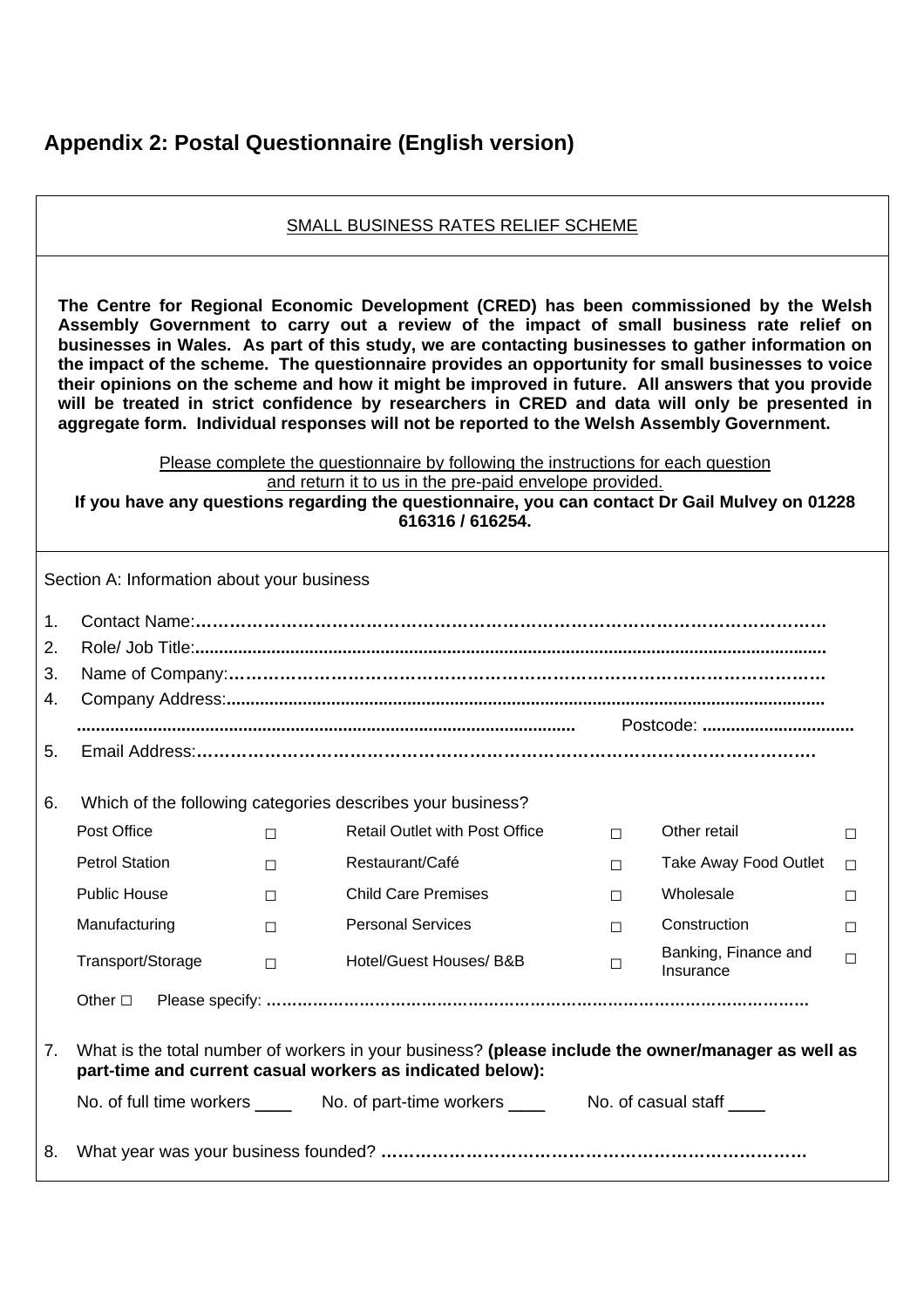| Section B: Small Business Rates Relief and Business Costs |                                                                                                                                                                                                                                                                                                                |                                                                               |                   |                     |  |  |  |  |  |  |
|-----------------------------------------------------------|----------------------------------------------------------------------------------------------------------------------------------------------------------------------------------------------------------------------------------------------------------------------------------------------------------------|-------------------------------------------------------------------------------|-------------------|---------------------|--|--|--|--|--|--|
| 9.                                                        | What percentage rates relief do you receive?                                                                                                                                                                                                                                                                   |                                                                               |                   |                     |  |  |  |  |  |  |
|                                                           | 25% □                                                                                                                                                                                                                                                                                                          | 50% □                                                                         | 100% □            | Not sure $\Box$     |  |  |  |  |  |  |
| 10.                                                       | Please estimate what percentage of your total turnover is accounted for by your rates                                                                                                                                                                                                                          |                                                                               |                   |                     |  |  |  |  |  |  |
|                                                           | $0-2\%$ $\square$                                                                                                                                                                                                                                                                                              | 3-5% □                                                                        | $6-9\%$ $\Box$    | 10%+ □              |  |  |  |  |  |  |
| 11.                                                       | Please estimate what percentage of your business costs are accounted for by rates                                                                                                                                                                                                                              |                                                                               |                   |                     |  |  |  |  |  |  |
|                                                           | 0-2% □                                                                                                                                                                                                                                                                                                         | 3-5% □                                                                        | 6-9% □            | 10%+ □              |  |  |  |  |  |  |
| 12.                                                       | Do you see rates relief:                                                                                                                                                                                                                                                                                       |                                                                               |                   |                     |  |  |  |  |  |  |
|                                                           | $\Box$ As a contribution to cutting costs and increasing profitability                                                                                                                                                                                                                                         |                                                                               |                   |                     |  |  |  |  |  |  |
|                                                           | $\Box$ As an opportunity to use resources for other purposes (e.g.: employment of casual staff)                                                                                                                                                                                                                |                                                                               |                   |                     |  |  |  |  |  |  |
| Section C: Impact of rates relief on your own business    |                                                                                                                                                                                                                                                                                                                |                                                                               |                   |                     |  |  |  |  |  |  |
| 13.                                                       | Do you think the receipt of rates relief has affected any of your business decisions in the last twelve<br>months? - (for example, on where to locate, which premises to occupy, whether to physically<br>expand your premises, whether to move to new premises, whether to employ more, or fewer,<br>people). |                                                                               |                   |                     |  |  |  |  |  |  |
|                                                           |                                                                                                                                                                                                                                                                                                                |                                                                               |                   |                     |  |  |  |  |  |  |
| 14.                                                       | Has the receipt of rates relief been a significant factor in your remaining in business over the last<br>twelve months?                                                                                                                                                                                        |                                                                               |                   |                     |  |  |  |  |  |  |
|                                                           | Not significant $\square$                                                                                                                                                                                                                                                                                      | Significant $\square$                                                         |                   | Very significant □  |  |  |  |  |  |  |
| 15.                                                       | Are your premises at this address rented or owned?                                                                                                                                                                                                                                                             |                                                                               |                   |                     |  |  |  |  |  |  |
|                                                           |                                                                                                                                                                                                                                                                                                                | Rented $\Box$ (answer question 16 and 17)<br>Owned $\Box$ (go to question 17) |                   |                     |  |  |  |  |  |  |
| 16.                                                       | What proportion of the financial benefit of rates relief do you think is absorbed in higher rents charged to<br>your business?                                                                                                                                                                                 |                                                                               |                   |                     |  |  |  |  |  |  |
|                                                           | None of it $\square$                                                                                                                                                                                                                                                                                           | Some of it $\Box$                                                             | Most of it $\Box$ | All of it $\square$ |  |  |  |  |  |  |
| 17                                                        |                                                                                                                                                                                                                                                                                                                |                                                                               |                   |                     |  |  |  |  |  |  |
|                                                           |                                                                                                                                                                                                                                                                                                                |                                                                               |                   |                     |  |  |  |  |  |  |
|                                                           |                                                                                                                                                                                                                                                                                                                |                                                                               |                   |                     |  |  |  |  |  |  |
|                                                           |                                                                                                                                                                                                                                                                                                                |                                                                               |                   |                     |  |  |  |  |  |  |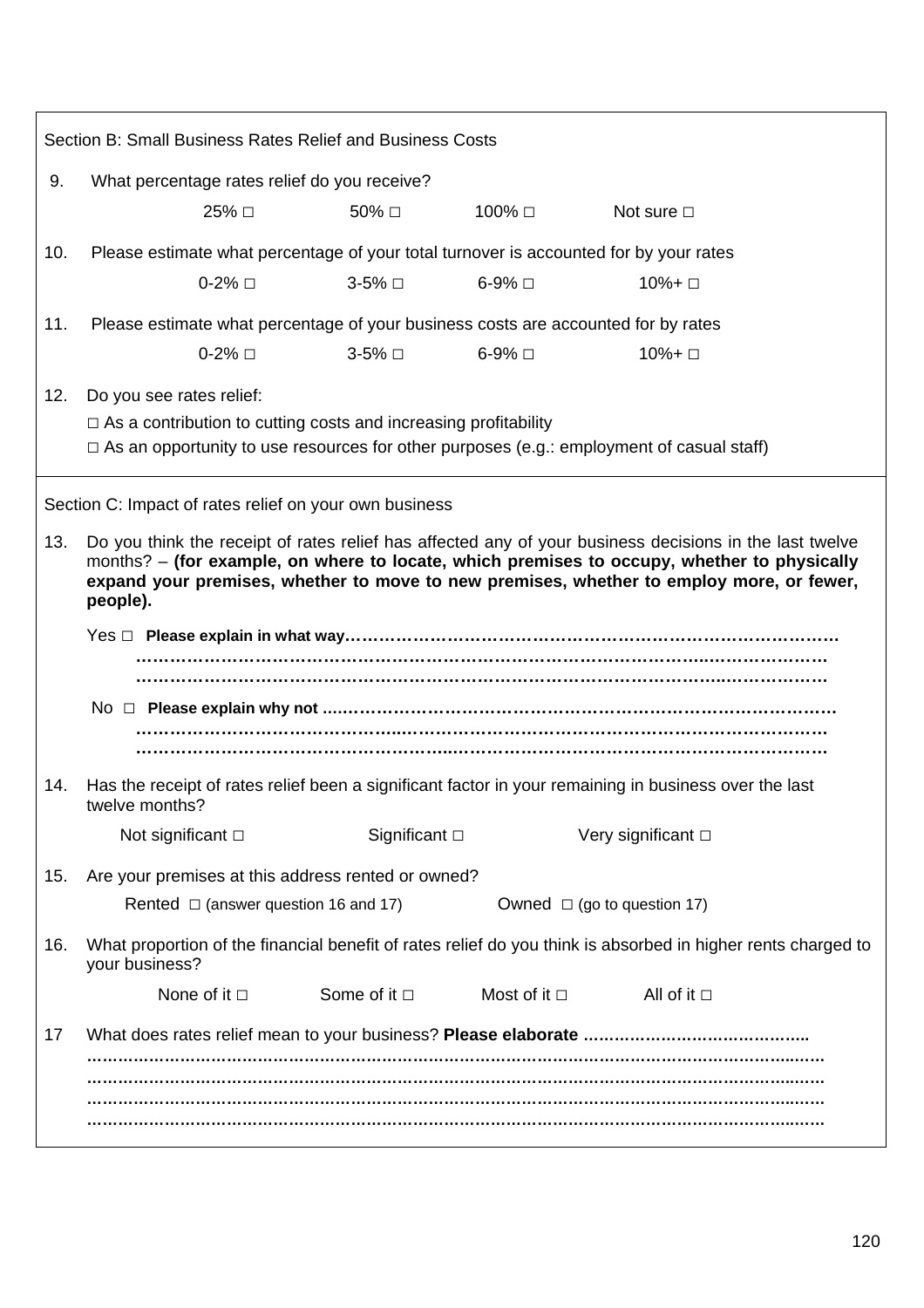Section D: Your Views on Rates Relief 18. The statements below suggest some of the ways in which rates relief might affect small businesses in Wales in general. Please tick the box that best reflects your level of agreement with each statement. *a) It helps small businesses to survive in highly competitive markets*  Strongly Disagree □ Disagree □ Neither Agree □ Agree □ Strongly Agree □ Don't know □ *b) It encourages people to set up new businesses*  Strongly Disagree □ Disagree □ Neither Agree □ Agree □ Strongly Agree □ Don't know □  *c) It shows that the public sector is keen to support small business*  Strongly Disagree □ Disagree □ Neither Agree □ Agree □ Strongly Agree □ Don't know □ *d)The amount of rates relief is small and makes little difference to business viability*  Strongly Disagree □ Disagree □ Neither Agree □ Agree □ Strongly Agree □ Don't know □ *e) It offers support to small businesses in deprived communities*  Strongly Disagree □ Disagree □ Neither Agree □ Agree □ Strongly Agree □ Don't know □ *f) The rates relief scheme is not a good use of public money*  Strongly Disagree □ Disagree □ Neither Agree □ Agree □ Strongly Agree □ Don't know □ *g) It enables small businesses to survive in remote rural communities*  Strongly Disagree □ Disagree □ Neither Agree □ Agree □ Strongly Agree □ Don't know □  *h) It encourages small businesses to act in support of local communities*  Strongly Disagree □ Disagree □ Neither Agree □ Agree □ Strongly Agree □ Don't know □  *i) The scheme gives an unfair competitive advantage to recipients*  Strongly Disagree □ Disagree □ Neither Agree □ Agree □ Strongly Agree □ Don't know □ If you wish to elaborate on any of your answers above, please use this space to do so.  **…………………………………………………………………………………………………………………………. …………………………………………………………………………………………………………………………. ………………………………………………………………………………………………………………………….**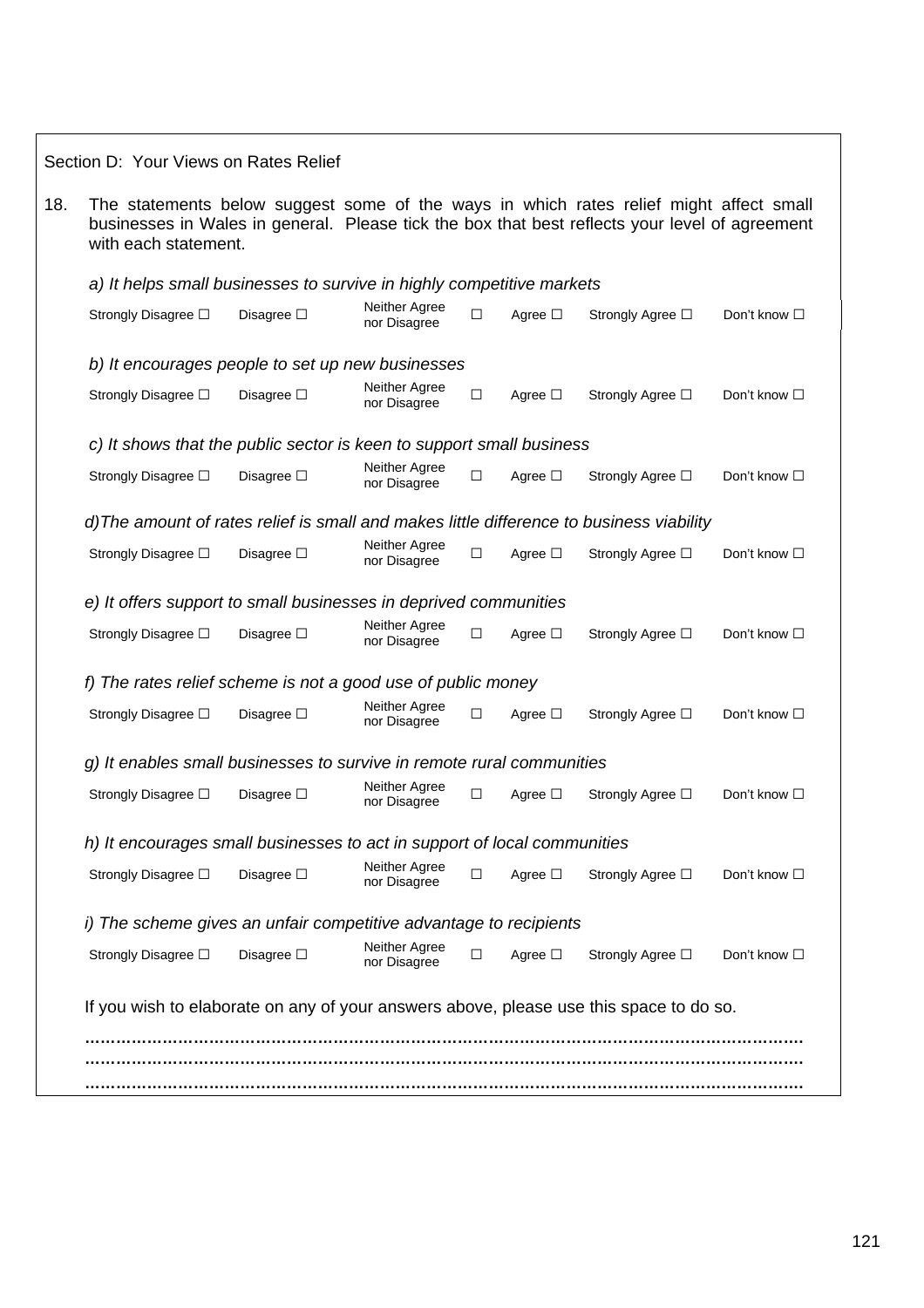19. Please use this space to add any additional comments you would like to share about your business costs or needs.  **…………………………………………………………………………………………………………………………. …………………………………………………………………………………………………………………………. …………………………………………………………………………………………………………………………. …………………………………………………………………………………………………………………………. …………………………………………………………………………………………………………………………. …………………………………………………………………………………………………………………………. …………………………………………………………………………………………………………………………. …………………………………………………………………………………………………………………………. …………………………………………………………………………………………………………………………. …………………………………………………………………………………………………………………………. In order to help in our evaluation of the Welsh Rates Relief Scheme, we may consult further with a small number of business owners on their views of the impact of the Scheme. Please fill in the details below if you would be willing for one of our research team to contact you by telephone. Name:………………………………………….Tel. No.:……… ……………………………………… Thank you for taking the time to complete our questionnaire. Centre for Regional Economic Development, University of Cumbria on behalf of the Welsh Assembly Government** 



Llywodraeth Cynulliad Cymru Welsh Assembly Government



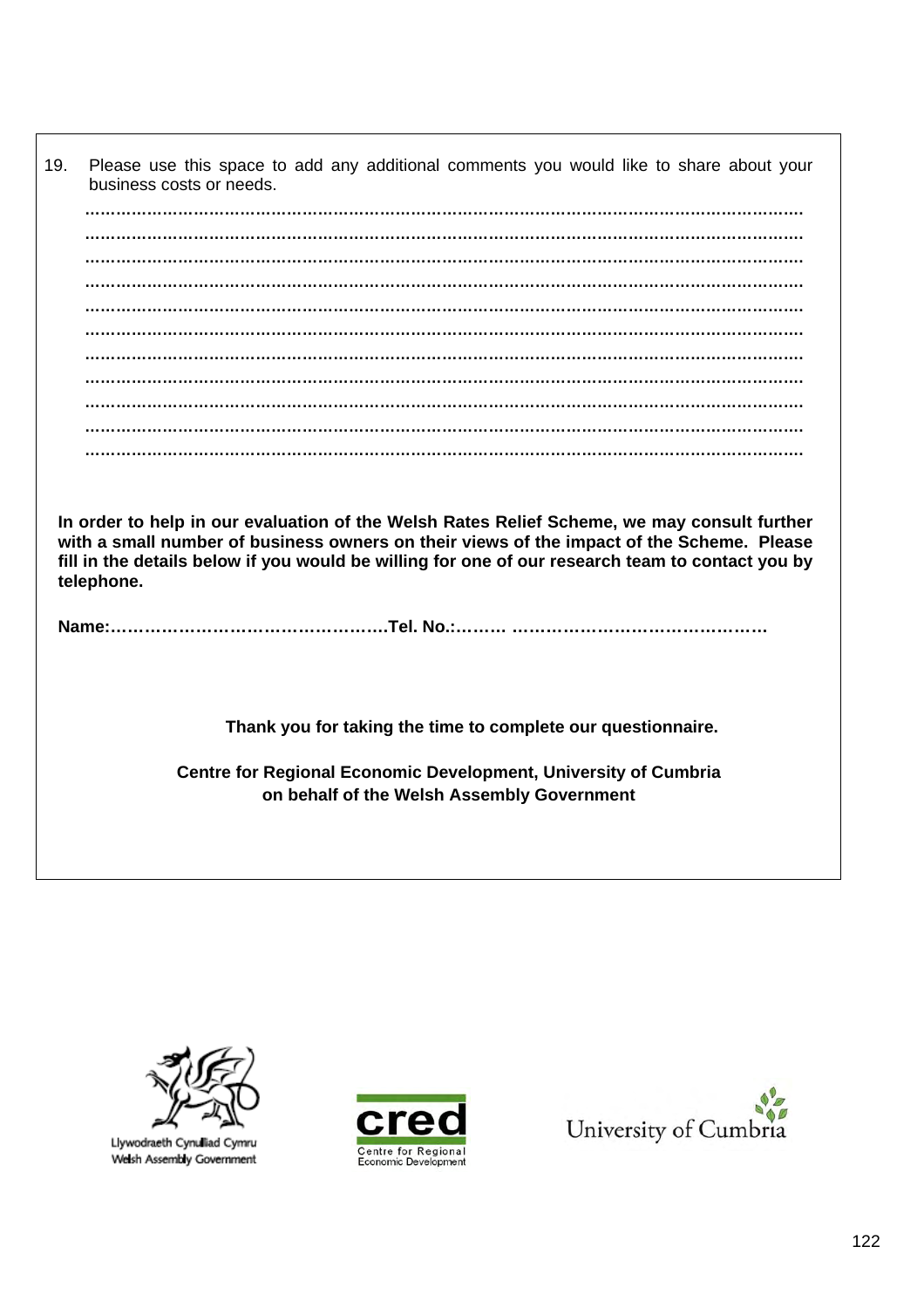# **Appendix 3: Stakeholder Interview Schedule**

## **Stage 2: Semi Structured Interview Schedule for stakeholder organisations.**

**(***Aimed at business organisations, also used as basis for Accountants and Retail Interviews***)** 

*Reminder of the reason for the interview: as you are aware we are in the process of assessing the impact of small business rate relief on businesses on behalf of the Welsh Assembly Government. The interview today will be used to support the results of a postal survey we are conducting with businesses across Wales.* 

*The answers you provide in the interview will be treated in strict confidence according to the normal practice of research at the University of Cumbria. This means that the information you provide individually in the questionnaire will not be shared with any other agencies or external bodies and data will only be published in an aggregate form.* 

*The results of the interviews and the postal survey will then be presented at a focus group.* 

*As a significant business organisation it is important that we gather your views on the following questions:* 

## **1 Awareness of the different schemes**

**1.1 Are you aware of the differences in implementation of the business rate relief across England, Scotland, Ireland and Wales?** 

## **1.2 How does the following implementation of rate relief affect your members?**

- **Business having to apply for rate relief** (England and Scotland).
- **Specific sectors targeted for extra rate relief.**

(Prompt: do you think it is justifiable? Why / why not?)

• **The various cut offs for Rateable Value at which discounts are applied.** 

(Prompt: where would they set the cut off and why?)

• **Larger business having to pay more in business rate to subsidize the rate relief scheme for SMEs**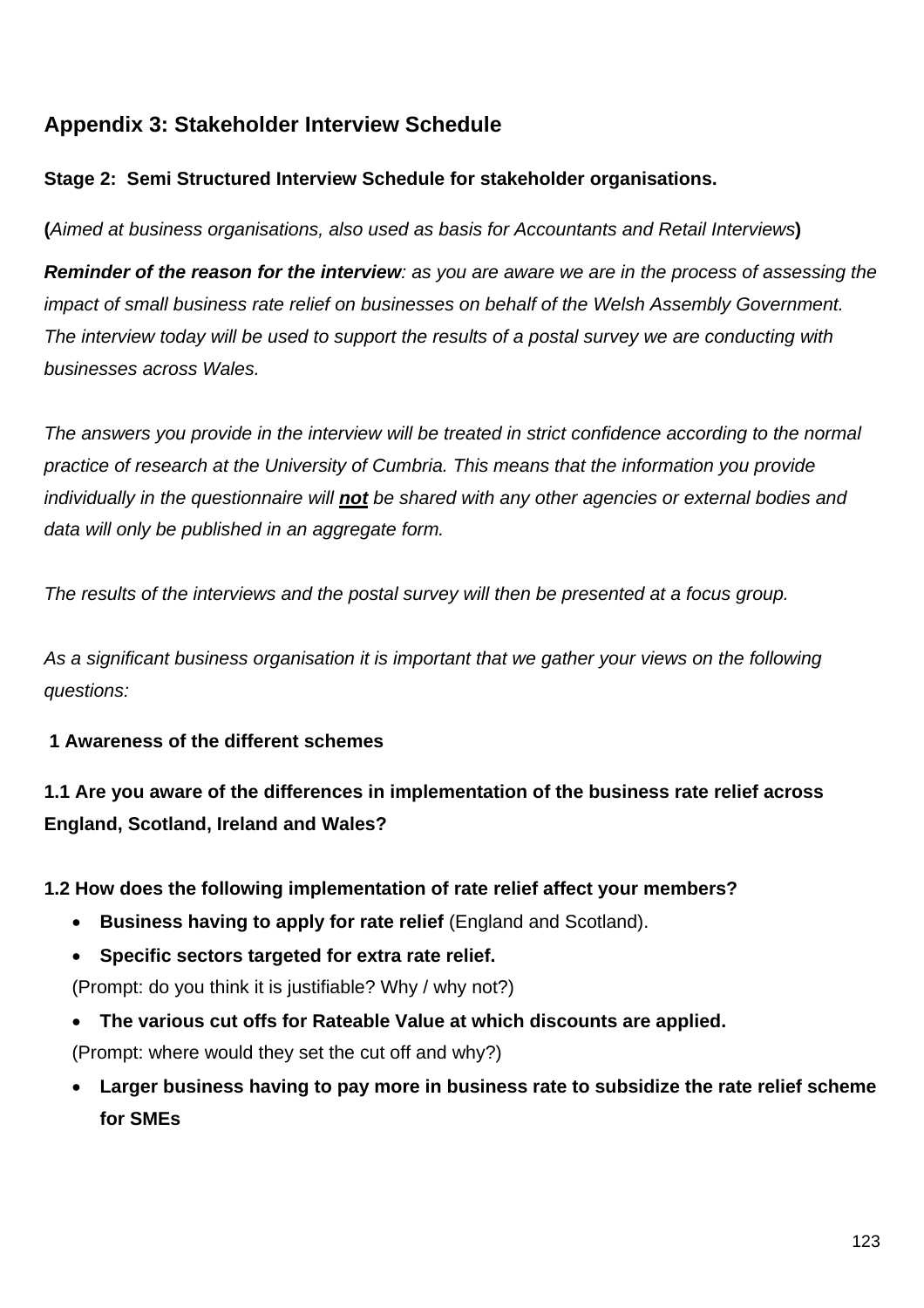## **2 Main Beneficiaries**

## **2.1 What type of business do you think is the main beneficiary of rate relief?**

(Prompt: by size, industry, location (rural, urban))

# **2.2 Do you think rate relief is important for your sector in general? (Prompt:Why / not? In which way is it important?)**

(Prompt: does it just help SMEs or is this support important for new entrants to your sector or does it help sustain your sector in peripheral areas?)

## **3 Impact of the Scheme**

## **3.1 Could you highlight the impact business rate relief has had on your sector?**

(Prompt; financial support for micro/sme ; financial/moral support for new entrants/micro; equitable share of the business taxation burden)

## **3.2 Do you think the rates relief schemes have an effect on the local economy?**

(Prompt: If so, in which way? If not, why not?)

## **4 Issues with the Scheme**

# **4.1 Has your sector had any issues with any of the rate relief schemes across England, Scotland, Ireland or Wales?**

(Prompt: Explore any issues mentioned.)

## **5 Possible alterations to the Schemes**

**5.1Given your experiences with the rate relief schemes are there any parts of their implementation that you feel could be changed to improve its impact?** 

## **5.2 Do you believe rate relief scheme is a good idea?**

(Prompt: why?)

## **6 How does the Welsh scheme compare with the other schemes in the UK?**

(Prompt: If better,why? If worse, why?)

## **6.1 What works well in Wales?**